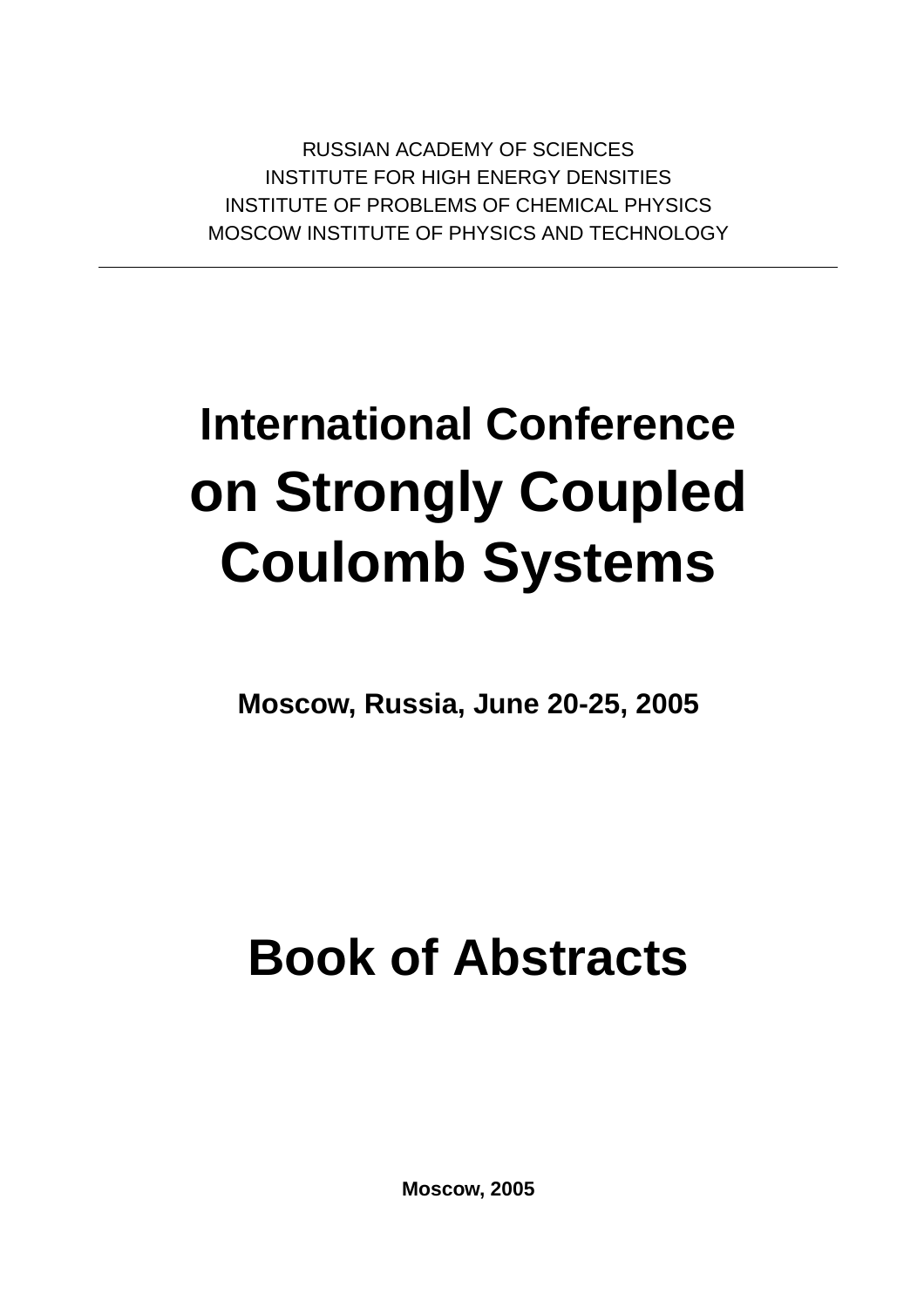### **Organizers and Sponsors**

Russian Academy of Sciences Institute for High Energy Densities Institute of Problems of Chemical Physics Moscow Institute of Physics and Technology Ministry of Education and Science of the Russian Federation Russian Foundation for Basic Research Moscow Committee of Science and Technologies Russian Joint Stock Company "Unified Energy System of Russia" The International Association for the Promotion of Co-operation with Scientists from the New Independent States (NIS) of the Former Soviet Union

### **SCCS International Advisory Board**

**Kenneth Golden (chair), USA** Angel Alastuey, France David Andelman, Israel Neil W. Ashcroft, USA John Bollinger, USA Jean-Michel Caillol, France David M. Ceperley, USA Gilles Chabrier, France Jean Clerouin, France Alan DeSilva, USA **Hugh DeWitt, USA** Dan Dubin, USA James Dufty, USA Werner Ebeling, Germany Vladimir Filinov, Russia Michael Fisher, USA Vladimir Fortov, Russia Jean-Pierre Hansen, UK Friedrich Hensel, Germany Gabor Kalman, USA Walter Kohn, USA Hartmut Lowen, Germany Gennadii Mesyats, Russia Gregor Morfill, Germany David Pines, USA **Gerd Roepke, Germany** Marlene Rosenberg, USA Sankar das Sarma, USA Manfred Schlanges, Germany Gaetano Senatore, Italy Hiroo Totsuji, Japan Jon Weisheit, USA

David Neilson, USA Gren Patey, USA Francois Peeters, Netherlands

### **Program Committee**

| Kenneth Golden (chair), USA | John Bollinger, USA   |
|-----------------------------|-----------------------|
| Jean Clerouin, France       | James Dufty USA       |
| Vladimir Fortov, Russia     | Gabor Kalman, USA     |
| Genri Norman, Russia        | Sankar das Sarma, USA |

## **Local Organizing Committee**

Vladimir Efremov **Oleg Petrov** Edward Son Victor Mintsev Yury Lebedev **Alexander Khomkin** Genri Norman Igor Iosilevskiy Konstantin Khishchenko Pavel Levashov Nikolay Shilkin

**Vladimir Fortov (chair)** Vladimir Vorob'ev (vice-chair) Igor Morozov (secretary) Valery Sultanov (secretary)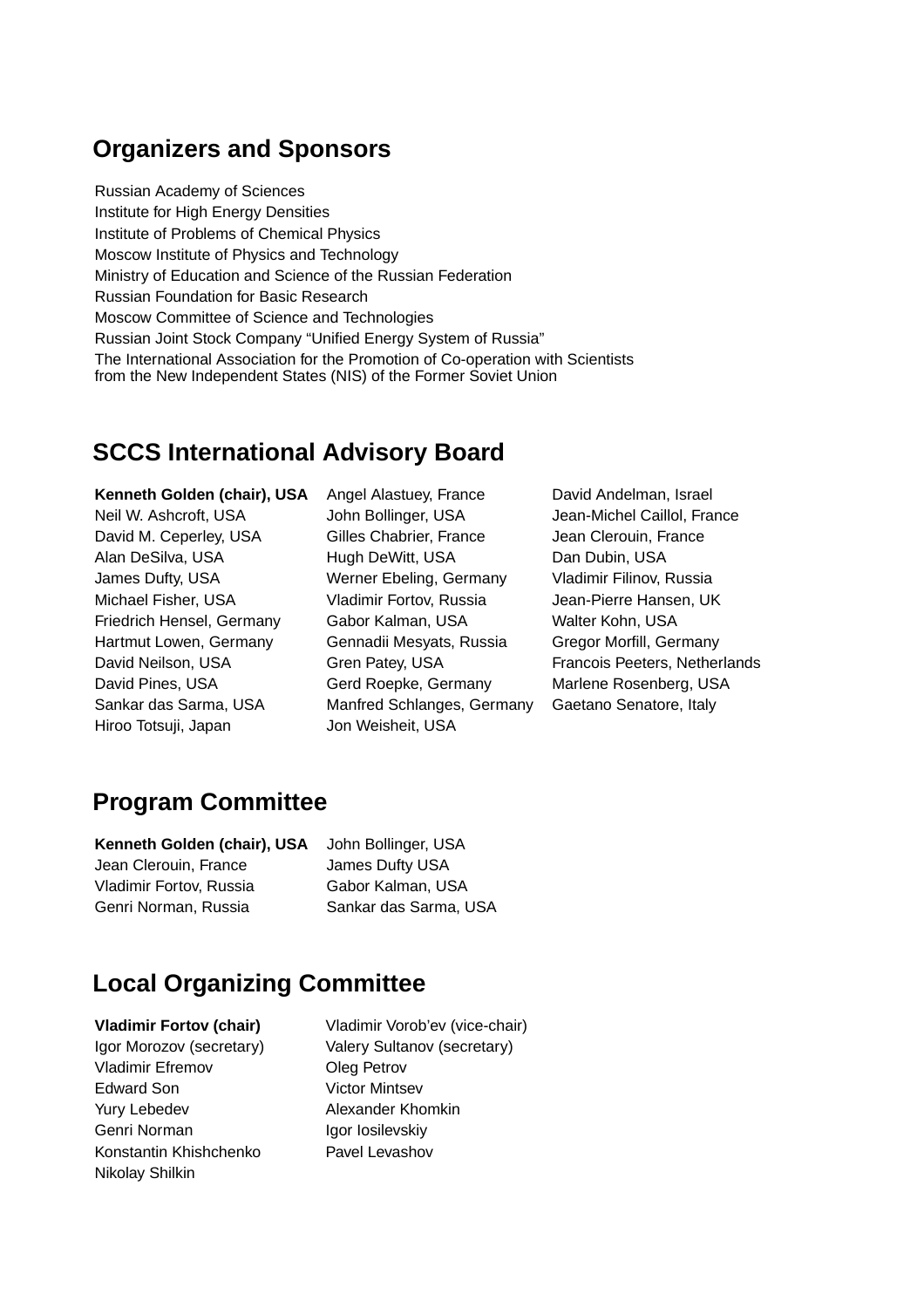# **Table of Contents** \*

### **Dense Plasmas**

| 11.               | <i>Ebeling W.</i> The method of effective potentials in the quantum-statistical theory of plasmas                             | 9  |
|-------------------|-------------------------------------------------------------------------------------------------------------------------------|----|
| 12.               | Mintsev V. B., Fortov V. E. Dense plasma properties from shock wave experiments                                               | 9  |
| T1.               | DeSilva A. W., Rakhel A. D. Direct measurements of the electrical resistivity of dense metal plasmas                          | 10 |
| T2.               | Hoffmann D.H.H., Blazevic A., Neff S., Ni P., Rosmej O., Roth M., Tahir N.A., Tauschwitz A., Udrea S.,                        |    |
|                   | Varentsov D., Weyrich K. Frontiers of dense plasma physics with intense beams and accelerator tech-                           |    |
|                   |                                                                                                                               | 10 |
| P1.               | Zaporoghets Y. B., Mintsev V. B., Gryaznov V. K., Reinholz H., Röpke G. Reflectivity of non-ideal plasmas                     | 11 |
| P <sub>2</sub>    | Obruchkova L. R., Apfelbaum E. M., Levashov P. R., Khishchenko K. V. Conductivity of nonideal plasma                          |    |
|                   | in relaxation time approximation $\ldots \ldots \ldots \ldots \ldots \ldots \ldots \ldots \ldots \ldots \ldots \ldots \ldots$ | 12 |
| P3.               | Baimbetov F., Giniyatova S. On the electrical conductivity of dense semiclassical plasmas                                     | 12 |
| P4.               | Ramazanov T. S., Dzhumagulova K. N., Akbarov A. Zh. Cross sections and transport coefficients of                              |    |
|                   |                                                                                                                               | 13 |
| P5.               | Shilkin N. S., Yuriev D. S., Dudin S. V., Mintsev V. B. DC electrical conductivity of weakly non-ideal plasma                 |    |
|                   |                                                                                                                               | 14 |
| P6.               | Khomkin A. L., D'yachkov L. G., Mulenko I. A., Shumikhin A. S. Classical bound states in thermodynam-                         |    |
|                   |                                                                                                                               | 14 |
| P7.               | Ivanov V.A., Konyzhev M.E., Gavrilenko V.P., Oks E.A., Gerasimov A.S. Measurements of electron                                |    |
|                   | concentration of dense plasma in contracted microwave discharge on surface of dielectric                                      | 15 |
| P8.               | Taccetti J. M., Shurter R. P., Roberts J. P., Benage J. F., Haberle B. R., Daligault J. O., Murillo M. S.,                    |    |
|                   | Vigil B. N., Wysocki F. J. Measurement of the electron-ion thermal equilibration rate in a strongly-coupled                   |    |
|                   |                                                                                                                               | 15 |
| P9.               | Belyaev V. S., Matafonov A. P., Vinogradov V. I., Lisitsa V. S., Gavrilenko V. P., Faenov A. Ya., Pikuz T. A.,                |    |
|                   | Skobelev I. Yu., Magunov A. I., Pikuz (Jr.) S. A. X-ray-line plasma satellites of ions in a dense plasma                      |    |
|                   |                                                                                                                               | 16 |
| P <sub>10</sub> . | Bychkov S. S., Bychkov (Jr.) S. S., Pyatnitsky L. N., Soldatenkov E. S., Chegotov M. V. Aluminium plasma                      |    |
|                   |                                                                                                                               | 16 |
| P11.              | Gorbunov L. M., Frolov A. A. To the theory of Cherenkov radiation from short laser pulses in a magnetized                     |    |
|                   |                                                                                                                               | 17 |
| P <sub>12</sub> . | Vishnyakov V. I. Strongly coupled thermal plasma with electric current                                                        | 17 |
| P13.              | Zwicknagel G. Numerical simulations of two-component model plasmas                                                            | 18 |
| P14.              | Redmer R., Reinholz H., Röpke G., Thiele R. Thomson scattering using the VUV-FEL at DESY Hamburg                              | 18 |
| P15.              | Ramazanov T. S., Turekhanova K. M., Kodanova S. K. Effect of runaway electrons in nonideal fully and                          |    |
|                   |                                                                                                                               | 18 |
| P16.              | Ramazanov T. S., Dzhumagulova K. N., Omarbakiyeva Y. A. Effective polarization interaction potentials                         |    |
|                   |                                                                                                                               | 19 |

### **Warm Matter**

| Khishchenko K. V., Kovalev A. E., Lomonosov I. V., Mochalov M. A., Sutulov Yu. N., Zhernokletov M. V.   |  |
|---------------------------------------------------------------------------------------------------------|--|
| Shock compression of low density $SiO2$ aerogel and equation of state for silica at high pressures and  |  |
|                                                                                                         |  |
| Rakhel A. D., Korobenko V. N., Savvatimski A. I. Electrical conductivity and thermodynamic functions of |  |
|                                                                                                         |  |
|                                                                                                         |  |

\* **I** — invited plenary talk, **T** — invited topical talk, **P** — poster presentation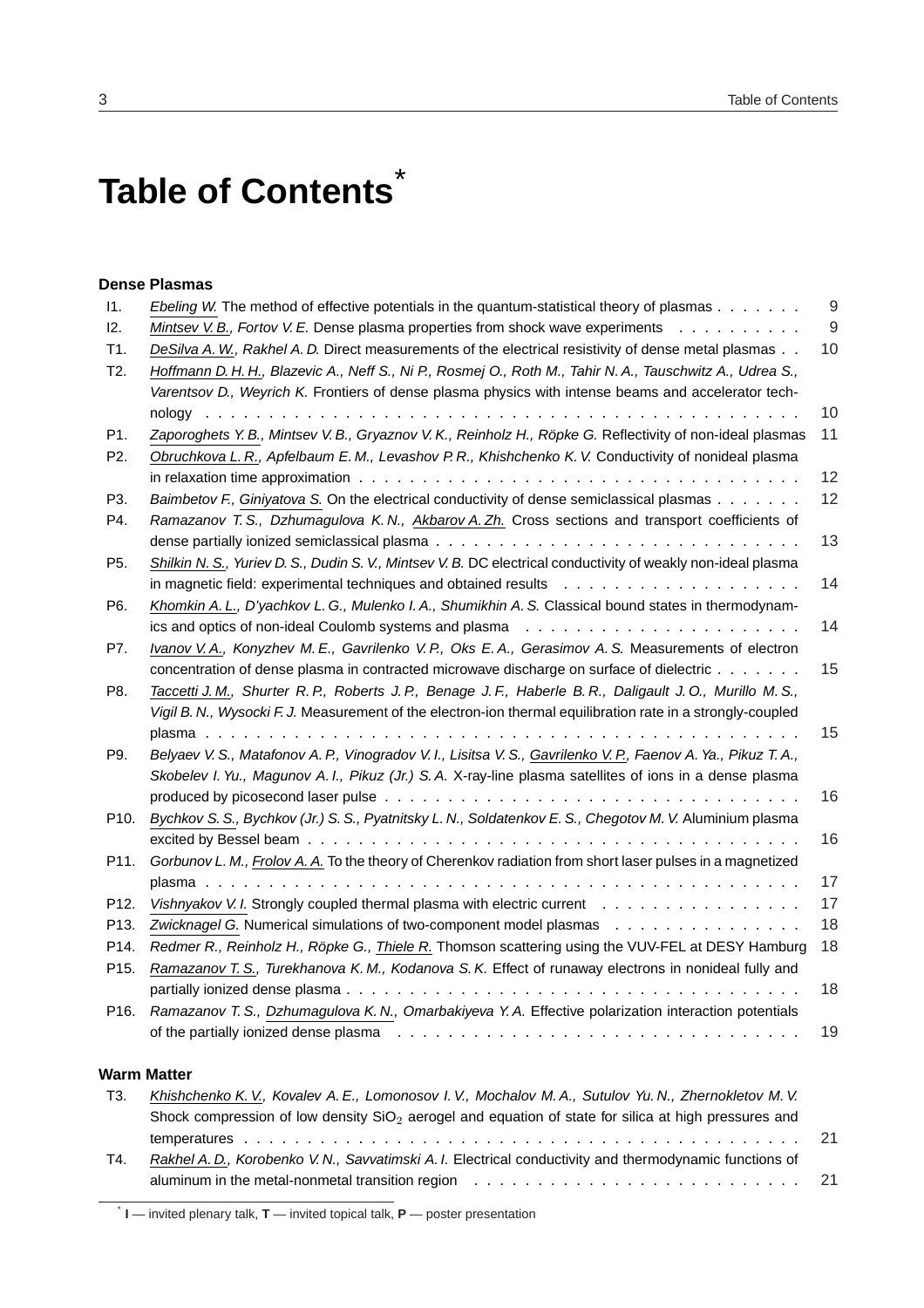| P <sub>17</sub> . | Kurilenkov Yu. K., Skowronek M. Disordered and self-organized interelectrode complex plasma of vac-                     | 22 |
|-------------------|-------------------------------------------------------------------------------------------------------------------------|----|
| P <sub>18</sub> . | Litvinov E., Nemirovskii A. Analysis of properties of dense non-ideal plasma during the process of recy-                |    |
|                   |                                                                                                                         | 23 |
| P <sub>19</sub> . | Ter-Oganesyan A. E., Mingaleev A. R., Tkachenko S. I., Pikuz S. A., Romanova V. M., Shelkovenko T. A.                   |    |
|                   | Studying of electrical parameters at explosion of micron diameter wire                                                  | 23 |
| P20.              | Tkachenko S. I., Levashov P. R., Khishchenko K. V. Influence of equation of state on interpretation of                  |    |
|                   | electrical conductivity measurements in strongly coupled tungsten plasma                                                | 24 |
| P21.              | Pavlenko A., Grigoriev A., Afanas'ev V. N., Bychkov V., Glazyrin I. V., Karnaykhov E. I., Pan'shina O. N.               |    |
|                   |                                                                                                                         | 24 |
| P22.              | Clérouin J., Laudernet Y., Recoules V., Mazevet S. Ab initio study of optical properties of shock com-                  |    |
|                   | pressed Silica and Lithium Fluoride (ed. to a content of the content of the content of the content of the conte         | 25 |
| P23.              | Dianov E.M., Fortov V.E., Bufetov I.A., Efremov V.P., Rakitin A.E., Melkumov M.M., Kulish M.I.,                         |    |
|                   | Frolov A. A. Temperature of plasma in Silica-based fibers under the action of CW laser radiation                        | 25 |
| P24.              | Raitza T., Reinholz H., Röpke G., Mintsev V. B. Reflectivity in dense plasmas                                           | 26 |
| P25.              | Protasov Yu. S., Protasov Yu. Yu. Experimental research of combined thermal and laser detonation wave                   |    |
|                   | mechanism of plasma generation in vacuum $\ldots \ldots \ldots \ldots \ldots \ldots \ldots \ldots \ldots \ldots \ldots$ | 26 |
| P26.              | Ostrik A. V., Grabovskij E. V., Gribanov V. M., Oleinik, G. M., Frolov I. N., Shahovskij V. V. Numerical mod-           |    |
|                   | eling and experimantal research of interaction of ultra-soft X-ray radiation with heterogeneous targets.                | 27 |
| P27.              | Tkachenko I. M., Adamyan V. M., Sakan N. M., Mihajlov A. A., Srećković V. A. The determination of HF                    |    |
|                   | dielectrical permeability and the coefficients of refractivity and reflectivity of dense non-ideal plasma in            |    |
|                   |                                                                                                                         | 28 |
| P28.              | Apfelbaum E. M. The calculation of electronic transport coefficients of metals in the process of transition             |    |
|                   |                                                                                                                         | 28 |
| P <sub>29</sub> . | Inogamov N. A., Anisimov S. I., Zhakhovskii V. V., Nishihara K., Oparin A. M., Petrov Yu. V., Khokhlov V. A.            |    |
|                   |                                                                                                                         | 29 |
| P30.              | Vershinin Yu. N., Barachvostov S. V., Efremov V. P., Kovalev V. F. Coulomb explosion in a solid dielectric              |    |
|                   |                                                                                                                         | 30 |
|                   | <b>Astrophysics and Dense Hydrogen</b>                                                                                  |    |
| 13.               | Chabrier G. Recent progress in dense astrophysical plasmas: giant planets, White Dwarfs, neutrons stars 31              |    |
| 14.               | Filinov V. S., Bonitz M., Fortov V. E., Ebeling W., Fehske H., Kremp D., Kraeft W. D., Bezkrovniy V.,                   |    |
|                   | Levashov P.R. Monte Carlo simulations of dense quantum plasmas education by a serve in the case of the Verang           | 31 |
| 15.               | Starostin A. N., Roerich V. C. Equation of state of weakly nonideal plasmas and electroneutrality condition             | 32 |
| T <sub>5</sub> .  | Daligault J. O., Murillo M. S. Impact of impurity sedimentation on cooling of White Dwarfs                              | 32 |
| T6.               |                                                                                                                         | 33 |
| T7.               |                                                                                                                         | 34 |
| T8.               | Levashov P.R., Filinov V.S., Bonitz M., Fortov V.E. Path-integral Monte Carlo calculations of helium and                |    |
|                   | hydrogen-helium plasma thermodynamics and deuterium shock Hugoniot                                                      | 34 |
| T9.               | Mochalov M. A., Zhernokletov M. V., II'kaev R. I., Mikhailov A. L., Khrustalev V. V., Arinin V. A., Gryaznov V. K.,     |    |
|                   | losilevskiy I. L., Mintsev V. B., Fortov V. E. Study of thermodynamic and optical properties of deuterium               |    |
|                   |                                                                                                                         | 35 |
| T <sub>10</sub> . | Potekhin A. Y., Chabrier G., Lai D., Ho W. C. G., van Adelsberg M. I. Nonideal strongly magnetized plas-                |    |
|                   |                                                                                                                         | 35 |
| T11.              | Redmer R., Juranek H., Nettelmann N., Schwarz V. Thermodynamic and transport properties of dense                        |    |
|                   |                                                                                                                         | 36 |
| P31.              | Gryaznov V.K., Iosilevskiy I.L., Starostin A.N., Fortov V.E., Ayukov S.V., Baturin V.A. Solar plasma.                   | 37 |
|                   |                                                                                                                         |    |
| P32.              | Minkova N. M. Multiparticle statistical approach to solar wind modeling                                                 | 37 |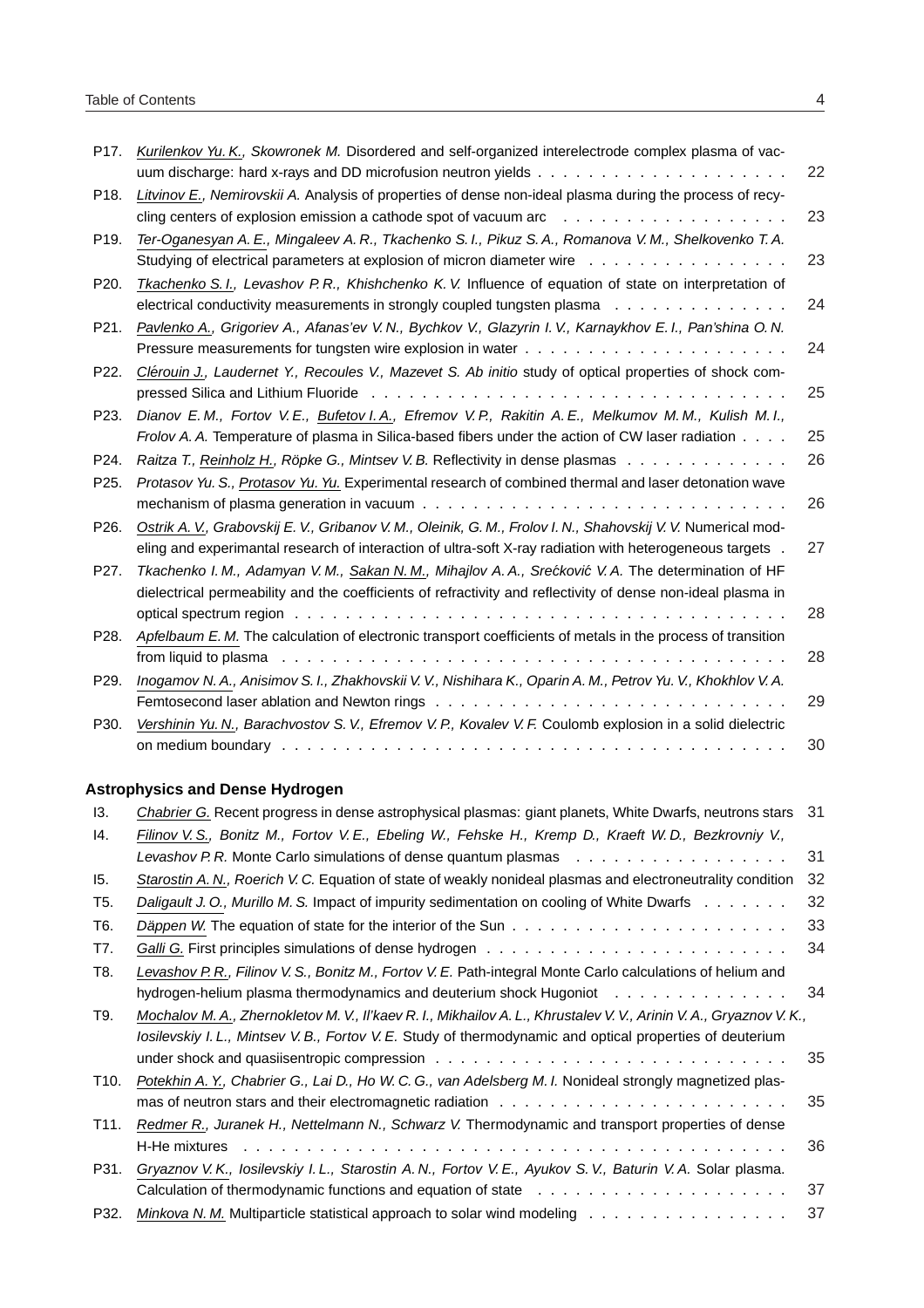| P33.              | Ternovoi V. Ya., Kvitov S. V., Nikolaev D. N., Pyalling A. A., Filimonov A. S., Fortov V. E. Experimental    |     |
|-------------------|--------------------------------------------------------------------------------------------------------------|-----|
|                   | determination of the conditions of insulator-conductor transition of $H_2$ -He mixtures, modeling the Saturn |     |
|                   |                                                                                                              | -38 |
| P34.              | Valuev I. Simulation of hydrogen plasma with combined multi-range interpolation                              | -38 |
| P <sub>35</sub> . | Ramazanov T. S., Dzhumagulova K. N., Gabdullin M. T. Microscopic and thermodynamic properties of a           |     |
|                   |                                                                                                              |     |
| P36.              | Baimbetov F., Davletov A., Arkhipov Y. Pseudopotential approach to ionization equilibrium and equation       |     |
|                   |                                                                                                              | -40 |
| P37.              | Brown L. S., Dooling D. C., Preston D. L. Rigorous formulation of nuclear reactions in a plasma              | -40 |
| P38.              | Schwarz V., Nettelmann N., Juranek H., Redmer R. Equation of state for dense noble gases and hydro-          |     |
|                   |                                                                                                              |     |

### **Dusty Plasmas**

| 16.               | Thomas H. M. Complex (dusty) plasmas: theory and experiment                                                                                                                                                                                    | 42 |
|-------------------|------------------------------------------------------------------------------------------------------------------------------------------------------------------------------------------------------------------------------------------------|----|
| T12.              | Hartmann P., Kalman G. J., Donkò Z. Two-dimensional Yukawa liquids: structure and collective excitations                                                                                                                                       | 42 |
| T <sub>13</sub> . | Hayashi Y. Structural transition of dusty plasma Coulomb crystal like martensitic transformation                                                                                                                                               | 43 |
| T14.              | Petrov O. F., Fortov V. E., Vaulina O. S. Structure and transport phenomena in dusty plasma liquid                                                                                                                                             | 43 |
| T15.              |                                                                                                                                                                                                                                                | 44 |
| T16.              |                                                                                                                                                                                                                                                | 45 |
| P39.              | Zhdanov S.K., Nunomura S., Samsonov D., Morfill G.E. Dust thermal waves in complex plasmas                                                                                                                                                     | 45 |
| P40.              | Shakhova I. A., Vaulina O. S., Gavrikov A. V., Khrustalyov Yu. V., Petrov O. F. An experimental investiga-                                                                                                                                     |    |
|                   | tion of the heat transfer processes in dusty plasma                                                                                                                                                                                            | 46 |
| P41.              | Van Heijst G. F., Schram P., Trigger S. A. Friction and diffusion for grains in Coulomb and neutral systems                                                                                                                                    | 47 |
| P42.              | Tamarina N. N., Tamarin A. A., Vishnyakov V. V., Dragan G. G. Shift equilibrium distributions in plasma                                                                                                                                        |    |
|                   |                                                                                                                                                                                                                                                | 47 |
| P43.              |                                                                                                                                                                                                                                                | 48 |
| P44.              | Gilles D., Salin G. Transport coefficients for binary (ionic) Yukawa mixtures: theory and molecular dy-                                                                                                                                        |    |
|                   |                                                                                                                                                                                                                                                | 48 |
| P45.              | Statsenko K., Gavrikov A. V., Shakhova I. A., Ivanov A. S., Petrov O. F. Kinetic analysis of dusty compo-                                                                                                                                      |    |
|                   |                                                                                                                                                                                                                                                | 48 |
| P46.              | Khrustalyov Yu. V., Shakhova I. A., Gavrikov A. V., Vaulina O. S., Petrov O. F. The measurement of heat-                                                                                                                                       |    |
|                   |                                                                                                                                                                                                                                                | 49 |
| P47.              | Gavrikov A. V., Shakhova I. A., Vorona N. A., Ivanov A. S., Petrov O. F. Dusty plasma liquid viscosity                                                                                                                                         |    |
|                   | investigation<br>and a constitution of the constitution of the constitution of the constitution of the constitution of the constitution of the constitution of the constitution of the constitution of the constitution of the constitution of | 49 |
| P48.              | Baimbetov F., Ramazanov T. S., Dzhumagulova K. N., Kadyrsizov E. R., Petrov O. F. Modelling of dusty                                                                                                                                           |    |
|                   |                                                                                                                                                                                                                                                | 50 |
| P49.              | Bystrenko O., Bystrenko T., Zagorodny A. Brownian dynamics study of grain charge fluctuations in dusty                                                                                                                                         | 50 |
|                   | Golubnychiy V. A., Baumgartner H., Bonitz M., Arp O., Block D., Piel A., Melzer A., Fehske H., Kersten H.                                                                                                                                      |    |
| P50.              | Three-dimensional spherical dust crystals - theoretical and experimental results                                                                                                                                                               | 51 |
|                   |                                                                                                                                                                                                                                                |    |
| P51.              | Gilles D., Caillol J. Extended Monte Carlo data bases and simple analytical forms of the equation of state                                                                                                                                     | 52 |
|                   |                                                                                                                                                                                                                                                |    |
| P52.              | Deputatova L. V., Fortov V. E., Filinov V. S., Vladimirov V. I., Zrodnikov A. V., Rykov V. A., Rykov K. V.,                                                                                                                                    | 52 |
|                   |                                                                                                                                                                                                                                                |    |
| P53.              | Kurilenkov Yu. K., Skowronek M., Konev Y. B. From interelectrode aerosol media to hard x-rays random                                                                                                                                           |    |
|                   |                                                                                                                                                                                                                                                | 53 |
| P54.              | Naumkin V. N., Molotkov V. I., Torchinsky V. M., Poustylnik M. Y., Khrapak A. G. Dusty plasma structures                                                                                                                                       | 54 |
|                   |                                                                                                                                                                                                                                                |    |
| P55.              | Vorona N. A., Gavrikov A. V., Vasiljev M. N., Manohin A. A., Petrov O. F. Experimental investigation of                                                                                                                                        |    |
|                   |                                                                                                                                                                                                                                                | 54 |
| P56.              | Vasiliev M. M., Antipov S. N., Petrov O. F. Large-scaled vortices in dc glow discharge dusty plasma                                                                                                                                            | 55 |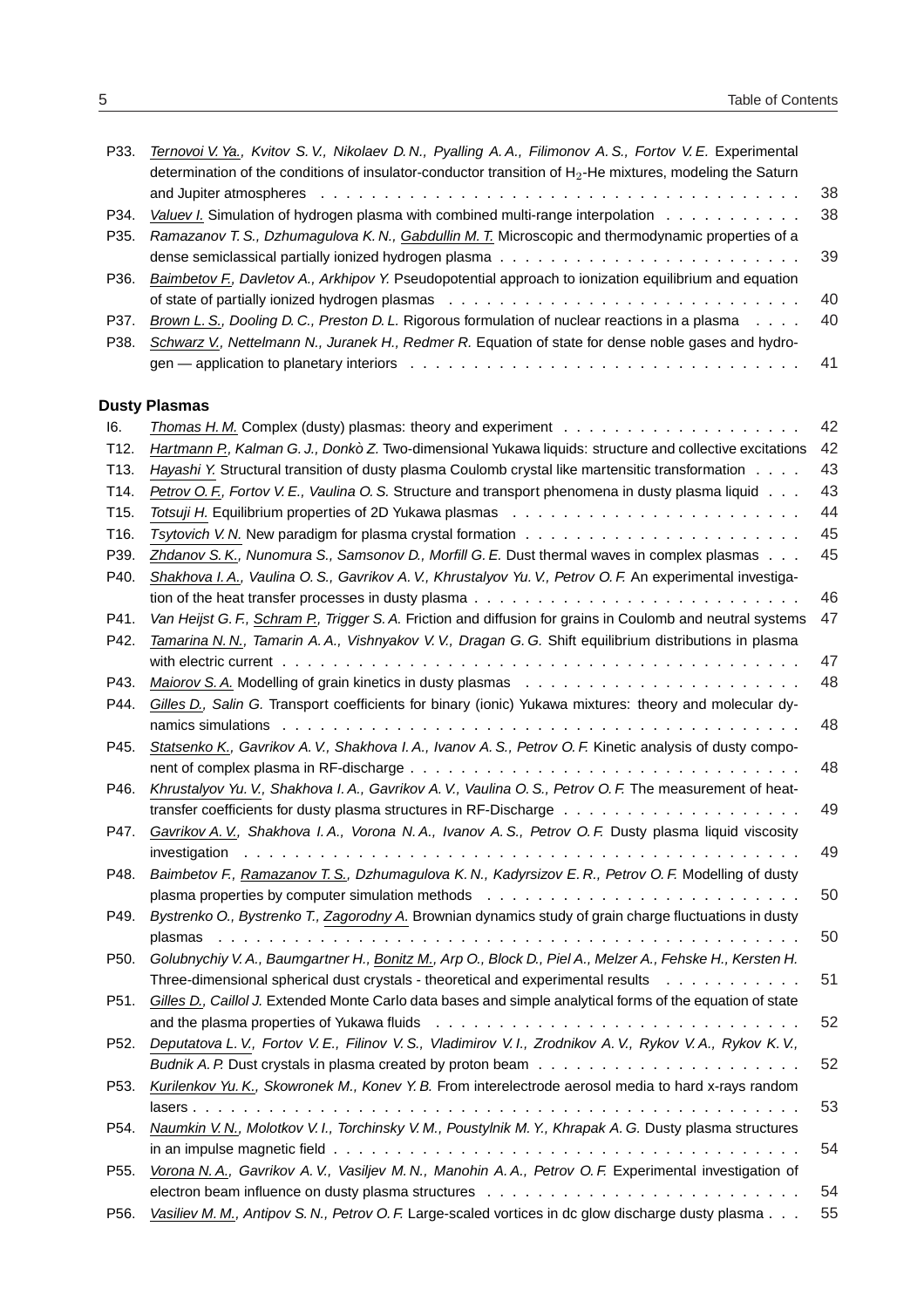| P <sub>57</sub> . | Antipov S. N., Asinovskii E. I., Fortov V. E., Kirillin A. V., Markovets V. V., Petrov O. F. Super dense dust                                                                                                                  |    |
|-------------------|--------------------------------------------------------------------------------------------------------------------------------------------------------------------------------------------------------------------------------|----|
|                   |                                                                                                                                                                                                                                | 56 |
| P <sub>58</sub> . | Podryadchikov S.F., Khakhaev A.D. Influence of macroparticle matter on characteristics of ordered                                                                                                                              |    |
|                   |                                                                                                                                                                                                                                | 56 |
| P59.              |                                                                                                                                                                                                                                | 57 |
| P60.              | Totsuji H., Ogawa T., Totsuji C., Tsuruta K. Structure and dynamics of spherical Yukawa clusters                                                                                                                               | 57 |
| P61.              | Vladimirov S. V., Tsytovich V. N., Vaulina O. S., Petrov O. F. Theory of dust self-organized convective                                                                                                                        |    |
|                   |                                                                                                                                                                                                                                | 58 |
| P62.              | Feldmann J. D., Kalman G. J., Rosenberg M. Dipolar interaction in two-dimensional complex plasmas.                                                                                                                             | 58 |
| P63.              |                                                                                                                                                                                                                                | 59 |
| P64.              | Khrapak S. A. Effect of ion-neutral collisions on grain-grain coupling in dusty plasmas                                                                                                                                        | 59 |
| P65.              | Filinov V. S., Petrov O. F., Molotkov V. I., Khahaev A. D., Podrjadchikov S. F., Golubnychiy V. A., Bonitz M.,                                                                                                                 |    |
|                   | Fehske H. Influence of space charge inhomogenity and charge fluctuations on strongly correlated dusty                                                                                                                          |    |
|                   |                                                                                                                                                                                                                                | 60 |
| P66.              | Ignatov A., Schram P., Trigger S. A. Surface activity of charged dust in a plasma sheath                                                                                                                                       | 60 |
| P67.              | D'yachkov L. G., Khrapak A. G. Electron and ion fluxes to a dust grain in atmospheric pressure plasma                                                                                                                          | 60 |
| P68.              | Yakovlenko S., Gundienkov V. Interactions of charged dust particles in clouds of charges: Debye atom                                                                                                                           |    |
|                   | and Debye molecule enterpreteration of the contract of the contract of the contract of the contract of the contract of the contract of the contract of the contract of the contract of the contract of the contract of the con | 61 |
| P69.              | Totsuji H. Thermodynamic instability and critical fluctuations in dusty plasmas                                                                                                                                                | 61 |

### **Non-Neutral and Ultracold Plasmas**

| 17.               | Dubin D. Measurement of screening enhancement to nuclear reaction rates using a strongly-magnetized,           |     |
|-------------------|----------------------------------------------------------------------------------------------------------------|-----|
|                   |                                                                                                                | 63  |
| T <sub>17</sub> . | Manykin E. A. Ultracold plasma and Rydberg-like state of matter formed by Rydberg atoms.                       | 63  |
| T <sub>18</sub> . | Murillo M. S., Daligault J. Ultra-cold plasma temperature oscillations references research in the set of the m | 64  |
| T19.              | Peeters F.M. Coulomb crystals in confined systems: self-organization                                           | 64  |
| T20.              | Pohl T., Pattard T., Rost J.M. Relaxation of expanding ultracold neutral plasmas                               | 65  |
| P70.              | Zelener B. V., Zelener B. B., Ivanenko S. A. To the theory of recombination Rydberg nonideal plasma            | 66  |
| P71.              |                                                                                                                | 66  |
| P72.              |                                                                                                                | 67  |
| P73.              | Pattard T., Ates C., Pohl T., Rost J. M. Strong correlation effects in cold Rydberg gases                      | 67  |
| P74.              | Möllers B., Zwicknagel G. Electron cooling of highly charged ions and antiprotons in traps                     | -67 |

### **Condensed Matter and Two-Dimensions**

| 18.               | Senatore G., De Palo S., Marchi M., Moroni S. Understanding the spin susceptibility of the 2D electron          |     |
|-------------------|-----------------------------------------------------------------------------------------------------------------|-----|
|                   |                                                                                                                 | 69  |
| T21.              | Lozovik Y. E. Strongly coupled and strongly correlated electron and electron-hole quantum 2D systems:           |     |
|                   |                                                                                                                 | -69 |
| T22.              | Pellegrini V. Spectroscopy of correlated electron phases in low-dimensional semiconductor quantum               |     |
|                   |                                                                                                                 | 70  |
| T23.              | Ranganathan S., Johnson R. E. Simulations of bilayer electron liquids: structure and collective modes.          | 70  |
| T <sub>24</sub> . | Timofeev V. T. Bose-condensation of 2D interwell excitons in coupled quantum wells                              | 71  |
| P75.              | Mahassen H., Kutasi K., Golden K. I., Kalman G. J., Donkò Z. Longitudinal collective modes in strongly          |     |
|                   |                                                                                                                 | 71  |
| P76.              |                                                                                                                 | 72  |
| P77.              | Yakub E. S., losilevskiy I. L., Ronchi C. Application of ionic model with interaction of defects to description |     |
|                   | of the order-disorder transition in non-stoichiometric solid Uranium Dioxide                                    | 73  |
| P78.              | Volkov N. B., Kundikova N. D., Lupanov I. V., Turovtseva J. E., Shpak V. G., Yalovets A. P. Investigation of    |     |
|                   | action features of ultra-short pulses of power electronic and laser radiation on the condensed matter           | 73  |
| P79.              | Rosenberg M., Kalman G. J., Donkò Z., Kyrkos S. Beam-plasma interaction in strongly coupled plasmas             | 74  |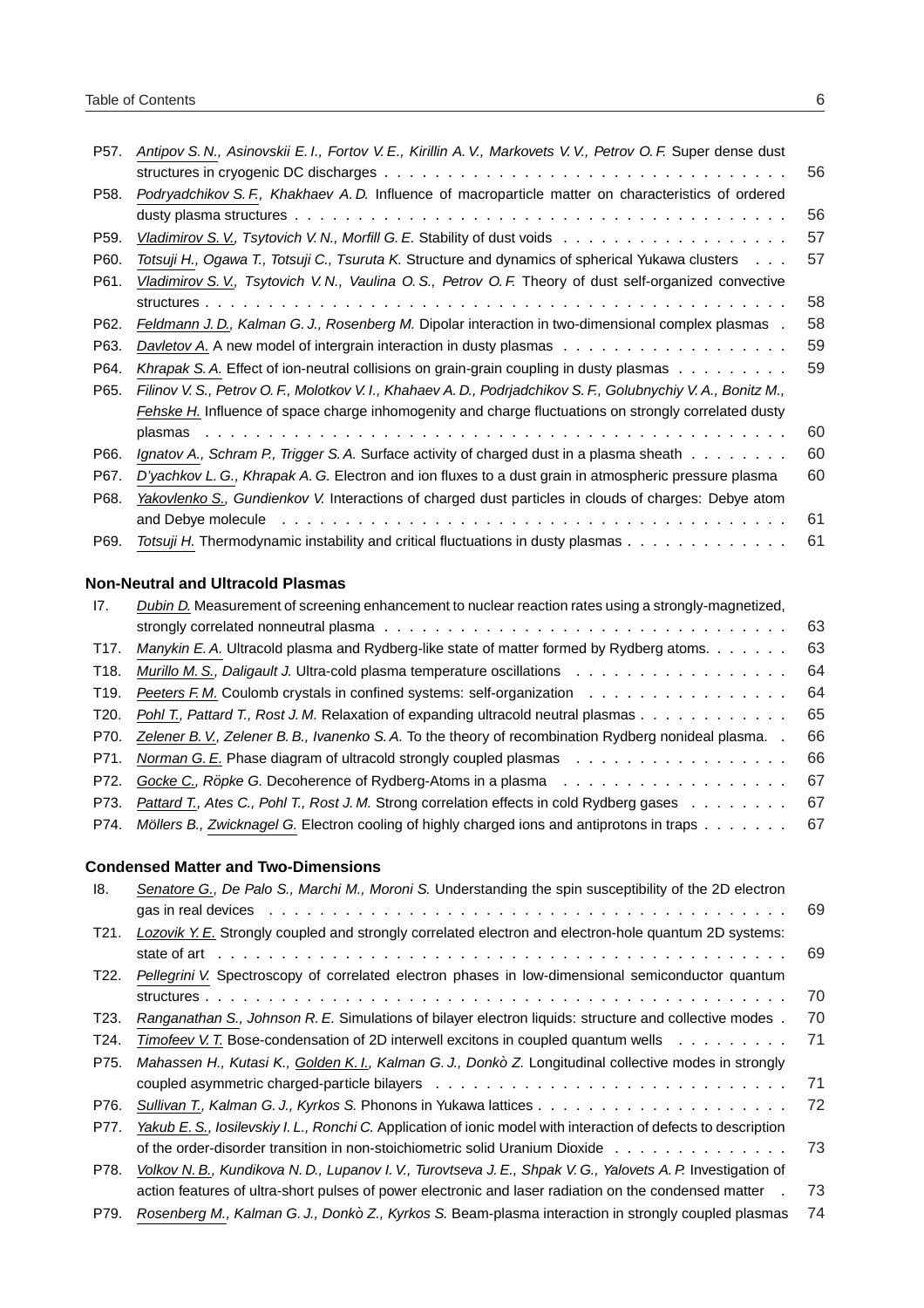| P80.         | Pergament A., Morak A. Photoinduced metal-insulator transitions: critical concentration and coherence                                                                                                                                                                                                                                     |    |
|--------------|-------------------------------------------------------------------------------------------------------------------------------------------------------------------------------------------------------------------------------------------------------------------------------------------------------------------------------------------|----|
|              | length                                                                                                                                                                                                                                                                                                                                    | 75 |
| P81.         | Kyrkos S., Kalman G. J., Golden K. I. Compressibilities in bilayers of charged particles                                                                                                                                                                                                                                                  | 75 |
| P82.         | Filinov A. V., Riva C., Peeters F. M., Lozovik Yu. E., Bonitz M., Bracker A., Gammon D. Binding energies<br>of excitonic complexes in quantum wells influenced by disorder and longitudinal electric field                                                                                                                                | 76 |
| P83.         | Kozhevnikov V.F., Van Bael M., Vinckx W., Temst K., Van Haesendonck C., Indekeu J.O. Experimen-<br>tal observation of a first-order interface delocalization transition in coupled electron plasma of a type-I                                                                                                                            |    |
|              |                                                                                                                                                                                                                                                                                                                                           | 76 |
| P84.         | Chegotov M. V., Andreev N. E., Kostenko O. F. Heating and ionization of metal cluster by intensive fem-<br>tosecond laser pulse education of the control of the control of the control of the control of the control of the control of the control of the control of the control of the control of the control of the control of the cont | 77 |
| P85.         | Smirnov N. A., Sin'ko G. V. Ab initio calculation of cold curves for FCC, BCC and HCP Nickel at ultrahigh                                                                                                                                                                                                                                 | 77 |
| P86.         | Khrapak A. G., Schmidt W. F., Yoshino K. Ionization potential and nature of charge carriers of fluid hy-                                                                                                                                                                                                                                  |    |
|              |                                                                                                                                                                                                                                                                                                                                           | 78 |
|              | <b>Coulomb Liquids</b>                                                                                                                                                                                                                                                                                                                    |    |
| 19.          |                                                                                                                                                                                                                                                                                                                                           | 79 |
| T25.         | Kjellander R., Forsberg B. Classical ionic fluids with $1/r^6$ pair interactions have power-law electrostatic                                                                                                                                                                                                                             | 79 |
| T26.         |                                                                                                                                                                                                                                                                                                                                           | 80 |
| T27.         |                                                                                                                                                                                                                                                                                                                                           |    |
|              | Vorobev V. S., Malyshenko S. P., Tkachenko S. I. Nucleation mechanism of explosive rupture for small                                                                                                                                                                                                                                      |    |
|              |                                                                                                                                                                                                                                                                                                                                           | 80 |
| T28.         | Yakub E. S. Effective computer simulation of strongly coupled Coulomb fluids                                                                                                                                                                                                                                                              | 81 |
| P87.<br>P88. | Noiret P. Measurement of electrical conductivity and pressure on the saturation curve of zinc at 0.5 g/cm <sup>3</sup><br>Artyomov M. N., Kolomeisky A. B. Thermodynamics and phase transitions of electrolytes on lattices with                                                                                                          | 82 |
|              |                                                                                                                                                                                                                                                                                                                                           | 82 |
| P89.         | Apfelbaum M. S. The pre-breakdown current-voltage and EHD characteristics calculations for liquid in-                                                                                                                                                                                                                                     | 83 |
|              | <b>Statistical Theory of SCCS</b>                                                                                                                                                                                                                                                                                                         |    |
| I10.         |                                                                                                                                                                                                                                                                                                                                           | 84 |
| 111.         |                                                                                                                                                                                                                                                                                                                                           | 84 |
| T29.         | Lee M. H. Testing Boltzmann's ergodic hypothesis by electron gas models                                                                                                                                                                                                                                                                   | 85 |
|              |                                                                                                                                                                                                                                                                                                                                           |    |
| T30.         |                                                                                                                                                                                                                                                                                                                                           | 86 |
| T31.         | Pain J., Dejonghe G., Blenski T. Self-consistent statistical approach to electronic properties of hot dense                                                                                                                                                                                                                               |    |
|              |                                                                                                                                                                                                                                                                                                                                           | 86 |
| T32.         | Röpke G., Reinholz H. Bound states in strongly couopled Coulomb systems                                                                                                                                                                                                                                                                   | 87 |
| P90.         | Brown L. S., Preston D. L., Singleton R. L. Charged particle motion in a highly ionized plasma                                                                                                                                                                                                                                            | 88 |
| P91.         | Laulan S., Blancard C., Calisti A., Cornille M., Faussurier G., Ferri S., Talin B. Electric microfield distri-                                                                                                                                                                                                                            | 88 |
| P92.         | Smolyansky S. A., Blaschke D. B., Prozorkevich A. V., Tarakanov N. A. Nonequilibrium electron-positron                                                                                                                                                                                                                                    |    |
|              |                                                                                                                                                                                                                                                                                                                                           | 89 |
| P93.         |                                                                                                                                                                                                                                                                                                                                           | 89 |
|              | Lenglet A., Maynard G., Kurilenkov Yu. K. N-Electrons dynamics of heavy atom in strong fields                                                                                                                                                                                                                                             |    |
| P94.<br>P95. | Nersisyan H. B., Toepffer C., Zwicknagel G. Microfield distributions in strongly coupled two-component                                                                                                                                                                                                                                    | 90 |
|              |                                                                                                                                                                                                                                                                                                                                           | 91 |
| P96.         | Kurilenkov Yu. K., Maynard G., Valuev A. A., Barriga-Carrasco M. D. On plasma coupling and turbulence                                                                                                                                                                                                                                     |    |
|              |                                                                                                                                                                                                                                                                                                                                           | 92 |
| P97.         | Belyi V. V., Kukharenko Y. A. Exchange correlation of particles in a non-ideal plasma with polarization.                                                                                                                                                                                                                                  | 92 |
| P98.         |                                                                                                                                                                                                                                                                                                                                           |    |
|              | Tkachenko I.M., Adamyan V.M., Mihajlov A.A., Sakan N.M., Srećković V.A. Electroconductivity of                                                                                                                                                                                                                                            | 93 |
|              |                                                                                                                                                                                                                                                                                                                                           |    |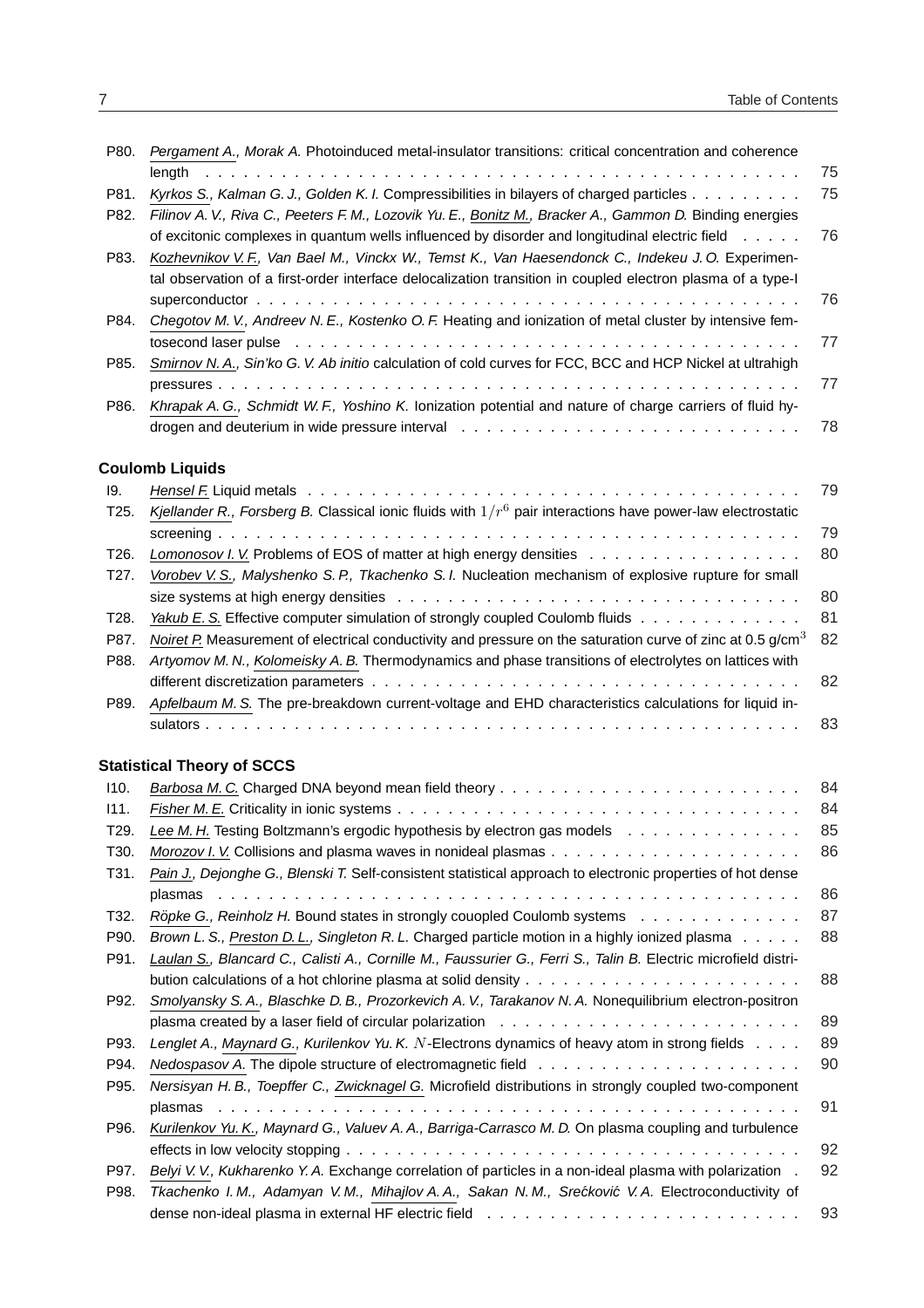| P99. | Bornath T., Schlanges M., Kremp D. Collisional versus collective absorption in dense plasmas                                                                                                                                   | 93 |
|------|--------------------------------------------------------------------------------------------------------------------------------------------------------------------------------------------------------------------------------|----|
|      | P100. Schlanges M., Bornath T., Hilse P., Kremp D. Collisional absorption of dense plasmas in strong laser                                                                                                                     |    |
|      | fields. Quantum statistical results and simulations etheraphymental ethnical contracts and statistical results                                                                                                                 | 93 |
|      | P101. Vorberger J., Schlanges M., Gericke D. O., Kraeft W. D. Equation of state of high density plasmas                                                                                                                        | 94 |
|      | P102. Vorontsov-Velyaminov P.N., Voznesenski M.A., Malakhov D.V., Lyubartsev A.P., Broukhno A.V. Path in-                                                                                                                      |    |
|      | tegral method in quantum statistics problems: Generalized ensemble Monte Carlo and density functional                                                                                                                          |    |
|      |                                                                                                                                                                                                                                | 95 |
|      | P103. Ramazanov T. S., Nigmetova G. N., Röpke G., Redmer R. Transport and optical properties of a strongly                                                                                                                     |    |
|      | coupled semiclassical plasma by a molecular dynamics simulation $\dots \dots \dots \dots \dots \dots \dots$                                                                                                                    | 95 |
|      | P104. Bonitz M., Filinov V.S., Fortov V.E., Levashov P.R., Fehske H. Quantum Coulomb crystals in a two-                                                                                                                        |    |
|      | component system enterpreteration of the component system enterpreteration of the component system enterpreteration of the component system of the component system of the component system of the component system of the com | 96 |
|      | P105. Adams J., French M., Shilkin N., Reinholz H., Redmer R., Mintsev V. B. Hall conductivity in dense plasmas                                                                                                                | 97 |
|      | P106. Gericke D. O., Grubert G. K., Bornath T., Schlanges M. Relaxation of plasma composition and species                                                                                                                      |    |
|      |                                                                                                                                                                                                                                | 97 |
|      | P107. Fortmann C., Reinholz H., Röpke G., Wierling A. Bremsstrahlung from dense plasmas and the Landau-                                                                                                                        |    |
|      |                                                                                                                                                                                                                                | 98 |
|      | P108. Omar B., Wierling A., Günter S., Röpke G. Analyzing of laser-induce C V line Profiles                                                                                                                                    | 98 |
|      | P109. Rylyuk V. High harmonics generation in a strongly coupled laser plasma                                                                                                                                                   | 99 |
|      | P110. Gericke D.O., Bornath T., Schlanges M. Energy transfer and potential energy contributions in dense                                                                                                                       |    |
|      |                                                                                                                                                                                                                                | 99 |

### **High-Energy-Density Matter Generated by Intense Heavy Ion Beams**

| P111. Varentsov D., collaboration H. High energy density physics experiments with intense heavy ion beams          |     |
|--------------------------------------------------------------------------------------------------------------------|-----|
|                                                                                                                    | 100 |
| P112. Udrea S., Fortov V.E., Hoffmann D.H.H., Kulish M.I., Mintsev V.B., Ni P., Nikolaev D.N., Shilkin N.S.,       |     |
| Tahir N. A., Varentsov D. Electrical resistivity measurements of heavy ion beams generated high energy             |     |
|                                                                                                                    | 100 |
| P113. Weyrich K., Wahl H., Golubev A. A., Kantsyrev A. V., Kulish M., Dudin S., Hoffmann D. H. H., Sharkov B. Yu., |     |
| Mintsev V. B. Shockwave-driven, non-ideal plasmas for interaction experiments with heavy ion beams . 101           |     |
| P114. Tahir N. A. Intense beams of energetic heavy ions as a tool to create high-energy-density states in mat-     |     |
| ter: studies of strongly coupled plasmas at the GSI Darmstadt Accelerator Facilities 101                           |     |
| P115. Pikuz (Jr.) S. A., Efremov V. P., Faenov A. Ya., Rosmej O., Skobelev I. Yu., Shutov A. V., Hoffmann D. H. H. |     |
| Investigation of heavy ions tracks energy deposition inside solid media by methods of x-ray spectroscopy. 102      |     |
| P116. Efremov V.P., Demidov B., Ivkin M., Mescheryakov A., Petrov V., Potapenko A. Investigation of plasma         |     |
| stream collision produced by thin films irradiated by powerful pulsed electron beam 102                            |     |
| P117. Zhilyakov L., Pokhil G., Vokhmyanina K., Kostanovski A., Kulikauskas V., Petukhov V. Transportation and      |     |
| focusing of accelerated protons beams by means of dielectric channels                                              | 103 |
| P118. Chtcherbakov V.I., Aleksandrova I.V., Gromov A.I., Koresheva E.R., Osipov I.E., Sergeev V.Y., Kapralov V.G.  |     |
| FST technologies for cylindrical cryogenic targets fabrication to supply plasma physics experiments with           |     |
|                                                                                                                    | 104 |
| P119. Andreev N. E., Gorbunov L. M., Frolov A. A., Chizhonkov E. V. To the criterion for breaking of a nonlinear   |     |
|                                                                                                                    | 104 |
| P120. Orlov N. Yu., Guskov S. Y., Rozanov V. B. The radiative opacity research for inertial confinement fusion     |     |
|                                                                                                                    | 105 |
| P121. Loboda P.A., Netsvetayev D.S., Popova V.V., Samolovskikh L.B. Calculations of LTE opacities for ICF-         |     |
|                                                                                                                    | 106 |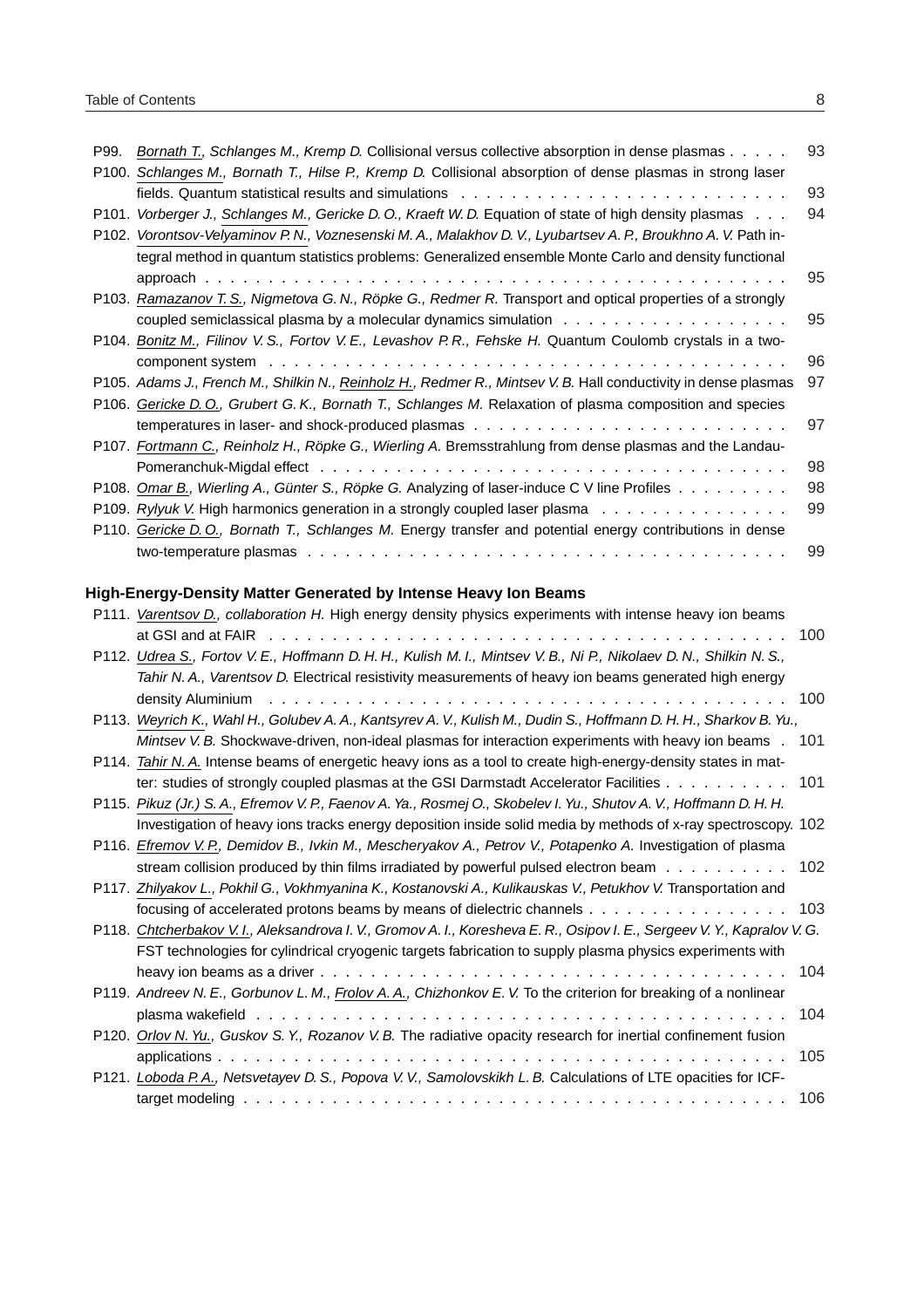# **Dense Plasmas**

### **I1. The method of effective potentials in the quantum-statistical theory of plasmas**

#### **Ebeling W.**

Institute of Physics, Humboldt-University Berlin, D-12489 Berlin, Newtonstr. 15, Germany ebeling@physik.hu-berlin.de

Effective potentials belong to the most fruitful methods in the modern theory of strongly coupled plasmas. We start with a survey of early pseudo-potential approaches, beginning with pioneering work of Kelbg, Barker, Storer, Norman, Filinov, Zamalin, Zelener and others. These potentials capture the basic quantum diffraction effects and are exact in the low density limit. Using quasiclassical methods, the first approximations of nonideality effects including bound states may be obtained in an exact way. We give a survey of exact results, derived so far. The recently developed new quantum Monte Carlo methods allow applications to strongly coupled plasmas including degeneration and bound state effects. It is shown that the diagonal Kelbg potential may be generalized by including off-diagonal terms. We discuss the accuracy of the existing results for hydrogen, open problems and compare with alternative methods of quantum-statistical theory.

### **I2. Dense plasma properties from shock wave experiments Mintsev V. B.\*1, Fortov V. E.<sup>2</sup>**

**1** Institute of Problems of Chemical Physics, Semenova 1, Chernogolovka 142432, Russia **2** Institute for High Energy Densities, Izhorskaya 13/19, Moscow 125412, Russia \*minvb@icp.ac.ru

The report presents review of the novel experimental results of investigation of physical properties of the coupled dense plasmas generated as a result of shock compression of metals,  $H_2$ , He noble gases up to megabar pressure range. High energy plasma states were generated by single and multiple shock compression and adiabatic expansion of solid, liquid, porous and low-density foam samples. The highly time-resolved diagnostics permit us to measure thermodynamical, electrophysical and optical properties of high pressure condensed plasmas in the broad phase diagram region from the compressed condensed solid state up to the low density gas range, including high pressure evaporation curves with near-critical states of metals, strongly coupled plasma and metal-insulator transition regions. These data demonstrate an ionization rate increase up to ten orders of magnitude as a result of compression of nonideal plasmas at  $p \sim 1 - 103$  GPa. The results of experiments on measurements of the Hall resistivity, static conductivity and reflectivity of nonideal plasma of rare gases are considered. The comparison of experimental results with different theoretical models of strongly coupled plasma is carried out.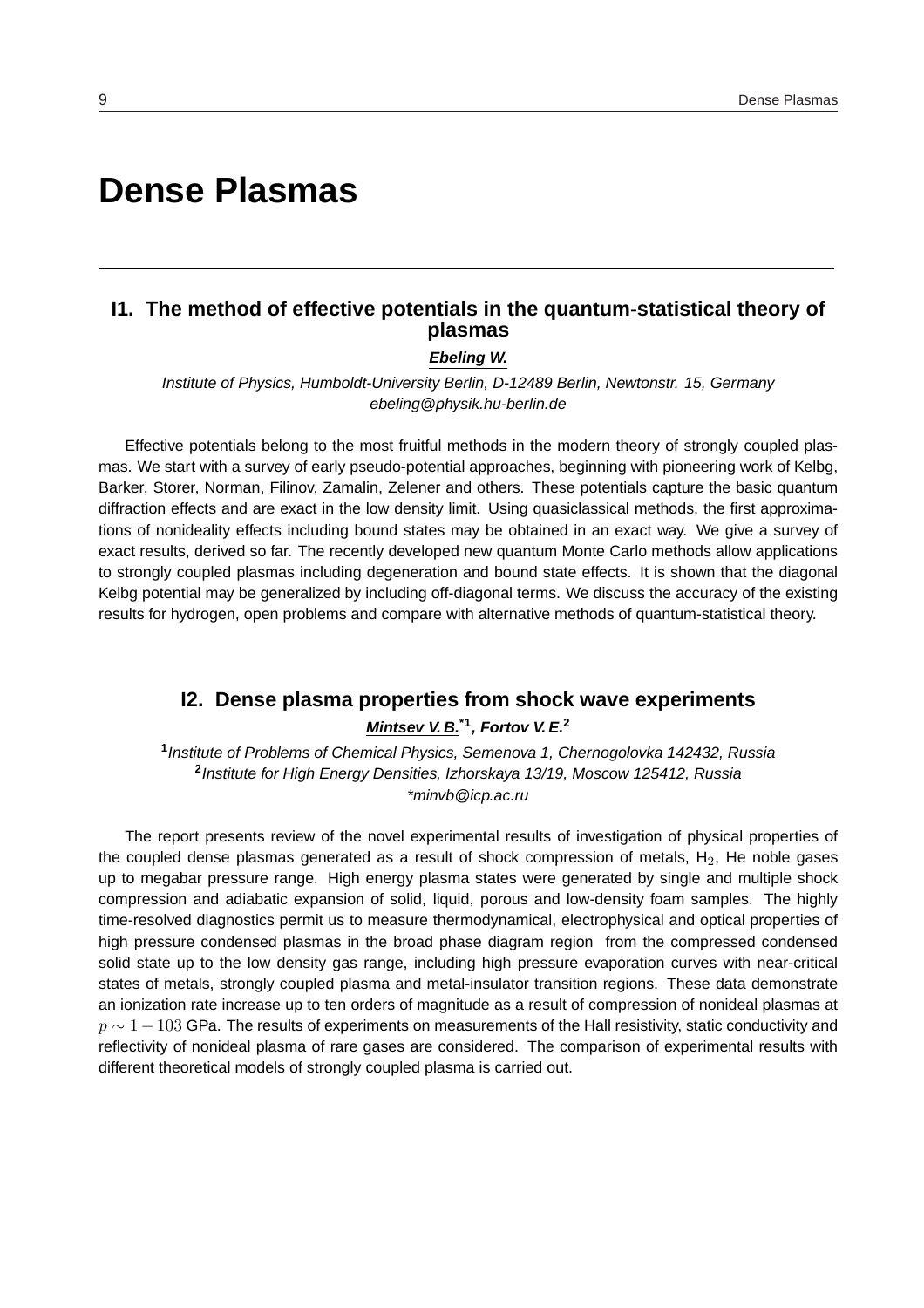### **T1. Direct measurements of the electrical resistivity of dense metal plasmas**

**DeSilva A. W.\*1, Rakhel A. D.<sup>2</sup>**

**1** Institute for Research in Electronics and Applied Physics, University of Maryland, College Park, MD 20742, USA **2** Institute for High Energy Densities, Izhorskaya 13/19, Moscow 125412, Russia

\*desilva@glue.umd.edu

Progress in exploding wire techniques for the measurements of the electrical resistivity of dense metal plasmas is reviewed. It is demonstrated that in general the data on the resistivity obtained by means of quite different techniques give results in good agreement.

Recent results [1] of direct measurements of the resistivity, internal energy and density of tungsten over a wide density and internal energy ranges are presented. Tungsten wires immersed in a water bath were rapidly heated by a pulse current. The voltage across the plasma column formed by an exploding wire, the current through it and the plasma column diameter were measured. Using the measured temporal dependence of the plasma column diameter (from streak camera imaging) as an input function we perform numerical integration of the 1D hydrodynamic equations of motion for water to calculate the pressure at the plasma column boundary and its internal energy (using only a water EOS). Such calculations are independent of the assumption of the radial homogeneity of the plasma, but to determine directly the electrical resistivity and the specific quantities such as specific internal energy and density, the distributions of the physical quantities across the column should be sufficiently homogeneous. In order to specify the parameters of the experiments to approach homogeneity, 1D MHD simulations of the pulse Joule heating dynamics were conducted. As a result, the resistivity of dense tungsten plasma along with the complete set of thermodynamic quantities (pressure, density, and internal energy) without using any EOS model of tungsten was directly measured. The results obtained indicate that the dependence of the resistivity of tungsten on internal energy along isochors is flat at high densities, but acquires a strong negative slope at a density which is 8 to 16 times lower than the normal solid density.

1. A. W. DeSilva, A. D. Rakhel, Proceedings of 7th International Workshop on Subsecond Thermophysics, October 6-8, 2004, Orleans, France (accepted for publication in Int. J. Thermophys.).

### **T2. Frontiers of dense plasma physics with intense beams and accelerator technology**

Hoffmann D. H. H.\*1, Blazevic A.<sup>2</sup>, Neff S.<sup>2</sup>, Ni P.<sup>2</sup>, Rosmej O.<sup>1</sup>, Roth M.<sup>2</sup>, Tahir N. A.<sup>1</sup>, Tauschwitz A.<sup>1</sup>, **Udrea S.<sup>2</sup> , Varentsov D.<sup>2</sup> , Weyrich K.<sup>1</sup>**

**<sup>1</sup>**GSI-Darmstadt, Plasmaphysik, Planckstr. 1, 64291 Darmstadt, Germany <sup>2</sup> Institut für Kernphysik, Technische Universität Darmstadt, SchloSSgartenstr. 9, 64289 Darmstadt, **Germany** 

\*d.hoffmann@yahoo.com

Intense heavy ion beams from the Gesellschaft für Schwerionenforschung (GSI-Darmstadt) accelerator facilities together with two high energy laser systems (PHELIX: **p**etawatt **h**igh **e**nergy **l**aser for **i**on **e**xperiments, and nhelix: **n**anosecond **h**igh **e**nergy **l**aser for **i**on **e**xperiments) are a unique combination to facilitate pioneering beam-plasma interaction experiments, to generate dense plasma and probe highenergy-density (HED) matter and to address basic physics issues associated with heavy ion driven inertial confinement fusion.

The proposed FAIR facility will even improve the parameter range that can be addressed. In one class of experiments the laser will be used to generate plasma and the ion beam will be used to study the energy loss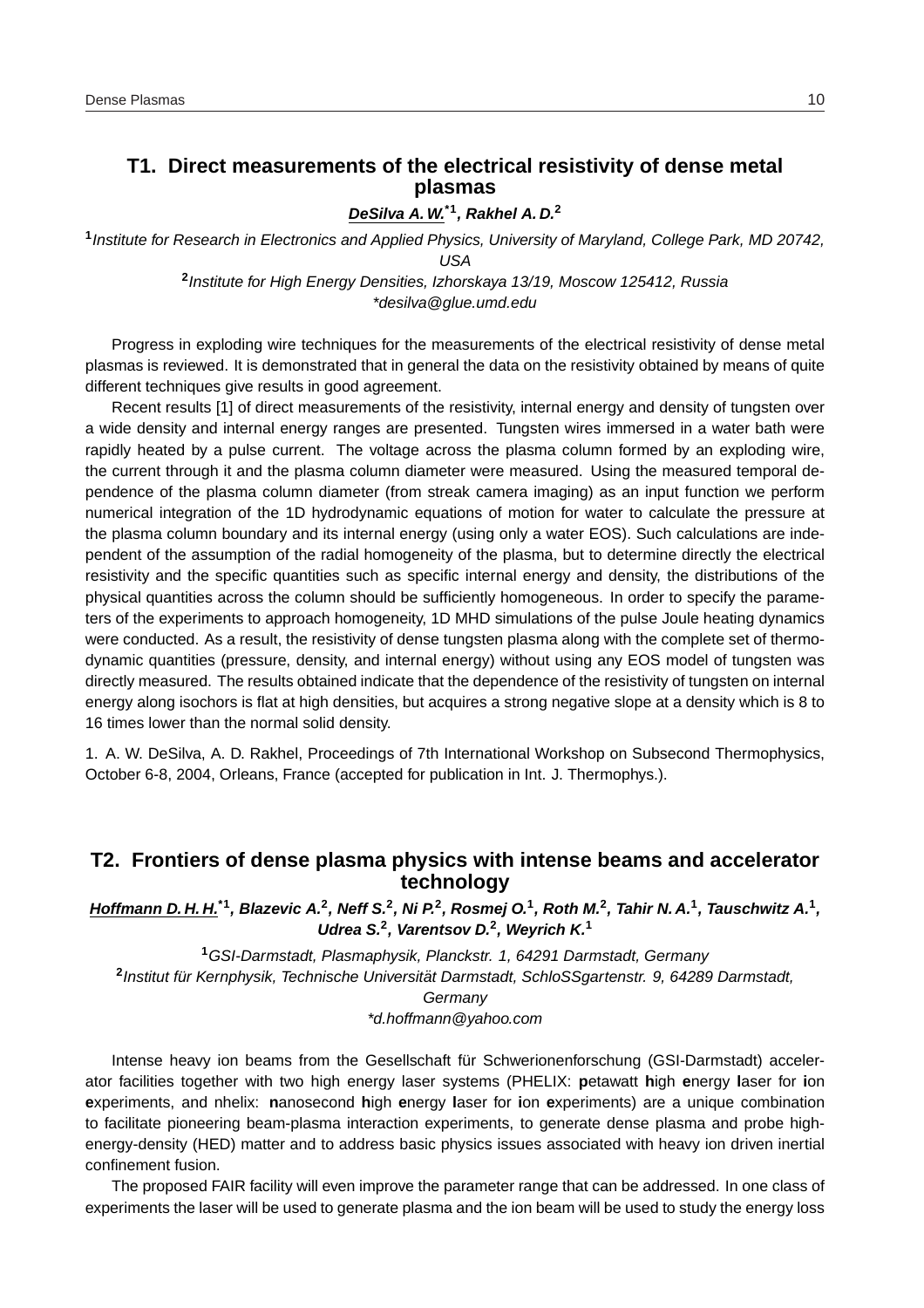of energetic ions in ionized matter, and to probe the physical state of the laser-generated plasma. In another class of experiments the intense heavy ion beam will be employed to create a sample of HED matter and the laser beam, together with other diagnostic tools, will be used to explore the properties of these exotic states of matter. The existing heavy ion synchrotron facility, SIS18 delivers an intense uranium beam that deposits about 1 kJ/g specific energy in solid matter. Using this beam, experiments have recently been performed where solid lead foils have been heated and a brightness temperature of the order of 5000 K was measured, using a fast multi-channel pyrometer that has been developed jointly by GSI and IPCP Chernogolovka. It is expected that the future heavy ion facility, FAIR (Facility for Antiprotons and Ion Research) will provide compressed beam pulses with an intensity that exceeds the current beam intensities by three orders of magnitude. This will open up the possibility to explore the thermophysical and transport properties of HED matter in a regime that is very difficult to access using the traditional methods of shock compression. Beam plasma interaction experiments using dense plasmas with a Γ-parameter between 0.5 and 1.5 have also been carried out. This dense Ar-plasma was generated by explosively driven shockwaves and showed enhanced energy loss for Xe and Ar ions in the energy range between 5.9 to 11.4 MeV.

Dense plasmas as in the interior of the sun also display exciting phenomena that can be addressed with present day laser- and accelerator technology. An example will be presented

### **P1. Reflectivity of non-ideal plasmas**

### **Zaporoghets Y. B.\*1, Mintsev V. B.<sup>1</sup> , Gryaznov V. K.<sup>1</sup> , Reinholz H.<sup>2</sup> , Ropke G. ¨ 2**

**1** Institute of Problems of Chemical Physics of RAS, pr. ak. Semenova 1, Chernogolovka 142432, Russia **<sup>2</sup>**FB Physik, University of Rostock, Universitatsplatz 3, D-18051 Rostock, Germany ¨ \*yubz@icp.ac.ru

The results of measurements of the dense xenon plasma reflection coefficient at wavelengthes  $\lambda_L$  = 532 nm,  $\lambda_L$  = 694 nm and  $\lambda_L$  = 1064 nm are presented. The investigation of reflective properties of the plasma was accomplished within the wide range of plasma densities  $\rho$  = 0.3–3.4 g/cm<sup>3</sup>, pressures  $P$  = 4–20 GPa and temperatures up to  $T \sim 3.3 \cdot 10^4$  K under conditions with strong Coulomb interaction (the nonideality parameter  $\Gamma=(4\pi n_e/3)^{1/3}e^2/(kT)=$  0.4–2.0 and the degeneracy parameter  $\Theta=kT/E_F$  = 1.7–7,  $E_F$  is the Fermi energy).

The generation of the plasma was performed by shock wave compression and irreversible heating of the investigated gas. The variation of density and electron concentration of the plasma was achieved by the change of the initial gas pressure (2–5.7 MPa).

To measure the dense xenon plasma reflection coefficient, the pulsed  $Al_2O_3$ :Cr<sup>3+</sup> and Y<sub>3</sub>Al<sub>5</sub>O<sub>12</sub>:Nd<sup>3+</sup> + KTP laser system with electro-optical shutter based on DKDP crystal and higher-order mode suppression of the laser radiation was used. The probe pulse of about 25 ns duration was formed by an aspherical optical unit.

For determination of the equilibrium properties of explosively driven plasma appropriate gasdynamics calculations were carried out. The thermodynamic model of the plasma took into account Coulomb interaction in frames of Debye approximation in grand canonical ensemble and the short-range repulsion of heavy particles — within the soft spheres model.

In order to infer plasma parameters from optical reflection coefficient measurements of dense xenon plasma, a finite width of the shock wave front was taken into account. Different forms of profiles  $n_e(z)$ have been considered, and the reflectivity can be obtained by solving the wave equation. Our calculations are based on an interpolation formula for dc conductivity, obtained from a systematic quantum statistical treatment of different limiting cases. In particular, the account of the renormalization factor and of strong collisions essential to obtain the correct low-density limit for the dc conductivity. The uncertainty in using the interpolation formula increases for  $\Gamma > 1$ . Improving this approach by taking a dynamical collision frequency or even nonlocal instead of the static one, only marginal modifications of the reflectivity are expected.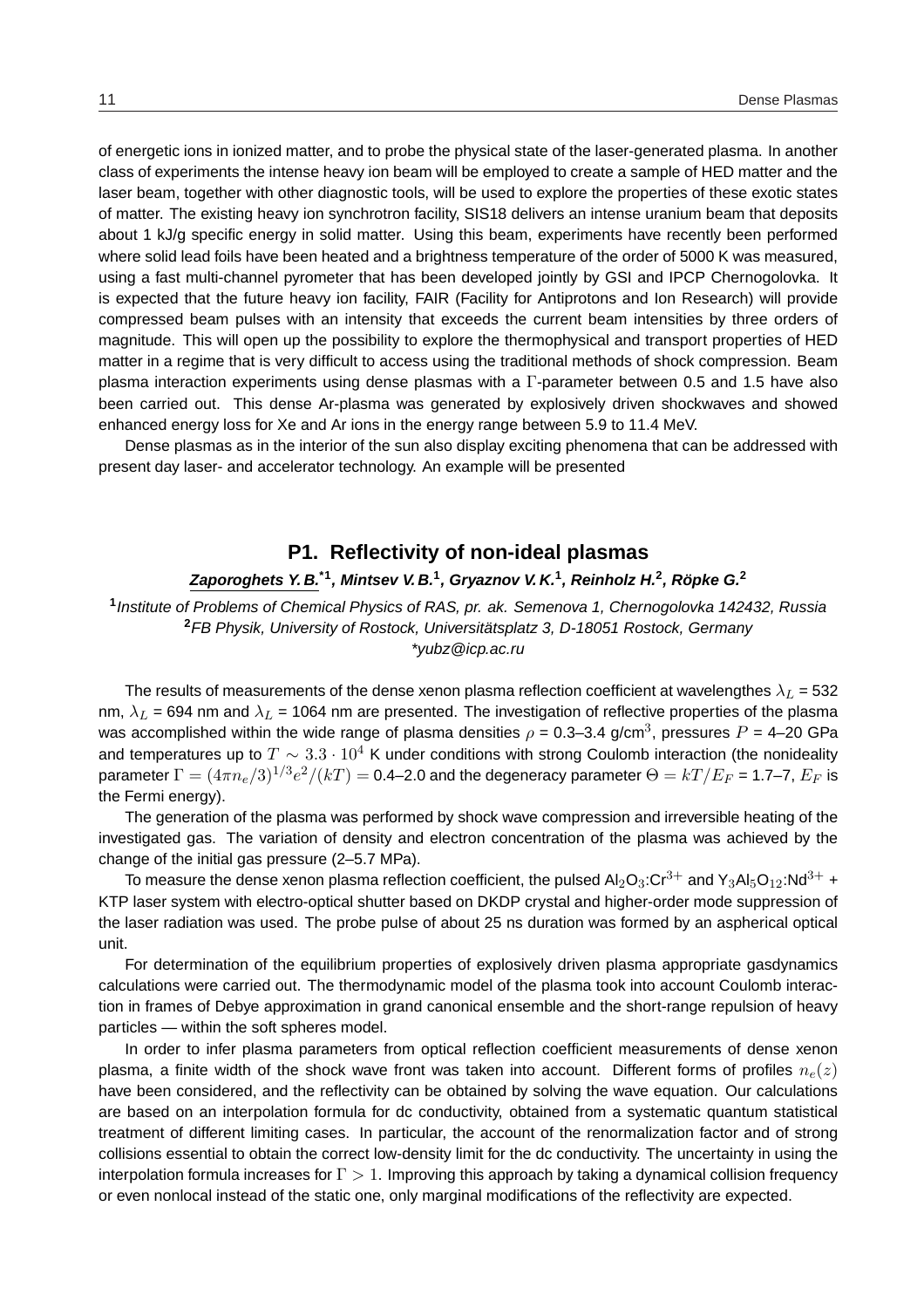### **P2. Conductivity of nonideal plasma in relaxation time approximation**

**Obruchkova L. R.\* , Apfelbaum E. M., Levashov P. R., Khishchenko K. V.**

Institute for High Energy Densities, Izhorskaya 13/19, Moscow 125412, Russia \*o liliya@ihed.ras.ru

There are known various methods of determination of transport coefficients of plasma [1]. In this work we solved the Boltsman kinetic equation using relaxation time approximation [2] for electrical conductivity calculation. We used Fermi–Dirac distribution to consider the influence of electron degeneration on transport coefficients. This approach is applicable for slightly degenerate plasma. Electron–electron scattering is not essential and was not taken into consideration.

The basic contribution to transport coefficients of partially ionised plasma is determined by electron scattering both on ions and atoms. These processes are characterised by different values of relaxation time, which, in turn, depend on scattering cross-sections and composition of investigated plasma. One usually uses transport cross-sections calculated with the help of Born approximation applicable only at sufficiently high temperatures; this approximation overestimates a conductivity value.

In this work transport cross-sections are calculated by means of a partial waves method [3]. Shrödinger equation with polarization potential (for atom–electron scattering) and Debye potential (for ion–electron scattering) was solved numerically for definition of phase shifts of wave functions at large distances from the scattering center. Phase equations, which are more convenient for numerical calculations were solved instead of finding an asymptotical solution of Shrödinger equation, as it was presented in the work [4].

We calculated electrical conductivity of aluminium plasma with composition computed by V.K. Gryaznov within the framework of chemical plasma model up to density 0.8 g/cm $3$  [1]. We also used Thomas–Fermi model with corrections [5, 6] to calculate strongly coupled dense plasma composition. The results were compared with available experimental data and other models.

The authors are grateful to Dr. V.K. Gryaznov for results of his calculations.

This work is done under financial support of the Russian Foundation for Basic Research, Grants No. 04- 02-17292 and 05-02-16845. The authors also thank the Russian Science Support Foundation.

1. Fortov V.E., Yakubov I.T., Nonideal Plasma (Energoatomizdat, Moscow, 1994).

- 2. Landau L.D., Lifshits E.M., Physical Kinetics (Fizmatlit, Moscow, 2001).
- 3. Landau L.D., Lifshits E.M., Quantum Mechanics (Fizmatlit, Moscow, 2001).
- 4. Babikov V.V., Method of Phase Functions in Quantum Mechanics (Nauka, Moscow, 1988).
- 5. Kalitkin N.N., Kuz'mina L.V., Fizika Plazmy **2**, 858 (1975).
- 6. Kirzhnits D.A., Shpatakovskaya G.V., Preprint 33 (FIAN, Moscow, 1998).

### **P3. On the electrical conductivity of dense semiclassical plasmas**

### **Baimbetov F.\* , Giniyatova S.**

Kazakh National University, Tole bi 96, Almaty, 480012, Kazakhstan \*baimbetov@kazsu.kz

Investigation of the kinetic properties of dense plasma is one of the actual problems of plasma physics both in the aspect of the theory development and its practical application.

In this work the subject of study is dense semiclassical plasma where the particles interact due to the pseudopotential which takes into account of local fields and quantum-mechanical effects. As micropotential used Kelbg potential which takes into account quantum-mechanical effects of diffraction [1]. It is well known that local fields play significant role in a dense high-temperature plasma. The Fourier transform of the ionion pseudopotential, taking into account local field corrections, quantum-mechanical effects and the electron screening of ions has been derived in the framework of the linear density response formalism [2].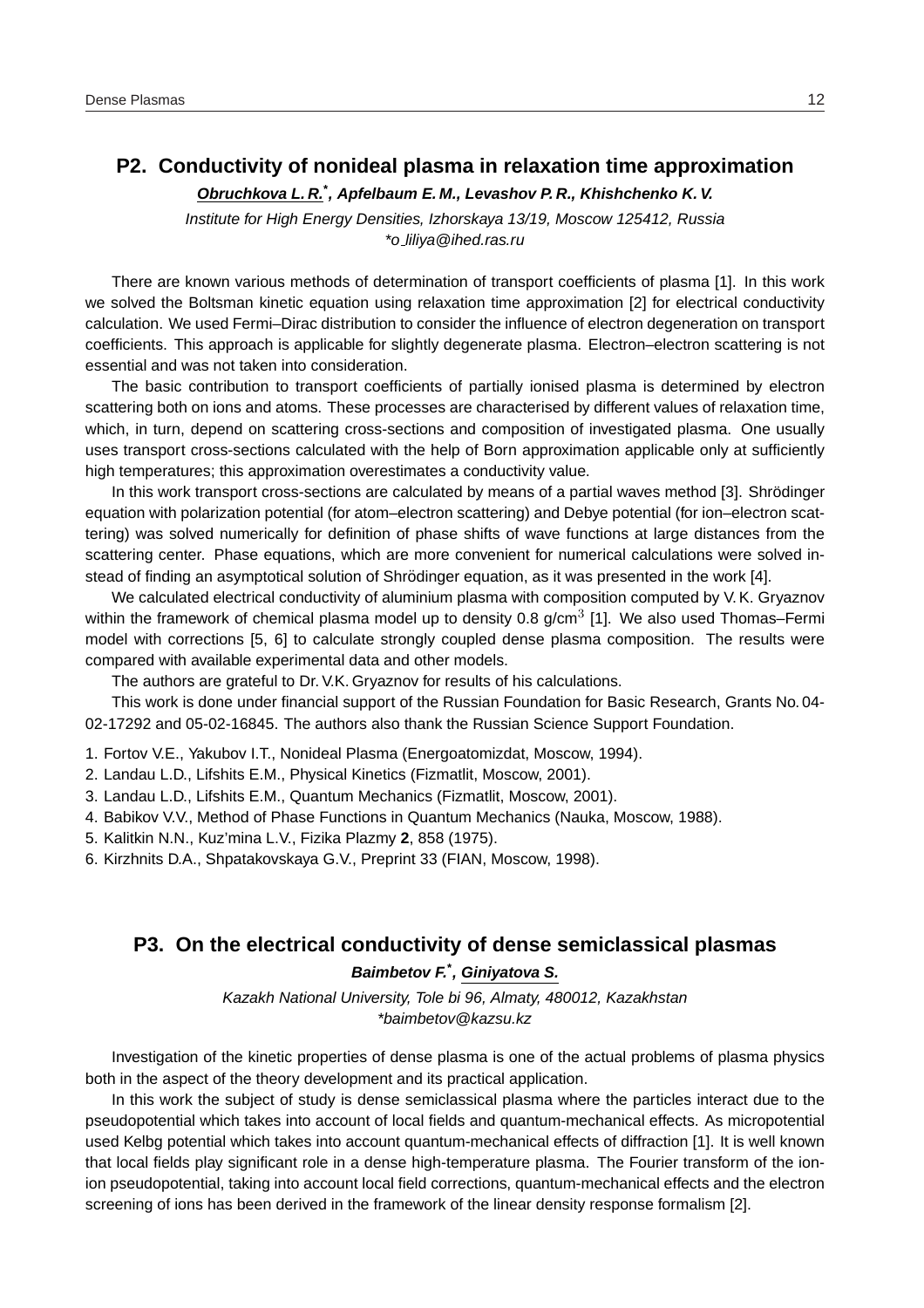In this work using the semiclassical approach and density response formalism the ion-ion pseudopotential has been derived. This pseudopotential takes account of both local field corrections and quantummechanical effects, which as we know play a significant role in dense semiclassical plasma. On the basis of the pseudopotential we have obtained the analytical expressions for the structure factors of dense semiclassical plasma and the numerical values for the Coulomb logarithms.For the calculation of the electrical conductivity coefficients in this work the Chapman-Enskog method in the second Sonine polynomial approximation has been used [3].

The analysis of the mentioned dependences of the electrical conductivity coefficients againts the coupling parameter  $\Gamma$  at fixed value of the density parameter  $r_s$  shows that (i) the obtained results for the electrical conductivity on the basis of the considered pseudopotential model of the particle interactions of plasma agree fairly well with the results of other authors. (ii) With an increases of  $\Gamma$  the electrical conductivity first decreases, reaching the minimum at  $\Gamma \sim 2$ , then it increases with a subsequent growth of coupling parameter.

Hence, we can make a conclusion that our pseudopotential model adequately describes transport processes in dense emiclassical plasma.

- 1. G.Kelbg, Ann. Phys. 12, 219 (1963)
- 2. Baimbetov., Sh.Giniyatova. Phys. of Plas. 12, 1 (2005)
- 3. S. Ichimaru., H. Iyetomi., et al. Phys. Rep. 149, 91 (1987)

### **P4. Cross sections and transport coefficients of dense partially ionized semiclassical plasma**

### **Ramazanov T. S., Dzhumagulova K. N., Akbarov A. Zh.\***

IETP, al-Farabi Kazakh National University, Tole bi 96A, Almaty 050012, Kazakhstan \*akbarov@physics.kz

In the present work the phase shifts, cross sections and transport coefficients of dense semiclassical plasma are investigated. It is shown, that taking into account of screening effects at the large distances and quantum effects at short distances leads to decreasing of the probability of scattering, consequently, to increasing of the corresponding transport coefficients. The pseudopotential model taking into account the screening effects and quantum effects of diffraction of dense semiclassical plasma was used [1]. The temperatures and densities change in the following ranges:

$$
T = 10^5 \div 10^7 \text{ K}, \quad n = 10^{21} \div 10^{24} \text{ cm}^{-3}.
$$

The object of research is the fully and partially ionized hydrogen plasma. At such parameters the electronic component becomes degenerate. For definition of phase shifts the Calogero equation was solved. The phase shifts at semiclassical approximation were calculated for comparison. The cross sections were determined by phase shifts, and it is compared with the Born approximation and, also with cross sections obtained on the basis of other pseudopotential models.

The transport coefficients were defined by a Chapman-Enskog method. The diffusion, electrical conductivity and thermal conductivity of fully and partially ionized plasma were obtained. At small coupling parameters the curves of the transport coefficients approach to the Spitzer approximation. The comparison with results of Ishimaru, Hansen and other authors was made. There are also a comparison with data of the molecular dynamics (MD) and experiments. The results of presented work are in good agreement with them.

1. T.S. Ramazanov, K.N. Dzhumagulova Phys. Plasmas **9**, 3758 (2002)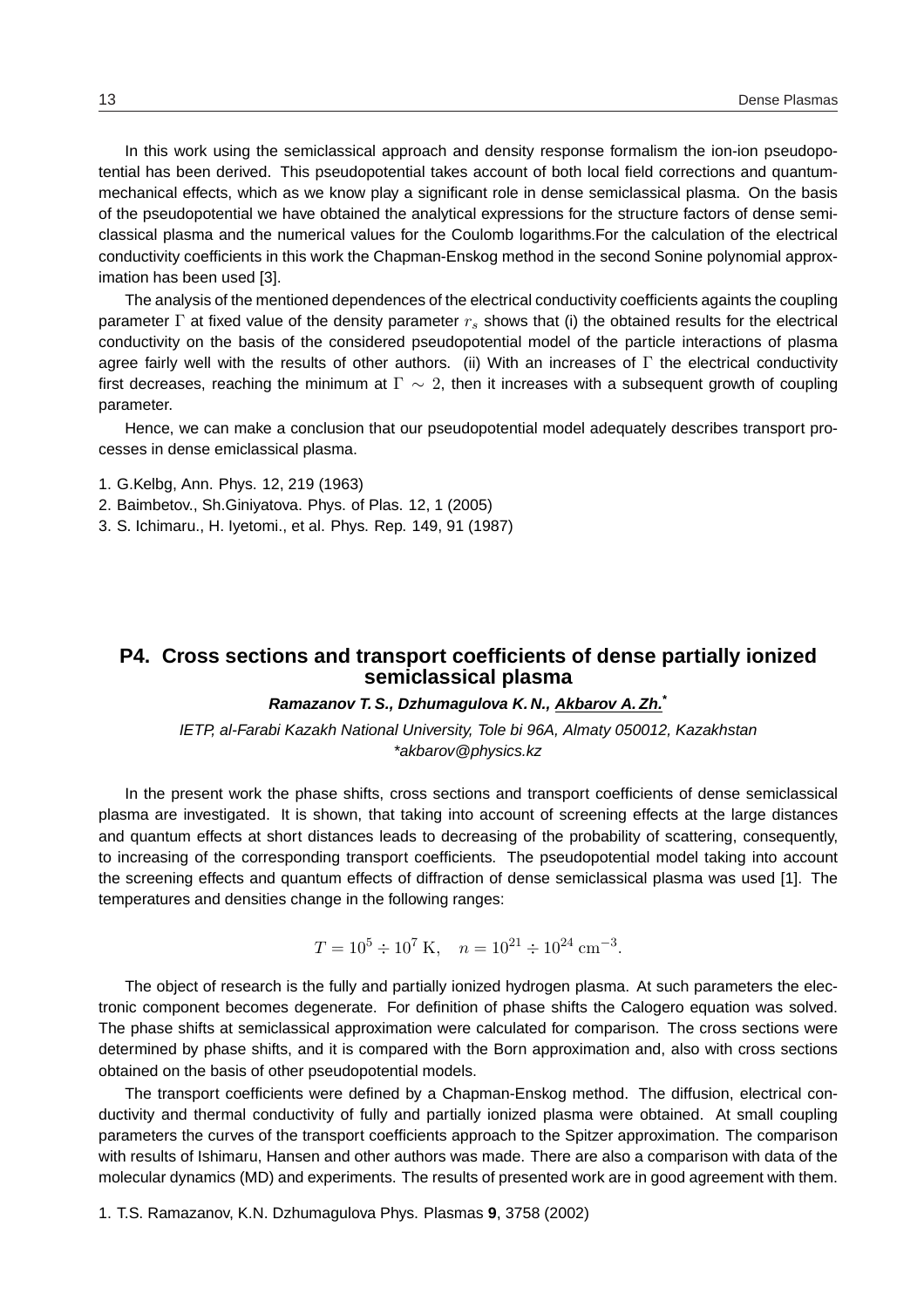### **P5. DC electrical conductivity of weakly non-ideal plasma in magnetic field: experimental techniques and obtained results**

### **Shilkin N. S.\* , Yuriev D. S., Dudin S. V., Mintsev V. B.**

Institute of Problem of Chemical Physics, prospekt Akad. Semenova 1, Chernogolovka 142432, Russia \*shilkin@ficp.ac.ru

Experimental results of measuring DC electrical conductivity of weakly non-ideal plasma placed in magnetic field are presented. Plasma generation technique is based on gas compression and heating behind front of shock wave. We used explosively driven linear generators. Magnetic field was produced by discharge of capacitor through solenoid reeled on generator channel. DC electrical conductivity of plasma was determined by two and four contact techniques.

### **P6. Classical bound states in thermodynamics and optics of non-ideal Coulomb systems and plasma**

### **Khomkin A. L.\*1, D'yachkov L. G.<sup>1</sup> , Mulenko I. A.<sup>2</sup> , Shumikhin A. S.<sup>1</sup>**

**1** Joint Institute for High Temperatures of RAS, Izhorskaya 13/19, Moscow 125412, Russia **<sup>2</sup>**Ukraine State Marine Technical University, prosp. Geroev Stalingrada 9, Nikolaev, Ukraine \*alh@oivtran.iitp.ru

Till now the problem of construction of chemical models of non-ideal Coulomb systems, such as plasma, model of the charged spheres and Coulomb model with forepart, is not solved. Chemical models allow to test different theoretical models to account of free charges Coulomb interaction and to use them further at calculations of different properties of real dense plasma. It is necessary to note, that for atomic plasma and charged spheres system a number of chemical models are used in the literature [1, 2], distinguished from each other by a choice of the partition function of the bounded states and doublets. The problem of chemical model for model with forepart was not investigated. In the present work the new concept basic chemical models is introduced. Their distinguishing feature is the exact correspondence of expression for a free energy in chemical model to the results obtained within the physical model for the grand thermodynamic potential [3, 4]. Thus, it turned out possible to formulate, for a first time, the theoretical procedure for matching the calculation of the thermodynamic properties of weakly non-ideal plasma within physical and chemical models. We used the Plank-Larkin approximation (PLA) and the nearest neighbor approximation (NNA) for the calculation of the atomic partition function to derive relations for all thermodynamic functions, equations of state and ionization equilibrium for atomic plasma. Comparison with experiment [5] for cesium, argon and xenon plasma is carried out. Basic chemical models for the charged spheres system and model with forepart are constructed using the theoretical approaches [6]. It is shown that, using the nearest neighbor approximation for calculation of the doublets partition function of the charged spheres system, corrections of free charges interaction differ from the corrections given by Debye theory. For model with forepart the ionization degree as applied to numerical experiments is calculated and comparison with results [7] for internal energy is executed.We calculated thermodynamic and optical properties of hydrogen weakly nonideal plasma on basis of bound states density analysis.

- 1. J.M. Romero-Enrique et al. // Phys. Rev. Lett., 85, 4558, (2000)
- 2. A.Z. Panagiotopoulos, M.E. Fisher, Phys. Rev. Lett., 88, 045701-1, (2002)
- 3. A.A. Vedenov, A.I. Larkin. Plasma equation of state // JETP. 1959. Vol. 36. p. 1139.
- 4. W. Ebeling, W.D. Kraeft, D. Kremp. Quantum statistics of charged particles system. M.: MIR, 1988.
- 5. V.E. Fortov, I.T. Yakubov. Non-ideal plasma. M.: Energoatomizdat, 1994.
- 6. A.L. Khomkin, I.A. Mulenko, A.S. Shumikhin // TVT. 2004. Vol. 42. 6.
- 7. B.V. Zelener, G.E. Norman, V.S. Filinov // TVT. 1972. Vol. 10. 6. p. 1160-1170.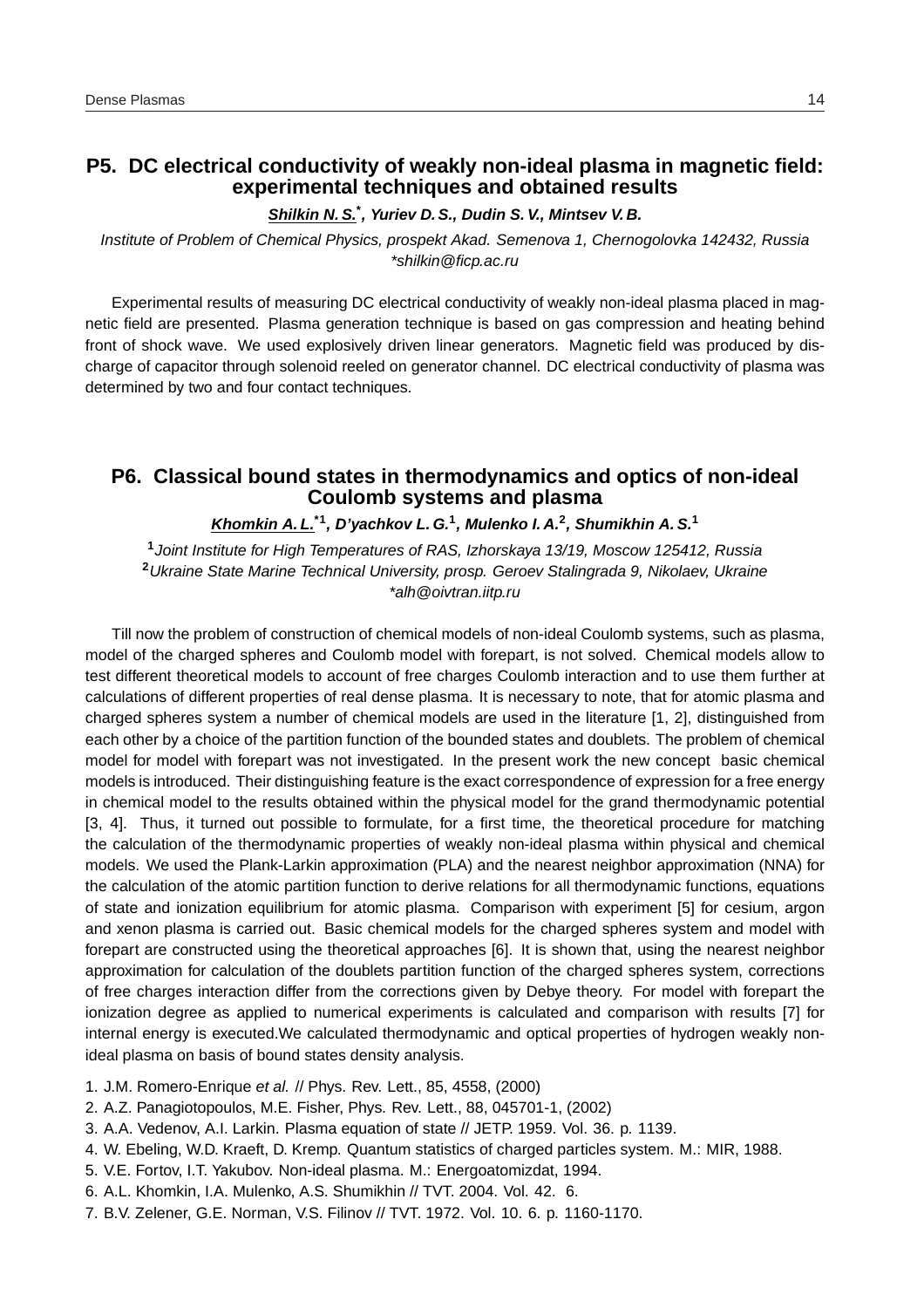### **P7. Measurements of electron concentration of dense plasma in contracted microwave discharge on surface of dielectric**

**Ivanov V. A.\*1, Konyzhev M. E.<sup>1</sup> , Gavrilenko V. P.<sup>1</sup> , Oks E. A.<sup>2</sup> , Gerasimov A. S.<sup>1</sup>**

**<sup>1</sup>**A.M.Prokhorov General Physics Institute of Russian Academy of Sciences, Vavilova 38, Moscow 119991,

Russia

**<sup>2</sup>**Physics Department 206 Allison Lab. Auburn University, Auburn, AL 36849, USA \*ivanov@fpl.gpi.ru

We studied electrodeless microwave discharges excited by a pulsed microwave radiation (power up to 2 MW, frequency 2 GHz, pulse duration up to  $10^{-5}$  s) on surfaces of organic glass in vacuum ( $P\approx10^{-4}$ Pa). Different types of electrodeless microwave discharges were observed: (1) secondary-electron-emission microwave discharge, (2) surface microwave breakdown taking the form of a contracted discharge, and (3) plasma-flare microwave discharge. We found that the most intensive optical radiation occurs during the stage of the electrodeless microwave breakdown. The source for this radiation is the dense plasma of the contracted discharge, the typical lifetime of this discharge being  $\approx 10^{-7}$  s. The emission spectrum of the contracted discharge consists of hydrogen, carbon and oxygen spectral lines. We obtained that at the stage of a contracted discharge, the halfwidth (FWHM) of the Balmer-alpha line (wavelength is centered at 656.3 nm) of atomic hydrogen reaches 7 nm, whereas at the stage of a plasma-flare discharge the halfwidth of this line does not exceed 1 nm. Under the experimental conditions, the main mechanism for the broadening of the Balmer-alpha line is the Stark effect due to the electric microfields produced by ions and electrons in dense plasma of contracted microwave discharge. Using the experimental profiles of the Balmer-line of atomic hydrogen, we obtained that for the contracted microwave discharge the electron concentration reaches the value of  $2 \times 10^{18}$  cm<sup>-3</sup>, whereas during the stage of the plasma-flare discharge it does not exceed  $5 \times 10^{16}$  cm<sup>-3</sup>. The research described in this publication was made possible in part by Award No RU-P1-2594-MO-04 of the U.S. Civilian Research and Development Foundation for the Independent States of the Former Soviet Union (CRDF), and by the Russian Foundation for Basic Research (project No 03-02- 17140).

### **P8. Measurement of the electron-ion thermal equilibration rate in a strongly-coupled plasma**

### **Taccetti J. M.\* , Shurter R. P., Roberts J. P., Benage J. F., Haberle B. R., Daligault J. O., Murillo M. S., Vigil B. N., Wysocki F. J.**

Los Alamos National Laboratory, Los Alamos, NM 87545, USA \*taccetti@lanl.gov

We are conducting a laboratory experiment aimed at measuring the temperature equilibration rate between ions and electrons in a strongly-coupled plasma. Theory indicates that this rate could be significantly  $(\approx 50$  times) lower than that given by the usual weakly coupled model (Landau/Spitzer) due to coupled collective modes present in the dense plasma. The plasma under study is formed by heating a hypersonic  $SF_6$ gas jet with a short pulse ( $\approx 10$  ps) laser, resulting in warm electrons ( $\approx 100$  eV) and cold ions ( $\approx 5$  eV). The electron and ion temperatures of the resulting plasma will be independently measured during and after heating, using collective Thomson scattering for electrons and a high-resolution x-ray spectrometer for the ions (measuring Doppler-broadened absorption lines). Determining how the equilibration rate varies from Landau/Spitzer requires very fast diagnostics, since Landau/Spitzer equilibration would occur within  $\approx 100$ ps. We will present our most recent experimental results.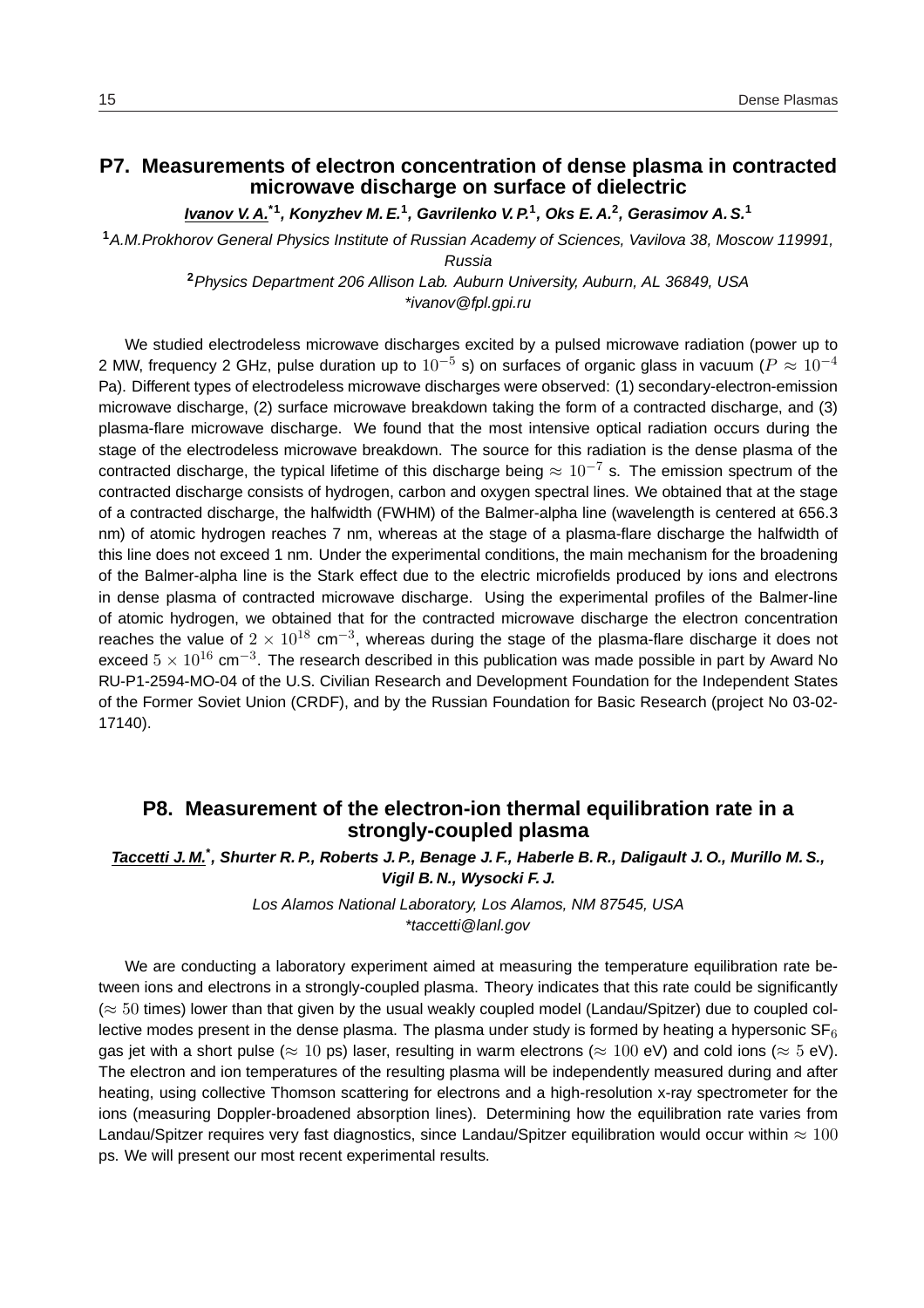### **P9. X-ray-line plasma satellites of ions in a dense plasma produced by picosecond laser pulse**

Belyaev V. S.<sup>1</sup>, Matafonov A. P.<sup>1</sup>, Vinogradov V. I.<sup>1</sup>, Lisitsa V. S.<sup>2</sup>, Gavrilenko V. P.<sup>\*3</sup>, Faenov A. Ya.<sup>4</sup>, **Pikuz T. A.<sup>4</sup> , Skobelev I. Yu.<sup>4</sup> , Magunov A. I.<sup>4</sup> , Pikuz (Jr.) S. A.<sup>5</sup>**

**<sup>1</sup>**Research Institute of Mechanical Engineering, Korolev, Moscow region, 141070 Russia **2** Institute of Nuclear Fusion, Russian Research Center Kurchatov Institute, pl. Akademika Kurchatova 1, Moscow, 123182 Russia

**<sup>3</sup>**A.M. Prokhorov Institute of General Physics, Russian Academy of Sciences, Vavilov Street 38, 119991, GSP-1, Moscow, Russia

**<sup>4</sup>**Multicharged Ions Spectra Data Center of VNIIFTRI, Mendeleevo, Moscow region, 141570, Russia **<sup>5</sup>**Department of Physics, Moscow State University, Vorobevy gory, Moscow, 119899 Russia \*gavrilen@fpl.gpi.ru

The X-ray lines of ions in a solid target interacting with picosecond laser pulses of moderate intensity  $(2 \times 10^{17} \text{ W/cm}^2)$  were measured on the Neodim laser facility [1]. X-ray Lyman-alpha emission spectra of hydrogen-like fluorine ions were observed. Plasma satellite lines were also observed, evidencing the presence of intense electrostatic oscillations. The positions and separation between the satellites allow their assignment to the intense electrostatic oscillations with the frequency of about  $7\times10^{14}$  s $^{-1}$  that is noticeably lower than the laser frequency  $\omega_{las} \approx 1.8 \times 10^{15}$  s<sup>-1</sup>. It is suggested that these oscillations may be due to strong plasma turbulence caused by the development of plasma oscillations of the Bernstein-mode type under the action of a strong magnetic field generated in plasma. Using the comparison of experimental profiles of spectral lines of hydrogen-like fluorine ions with a set of theoretically calculated profiles, we deduced typical amplitude of electric field of electrostatic oscillations:  $E = (4 - 6) \times 10^8$  V/cm.

1. V.S. Belyaev, V.I. Vinogradov, A.S. Kurilov, et. al., Kvantovaya Elektronika (Moscow) Vol. 30, p. 229 (2000).

### **P10. Aluminium plasma excited by Bessel beam**

**Bychkov S. S.\* , Bychkov (Jr.) S. S., Pyatnitsky L. N., Soldatenkov E. S., Chegotov M. V.**

Institute for High Temperatures, Izhorskaya 13/19, Moscow 125412, Russia \*serg-bychkov@yandex.ru

The extended plasma channels are generated in gases as a result of optical breakdown by diffractionfree laser beams (Bessel beams). The beams are produced when laser radiation is focused with a conic lens (an axicon) and have strongly peaked pump-intensity distribution over long length along propagation axis. The same channels can be formed on surface of a solid state target placed in vacuum. The threads of multi charged plasma obtained contain ions that emit light in vacuum ultraviolet and X-ray range. Hence, the novel technology can be used for gain medium creation. Tight focusing of heating radiation (better than 10  $\mu$ m) and large extent of focal volume (aspect relation is more than  $10^4$ ) are ensured big gain length production and good X-ray output directionality, as expected. Besides, the travelling wave scheme for short pump pulse (running focus regime) is easily realized when an axicon is applied. The higher conversion efficiency of pumping energy in comparison with spherical or cylindrical lens use opens a new approach for table top X-ray laser elaboration.

Experimental observation and numerical analysis have been performed to develop the technology proposed when aluminium plasma was excited by Bessel beam. In the experiments a compact Nd-glass laser (wavelength 1.054  $\mu$ m) with a telescopic amplifier was used. Its maximum energy amounted 5 J in 6 ns pulse. The pump emission was focused by an axicon on Al target (foil or slab) mounted in vacuum chamber along Bessel beam axis. The inclination angle between heating rays and target surface was 19<sup>o</sup>. The light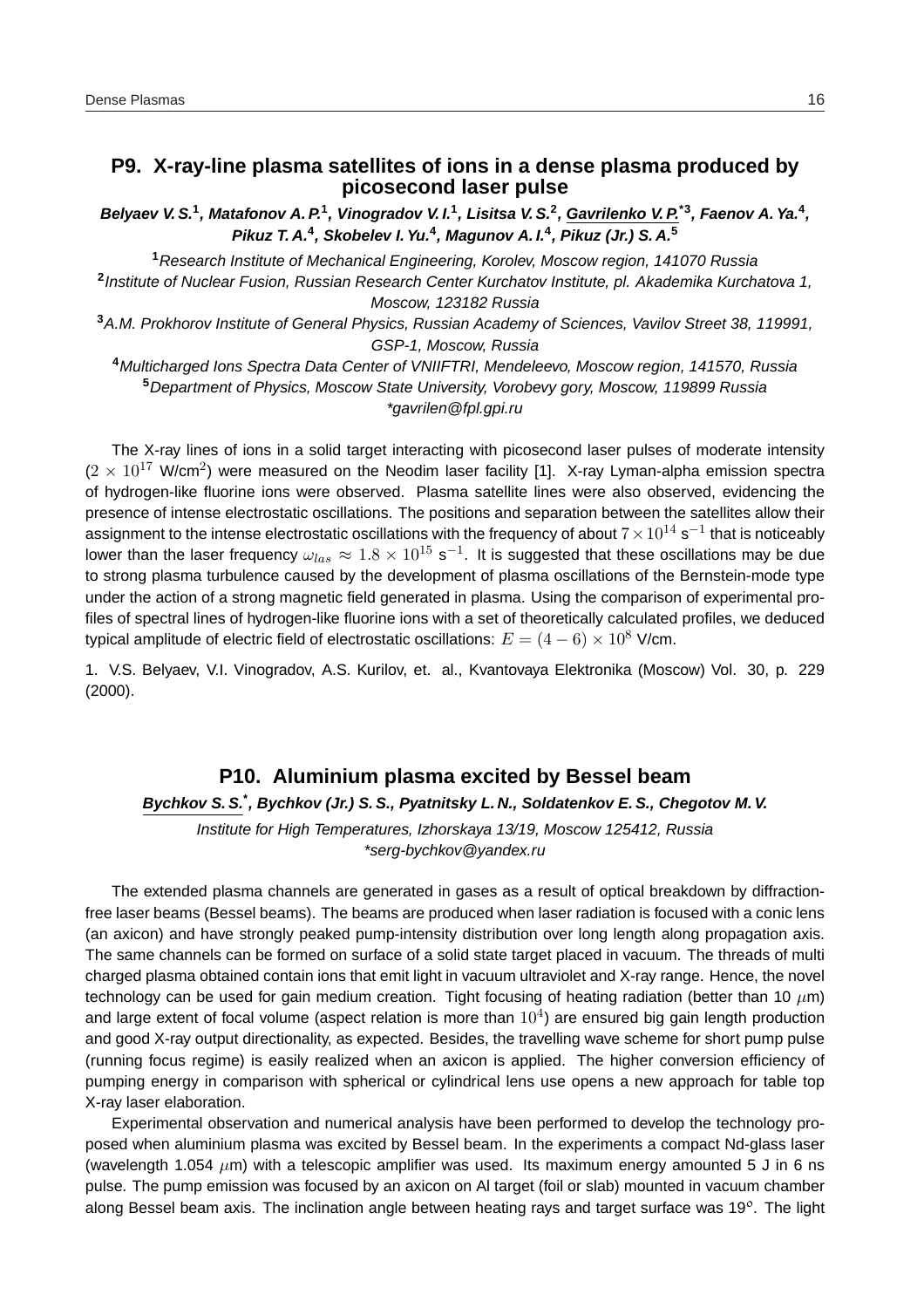intensity in the focal region was  $10^{11}$ - $10^{12}$  W/cm $^2$ . In this case the plasma channels formed were up to 4 cm length. The width of track on the target observed with a microscope after irradiation by laser pulse was about 6-8  $\mu$ m. The plasma emission spectra in visible and VUV ranges were recorded. Grazing-incidence spectrographs were used in VUV-range. It was founded that neon-like Al ions and other species were presented in this plasma. The shortest wavelength measured belonged to 12.6 nm line of Al V. Some CCD-images of plasma channels were also obtained.

The self-coordinated spreading of Bessel beam in Al gas at 0.1 atm pressure have been simulated by means of mathematical modeling. As a result 2-D distributions of plasma parameters evolution during aluminium ionization by nanosecond laser pulse have been calculated. It was shown the electron temperature was achieved  $30 - 40$  eV under pump laser intensity about  $5 \cdot 10^{11}$  W/cm<sup>2</sup> near the main field maximum of Bessel beam. This was enough to obtain 3–4 degree of ionization. The calculations based on a radiationalcollisional model of quasi-stationary plasma have been carried out that predicted the lasing in neon-like aluminium ions inside  $120 - 130$  nm region.

As the investigations show, the extended channel of multi-charged plasma formed by Bessel beam is an intense source of the VUV and XUV radiation. The results will be used to produce X-ray laser based upon fundamentally new technology.

The work was partially supported by RFBR (Project  $\#02-02-16613$ ).

### **P11. To the theory of Cherenkov radiation from short laser pulses in a magnetized plasma**

### **Gorbunov L. M.<sup>1</sup> , Frolov A. A.\*2**

**<sup>1</sup>**Lebedev Physical Institute of RAS, Leninskiy pr.53, Moscow 119991, Russia **2** Institute for High Energy Densities, Izhorskaya 13/19, Moscow 125412, Russia \*frolov@ihed.ras.ru

The Cherenkov electromagnetic radiation excited by a short laser pulse propagating along the external magnetic field in underdense plasma is considered. The spectral, angular and power characteristics of emitted waves are studied. It is shown that, the strong radiation is generated by tightly focused laser pulses. This radiation is directed backward and has the frequency near to the upper hybrid frequency, which corresponds to the terahertz range in real conditions.

### **P12. Strongly coupled thermal plasma with electric current**

#### **Vishnyakov V. I.**

Odessa National University, Dvoryanskaya, 2, Odessa, 65026, Ukraine pipeaes@te.net.ua

Experiments demonstrate that the number density of atoms of alkaline addition agent in the plasma does not vary at small currents. However number density of atoms decreases with intensity of 0.4% on 1  $\mu$ A at the further magnification of the current. It means magnification of an ion number density as the requirement of maintenance of quantity of an addition agent should be constant. Calculations show that the not perturbing current is restricted to thermal velocity of ions, because the collision frequency in plasma does not vary while the drift velocity of electrons is less than thermal velocity of ions. However magnification of the current gives in diminution of frequency an electron - ionic collisions that entails diminution of the recombination rate. Thus an ionization rate remains invariable in the low-temperature plasma. The solution of the continuity equation allows to obtain the nonequilibrium number density of charge carriers outside of the space charge layer as function of the current. The presented model gives good concurrence of the measurement data and the calculations.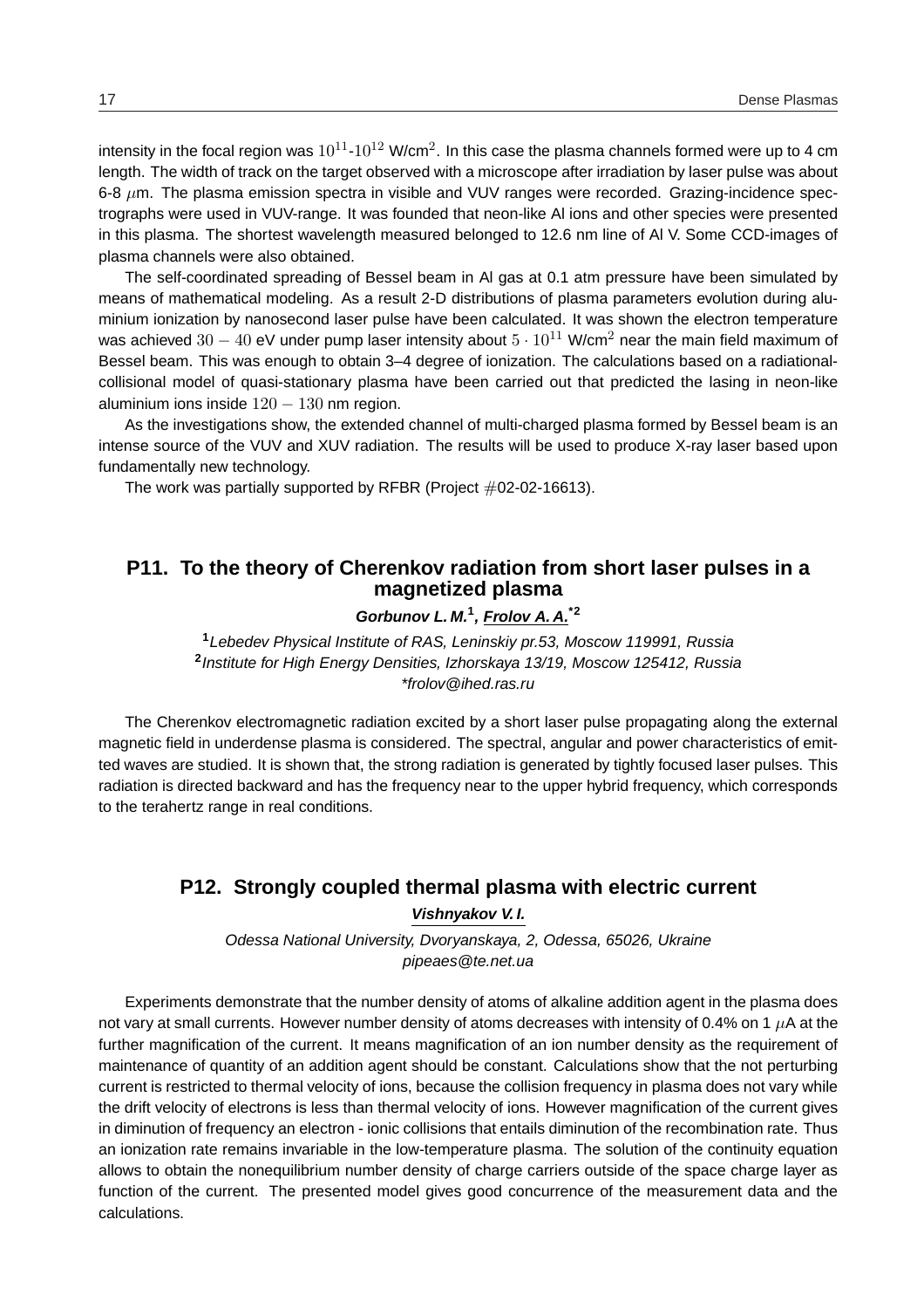### **P13. Numerical simulations of two-component model plasmas**

#### **Zwicknagel G.**

Institut für Theoretische Physik II, Universität Erlangen, Staudtstr. 7, 91058 Erlangen, Germany zwicknagel@theorie2.physik.uni-erlangen.de

To investigate the properties of two-component ion-electron plasmas (TCP), model plasmas with a regularized Coulomb potential are considered. In these model systems basic quantum diffraction effects are approximated by modifying the Coulomb interaction at short distances. While a real ion-electron plasma requires a quantum treatment the model systems can be treated by classical mechanics. This allows to study these systems by powerful classical methods like molecular dynamics (MD) simulations, which are particularly suited for investigating the dynamic properties of strongly coupled systems and to verify results of analytical treatments.

Recent results of MD simulations of such two-component model plasmas are presented for the dynamic structure factor  $S(k,\omega)$ , the dynamic conductivity  $\sigma(\omega)$  the electric microfield distribution and spectrum, and the pair distribution functions. They are compared to various standard treatments as well as recently developed theoretical approaches like e.g. the RPA, DLFC and Born-Mermin approximation [1] for  $S(k,\omega)$  and  $\sigma(\omega)$ , a modified APEX treatment for the microfield distribution, and numerical solutions of the HNC scheme for the pair distribution functions. To illuminate the role and influence of the attractive ion-electron interaction special attention is paid to the sensitivity of the different observables on a variation of the regularized interaction.

1. A. Selchow, G. Röpke, A. Wierling, H. Reinholz, T. Pschiwul and G. Zwicknagel, Phys.Rev.E 64 (2001) 056410.

### **P14. Thomson scattering using the VUV-FEL at DESY Hamburg**

### **Redmer R., Reinholz H., Ropke G., Thiele R. ¨ \***

Institut für Physik, Universitätsplatz 3, 18051 Rostock \*robert.thiele@physik.uni-rostock.de

The scattering of photons in plasmas is an important diagnostic tool. The region of solid-density plasmas can be probed by x-ray Thomson scattering. The scattering cross section is related to the dynamic structure factor  $S(k,\omega)$ . We improve the standard treatment of the scattering on free electrons within the random phase approximation (RPA) by including collisions.  $S(k,\omega)$  is calculated via the dielectric function at finite wavenumbers which can be obtained by using a generalized Mermin ansatz. The dynamic collision frequency is treated in Born and Lenard-Balescu approximation. We show that theoretical description beyond the RPA is crucial to obtain reliable results for the plasma parameters. These results are important for experiments planned at the VUV-FEL at DESY Hamburg.

### **P15. Effect of runaway electrons in nonideal fully and partially ionized dense plasma**

### **Ramazanov T. S.\* , Turekhanova K. M., Kodanova S. K.**

IETP, Al-Farabi Kazakh National University, Tole bi 96A, Almaty 050012, Kazakhstan \*ramazan@physics.kz

In investigation properties of plasma under external electric field there are serious problems due to natural phenomenon of runaway electrons in the system; these superthermal electrons determine velocities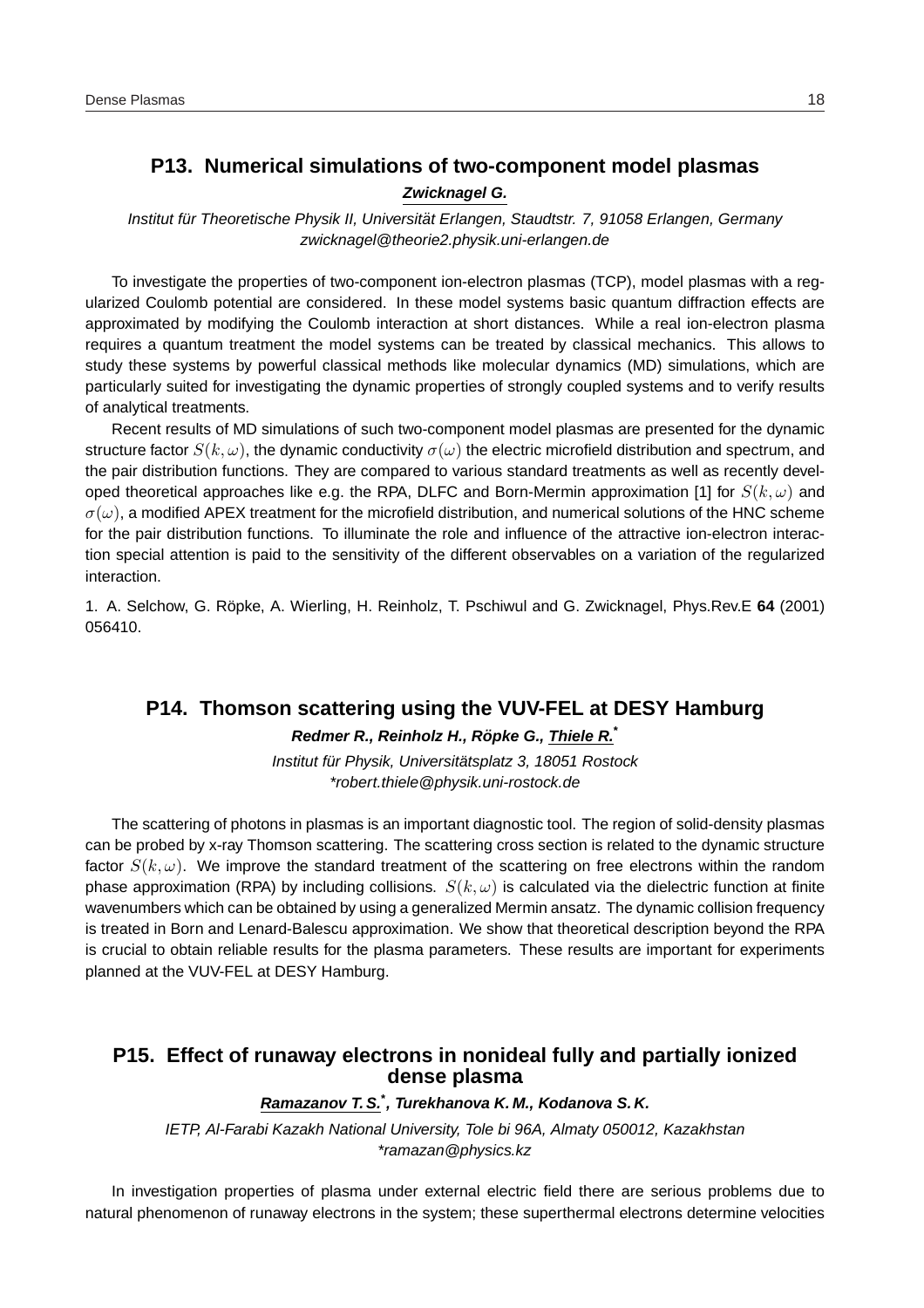of ionization and excitation of plasma neutral components in comparison with plasma electrons. In a tokamak plasma runaway electrons are generated above a critical energy due to a decrease in the Coulomb collision frequency with the electron energy. Since these electrons are collisionless in practice, they keep gaining energy from the toroidal electric field until synchrotron radiation losses become sufficiently large. Therefore, high energy runaway beams can be formed that constitute a serious threat to tokamak vessel structures, especially during disruptions. For this reason, a very active field of research has opened up during the last few years on runaway electrons [1, 2]. Mechanism of runaway electron formation in plasma becomes now of particular importance for achieving of subnanosecond electron beams with record current amplitudes at atmospheric pressure [3]. In this connection one needs to analyze the probability of runaway electrons in a system when investigate physical properties of nonideal plasma under external electric field and when run numerical simulations of their properties [4].

In the present work for description of interaction between charged particles we have used the pseudopotential taking into account three-particle correlation in a charged particle system [5], also we used the well-known effective screened polarized Buchingham potential as the model potential of charged–atom particles interaction in partially ionized nonideal plasma.

The paper reports on a study of electron runaway for nonideal plasma in external electric field. Based on pseudopotential models of nonideal fully and partially ionized plasma there are derived the conditions of runaway electrons. The friction force acting on electrons as a function of their energies is determined on basis of Coulomb logarithm. It has been shown that the probability of runaway electrons in partially ionized plasma increases in comparison with fully ionized plasma. The results are compared with data of asymptotic theories.

- 1. Putvinski S., et al. Plasma Phys. Control. Fusion B **39** 157 (1997)
- 2. Martin-Solis J.R., et al. Nucl. Fusion **44** 974 (2004)
- 3. Tkachev A.N., Yakovlenko S.I. Lett. JETF **77** 737 (2003)
- 4. Ramazanov T.S., Turekhanova K.M. Contrib. Plasma. Phys. **43** 338 (2003)
- 5. Baimbetov F.B., Nurekenov Kh.T., Ramazanov T.S. Phys. Lett. A **202** 211 (1995)

### **P16. Effective polarization interaction potentials of the partially ionized dense plasma**

### **Ramazanov T. S., Dzhumagulova K. N.\* , Omarbakiyeva Y. A.**

IETP, Al-Farabi Kazakh National University, Tole bi 96A , Almaty 050012, Kazakhstan \*dzhkn@physics.kz

The knowledge of effective interaction potentials is necessary for the reliable description of processes in plasma. It is necessary to take into consideration many particle interactions because of the Coulomb force between charged particles has the long-range character. However, at high densities when average distance between particles becomes comparable with their de Broglie wavelength, it is necessary to consider quantum effects of diffraction and symmetry at short distances too.

In the present work the partially ionized hydrogen plasma ( $n_e=10^{20}-10^{24}$  cm $^{-3}$ ,  $T=10^3-10^7$  K is considered. The method of a dielectric function was used for obtaining of the pseudopotentials. The Coulomb and the Kelbg-Deutsch-Yukhnovsky models were taken as micropotentials. The potential similar to the Buckingham potential was obtained by consideration of system of ions and dipoles with the interaction micropotentials of the Coulomb type. In the second case the other interaction pseudopotentials between atom and charge were obtained. They take into account quantum mechanical effects between different sorts of particles: first pseudopotential takes into consideration quantum mechanical effects only between charges, second pseudopotential – also between atom and charge.

$$
\Psi_{ea}(r) = -\frac{e^2 \alpha}{2r^4 \left(1 - 4\lambda^2/r_D^2\right)} \left(e^{-Br}(1 + Br)(1 - B^2 \lambda^2) - e^{-Ar}(1 + Ar)(1 - A^2 \lambda^2)\right)^2
$$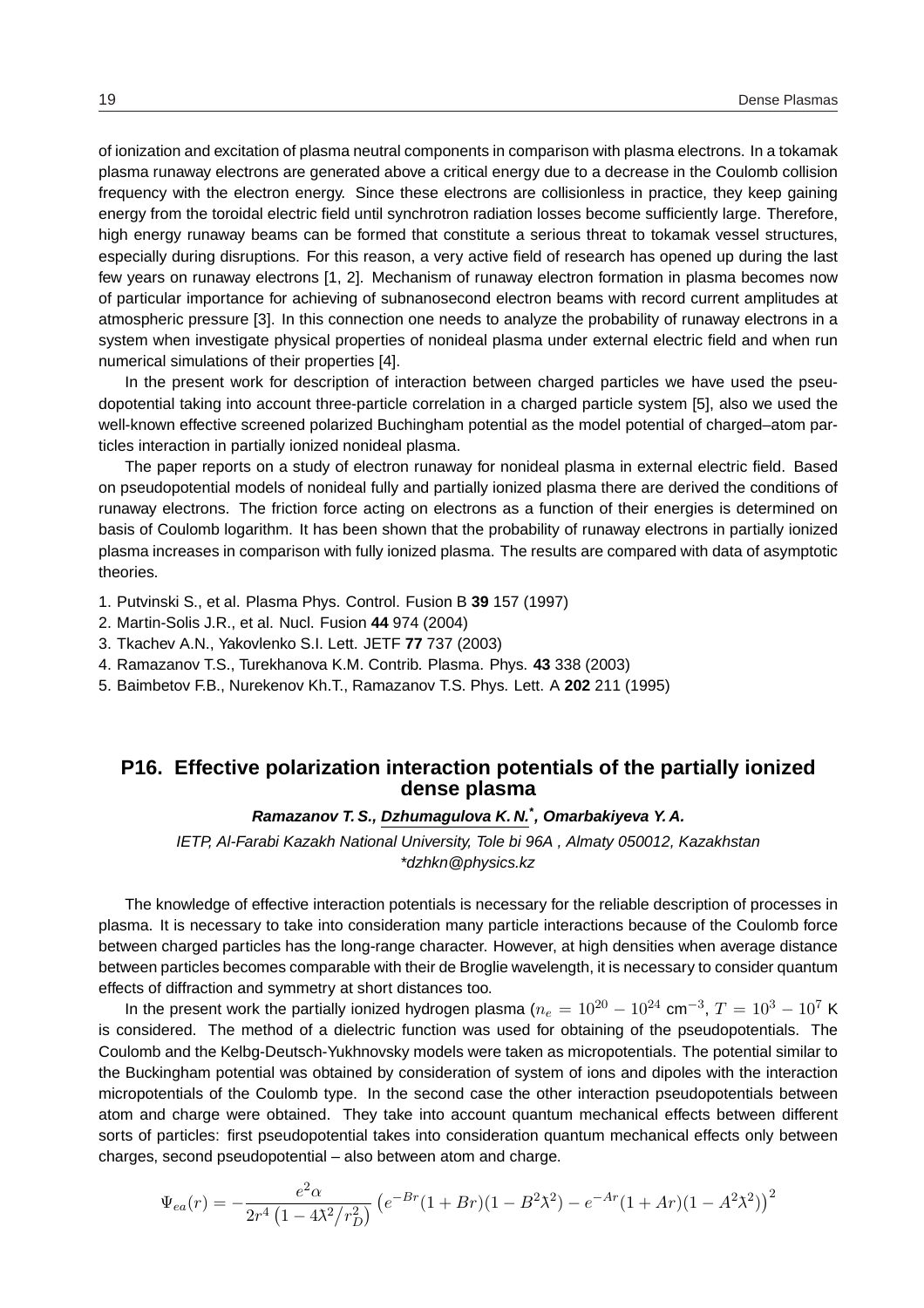$$
\Psi_{ea}(r) = -\frac{e^2 \alpha}{2r^4(1 - 4\lambda^2/r_D^2)} \left(e^{-Br}(1 + Br) - e^{-Ar}(1 + Ar)\right)^2 ,
$$

where  $A$ ,  $B$  are coefficients,  $\alpha$  is polarizability of atom.

The taking into account of quantum mechanical effects between charge and atom influences considerably on effective interaction potential. The second pseudopotential is finite at short distances similar to the Buckingham potential.

Thus, in this work the effective polarization interaction potentials between charge and neutral are obtained, they take into account screening effects at large distances as well as quantum effects at short distances.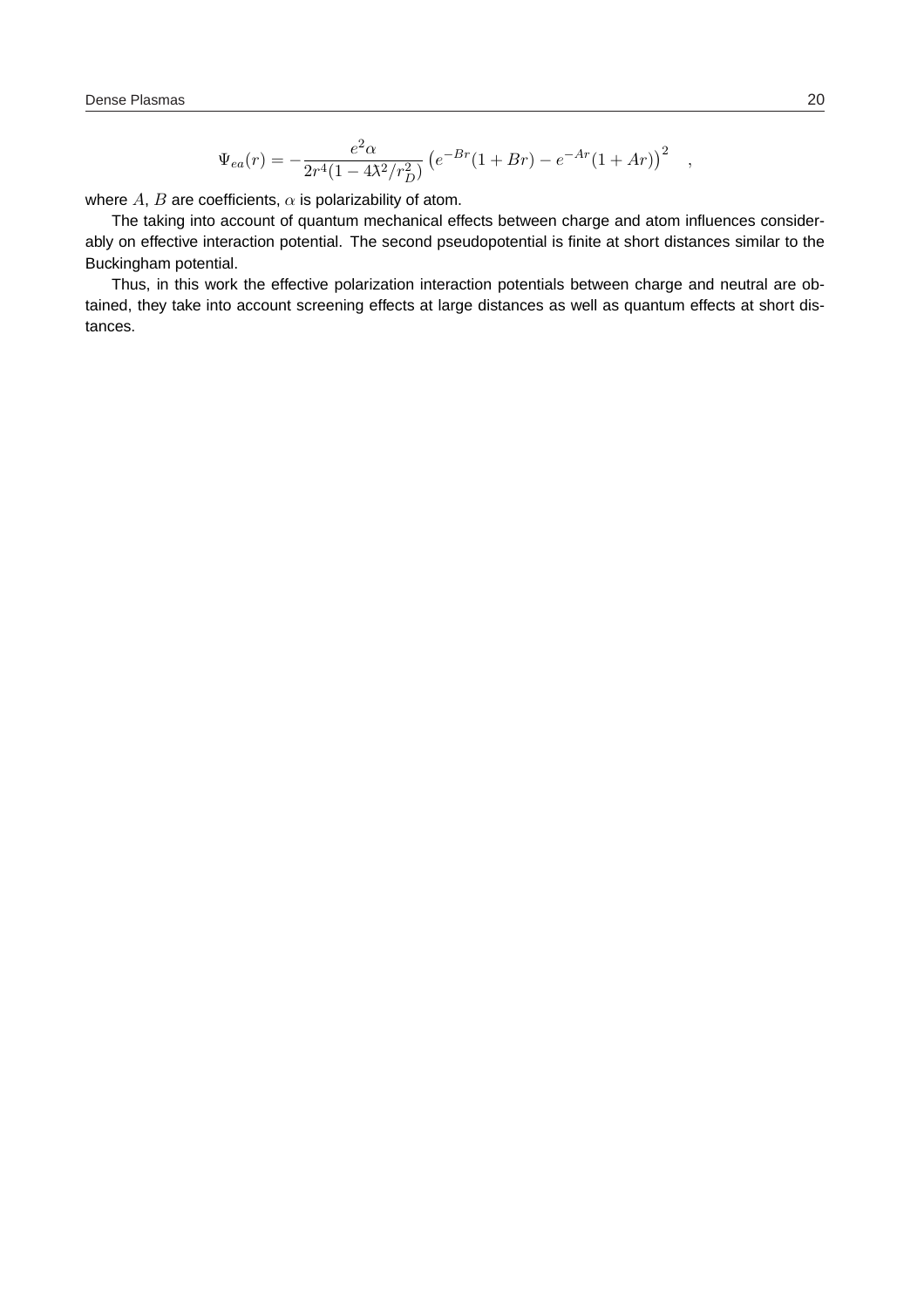## **Warm Matter**

### **T3. Shock compression of low density SiO**<sup>2</sup> **aerogel and equation of state for silica at high pressures and temperatures**

**Khishchenko K. V.\*1, Kovalev A. E.<sup>2</sup> , Lomonosov I. V.<sup>1</sup> , Mochalov M. A.<sup>2</sup> , Sutulov Yu. N.<sup>2</sup> , Zhernokletov M. V.<sup>2</sup>**

**1** Institute for High Energy Densities, Izhorskaya 13/19, Moscow 125412, Russia **<sup>2</sup>**All-Russia Research Institute of Experimental Physics (VNIIEF), Russian Federal Nuclear Center, Sarov 607200, Nizhniĭ Novgorod Region, Russia \*konst@ihed.ras.ru

Thermodynamic properties of shock-compressed dense strongly coupled plasma are interesting for analysis of physical processes under extreme conditions of high energy densities as well as for development of fundamental knowledge on characteristics of matter over a broad region of phase diagram. In this work experimentally investigated is compression of low density silica  $SiO<sub>2</sub>$  aerogel in shock waves. Strongly coupled plasma states with densities  $\rho \approx 0.8-0.2\rho_0$ , where  $\rho_0 = 2.65$  g/cc is normal density of quartz, and temperatures  $T \sim 16$  kK are generated by shock compression of aerogel samples of initial densities  $\rho_{00} \approx 0.33$ , 0.19, 0.15, and 0.08 g/cc up to pressures  $P \sim 13$  GPa. We have measured compressibility and temperature of shocked samples. We propose a new semiempirical equation of state for silica with taking into account the melting, evaporation, and ionisation effects. The critical analysis of calculated results in comparison with the newly acquired and available [1–4] at high pressures and temperatures experimental data is made.

1. Marsh S.P. (Ed.), LASL Shock Hugoniot Data (Univ. California Press, Berkeley, 1980).

2. Gryaznov V.K., Nikolaev D.N., Ternovoi V.Ya., Fortov V.E., Filimonov A.C., Kiler N., Khim. Fiz. **17**, 33–37 (1988).

3. Trunin R.F., Simakov G.V., Izv. Akad. Nauk SSSR. Fiz. Zemli **11**, 72–79 (1990).

4. Vildanov V.G., Gorshkov M.M., Slobodenjukov V.M., Rushkovan E.N., in: Shock Compression of Condensed Matter — 1995 (AIP Press, Woodbury, New York, 1996), p. 121–124.

### **T4. Electrical conductivity and thermodynamic functions of aluminum in the metal-nonmetal transition region**

### **Rakhel A. D.\* , Korobenko V. N., Savvatimski A. I.**

Institute for High Energy Densities, Izhorskaya 13/19, Moscow 125412, Russia \*savlab@iht.mpei.ac.ru

The pulse Joule heating technique [1] was utilized to study the hot aluminum passing from the liquid to gaseous state at supercritical pressure. Electrical conductivity and a complete set of thermodynamic quantities (characterizing completely thermodynamic state of the sample) were measured in a process when the pressure is maintained at a level of 10–40 kbar and density decreases from the normal solid density down to a density 20–30 times less.

Thin aluminum foil strips tamped by sapphire plates were rapidly heated by means of a pulse current. The experimental technique has ensured a sufficiently homogeneous heating and 1D expansion of the foil samples (the sample material moves mainly in the direction perpendicular to the foil). The current through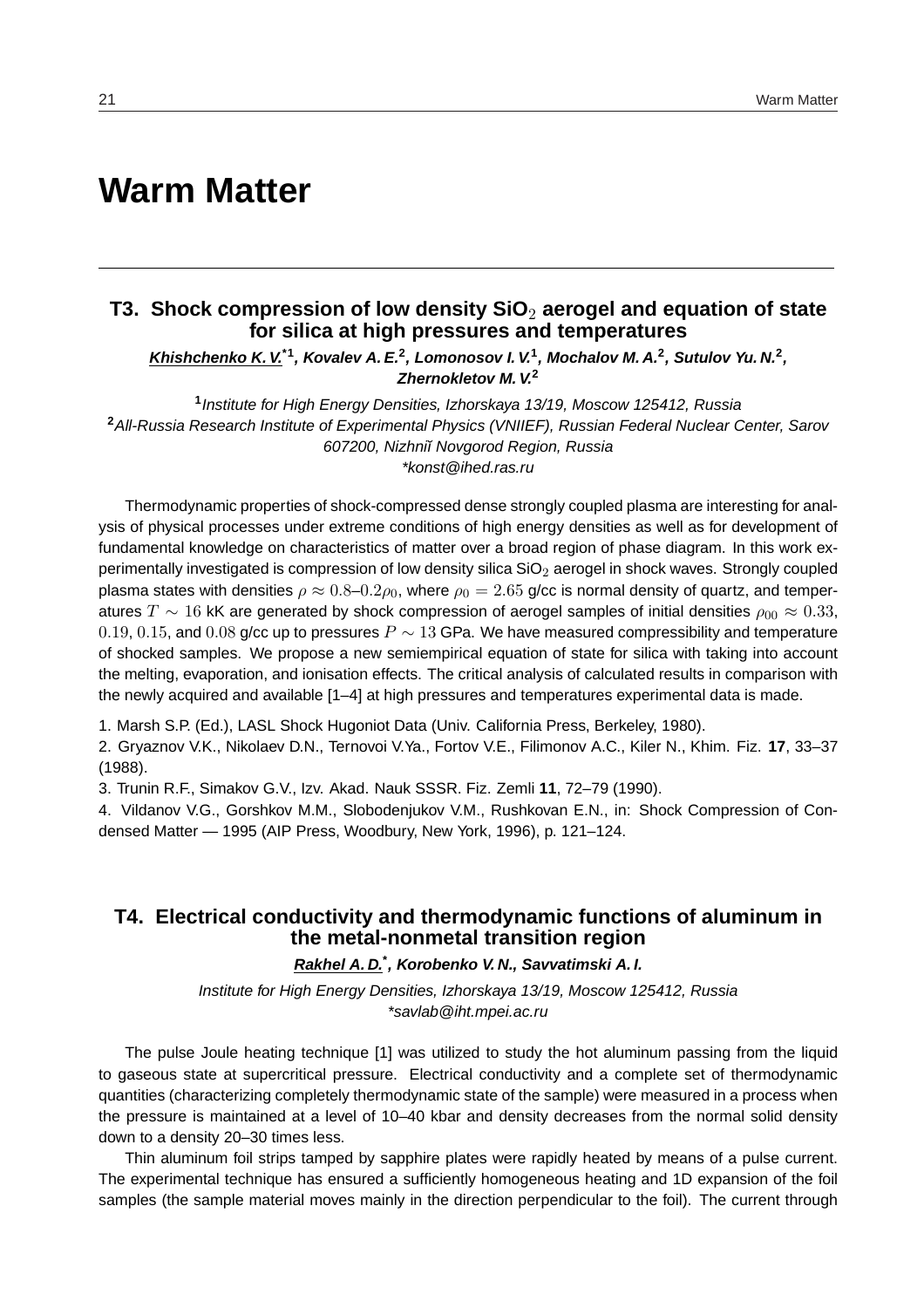the sample, the voltage drop across its length and the pressure near the sample surface were measured directly during the process. From the measured quantities the electrical conductivity, internal energy, and density were obtained. Density was determined solving a 1D hydrodynamic task describing the movement of a piston when the pressure at the piston position is a known function of time. As the equation of state for sapphire is known with a good precision the displacement of the piston and therefore the density of the sample material can be well determined. The pressure was measured using the ruby luminescence line shift technique [2].

Present results demonstrate the character of the dependence of the electrical conductivity of aluminum on density and internal energy in the metal-nonmetal transition region. The data obtained are compared with recent results of the molecular dynamics simulations based on finite-temperature density functional theory.

1. Korobenko V.N., Rakhel A.D., Savvatimski A.I., Fortov V.E. // Phys. Rev. B 71, 014208-1 (2005) 2. X. A. Shen and Y. M. Gupta // Phys. Rev. B 48, 2929 (1993)

### **P17. Disordered and self-organized interelectrode complex plasma of vacuum discharge: hard x-rays and DD microfusion neutron yields**

**Kurilenkov Yu. K.\*1, Skowronek M.<sup>2</sup>**

**1** Institute for High Temperatures, Izhorskaya, 13/19, Moscow 125412, Russia **<sup>2</sup>**Laboratoire des Plasmas Denses, Universite P.& M. Curie, F-75252 Paris Cedex 05, France \*ykur@online.ru

We continue to study the features of random interelectrode dusty-like media in low energy table-top nanosecond vacuum discharges [1]. These complex plasma ensembles of high power density are generated by an intense energy deposition into the cold solid density but very low volume dusty "target" collected specially in interelectrode space (nucleated clusters, nano - and microparticles of different size from anode material). This foam-like erosion "target" could be forming automatically behind of anode flare [2] at the chosen discharge conditions after high voltage applied during the pre-breakdown stage. Current-carrying stage is accompanied by intense emission of hard x-rays from interelectrode complex plasma ensembles. Operations with ensembles of clusters, generation of energetic ions and DD neutrons, trapping and release of fast ions and/or x-rays and self-organization effects are the subjects of our study [3].

The neutrons from collisional DD microfusion, as well as modeling of some interstellar nuclear burning (like oxygen "burning") due to microexplosive nucleosynthesis are discussed. The estimated value of neutron yield from DD fusion at interelectrode space of nanocecond vacuum discharge is variable and amounts to  $10^5 - 10^7/4\pi$  per shot (isotropy approximation) under 1 J of total energy deposited to create all discharge processes [3]. In a limiting case of total trapping of fast deuterium ions by the dense "cloud" of clusters under hard x-rays diffusion inside (complex plasma "microreactor"), the neutrons yields may be two order of magnitude higher than for experiments on DD fusion driven by Coulomb explosion of laser irradiated deuterium clusters [4].

Note particular regimes of neutron yields as nanosecond bunches as well as self-organization effects for clusters ensembles themselves. At these diffuse regimes the hard x-ray yield is much lower in spite of higher density of clusters in ensembles. Self-organization effects are accompanied usually by enhanced pulsating yield of neutrons. The nature and reproducibility of these regimes are the subject of present study.

We acknowledge partial support of collaborative work by NATO Science Program, Grant PST. NR. CLG. 980685.

1. Yu.K. Kurilenkov, M.. Skowronek , G.Louvet, A.A.Rukhadze and J. Dufty. Proceedings of SCCS-2000, St-Malo, France - Journal de Physique IV **10** (2000) Pr5-409

2. G.A. Mesyats, D.I.Proskurovsky. Pulsed Electrical Discharge in Vacuum. Springer-Verlag, Berlin Heidelberg,1989.

3. Yu.K. Kurilenkov, M.Skowronek. Journal of Physics.(Pramana, Indian Acad.Sci.) **61** (2003)1188-1196;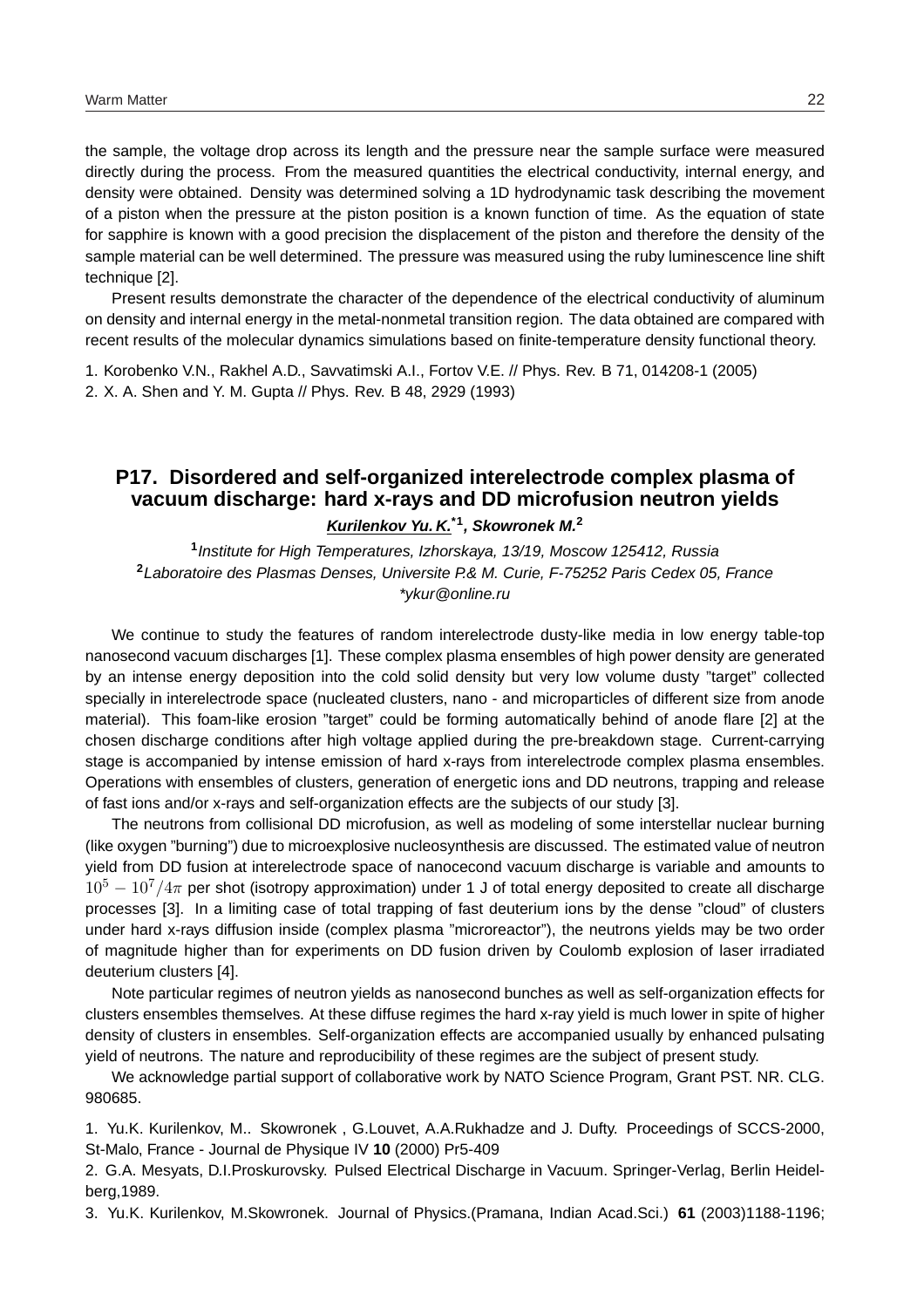Proceedings of XXX European Conf on Plasma Physics and Controlled Fusion, StPetersburg, July 2003, http://eps2003.ioffe.ru

4. T. Ditmire et al, Nature (London) **398**, 489 (1999) ; J.Zweiback et al, Phys. Rev.Lett. **84** (2000) 2634

### **P18. Analysis of properties of dense non-ideal plasma during the process of recycling centers of explosion emission a cathode spot of vacuum arc**

**Litvinov E.\* , Nemirovskii A.**

Institutes of Electrophysics of Ural Branch of the Russian Academy of Sciences, Amundsena str.106, Ekaterinburg,620016, Russia \*litvinov@iep.uran.ru

Non-stationary processes on a cathode and at a near cathode area of a vacuum arc analyzed. Such processes can result in periodicity of occurrence of centers of emission in a cathode spot. This problem is of interest from the point of view of physics of extreme state of matter as an example of transition from condensed state to non-ideal plasma. The interaction of plasma with a surface of the cathode is considered. The phenomenon of a layer of cathode falling is investigated(studied). The density of particle fluxes, momentum and energy shaped in a layer and falling on the cathode are evaluated. Two performances, corpuscular and field will be used. The field performance through tensors of tensions of the Maxwell and vector Umov-Pointing is connected to features of motion of charged particles in a layer. Is displayed, that a major factor is the energy flow from return electrons emitted from plasma in the party of the cathode. The radiation from plasma and Bremsstrahlung of return electrons driving in a layer of cathode falling is taken into account. The model contraction of an electric current in a spot is offered. The conducted analysis allows to evaluate the microcharacteristics of a cathode spots directly which are not observed in experiment, and average macrocharacteristics, which one can be compared to experimental data. The offered model by a natural image explains a phenomenon of a converse motion of a spot in a magnetic field, behaviour of microparticles which are taking off from area of a cathode spot.

### **P19. Studying of electrical parameters at explosion of micron diameter wire**

**Ter-Oganesyan A. E.\*1, Mingaleev A. R.<sup>1</sup> , Tkachenko S. I.<sup>2</sup> , Pikuz S. A.<sup>1</sup> , Romanova V. M.<sup>1</sup> , Shelkovenko T. A.<sup>1</sup>**

**<sup>1</sup>**P.N.Lebedev Physical Institute of Russian Academy of Sciences, Moscow 119991, Russia **2** Institute for High Energy Densities, Izhorskaya 13/19, Moscow 125412, Russia \*ter@aoinvent.ru

Influence of wire material on the wire explosion in the media under nanosecond voltage parameters has been studied and the results are presented in the paper. 25 micron Al, Ni, stainless still, Cu, Mo and W wires were exploded in the air and water using a pulser based on a low inductance capacitor with current rise time 50–200 ns. Discharge parameters (load voltage, load current, current derivative) have been measured under charging voltage of the capacitor varying from 5 to 25 kV. Wire conductivity during discharge was measured and energy deposition in wire was determined. Phase transitions were clearly seen on scope signals and studied. Data about a discharge channel formation in dependence on the wire material and the discharge media have been presented and analyzed.

This work was partially supported by ISTC project No.2151, RFFR project 04-01-17292 and subcontract with Cornell University under project DE-PC03-2NA 00057.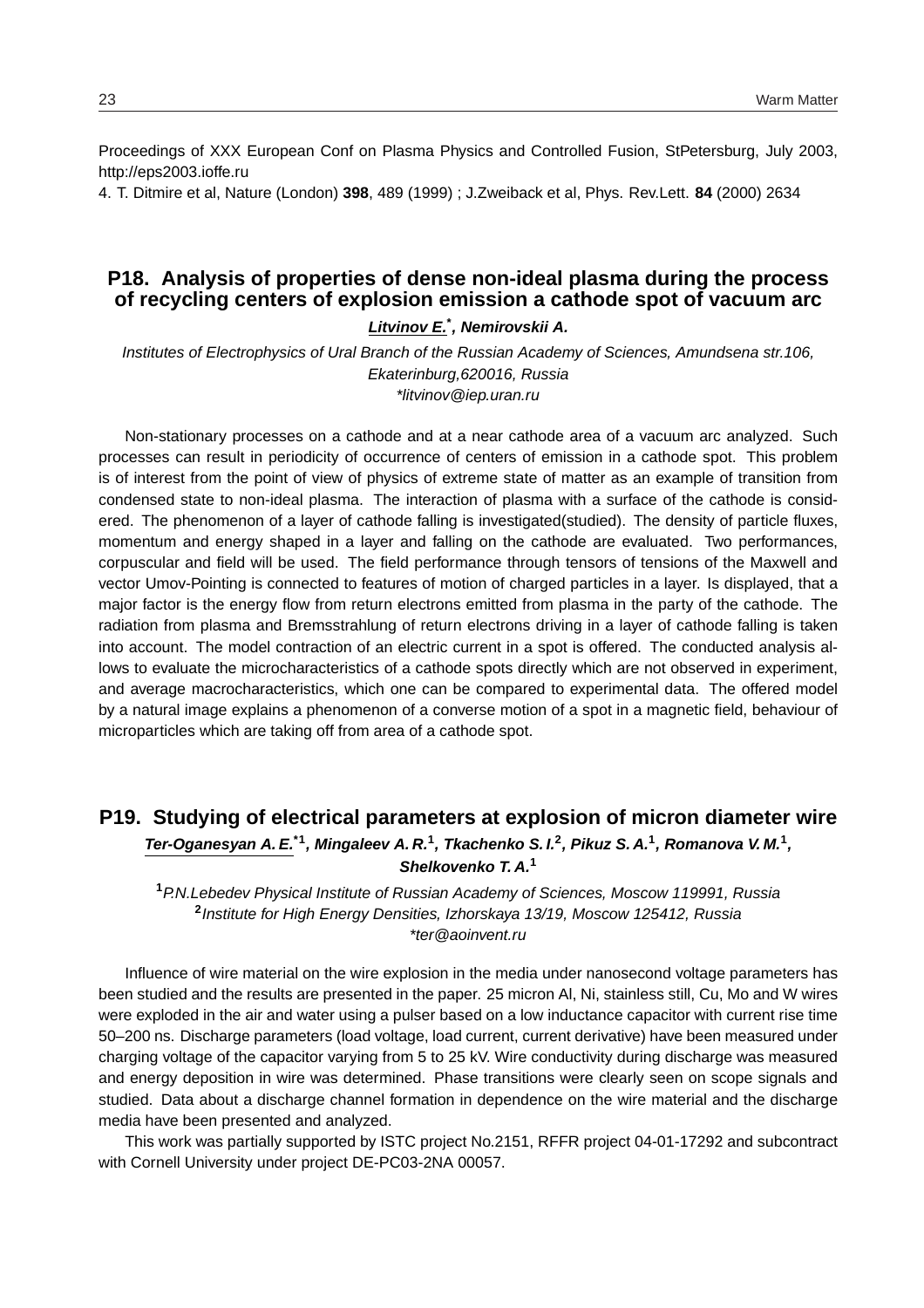### **P20. Influence of equation of state on interpretation of electrical conductivity measurements in strongly coupled tungsten plasma**

### **Tkachenko S. I.\* , Levashov P. R., Khishchenko K. V.**

Institute for High Energy Densities, Izhorskaya 13/19, Moscow 125412, Russia \*svt@ihed.ras.ru

Electrical explosion of metals under the action of powerful current pulse is an effective technique to investigate thermophysical properties of matter at high energy density [1]. We can determine the resistance from experimental oscillograms of current and voltage. Solving the set of 1D hydrodynamic equations under the assumption of sample homogeneous we can obtain temperature and volumetric dependencies for the specific electrical conductivity. It is obvious that in this approach the dependence of electrical conductivity both on temperature and density is determined by the equation of state used in the calculations.

In this work we simulated the heating of tungsten foil squeezed between thick glass or sapphire plates by current pulse (its time dependence can be found in work [2]). We used wide-range multiphase equation of state for tungsten  $F(V, T)$  (where F is the Helmholtz free energy, V is the specific volume, and T is the temperature), which described a lot of experimental and theoretical data [3]. We also used simple caloric equation-of-state model  $E(V, P)$  [4] (where E is the internal energy, P is the pressure) to describe tungsten properties. The results of calculations differ from those presented in [2]; in particular, electrical resistivity in present work is always higher than that in [2] (by 25% at most). However, it is necessary to mention that available models for the electrical conductivity could not let us reproduce in simulations experimental oscillograms of the current and voltage especially in the region of metal–dielectric transition even qualitatively. The development of an adequate model of the electrical conductivity is one of our aims for future research.

The authors thank A.D. Rakhel, V.N. Korobenko, and A.I. Savvatimskiy for helpful discussions.

The work is done under financial support of Russian Foundation for Basic Research, Grants No. 04-02- 17292 and 05-02-16845. The authors are also thankful to the Russian Science Support Foundation.

1. Lebedev S.V., Savvatimskiy A.I., Sov. Phys. Uspekhi **27**, 749 (1984).

2. Korobenko V.N., Rakhel A.D., Savvatimskiy A.I., Fortov V.E., Plasma Phys. Rep. **28**, 1008 (2002).

3. Khishchenko K.V., in: Fizika Ekstremalnykh Sostoyanii Veshchestva — 2005 (Physics of Exterme States of Matter — 2005) (IPCP RAS, Chernogolovka, 2005), p. 170.

4. Khishchenko K.V., Tech. Phys. Lett. **30**, 829 (2004).

### **P21. Pressure measurements for tungsten wire explosion in water**

**Pavlenko A.\* , Grigoriev A., Afanas'ev V. N., Bychkov V., Glazyrin I. V., Karnaykhov E. I., Pan'shina O. N.**

VNIINF, Snezhinsk, 456770, p.b. 245 , Russia, \*dep5@vniitf.ru

Results of measurement of pressure generated at electrical explosion of micron-scale wire in water are reported in the current paper. Electrical explosion of tungsten micro-conductors under effect of current pulses with duration 0.1 mks and amplitude of several kA have been studied. Pressure pulse has been measured at the distance of 3 to 15 mm from exploded wire. Piezoceramic pressure sensors were calibrated using stable generator of shock waves lasting for microseconds. Sensors were made with maximum size 3 mm to minimize 2D effects. Experimental data will allow construction of plasma equation of state.

Technique for measurement of pressure pulses generated by electrical explosion of micro-wires in dielectric medium has been developed. Amplitude versus time pressure profiles have been measured for two modes of electrical explosion of tungsten wires in the water having specific resistance minimum  $120 \text{ kOhm} \cdot \text{cm}$ . Measurements have been made at the distance ranging from 3 to 25 mm. Measurements at smaller distance are complicated by electromagnetic interference. We have observed a strong difference,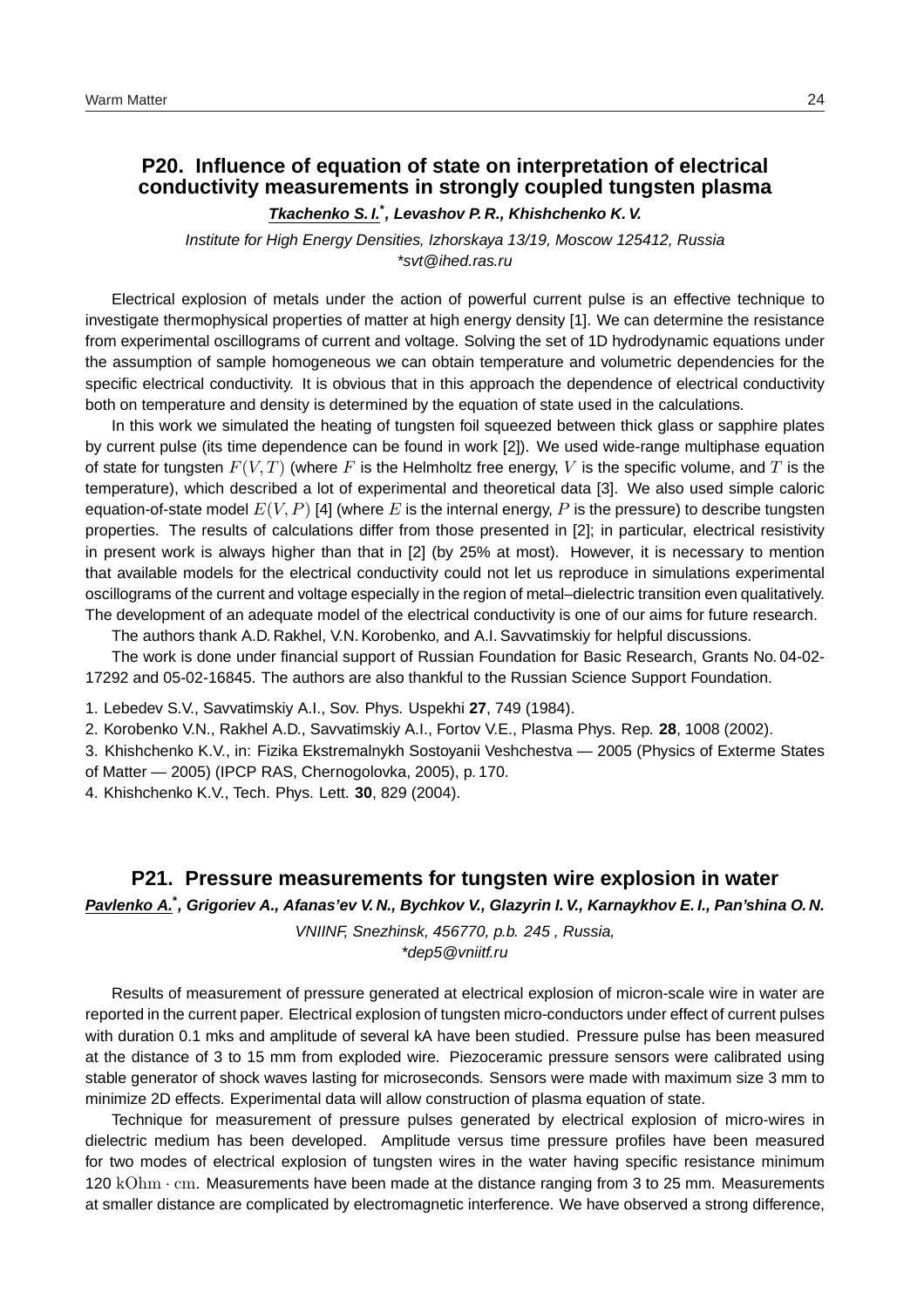at least by 300%, in the amplitude and shape of pressure pulse when specific energy put into exploded wire was increased by 60%. The special attention will be paid to measurements of tungsten plasma electric conductivity.

Experiments have been performed for determination of parameters of equation of state for tungsten electrical explosion products.

### **P22.** Ab initio **study of optical properties of shock compressed Silica and Lithium Fluoride**

**Clerouin J. ´ \*1, Laudernet Y.<sup>1</sup> , Recoules V.<sup>1</sup> , Mazevet S.<sup>2</sup>**

<sup>1</sup> Departement de Physique Théorique et Appliquée CEA/DAM Ile-de-France BP12, 91680 Bruyères-le-Châtel Cedex, France **<sup>2</sup>**Theoretical Division T4 Los Alamos National Laboratory Los Alamos, New Mexico 87545 USA \*jean.clerouin@cea.fr

The equation of state and the optical properties of shock compressed silica and LiF are investigated using Quantum Molecular Dynamics in a wide range of pressures and temperatures along the principal Hugoniot. For silica, the increase in reflectivity occurs at about 100 GPa and saturates around 40%. For LiF a pressure of 600 GPa is needed to observe a significant reflectivity, but no saturation is observed. Our results are in close agreement with the experimental measurements [1] and can be described using a simple model of thermaly excited electrons across a band gap.

1. D. G. Hicks, P. M. Celliers, G. W. Collins, J. H. Eggert and S. J. Moon, Phys. Rev. Lett., 91, 035502 (2003).

### **P23. Temperature of plasma in Silica-based fibers under the action of CW laser radiation**

Dianov E. M.<sup>1</sup>, Fortov V. E.<sup>2</sup>, Bufetov I. A.<sup>\*1</sup>, Efremov V. P.<sup>2</sup>, Rakitin A. E.<sup>1</sup>, Melkumov M. M.<sup>1</sup>, **Kulish M. I.<sup>2</sup> , Frolov A. A.<sup>1</sup>**

**<sup>1</sup>**FORC at GPI RAS, 38 Vavilov Str., Moscow 119991, Russia **2** Institute for High Energy Densities, Izhorskaya 13/19, Moscow 125412, Russia \*iabuf@fo.gpi.ru

Although the process of optical discharge propagation through the fiber under the action of laser radiation (also known as fiber fuse effect) was observed for the first time in 1987 [1], only recently the first time-resolved pictures of this process were obtained [2, 3]. High-speed photography of the discharge region showed that the shape of the plasma volume varies essentially with the power of laser radiation in the fiber. Apparently, other parameters of the discharge, such as temperature, also depend on the power of discharge maintaining radiation. The only experimental estimation of the temperature of optical discharge plasma in a fiber (to the best of our knowledge) has been performed so far in [4], where the temperature was estimated by measurement of the discharge plasma radiation spectrum. Although the radiation spectrum was essentially different from that of a blackbody, the blackbody approximation was used to evaluate the temperature, which turned out to be 5400 K.

In this paper, measurements of discharge temperature at laser radiation powers in the range of 2 to 40 W have been carried out. Also the velocities of discharge propagation have been measured under the same conditions. The optical discharge was driven by a CW ytterbium fiber laser with maximum output power of 100 W at the wavelength of 1072 nm. In order to measure temperature of the hottest, head part of optical discharge, we recorded the spectrum of plasma radiation propagating through the optical fiber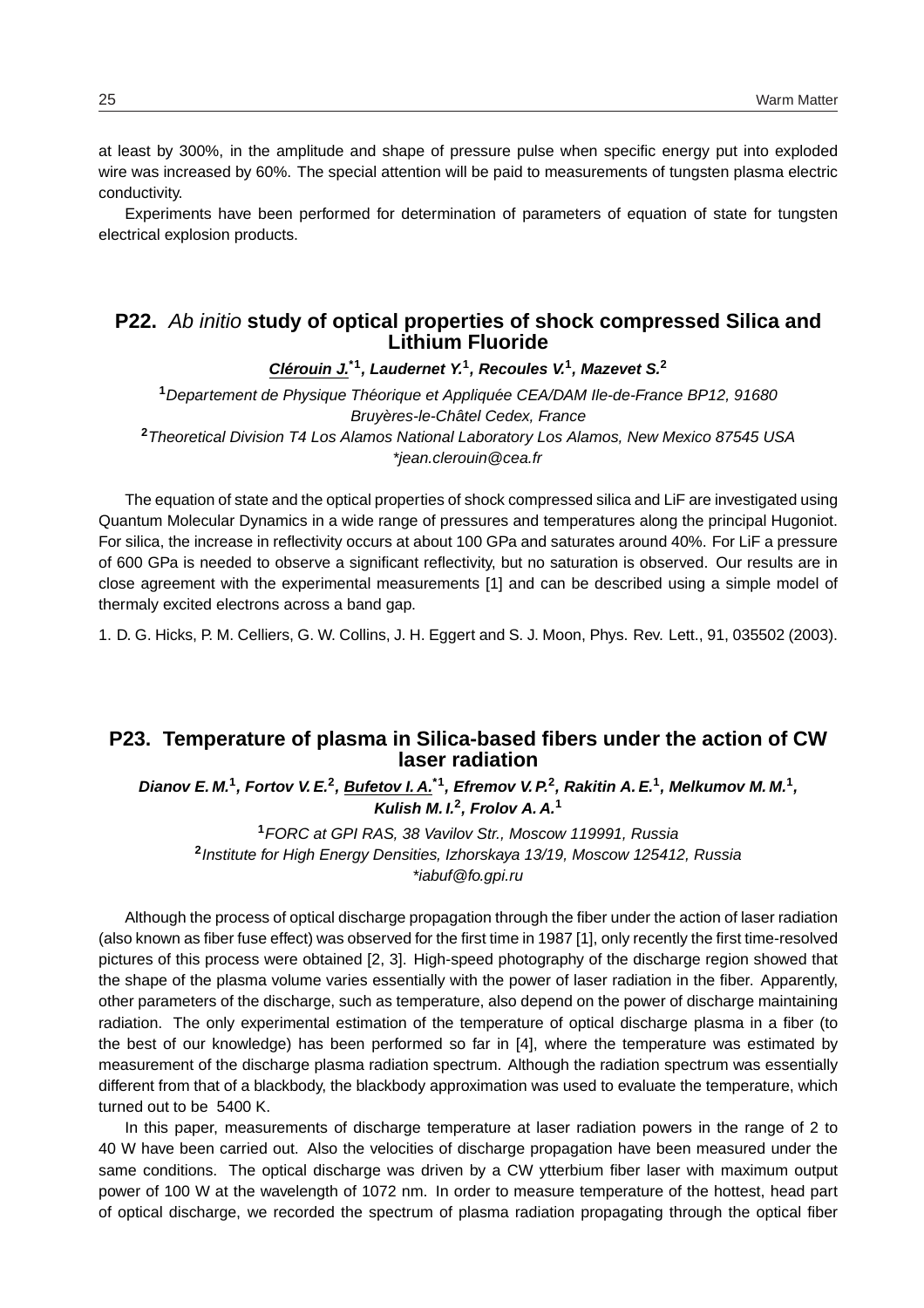towards laser source (in the same direction as the optical discharge itself does). In this case the radiation of colder plasma parts is screened by the hot plasma region. In all experiments, throughout the entire range of laser radiation powers, and for both fiber types the radiation of optical discharge plasmas represented a continuous spectrum, with the shape very similar to that of a blackbody.

It has been shown experimentally, that the spectrum of plasma radiation of an optical discharge propagating through a silica-based fiber is close to that of a blackbody. The temperature of the plasma has been measured for various laser radiation powers in the range of 2-40 W (corresponding intensity range: 6-300 MW/cm2) by investigating its spectrum. Plasma temperature increases steadily with the power of laser radiation launched into the fiber, and reaches 10000 K in the fiber with MFD=4 mcm at 40 W laser power. Measured simultaneously with temperatures, the velocities of discharge propagation provide initial data for the analysis of the physical mechanisms of discharge propagation.

References 1. R.Kashyap, K.J.Blow. Electron. Lett. 24 (1988), 47. 2. S.Todoroki. ECOC'2004, paper Th4.3.3. 3. I.A. Bufetov et.al. OFC'2005, paper OThQ7. 4. D.P.Hand, P.St.J.Russel. Opt. Lett. 13 (1988), 767.

### **P24. Reflectivity in dense plasmas**

### **Raitza T.<sup>1</sup> , Reinholz H.\*1, Ropke G. ¨ 1 , Mintsev V. B.<sup>2</sup>**

**1** Institute of Physics, University of Rostock, 18051 Rostock, Germany **2** Institute of Problems of chemical Physics, Chernogolovka, Moscow Region, 142432 Russia \*heidi.reinholz@uni-rostock.de

For diagnostics of plasmas, the interaction with radiation is a main tool. Reflection, absorption and emmission as well as inverse bremsstrahlung and stopping power are used to get information about plasma parameters and scattering processes. In dense plasma, many-particle effects which are manifested as correlations and in-medium effects are relevant. A systematic approach for the theoretical description of dielectric and optical properties of dense plasmas is given within linear response theory [1]. The dielectric function is expressed in terms of thermodynamic Green functions, which can be evaluated using perturbation theory. Molecular dynamics simulations are used to check the validity of our results [2]. It is found that for plasma parameters below 1 the approximations used in our analytical approach are justified.

The reflectivity on shock-compressed plasma is calculated and compared with experimental results on Xe [3] which have been observed for three different wavelengths. It is found that the shock wave front has to be considered as a density profile with a spacial extension of about  $\mu$ m. Reflectivity measurments at different wavelengths can provide information about the density profile. Within hydrodynamic considerations [4] and simulations (package MULTI), microscopic processes which lead to a finite shock wave front are discussed.

1. H. Reinholz, R. Redmer, G. Röpke, A. Wierling, Phys. Rev. E 62, 5648 (2000)

2. H. Reinholz, I. Morozov, G. Röpke, T. Millat, Phys. Rev. E 69, 066412 (2004)

3. H. Reinholz, Yu. Zaparoghets, V. Mintsey, V. Fortov, I. Morozov, G. Röpke, Phys. Rev. E 68, 036403 (2003)

4. J.O. Hirschfelder, C.F. Curtis, R.B. Bird, Molecular Theory of Gases and Liquids (Wiley, New York,1954)

### **P25. Experimental research of combined thermal and laser detonation wave mechanism of plasma generation in vacuum**

### **Protasov Yu. S.\* , Protasov Yu. Yu.**

Bauman Moscow State Technical University, 2nd Bauman 5, Moscow, 105005, Russia \*protasov@power.bmstu.ru

The laser ablation phenomenon and strong shock wave technique are widely used for generating of lowtemperature plasma with various chemical and ionization compositions for plasmachemistry and spectro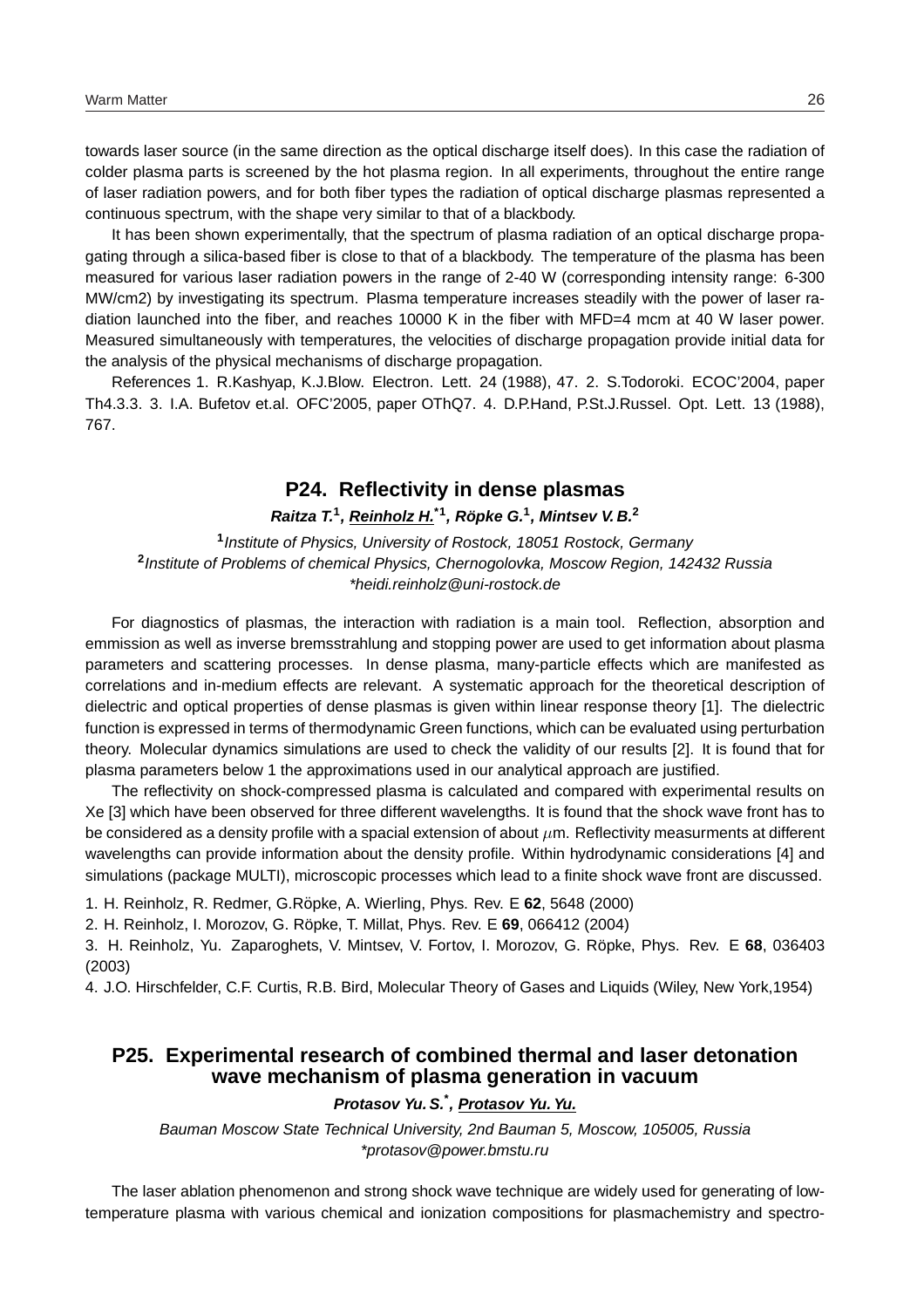chemical analysis, macrostructure modification technology, etc. [1–3]. The results of experimental research and numerical simulation of the efficiency of combined thermal and laser detonation wave mechanism of plasma generation in vacuum using laboratory scale double-stage repetitively pulsed plasma-laser generator of erosion type with two beams solid state laser modulus are presented.

Experimental set up, diagnostic equipment and numerical codes are described. Laser pulsed plasma generator (LPPG) unit: target block, connected with fuel supply system, detonation wave chamber and acceleration/nozzle block with two optical channels of laser radiation input and laser module generated two pulsed beams (I — Nd:glass laser,  $E_{L1}~\sim~(1-2)10^3$  J,  $\lambda_{L1}~\sim~1.06$   $\mu,~\tau_1~\sim~(0.8-1)10^{-3}$  s,  $I_{01}\sim(10^5-10^9)$  W/cm $^2$ ; II - Nd:YAG laser,  $E_{L2}\sim(10-50)$  J,  $\lambda_{L2}\sim1.06$   $\mu$ ,  $\tau_2\sim(1.5-5)10^{-7}$  s are characterized. Experimental and theoretical analysis of main successive physical phases of plasma generation is presented (stage I — laser ablation plasma generation and heating; stage II — acceleration of dense plasma flow): ablation to form the initial gas flow (wave of evaporation); ignition of plasma at localized ignition sites (wave of ionization); coalescence of localized plasma to form a single laser supported detonation (LSD) wave; propagation of the LSD wave; expansion and acceleration of plasma flow. The thermodynamic, optical and radiative gasdynamic processes of interaction of laser radiation with solid state (Al, Mo,  $(\text{CH}_2\text{O})_n$ ) targets of different forms in quasionedimensional experimental statement have been investigated. The results of research of the macrostructure and dynamics of erosive vapors, LSD - wave and phase transitions (solid - liquid - gas - plasma) are discussed. To evaluate LSD wave (and near sonic radiative wave) maintenance criteria — a computational scheme was developed, which can calculate the structure of steady state waves in various gases and mixtures; to calculate generator performance  $(I_{sp}/E_{L1})$  during the SW acceleration phase. The conditions of optimum laser energy input into target block (first stage) together with solid microparticles and metal drops separation, without plasma screening of laser radiating flow to target, as functions of are determined. Few engineering decisions for supporting of laser induced wave of active surface evaporation are presented. These results have been used for determination of requirements to temporal evolution of laser impulses, pulse laser radiation density distribution for optimal ablated solid consumption rate and effective heat transfer coefficients  $K_{HT}(\tau, I_{01})$  on Al, Mo, W,  $(\text{CH}_2\text{O})_n$  — targets of various forms in laser train of double pulses with frequency repetition.

1. The Radiative Plasmodynamics. V. 1. Ed. Yu. S. Protasov — M.: Energoatomizdat, 1991

2. Yu. Yu. Protasov and T. S. Shchepanyuk // High Temperatures **41**, 117 (2003)

3. Yu. Yu. Protasov, V. D. Telekh, S. N. Chuvashev. The Gasdischarge Electronics. — M.: P.H. BMSTU, 2002.

### **P26. Numerical modeling and experimantal research of interaction of ultra-soft X-ray radiation with heterogeneous targets**

**Ostrik A. V.\*1, Grabovskij E. V.<sup>2</sup> , Gribanov V. M.<sup>3</sup> , Oleinik, G. M.<sup>2</sup> , Frolov I. N.<sup>2</sup> , Shahovskij V. V.<sup>3</sup>**

 Institute for Problems of Chemical Physics RAS, Chernogolovka, Russia Troitsk Institute for Innovative and Fusion Research, Troitsk, Russia Central Institute of Physics and Technics, MOD RF, Sergiev Posad, Russia \*aost@zmail.ru

Mechanical action of ultra-soft pulse x-ray radiation represents big practical interest [1, 2] and can be used for getting high pressures and temperatures in substance [3]. Magnitude and distribution of pressures and temperatures can be varied both by change of parameters of an influencing radiation pulse and by variation of properties of target material. The big opportunities for variation properties represent modern heterogeneous materials (HM) [4]. The physical processes proceeding in low-temperature plasma, formed at irradiation of HM, are rather various and role of each of them in formation of parameters of radiation mechanical action in details is not investigated. Because of absence of wide range equations of state for HM the construction of adequate numerical model is not possible without carrying out of experimental researches. In the present work the technique of carrying out of such researches on installation Angara-5-1 [3] is offered.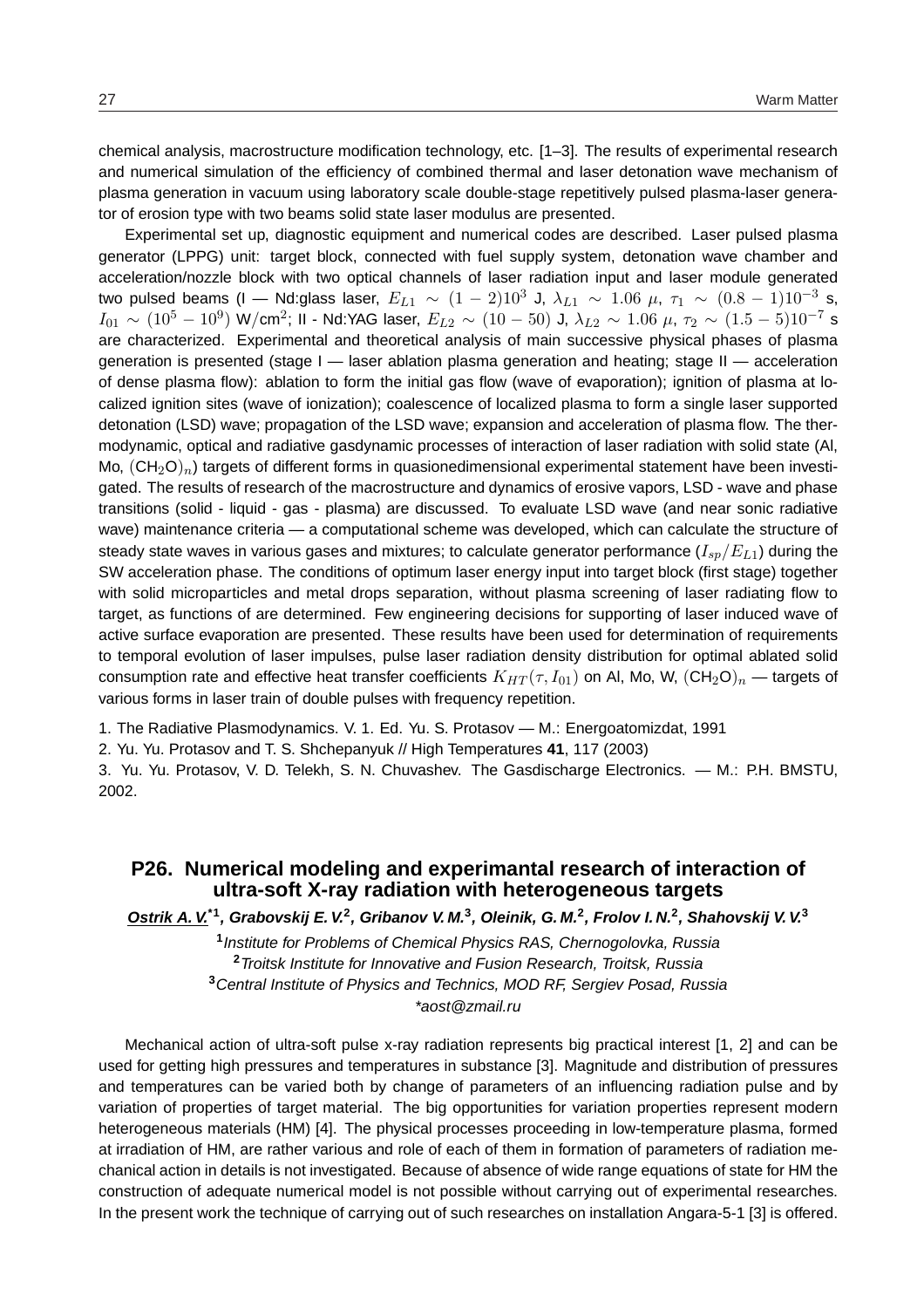Results of experiments are used for specification of physical model for interaction of ultra-soft radiation with HM and for modernizations of a numerical code [2]. Results of calculations and their comparison with experimental data for heterogeneous coverings with binder made from microspheres covered with tungsten are represented. Influence of various physical processes (enlightenment of plasma, carry of energy by electronic heat conductivity and thermal radiation, difference of electronic temperature from ionic) on parameters of mechanical action is numerically investigated. The special attention is given to studying of influence of gauge film and attenuation of pressure wave in the condensed part of a target on measured parameters.

1. Grabovskij E.V., Ostrik A.V., Fortov V.E., etc. Letters in ZHETF, 1994, v.60, p 3-6.

2. Ostrik A.V., Petrovsky V.P., Rybokov S.V. Constructions from composite materials, 1997, v. 3-4, p. 33-41. 3. Fortov V., Smirnov V., Grabovskij E. et all. Physics Letters, A240, 1998, p. 73.

4. Ostrik A.V. Thermomechanical action of x-ray radiation on multilayered heterogeneous target in air. M.: scientific and technological centre " Informtehnika ", 2003.160p.

### **P27. The determination of HF dielectrical permeability and the coefficients of refractivity and reflectivity of dense non-ideal plasma in optical spectrum region**

Tkachenko I. M.<sup>1</sup>, Adamyan V. M.<sup>2</sup>, Sakan N. M.<sup>3</sup>, Mihajlov A. A.<sup>\*3</sup>, Srećković V. A.<sup>3</sup>

Polytechnic University of Valencia, Camino de Vera s/n, Valencia 46022, Spain Department of Theoretical Physics, Odessa University, 270057 Odessa, Ukraine Institute of Physics, Pregrevica 118, Zemun, 11000 Belgrade, Serbia, Serbia and Montenegro \*mihajlov@phy.bg.ac.yu

On the basis of existing values of electrical conductivity of dense plasma in the external HF electrical field, here are presented several opticaly measurable parameters of dense plasma in the region of electric concentrations  $10^{21} \leq N_e \leq 10^{23}$  cm $^{-3}$ . For such plasma the real and imaginary part of electro-conductivity is used as a initial value for the calculation of the dielectric permeability, refractivity and reflectivity coefficients. The selecte parameters and their form of representation are suitable for experimental verification and further usage. The examined range of frequences cover the IR, visible and near UV region.

### **P28. The calculation of electronic transport coefficients of metals in the process of transition from liquid to plasma**

### **Apfelbaum E. M.**

Institute for High Energy Densities, Izhorskaya 13/19, Moscow 125412, Russia apfel e@mail.ru

The model of calculation of electronic transport coefficients (electrical conductivity, thermal conductivity, thermopower) for non-alkali metals in the process of transition from liquid to plasma is considered. There are a number of successful models in the region of partially ionized plasma ( $\rho < 1 \text{ g/cm}^3$  and  $T > 10000$  K), confirmed by up-to-date experimental data [1, 2]. The same statement can be done about liquid region [3], where one can successfully apply Ziman theory for simple metals ( $\rho \sim$  normal density and  $T < 10000$  K).

But there were no rigorous theoretical models and measurements in the transition region, excluding for ab initio calculation [4]. The results of measurements for tungsten and aluminum [5, 6], recently obtained, showed the necessity of transport coefficients calculation in this region.

So, the model for calculation of these transport coefficients is offered on the base of model [7, 8], that was applied to dense liquid and fluid region. The results of these calculations were compared with the results of other theories and measurements.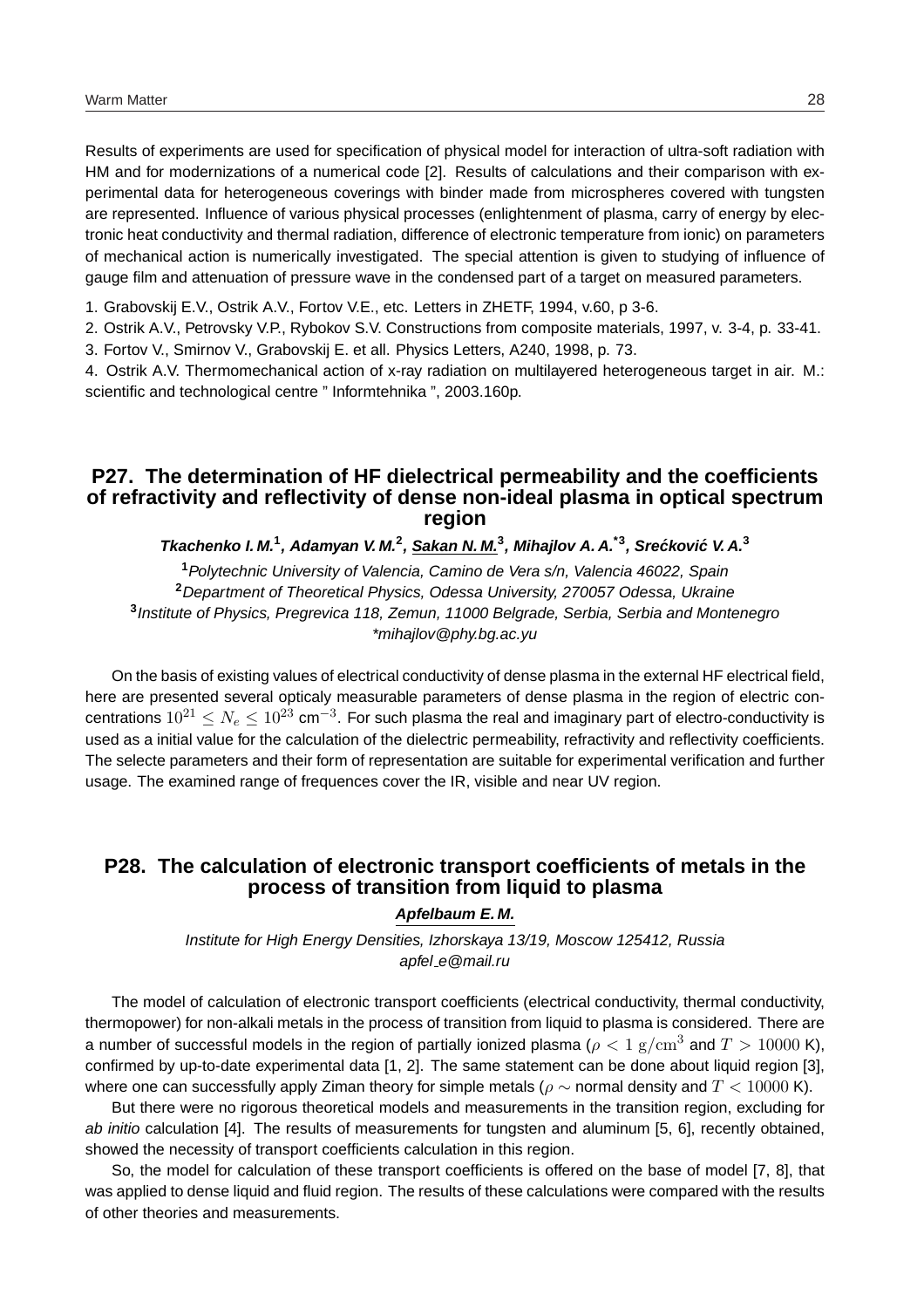- 1. Kuhlbrodt S., Redmer R. Phys. Rev. E **62** 7191 (2000)
- 2. DeSilva A. W., Katsouros J. D. Phys. Rev. E **57** 5945 (1998)
- 3. Gathers G.R. Report on Progress in Physics **49** 341 (1986)
- 4. Desjarlais M.P., Kress J.D., Collins L.A. Phys. Rev. E **66** 025401(R) (2002)
- 5. Korobenko V. N., Rahel A. D, Savvatimskiy A. I, Fortov V. E. Plasma Physics Reports **28** 1008 (2002)
- 6. Korobenko V. N., Rahel A. D, Savvatimskiy A. I, Fortov V. E. Phys. Rev. B **71** 014208 (2005)
- 7. Apfelbaum E. M. High Temperature **41** 534 (2003)
- 8. Apfelbaum E.M. Czechoslovak Journal of Physics **54** 563 (2004)

### **P29. Femtosecond laser ablation and Newton rings**

**Inogamov N. A.\*1, Anisimov S. I.<sup>1</sup> , Zhakhovskii V. V.<sup>2</sup> , Nishihara K.<sup>3</sup> , Oparin A. M.<sup>4</sup> , Petrov Yu. V.<sup>1</sup> , Khokhlov V. A.<sup>1</sup>**

**<sup>1</sup>**Landau Institute for Theoretical Physics, Chernogolovka, Russian Federation **2** Institute for High Energy Densities, Moscow, Russian Federation; Institute of Laser Engineering, Osaka,

Japan

**3** Institute of Laser Engineering, Osaka, Japan **4** Institute for Computer Aided Design, Moscow, Russian Federation \*nail@landau.ac.ru

All nontransparent substances in pump-probe experiments show universal behavior with beautiful Newton rings [1]. These interference rings appear in a range of incident fluencies  $F_{low}^{inc} < F_{up}^{inc} < F_{up}^{inc}$ , where  $F_{low}^{inc}$  and  $F_{up}^{inc}\sim 1$ J/cm<sup>2</sup> are lower and upper thresholds. In the pump-probe technique weak probe (diagnostic) pulse follows main, heating or pump pulse with variable delay from  $\sim \tau_L$  to several ns. Typical pulse duration  $\tau_L$  is  $\sim$  100 fs. The interference rings are seen in reflected probe light.

Explanation of this remarkable physical phenomenon has been obtained in [2]. It was shown that probe beam reflects at two sharp (large density gradient) surfaces the bottom of a crater and a spallation shell and the reflected beams interfere. This is the finest nanoscale spallation never seen in previous experiments. The shell is very thin and therefore partially transparent for a probe beam. Its thickness is comparable to a skin depth  $\delta_{skin}$  ~ 10 nm. In experiments with shocks and more massive objects penetration of light through thick spallation shell is impossible. In the pump-probe experiments the rings play the same role as Doppler shift measurements of velocity in case of more massive objects (e.g., VISAR technique). They allow to measure velocity  $u_{shell}(t)$  of the spallation shell.

In the early works [2] a simple case of a homogeneously heated foil has been considered. Here we report the results of much more elaborated calculations. Several hydrodynamics and molecular dynamics numerical codes have been used. New multiprocessor approach to molecular dynamics calculations allows to simulate very large number of particles (up to  $4\cdot 10^7$ ). A behavior near the lower and upper thresholds is studied. The ratio  $F_{up}^{inc}/F_{low}^{inc}$  increases together with the critical to triple temperatures ratio  $T_{crit}/T_{triple}$  : larger the temperature ratio - then wider range of fluencies at which the Newton rings exist. Influence of EOS and strength of material is considered. We study absorption of laser light and electron heat wave propagation in metals to define the heating profile. The role of geometry (i) thin foil, (ii) semi-infinite target, (iii) film on a substrate, (iv) thick foil - is studied. Influence of temperature profile (i) the exponential skin layer type v. (ii) Gaussian heat conduction type profiles - is analyzed. The thresholds depend on EOS, material strength, profile and geometry.

Supported by RFBR grants 04-02-16972, 05-02-17569 and NSh-2045.2003.2.

1. Sokolowski-Tinten K., Bialkowski J., et al. Phys. Rev. Lett. **81** 224 (1998); Von der Linde, Sokolowski-Tinten K. Appl. Surf. Sci. **1** 154 (2000).

2. Inogamov N.A., Oparin A.M., et al. JETP Lett. **69** 310 (1999); Anisimov S.I., Zhakhovskii V.V., Inogamov N.A., et al. JETP Lett. **77** 606 (2003).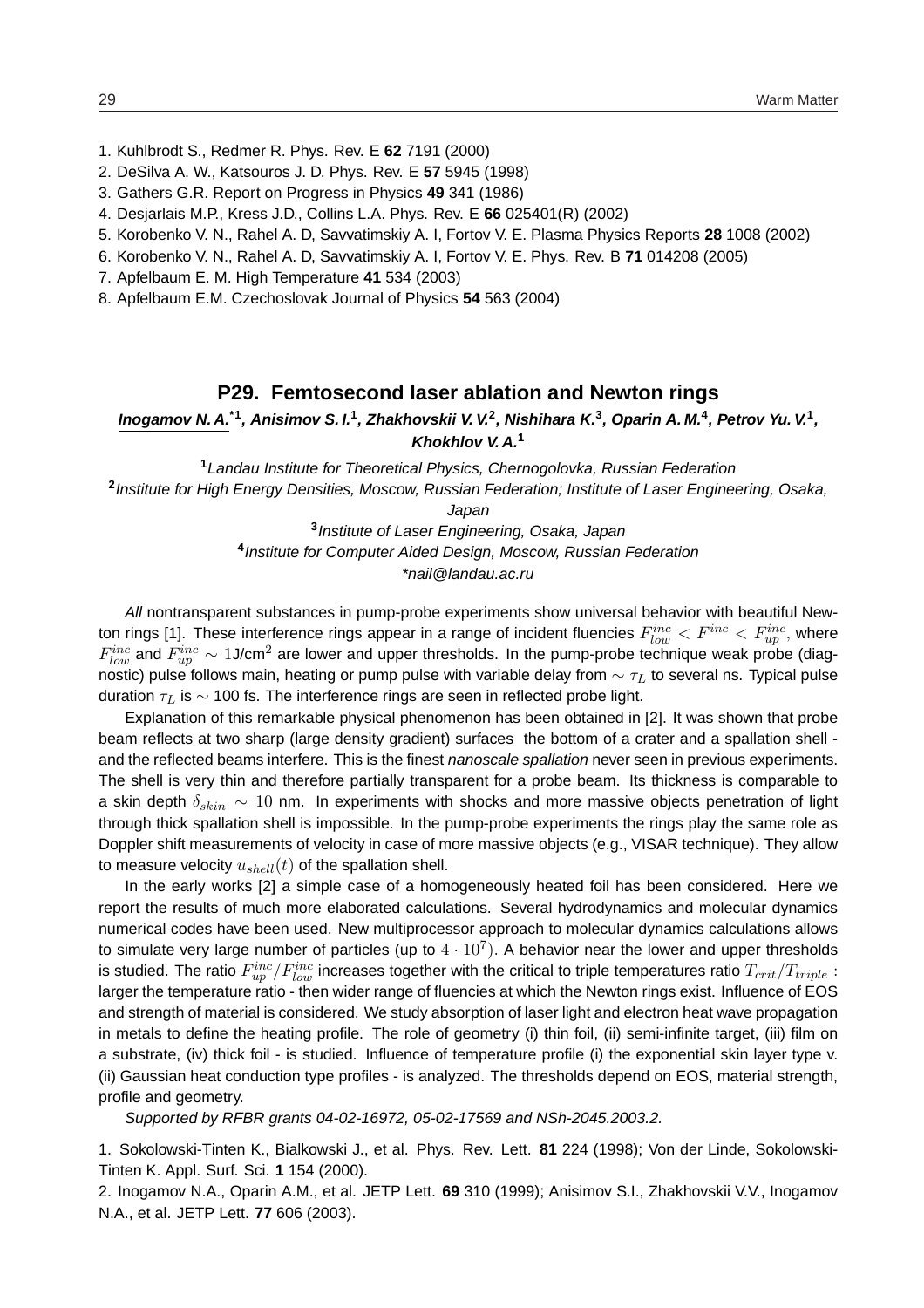### **P30. Coulomb explosion in a solid dielectric on medium boundary**

**Vershinin Yu. N.\*1, Barachvostov S. V.<sup>1</sup> , Efremov V. P.<sup>2</sup> , Kovalev V. F.<sup>3</sup>**

**1** Institute of Electrophysics, Russian Academy of Science, Ural Branch, Amundsen 106, Ekaterinburg 620016, Russia **2** Institute for High Energy Densities, Russian Academy of Science, Izhorskaya 13/19, Moscow 125412, Russia **3** Institute of Mathematical Simulation, Russian Academy of Science, Miusskaya Square 4, Moscow 125047, Russia \*lfd@iep.uran.ru

The Coulomb explosion takes place with an output of dense non ideal plasma localized at a head part of the channel of the nanosecond discharge, to the boundary of vacuum, gas and fluid. The plasma contains the ions with a medial degree of ionization  $3 \leq Z_{med} \leq 5$  and parameter of non ideality  $\Gamma_{ii} \geq 20$ . The energy distributions of Coulomb explosion in mediums are explored observationally. The models of Coulomb explosion are offered. The obtained values of density of energy are compared with parameters of dense non ideal plasma.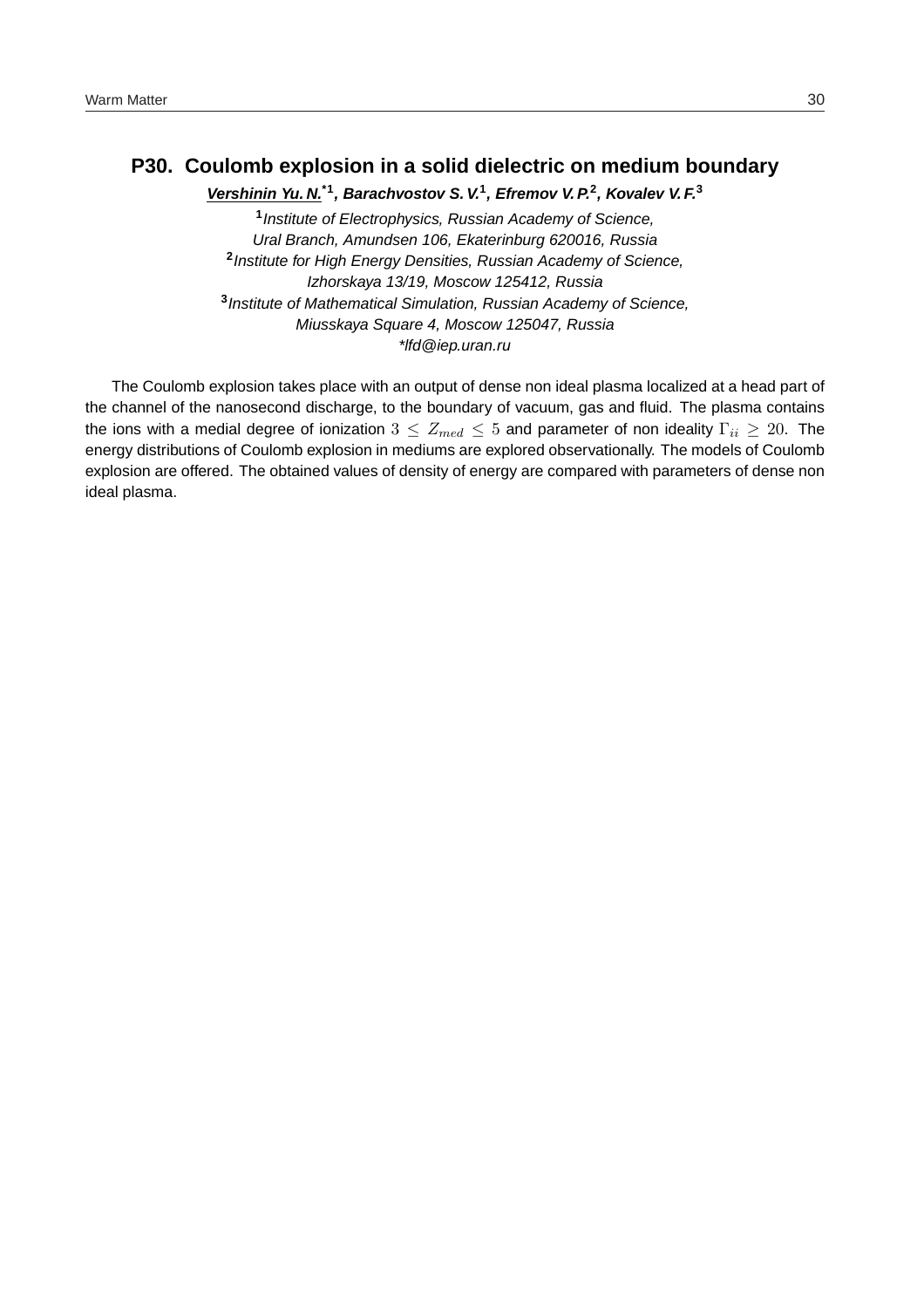# **Astrophysics and Dense Hydrogen**

### **I3. Recent progress in dense astrophysical plasmas: giant planets, White Dwarfs, neutrons stars**

#### **Chabrier G.**

Ecole Normale Superieure de Lyon (ENS-Lyon), 34 Allee d'Italie 69364 Lyon Cedex 07 France chabrier@ens-lyon.fr

In this review, I will give an overview of recent results in the theory of dense coulombic plasmas in the context of compact astrophysical bodies. The review will address in particular the impact of the equation of state of hydrogen and helium for giant planet interiors, the description of carbon pressure ionization in the envelope of white dwarfs and the effect of magnetic fields on the thermodynamic properties of neutron stars and the consequences on the cooling of these objects.

### **I4. Monte Carlo simulations of dense quantum plasmas**

**Filinov V. S.\*1, Bonitz M.<sup>2</sup> , Fortov V. E.<sup>1</sup> , Ebeling W.<sup>3</sup> , Fehske H.<sup>4</sup> , Kremp D.<sup>5</sup> , Kraeft W. D.<sup>4</sup> , Bezkrovniy V.<sup>5</sup> , Levashov P. R.<sup>1</sup>**

**1** Institute for High Energy Densities, Izhorskaya 13/19, Moscow 125412, Russia **<sup>2</sup>**Christian-Albrechts-Universitat zu Kiel, Leibnizstrasse 15, 24098 Kiel, Germany ¨ **<sup>3</sup>**Humboldt-Universitat Berlin, Invalidenstrasse 110, D-10115 Berlin ¨ <sup>4</sup> Institut für Physik, Domstrasse 10a, D-17487, Greifswald, Germany <sup>5</sup> Universität Rostock, Universitäts Platz 3, D-18051 Rostock, Germany \*filinov@ok.ru

Strongly correlated Fermi systems and their equilibrium properties at high pressure are of growing importance in many fields. Among the phenomena of particular current interest are the high-pressure compressibility of deuterium, metallization of hydrogen, Wigner crystallization, plasma phase transition etc., which occur in situations where both *interaction and quantum effects* are relevant and a crossover from a neutral system to full ionization takes place.

The analytical approaches to studies plasmas and the Coulomb systems are mainly applicable at low density and high temperatures as they are usually based on perturbation theories. So numerical quantum path integral Monte Carlo (PIMC) method has been developed for studies of dense plasma systems. Using this concept, the pressure and energy of a degenerate strongly coupled quantum system have been computed as well as the pair distribution functions in the region of partial ionization and dissociation. The results are compared with available theoretical methods. One of the most striking recent results was the observation of droplet formation in dense plasma below  $T \lesssim 20,000$  K which confirmed previous chemical picture results about the plasma phase transition.

A theoretical Hugoniot obtained by combining results for the equation of state (EOS) from the PIMC and those from Reaction Ensemble Monte Carlo (REMC) simulations. The resulting Hugoniot is located between the experimental values of Knudson et al. and Collins et al..

When electrons in a solid are excited to a higher energy band they leave behind a vacancy in the original band. Such holes behave like positively charged particles. The formation and dissoziation of electronhole and hole-hole bound states in strongly coupled mass-asymmetric electron-hole plasmas have been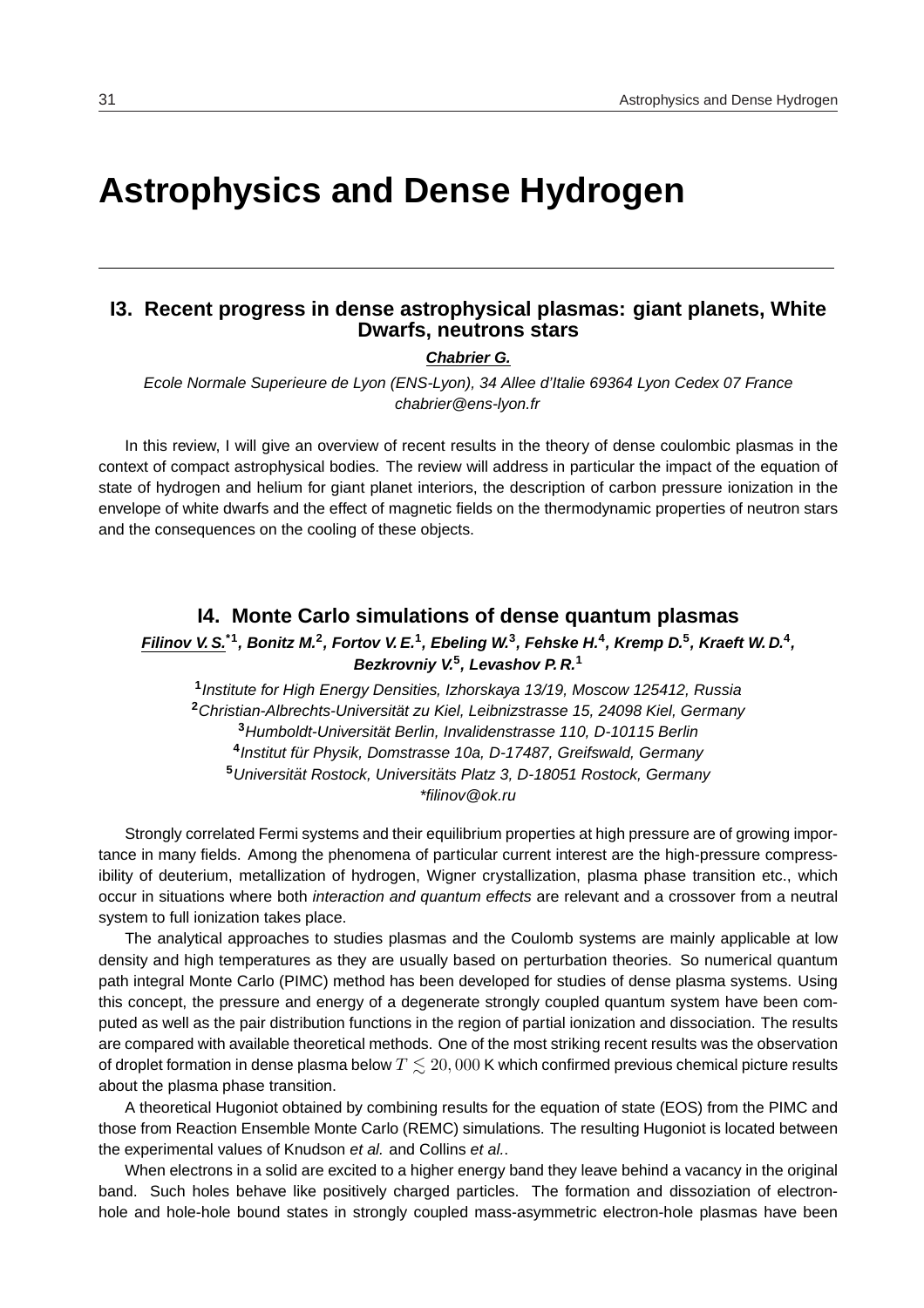investigated by means of PIMC simulations. Density-temperature regions have been found for the existence of excitons, bi-excitons, many-particle clusters, and hole/electron-liquid. The Mott transition to the metallic state is detected. Results are discussed in relation to the excitonic phase diagram of intermediate valent Tm[Se,Te]. It was predicted that holes can spontaneously order into a regular lattice in semiconductors with sufficiently flat valence bands.

This work is done under financial support of the RAS program No. 17, the grant for talented young researchers of the Science support foundation and the Deutsche Forshungsgemeinschaft under grant BO 1366-2. The research was also partly sponsored by CRDF Awards and the Ministry of Education of Russian **Federation** 

### **I5. Equation of state of weakly nonideal plasmas and electroneutrality condition**

### **Starostin A. N.\* , Roerich V. C.**

Troitsk Institute for Innovation and Fusion Research, TRINITI,Troitsk 142190, Moscow reg.,Russia \*A.Starostin@relcom.ru

A detailed independent derivation of hydrogen weakly-nonideal plasma EOS is presented. The impetus to this work was the demand for high accuracy of the EOS of the solar plasma in relation to the problems of modern helioseismology, accuracy sufficient for reproducing the velocity of sound on the Sun from optical measurement results with errors not exceeding 10<sup>-4</sup>. The existing equations for the second virial coefficient in the expansion of the Helmholtz thermodynamic potential for a system of electrons and protons in powers of activities of these particles involve certain procedures for the removal of the arising divergences that provoke questions and require independent verification.

The analysis of electrical neutrality condition in terms of activities and concentrations is presented. It is shown how to modify the relation between activities and concentrations for removing divergences of Hartree contribution, representing first order correction due to Coulomb interaction in plasma. For the conditions of the Sun trajectory and for brown dwarfs it is shown, that widely used practice of ignoring neutrality condition in terms of activities, taking Hartree contribution into account, gives maximal error for plasmas pressure of the order 10<sup>-5</sup>.

The suggested EOS is used to qualitatively estimate the accuracy of various physical and chemical models. For the model hydrogen plasmas the values of computed sound velocity and adiabatic exponent along the Sun trajectory are presented. In our computations the relativistic corrections, degeneracy of electrons, radiation pressure in plasma, Coulomb interaction in Debye-Huckel approximation together with diffraction and exchange corrections, and the contribution of bound and scattering states are taken into account.

### **T5. Impact of impurity sedimentation on cooling of White Dwarfs**

**Daligault J. O.\* , Murillo M. S.**

Theoretical Division, Los Alamos National Laboratory, Los Alamos, NM, 87544, USA \*daligaul@lanl.gov

The endpoint of evolution of the vast majority of stars is the white dwarf phase in which nuclear fuel no longer burns, residual energy radiates away, and the star slowly cools. The cooling process in white dwarfs is, not only important for astrophysics, but is also interesting in its own right because it calls for detailed knowledge of thermodynamic and transport properties of dense, strongly-coupled plasmas. Indeed, white dwarfs are made of a dense core of fully ionized mixtures, mainly carbon and oxygen, sustained against gravitational collapse by the pressure of degenerate, relativistic electrons; the core is surrounded by thin surface layers of helium and hydrogen which regulate the energy outflow. Under these extreme conditions,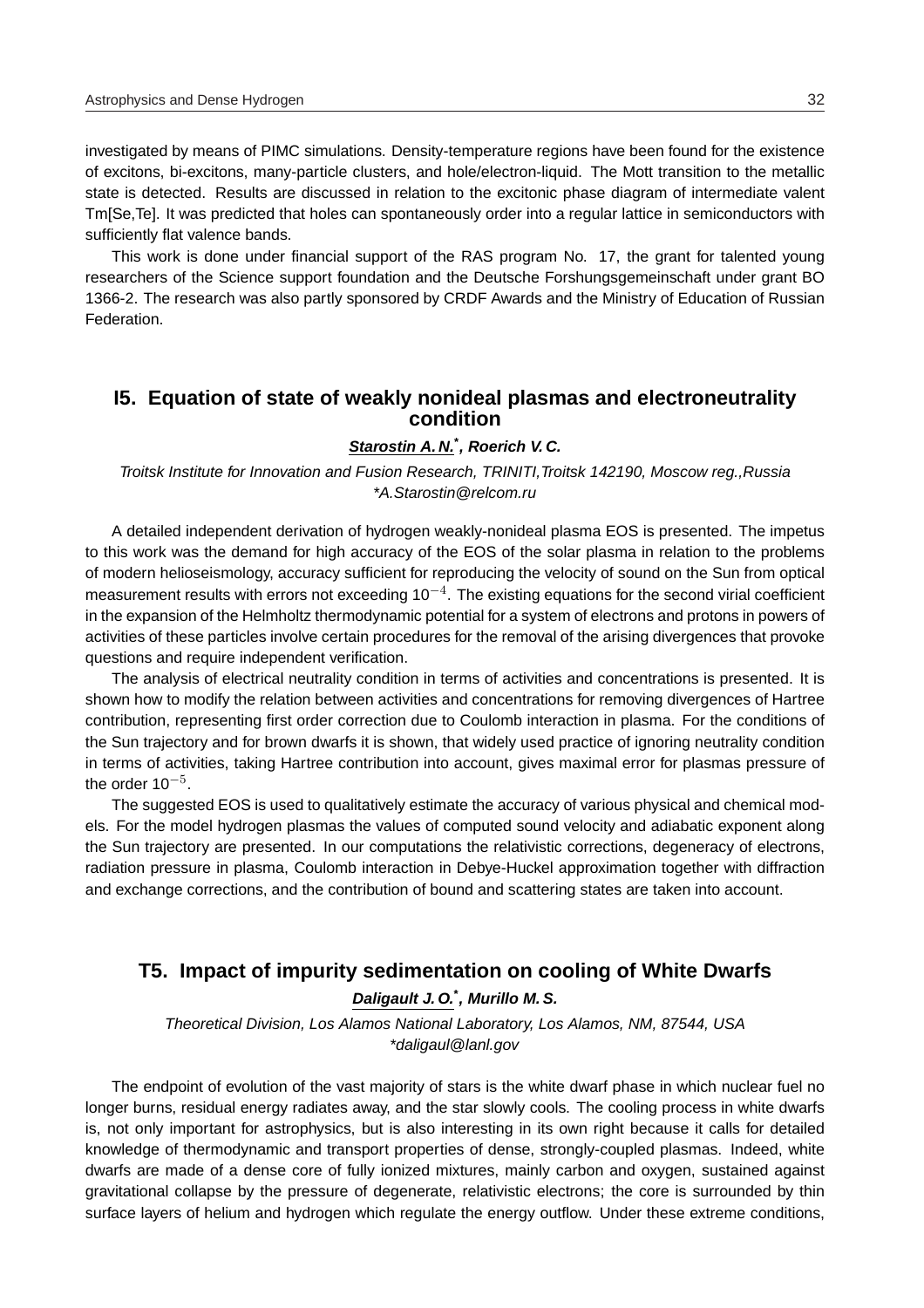ions in the core are strongly coupled and constitute the main reservoir of internal energy which evolves as follows. As thermal energy is gradually lost from the star, ion motions lose amplitude and become strongly correlated: the ionic state evolves from a gas to a fluid to a solid, thereby modifying the thermal energy content of the star and delaying or accelerating the cooling evolution. Recently, it has been suggested [1] that, because of a neutron excess, the cooling may be strongly delayed by the gravitational settling of  $^{22}$ Ne impurities in liquid white dwarfs interiors, a mechanism previously overlooked. The uncertainty, however, in the microphysics produces a large uncertainty in the possible impact impurity sedimentation may have on white dwarf evolution. We used particle-particle particle-mesh molecular dynamics simulations to provide the unknown microphysics, in particular the transport properties of highly correlated (quantum) plasmas. Simple models treat the sedimentation of  $^{22}$ Ne as diffusion in a classical, strongly coupled ionic plasma immersed in a uniform neutralizing electron background; such a model suffers from uncertainties in the diffusion coefficient, which cannot be obtained via standard plasma kinetic theory. We first assessed this uncertainty by computing the diffusion coefficient over the entire strongly coupled fluid regime. The calculations also revealed very interesting features of the diffusion across the liquid-solid phase boundary: the diffusion undergoes either a sharp (discontinuous) drop or a smooth (continuous) decrease at the liquidsolid transition depending on whether the system is crystalline or in an amorphous (glassy) state. That allowed us to explore the consequences of white dwarfs interiors not crystallizing but instead undergoing a transition to a glassy state. An analytical model was developed to extend the results into the quantum regime. These results were extended to the more realistic and challenging situation of (dissymmetric) ionic mixtures. These findings and their impact on the cooling process will be discussed.

1. L. Bildsten and D.M. Hall, ApJ 549, L219 (2001)

### **T6. The equation of state for the interior of the Sun**

### **Dappen W. ¨**

Department of Physics and Astronomy, University of Southern California, Los Angeles, CA 90089-1342, USA

dappen@usc.edu

Helioseismology has become the most successful diagnosis of the equation of state for the plasma of stellar interiors. Inside the Sun, the plasma is only weakly coupled and weakly degenerate. However, the great observational accuracy of the helioseismic observations puts nevertheless strong constraints on the nonideal part of the equation of state. For solar and stellar modeling, a high-quality equation of state is crucial. But the inverse is also true: the astrophysical data put constraints on the physical formalisms, making the Sun and the stars novel laboratories for plasma physics. In the 1980s, helioseismology allowed to verify the major nonideal effect (Debye-Hückel screening). Since then, the signature of relativistic electrons, effects of excited states, and details of the pressure-ionization mechanism have become observable, revealing a promising potential for even finer effects.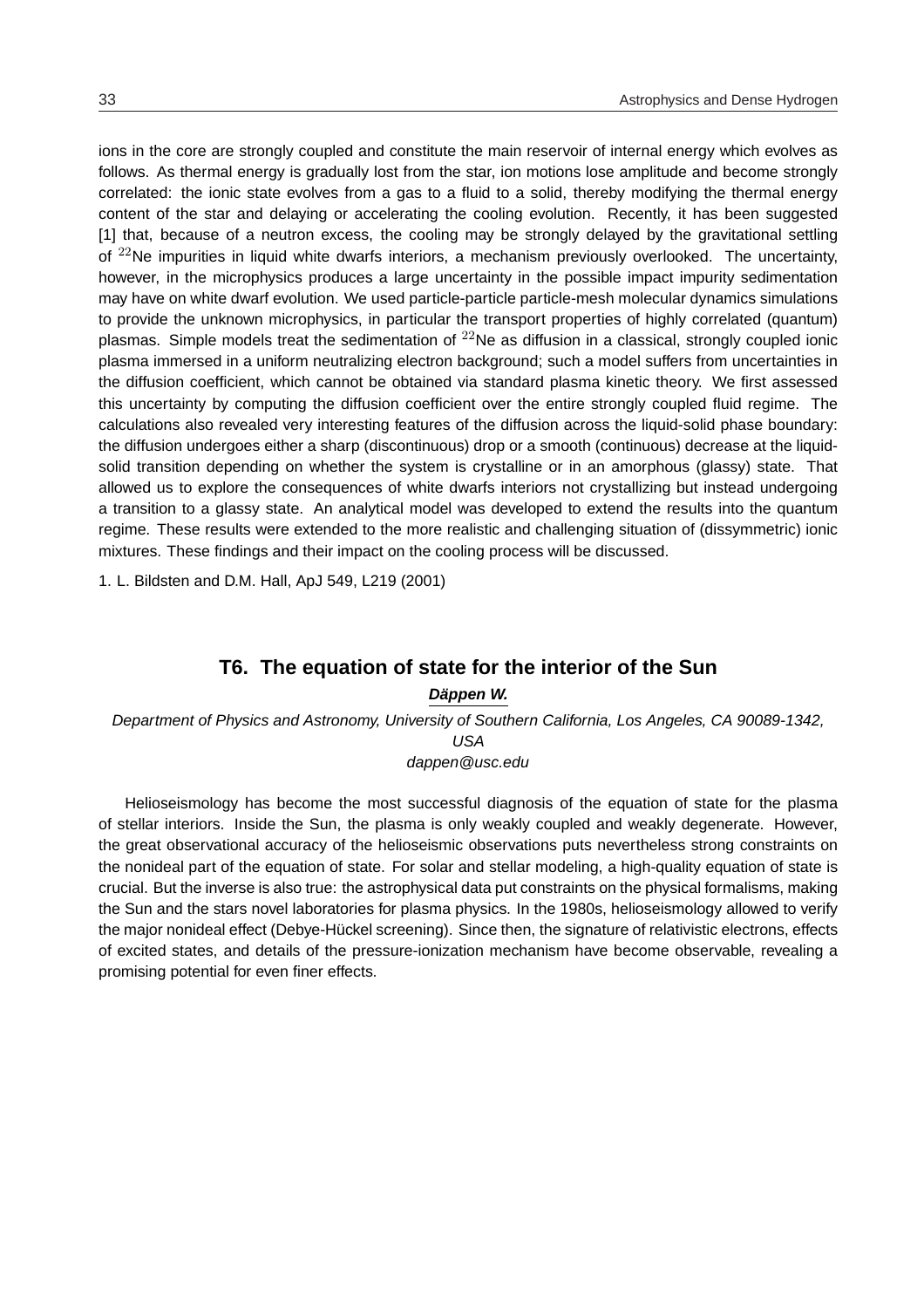### **T7. First principles simulations of dense hydrogen**

### **Galli G.**

Lawrence Livermore National Laboratory, 7000 East Avenue, Livermore, CA 94550, USA galligygi1@llnl.gov

A discussion of the high-pressure, low-temperature phase diagram of hydrogen will be presented, based on the results of recent first principles molecular dynamics simulations [1–4] and quantum Monte Carlo calculations [5]. In particular, the discussion will focus on the hydrogen melting line and the appearance of a maximum as a function of pressure [1], on a recently predicted liquid-liquid phase transition, and on the hydrogen and deuterium Hugoniot up to several hundreds GPa [2, 3]. A brief discussion of the influence of strong magnetic fields on the equation of state of hydrogen will also be given [4].

This work was performed under the auspices of the US Department of Energy by the University of California at the LLNL under contract no W-7405-Eng-48.

- 1. S.Bonev, E.Schwegler, T.Ogitsu and G.Galli, Nature **431**, 669 (2004).
- 2. S.Bonev, B.Militzer and G.Galli, Phys. Rev. B **69**, 014101 (2004).
- 3. F. Gygi and G. Galli, Phys. Rev.B-**RC65**, 2201100 (2002).
- 4. W.Cai and G.Galli, Phys.Rev.Lett **92**, 186402 (2004).
- 5. R.Q.Hood and G.Galli J.Chem.Phys. **120**, 5691 (2004).

### **T8. Path-integral Monte Carlo calculations of helium and hydrogen-helium plasma thermodynamics and deuterium shock Hugoniot**

### **Levashov P. R.\*1, Filinov V. S.<sup>1</sup> , Bonitz M.<sup>2</sup> , Fortov V. E.<sup>1</sup>**

**1** Institute for High Energy Densities, Izhorskaya 13/19, Moscow 125412, Russia **<sup>2</sup>**Christian-Albrechts-Universitat zu Kiel, Leibnizstrasse 15, 24098 Kiel, Germany ¨ \*pasha@ihed.ras.ru

In this work we present new results of ab initio calculations of thermodynamic properties of nonideal Coulomb systems. The calculations were made by path-integral Monte Carlo method in a cubical cell using periodic boundary conditions [1]. To correctly take into account exchange effects at high values of the degeneracy parameter we used a special correcting procedure which considers these effects not only in the main Monte Carlo cell but also in its nearest images. It allowed us to increase significantly the accuracy of computations at relatively high densities. In the work a deuterium shock Hugoniot is calculated by pathintegral Monte Carlo method at pressures higher than 1 Mbar. We compare the results with experimental data and calculations by other methods. In this work we also performed modeling of thermodynamic properties of hydrogen-helium plasma with helium concentration corresponding to that in the higher layers of the Jovian atmosphere at temperatures from  $10^4$  K to  $2\cdot10^5$  K and electron particle densities from  $10^{20}$  to  $10^{24}$  cm<sup>-3</sup>. At temperature higher than  $5 \cdot 10^4$  K the calculation results are practically coincides with computations by the equation of state based on the chemical plasma model [2]. However at temperatures  $10^4$  and  $2 \cdot 10^4$  K in the density range from 0.5 to 5 g/cm<sup>3</sup> we found a phase transition region positioned in a good agreement with other theories and the experimentally revealed region of the sharp electrical conductivity rise. Along the isotherm  $10^4$  K in the density range from 0.01 to 0.2 g/cm<sup>3</sup> we found one more region of bad convergence to the equilibrium state; an explanation of this phenomenon is not found yet. We also present first simulation results for helium plasma in comparison with other models and experimental data.

The work is done under financial support of the RAS program No. 17 "Parallel calculations and multiprocessor computational systems" and CRDF grants. The authors are also grateful to the Russian Science support foundation.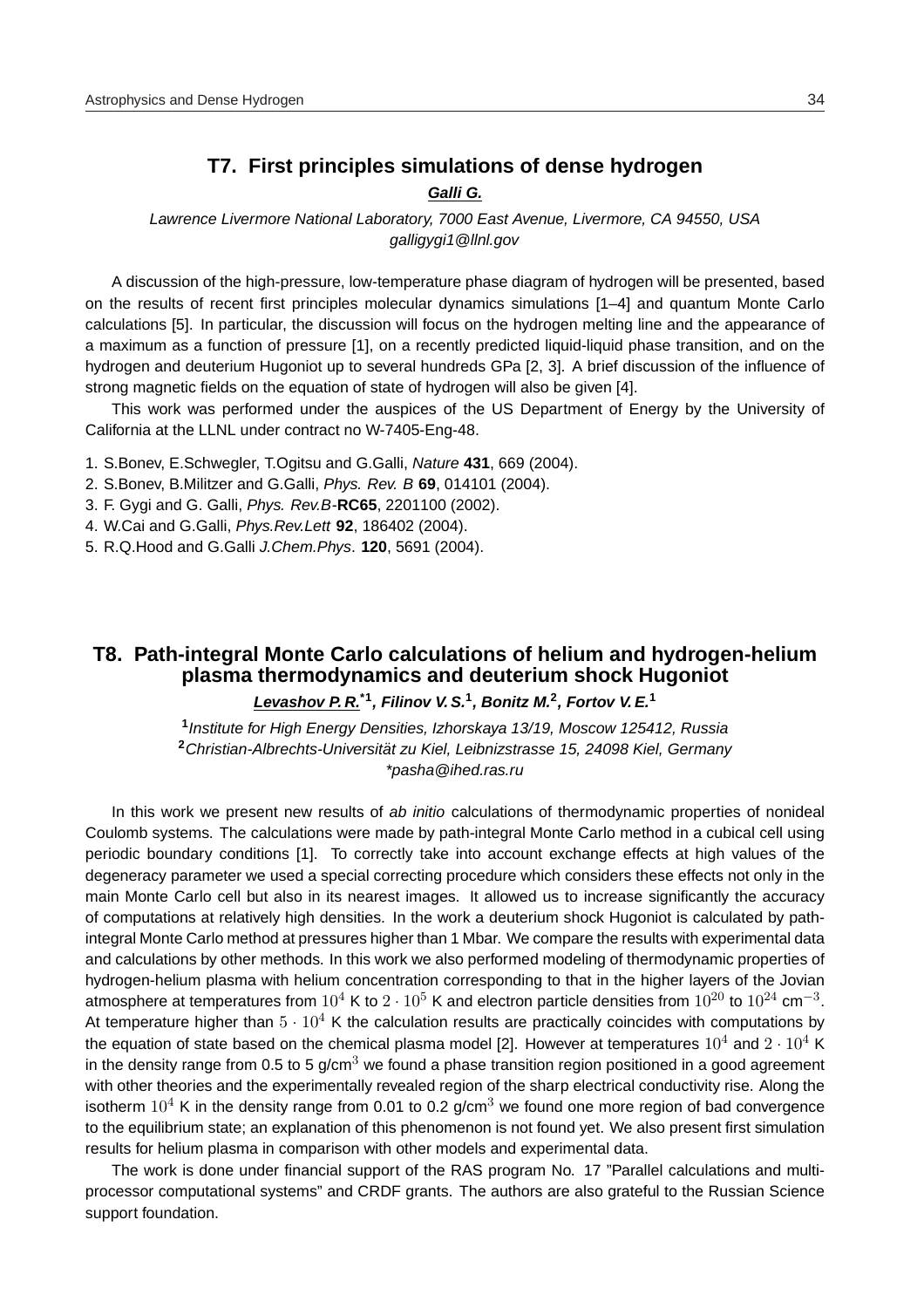1. Zamalin V. M., Norman G. E., Filinov V. S. Monte Carlo method in statistical thermodynamics. Moscow: Nauka, 1977. 228 pages

2. Saumon D., Chabrier G., Van Horn H. M. // Astrophys. J. Suppl. Ser. **99** 713 (1995)

### **T9. Study of thermodynamic and optical properties of deuterium under shock and quasiisentropic compression**

**Mochalov M. A.<sup>1</sup> , Zhernokletov M. V.\*1, Il'kaev R. I.<sup>1</sup> , Mikhailov A. L.<sup>1</sup> , Khrustalev V. V.<sup>1</sup> , Arinin V. A.<sup>1</sup> , Gryaznov V. K.<sup>2</sup> , Iosilevskiy I. L.<sup>3</sup> , Mintsev V. B.<sup>2</sup> , Fortov V. E.<sup>4</sup>**

**<sup>1</sup>**Russian Federal Nuclear Center, All-Russia Research Institute of Experimental Physics, Sarov, Nizhni Novgorod region 607190, Russia **2** Institute of Problems of Chemical Physics RAS,prospekt Semenova, 1, Chernogolovka, Moscow region 142432, Russia **<sup>3</sup>**Moscow Institute of Physics and Technology (State University), Institutskii per., 9, Dolgoprudny, Moscow Region 141700, Russia

**4** Institute for High Energy Densities, Izhorskaya 13/19, Moscow 125412, Russia \*root@gdd.vniief.ru

Experimental data on the shock and quasiisentropic compression, temperature, and absorptivity of gaseous deuterium with an initial density close to its value in the liquid state is represented. In shock experiments strongly compressed states of deuterium were obtained on a spherical explosion shock-wave generator in a pressure range of  $80 - 90$  GPa. States in a pressure range of  $75 - 300$  GPa were achieved under quasiisentropic compression. The obtained results are compared with the existing experimental and theoretical data, obtained in frames of model the relatively simple compressible covolume and modified plasma chemical model.

### **T10. Nonideal strongly magnetized plasmas of neutron stars and their electromagnetic radiation**

**Potekhin A. Y.\*1, Chabrier G.<sup>2</sup> , Lai D.<sup>3</sup> , Ho W. C. G.<sup>4</sup> , van Adelsberg M. I.<sup>3</sup>**

**1** Ioffe Physico-Technical Institute, Politekhnicheskaya 26, 194021 St. Petersburg, Russia **<sup>2</sup>**Ecole Normale Superieure de Lyon (CRAL, UMR CNRS No. 5574), 46 allee d'Italie, 69364 Lyon, France **<sup>3</sup>**Center for Radiophysics and Space Research, Department of Astronomy, Cornell University, Ithaca, NY

14853, USA

**<sup>4</sup>**Kavli Institute for Particle Astrophysics and Cosmology, Stanford University, PO Box 20450, Mail Stop 29, Stanford, CA 94309, USA

\*palex@astro.ioffe.ru

The neutron stars can be considered as natural laboratories for studying the properties of matter under extreme physical conditions. In their cores the density  $\rho$  may exceed  $10^{15}$  g/cm<sup>3</sup>. Their thermal emission depends on the properties of the outer envelopes with  $\rho < 10^{10}$  g/cm<sup>3</sup> and magnetic field B up to  $10^{15}$  G (most often  $B = 10^{12} - 10^{13}$  G). The spectrum of this emission forms at  $\rho$  from 0.001 to  $10^6$  g/cm<sup>3</sup>, depending on the chemical composition,  $B$ , and temperature  $T$ . To produce spectra that can be compared with the observations, one should take into account nonideal plasma properties in neutron-star envelopes, in particular, partial ionization in the atmosphere, and the effects of strong magnetic fields on the properties of the plasma and electromagnetic radiation.

We develop models of neutron-star envelopes that take into account the nonideal plasma effects. The total thermal flux from the surface sensitively depends on chemical composition and in some cases on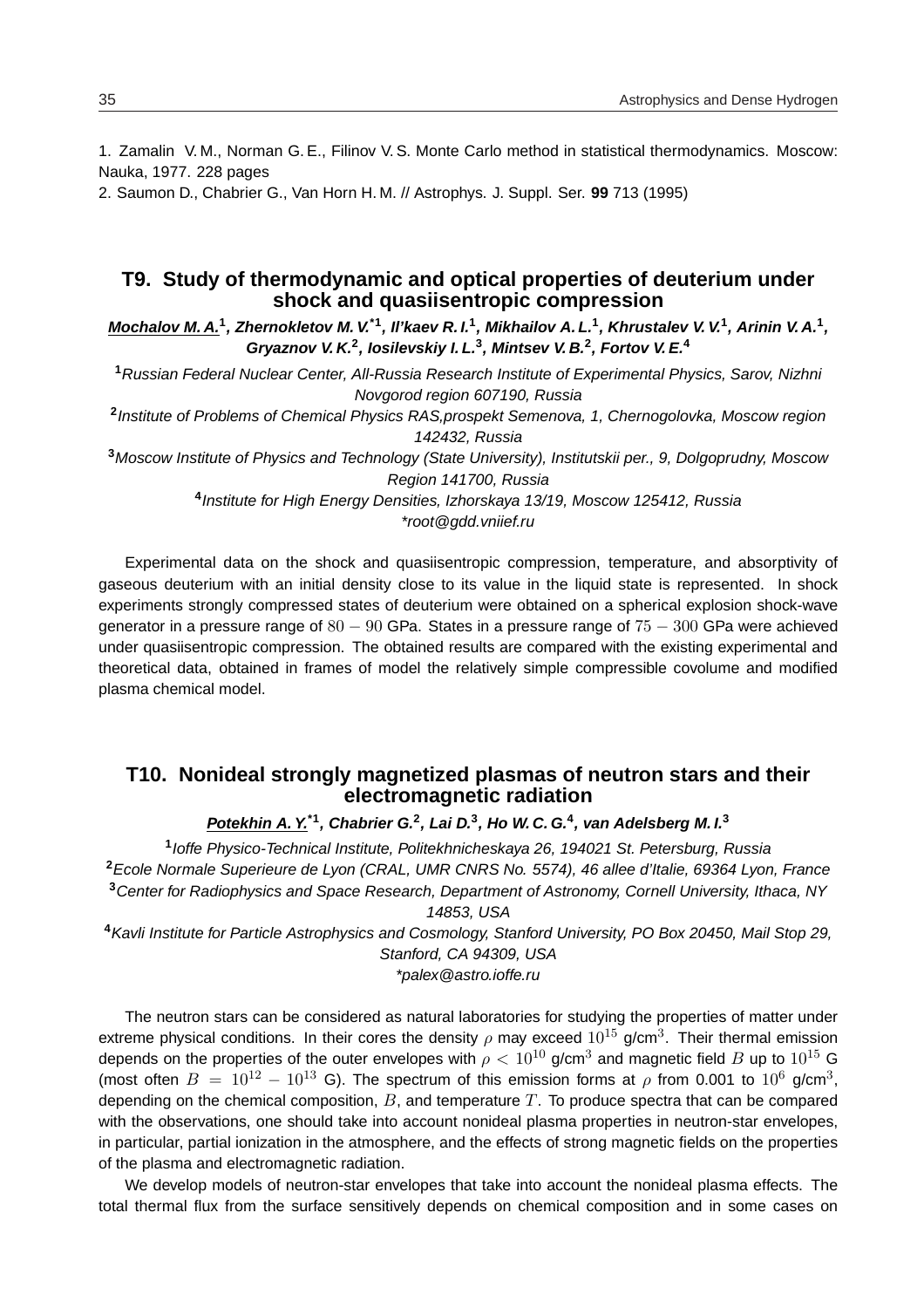the magnetic field [1]. In order to calculate the spectral distribution of this flux, we construct models for the envelopes of strongly magnetized neutron stars in thermodynamic and radiative equilibrium [2–4]. We show that bound-bound and bound-free transitions give an important contribution to the opacities in the outer neutron-star atmosphere layers and may strongly affect the polarization properties of normal waves in specific frequency ranges. Detailed calculations are performed for a model of a partially ionized nonideal hydrogen plasma. In this case, the full account of the coupling of the quantum mechanical structure of the atoms to their center-of-mass motion across the magnetic field is shown to be crucial for the correct evaluation of the polarization properties and opacities of the plasma. It is however possible that the radiation (at least in some spectral ranges) emerges from a liquid or solid phase boundary, which lies below a thin atmosphere. This case is considered in [5], where the spectral flux from condensed, strongly magnetized hydrogen or iron plasma is calculated. Using these results, we calculate the spectra and polarization of thermal radiation for magnetized neutron stars, which can be compared with observations.

- 1. Potekhin A.Y., Yakovlev D.G., Chabrier G., Gnedin O.Y. Astrophys. J. **594**, 404 (2003)
- 2. Potekhin A.Y., Chabrier G. Astrophys. J. **585**, 955 (2003)
- 3. Potekhin A.Y., Chabrier G. Astrophys. J. **600**, 317 (2004)
- 4. Potekhin A.Y., Lai D., Chabrier G., Ho W.C.G. Astrophys. J. **612**, 1034 (2004)
- 5. van Adelsberg M., Lai D., Potekhin A., Arras P. Astrophys. J., submitted (2005)

### **T11. Thermodynamic and transport properties of dense H-He mixtures**

### **Redmer R.\* , Juranek H., Nettelmann N., Schwarz V.**

Institute of Physics, University of Rostock, D-18051 Rostock, Germany \*ronald.redmer@uni-rostock.de

Hydrogen and helium as the most abundant elements in the universe are of special interest for astrophysical studies of, e.g., the interiors of stars and giant planets. Furthermore, using strong shock-waves, hydrogen and deuterium targets are compressed to ultra-high pressures of several megabars in order to demonstrate inertial confinement fusion in the laboratory. Therefore, precise knowlegde of the equation of state (EOS) and of the transport properties is needed for a large domain of densities and temperatures.

We present theoretical results for the EOS and the transport properties of hydrogen-helium mixtures at high pressures. Based on the chemical picture, the EOS of hydrogen and helium is determined within fluid variational theory considering dissociation [1] and ionization processes [2]. We compare with available experimental data and other theoretical predictions. The discussion of the Hugoniot curves derived from shock-wave experiments is of central importance in this context [3]. These results are also used to model interiors of giant planets such as Jupiter.

The composition of the system derived from the EOS serves as input in calculations of transport properties such as the electrical conductivity within linear response theory. The nonmetal-to-metal transition in hydrogen [4] and in noble gases [5] can be explained by pressure ionization. Comparison with experimental data shows good overall agreement.

1. H. Juranek, R. Redmer, J. Chem. Phys. **112**, 3780 (2000); H. Juranek, R. Redmer, Y. Rosenfeld, J. Chem. Phys. **117**, 1768 (2002).

- 2. V. Schwarz, H. Juranek, R. Redmer, Phys. Chem. Chem. Phys. (accepted).
- 3. H. Juranek, PhD Thesis (University of Rostock, 2004).
- 4. R. Redmer, G. Röpke, S. Kuhlbrodt, H. Reinholz, Phys. Rev. B 63, 233104 (2001).
- 5. S. Kuhlbrodt, R. Redmer, H. Reinholz, G. Röpke, B. Holst, V.B. Mintsev, V.K. Gryaznov, N.S. Shilkin, V.E. Fortov, Contrib. Plasma Phys. **45**, 61 (2005).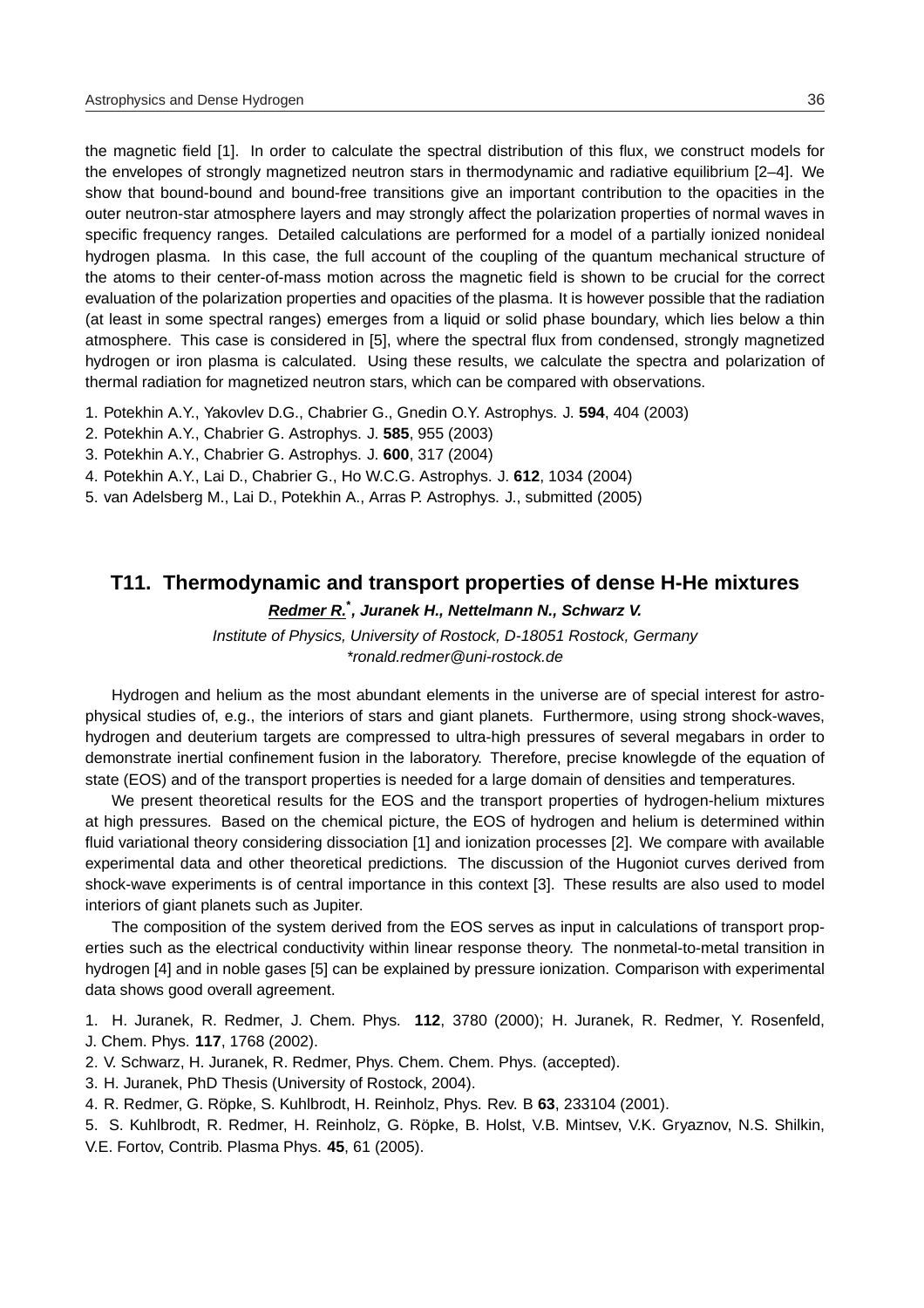# **P31. Solar plasma. Calculation of thermodynamic functions and equation of state**

**Gryaznov V. K.\*1, Iosilevskiy I. L.<sup>2</sup> , Starostin A. N.<sup>3</sup> , Fortov V. E.<sup>4</sup> , Ayukov S. V.<sup>5</sup> , Baturin V. A.<sup>5</sup>**

**1** Institute of Problems of Chemical Physics RAS,prospekt Semenova, 1, Chernogolovka, Moscow region 142432, Russia

**<sup>2</sup>**Moscow Institute of Physics and Technology (State University), Institutskii per., 9, Dolgoprudny, Moscow Region 141700, Russia

**<sup>3</sup>**Troitsk Institute of Innovative and Thermonuclear Investigations, Troitsk, Moscow Region 142190, Russia **4** Institute for High Energy Densities, Izhorskaya 13/19, Moscow 125412, Russia **<sup>5</sup>**Sternberg State Astronomical Institute, Universitetski prospekt, 13, Moscow 119992, Russia

\*grvk@ficp.ac.ru

On basis of the chemical picture, the SAHA-S equation of state (EOS) of stellar plasma is presented. Thermodynamic functions of solar plasma were calculated in wide ranges of density and temperature. Extended element composition includes hydrogen, helium, carbon, nitrogen, oxygen, neon, silicon and iron. Components of model include atoms, diatomic molecules, electrons and ions with ionization degrees from single to fully ionized species more than 90 components. Using computer code SAHA-S, especially designed for calculations of thermodynamics of multi-components non-ideal plasmas, calculations of components distributions and thermodynamic functions of solar plasma has been performed for densities up to 200 g/cm<sup>3</sup> and temperatures up to  $2 \cdot 10^7$  K. Plasma effects were analyzed sequentially to show an influence on the adiabatic compressibility along solar radius from surface to the center of the Sun. Recombination of ions, Coulomb interactions of charged particles with exchange and diffraction corrections, relativistic effects and pressure of radiation were taken into account. Calculated data, alternative EOS-models and new data of helioseismology has been compared. Influence of plasma effects on adiabatic exponent was demonstrated in different parts of solar trajectory. It was shown that reduction of heavy elements abundance could lead to matching of theory data and result of helioseismic inversion.

1. Ayukov S.V., Baturin V.A., Gryaznov V.K., Iosilevskiy I.L., Starostin A.N., Fortov V.E., Analisys of presence of small admixtures of heavy elements in the solar plasma using the SAHA-S Equation of State, JETP letters, **80**, 141 (2004)

2. Gryaznov V. K. , Ayukov S.V., Baturin V.A., Iosilevskiy I.L., Starostin A.N. and Fortov V. E., SAHA-S model: Equation of state and thermodynamic functions of solar plasma, In: Equation-of-State and Phase-Transition Issues in Models of Ordinary Astrophysical Matter, ed. By V.Celebonovich, W.Daeppen, D.Gough. Melwill, New York: AIP, 147 (2004)

# **P32. Multiparticle statistical approach to solar wind modeling Minkova N. M.**

Tomsk State University, FTF, Lenin Ave., 36, Tomsk, 634050, Russia nminkova@ftf.tsu.ru

The kinetic models of the solar wind are developed on the base of the one- and two-particle distribution functions (e.g. [1], [2]).

The multiparticle statistical approach to modeling of expanding plasma flow is suggested. The method is tested by classical problems (fluctuations in the homogenous ideal gas and Boltzman distribution function).

The developed method is applied to the description of the solar wind as a collisionless steady and spherically symmetrical flow of a quasi-neutral fully ionized plasma. The equilibrium plasma state at the boundary (close to the base of the solar corona) is accepted. The analytical dependences on the heliocentric distance for the statistic moments (number density and flow speed) are derived on the base of the multiparticle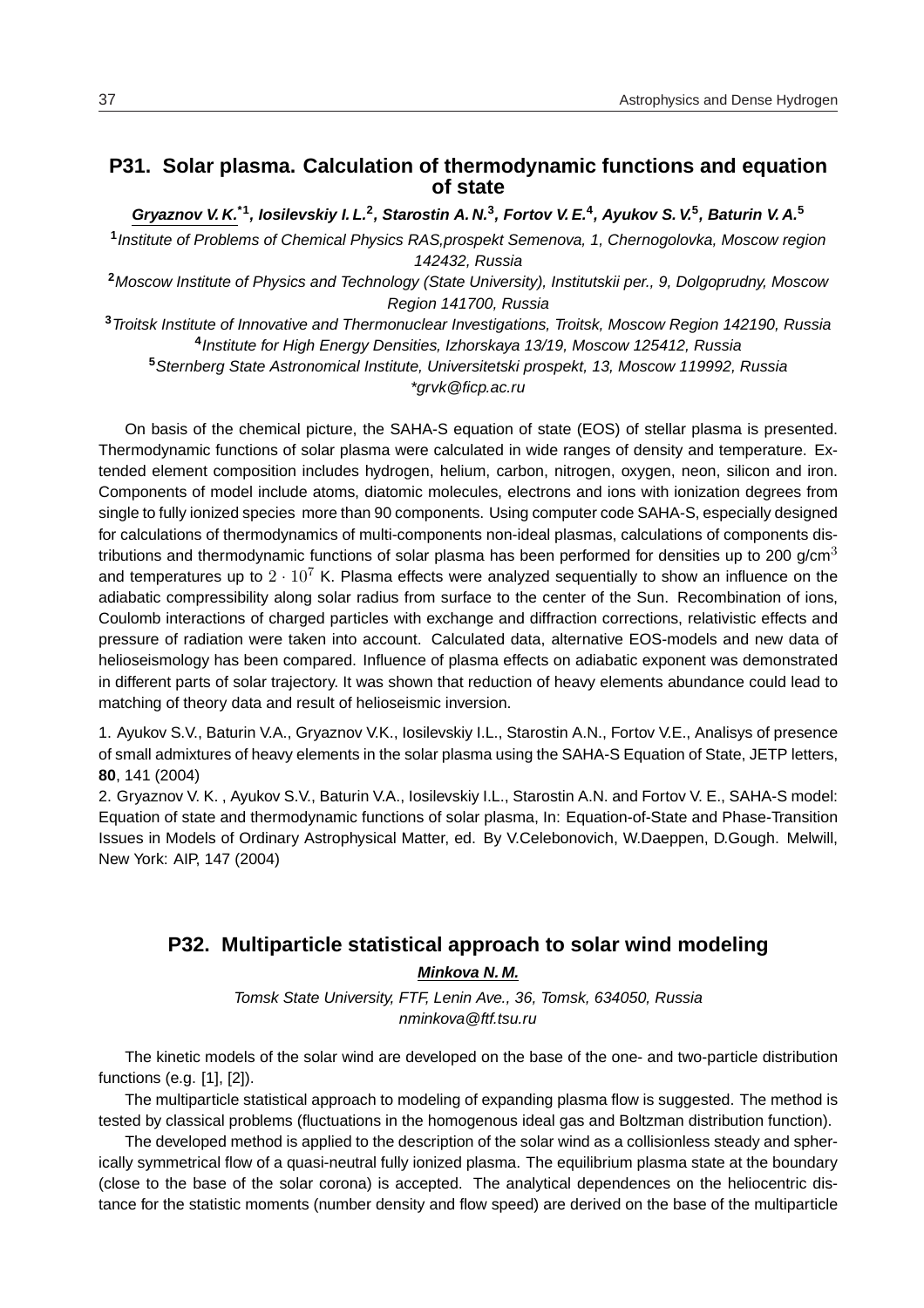distribution functions in the frame of the mentioned assumptions. The dependences obtained for the twocomponent solar wind coincide with the respective results of the two-particle kinetic model [3] and consist with the observed data [4].

The fluctuation distribution function is also developed on the base of the considered approach. The character of this function depends on the scale applied for averaging the multiparticle distribution function. This can result in qualitative differences of observed particle energy specters because of different space resolving power of measurements or scales of data processing.

1. Issautier K, Meyer-Vernet N, Pierrard V and Lemaire J Astrophys. Space Sci. (277) 189-193 (2001)

2. Y.M.Vasenin, N.R.Minkova. Journal of Physics A: Mathematical and General (36) 6215-6220 (2003)

3. Y.M. Vasenin, N.R. Minkova, and A.V. Shamin. Proceedings of 11th International Congress on Plasma Physics: ICPP2002. AIP Conference Proceedings (669) 516-519 (2003)

4. Koehnlein W. Solar Physics (169) 209-213 (1996)

# **P33. Experimental determination of the conditions of insulator-conductor transition of H**2**-He mixtures, modeling the Saturn and Jupiter atmospheres**

**Ternovoi V. Ya.\* , Kvitov S. V., Nikolaev D. N., Pyalling A. A., Filimonov A. S., Fortov V. E.**

Institute of Problems of Chemical Physics RAS, Semenova 1, Chernogolovka 142432, Russia \*ternovoi@ficp.ac.ru

The intensity of optical radiation and resistance of a hydrogen-helium mixture layer with He mass fraction  $Y = m_{He}/(m_{He} + m_{H}) = 0.24$ , 0.16 which correspond to the composition the outer layers of Jupiter and Saturn atmospheres, were simultaneously measured under multiple shock compression up to 100–164 GPa in plane geometry. The initial pressure was varied from 4 to 8 MPa and temperature was maintained at 77.4 K; the velocity of steel strikers was equal to 4.7, 5.2, and 6.2 km/s. The experimental data were compared with the 1D hydro code simulation of the compression process using the equation of state for the mixture in a model proposed in [1]. The experimental data were also compared with the behavior of pure components under isentropic compression to megabar pressure having the same initial densities as those of mixtures.

This work was supported in part by Russian Fund for Basic Researches Grant # 04-02-16790.

1. V. Ya. Ternovoi, S. V. Kvitov, A. A. Pyalling, A. S. Filimonov, V. E. Fortov, JETP Letters 79 (2004) 6-9.

# **P34. Simulation of hydrogen plasma with combined multi-range interpolation**

#### **Valuev I.**

Institute for High Energy Densities, Izhorskaya 13/19, Moscow 125412, Russia valuev@physik.hu-berlin.de

In the present work we use the newly developed Combined Multi-Range Interpolation (CMRI) of interaction potentials to simulate hydrogen plasma using Molecular Dynamics. The scheme combines different interaction models, designed for the description of specific particle configurations in the given distance or connectivity range to automatically produce a single smooth parametric potential suitable for describing reactive systems of arbitrary number of particles. The interpolation is based on variative mixing of atomic cluster connectivity within given atomic system described by coordinates of atoms. It can also be used as a universal switching function between short-ranged bonded and long-ranged non-bonded potentials without interfering into the potentials definition. The CMRI energy  $U(\mathbf{R})$  is an ensemble mixture of a set of connectivity configurations  $S$ , each having its weight  $P(\mathbf{R})$  as a smooth function of particle coordinates:

$$
U(\mathbf{R}) = \sum_{S} P_{S}(\mathbf{R})U_{S}(\mathbf{R}),
$$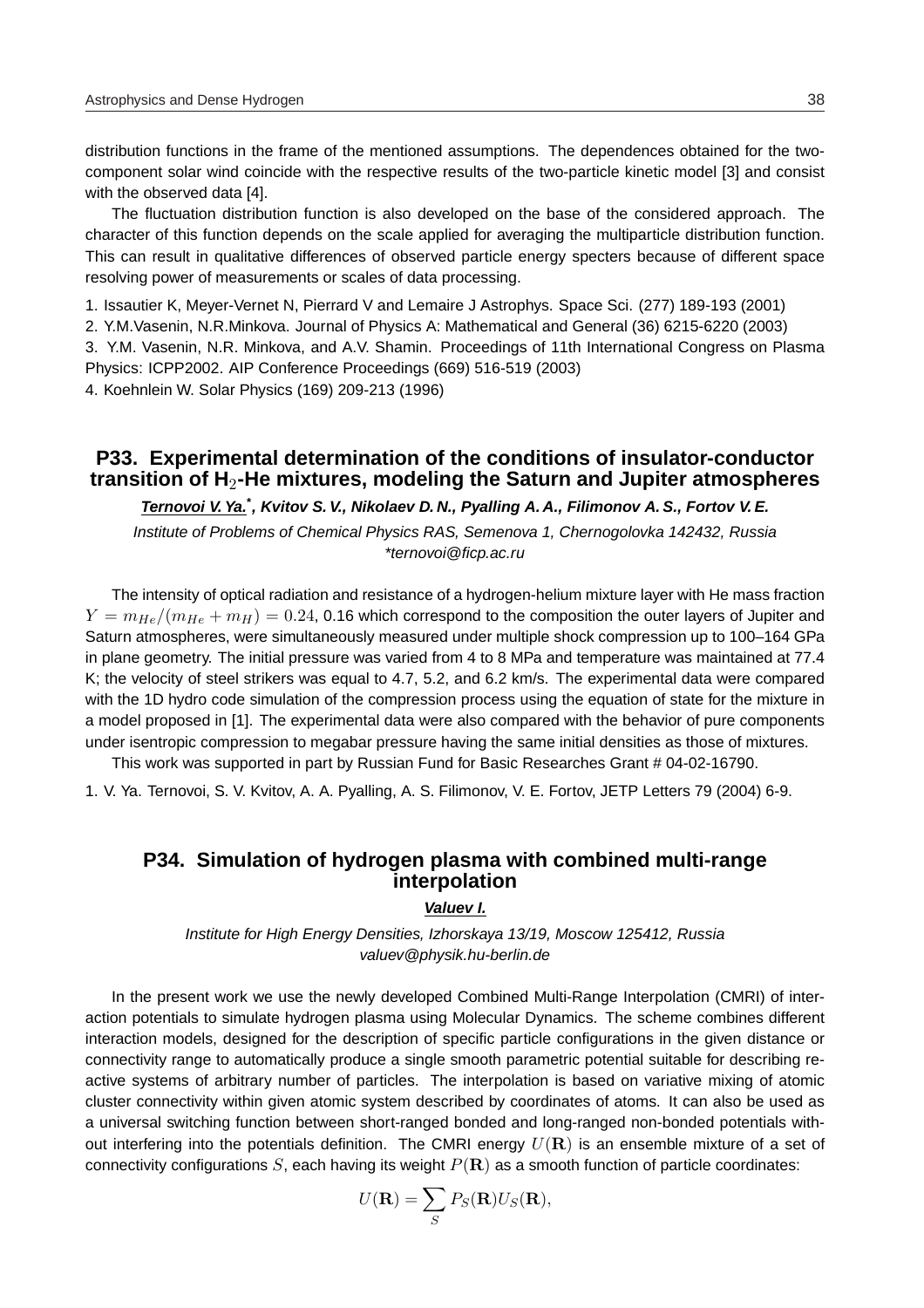$$
U_S(\mathbf{R}) = \sum_{C_S} U^{N_{C_S}}(\mathbf{R}) + \sum_{C_S^1 \neq C_S^2} \sum_{a \in C_S^1, b \in C_S^2} U^{NB}(R_{ab}),
$$

$$
\sum_S P_S(\mathbf{R}) = 1,
$$

where  $U^N({\bf R})$  and  $U^{\rm NB}(R_{ab})$  are  $N$ -particle bonded and pair-additive non bonded potentials respectively.

The use of potential interpolation based on connectivity allows to treat the collisions of small number of particles (up to 2 ions and 3 electrons together) by more accurate empirical models and treat such processes as ionization or molecule formation by means of MD simulation. Note that this is usually not possible by simple pair potentials and inclusion of quantum effects is necessary. The CMRI scheme is used to combine the following interactions into the smooth many-particle potential:

- interaction between 2 protons surrounded by 1 to 3 electrons is described by Morse potentials
- interaction between 1 to 3 electrons with 1 to 2 protons at small distances is described by flat pseudopotentials
- interaction between electrons in the molecule (close to protons) is zero
- interaction between all particles at large distances is desribed by Coulomb potential.

The construction of the scheme and the results of MD simulations are discussed. Comparison between CMRI approach and other simulations and experimental data is performed.

### **P35. Microscopic and thermodynamic properties of a dense semiclassical partially ionized hydrogen plasma**

#### **Ramazanov T. S., Dzhumagulova K. N., Gabdullin M. T.\***

IETP, Al-Farabi Kazakh National University, Tole bi 96A , Almaty 050012, Kazakhstan \*gabdullin@physics.kz

In present work the microscopic and thermodynamic properties of dense semiclassical partially ionized hydrogen plasma were investigated. At investigation of the nonideal plasma properties the knowledge of a interaction potential is necessary. We consider the dense semiclassical partially ionized hydrogen plasma consisting of electrons, ions and atoms. Number density is considered in the range of  $n = n_e + n_i$  $10^{20} - 10^{24}$ cm<sup>-3</sup>, and the temperature domain is  $10^{5} - 10^{7}$ K.

The pseudopotential model taking into consideration the quantum-mechanical and screening effects was used for the description of interaction between the charged particles and presents in following form [1]:

$$
\Phi(r) = \frac{Ze^2}{\sqrt{1 - 4\lambda^2/r_D^2}} \left(\frac{e^{-Ar}}{r} - \frac{e^{-Br}}{r}\right),\,
$$

where  $\lambda = \hbar$  $\frac{1}{\sqrt{2}}$  $\overline{2\pi m k_B T}$  is the thermal de Broglie wave-length,  $r_D =$  $\mathcal{L}$  $k_B T$  $\frac{1}{\sqrt{2}}$  $4\pi n_ee^2$  is the Debye radius,  $A$  and  $B$  is coefficients.

The influence of atoms to thermodynamic properties of a partially ionized plasma increases with decreasing of free electrons number density. The Saha equation was solved for obtaining of plasma ionization stages at the different number density and temperature.

The screening version of the Buckingham's potential was chosen as a model potential of charge - atom particles interaction in partially ionized nonideal plasma [2].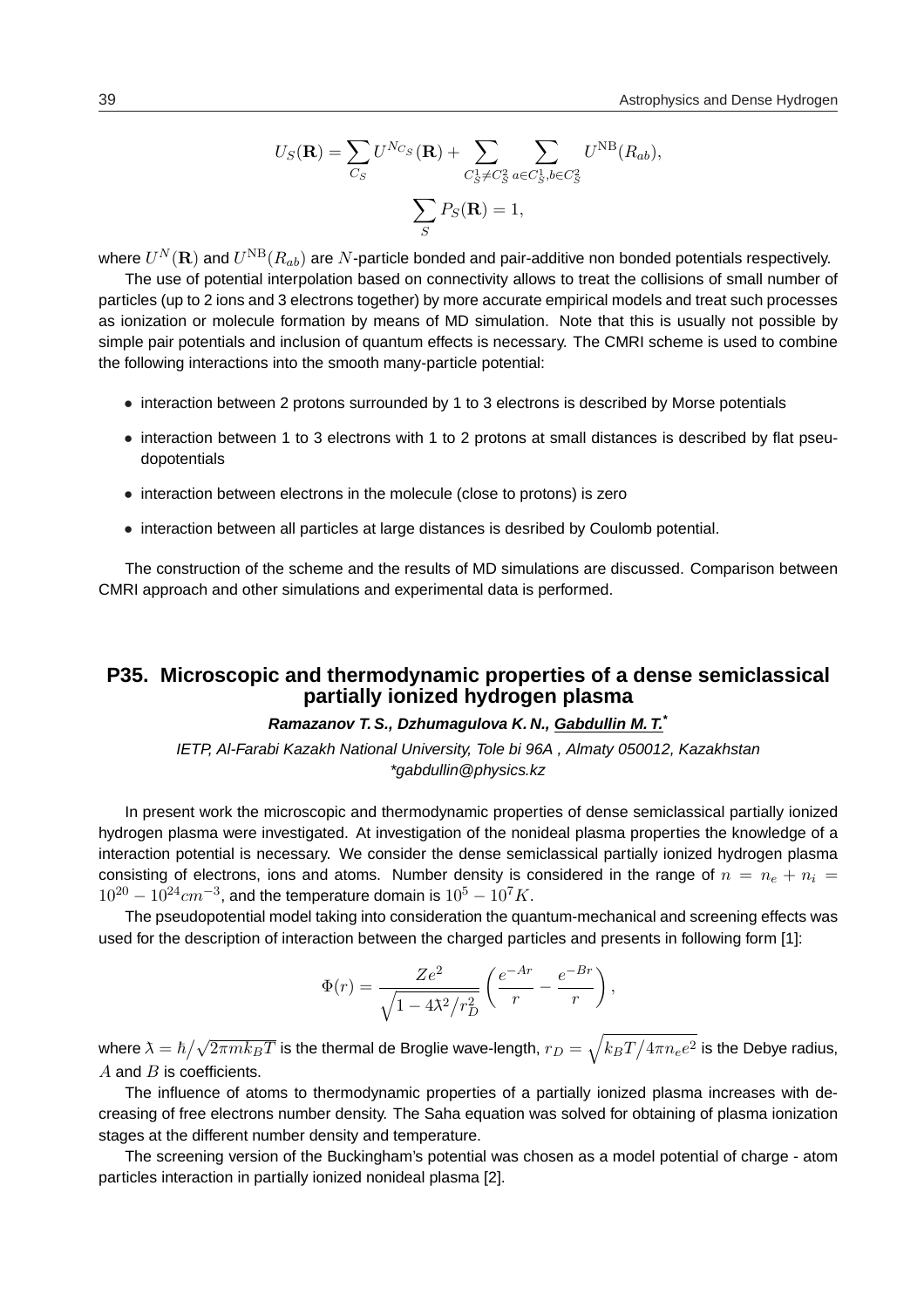Radial distribution functions (RDF) were investigated on the basis of system of the Ornstein-Zernike integral equations. Using this RDF we can calculate the exception of pressure from thermodynamic expressions which is determined as:

$$
P=n k_B T-\frac{2}{3}\pi\!\!\sum_{a=i,e,n}n_a\!\!\sum_{b=i,e,n}n_b\!\!\int\limits_{0}^{\infty}\frac{\partial \Phi_{a,b}(r)}{\partial R}g_{a,b}(r)r^3dr.
$$

The equation of state results in dependence of coupling  $\Gamma=e^2/ak_BT$  and density  $r_s=a/a_B$  parameters are presented as the diagrams.

1. T.S. Ramazanov, K.N. Dzhumagulova. Phys. Plasmas **9** 3758 (2002)

2. D.Kremp, G.Ropke and M.Schlanges. in book: Transport properties in dense plasmas. Berlin: Akademie – Verlag, 156(1984)

#### **P36. Pseudopotential approach to ionization equilibrium and equation of state of partially ionized hydrogen plasmas**

#### **Baimbetov F.\* , Davletov A., Arkhipov Y.**

Kazakh National University, Tole Bi 96, Almaty 480012, Kazakhstan \*baimbetov@kazsu.kz

Starting from the Bogolyubov hierarchy for the equilibrium distribution functions, a novel approach to the chemical model of partially ionized plasmas is proposed. Unlike the ordinary chemical picture it allows one to determine, in a self consistent manner, both the ionization equilibrium and correlation functions as well. It is shown that the charged and neutral components of the plasma are closely interrelated and, as a consequence, the short-range order formation turns possible.

Radial distribution functions and structure factors are studied in a wide range of plasma parameters. Behavior of the radial distribution functions shows strong evidence of the short-range order formation in the system of interest.

The equation of state of partially ionized hydrogen plasmas is investigated and detailed comparison with an exact quantum-mechanical expansion is made. The approach developed is quite analogous to the Debye theory of weakly coupled fully ionized plasmas and includes it as a limiting case.

# **P37. Rigorous formulation of nuclear reactions in a plasma**

### **Brown L. S.\* , Dooling D. C., Preston D. L.**

Los Alamos National Laboratory, Los Alamos, NM 87545 USA \*brownl@lanl.gov

The powerful methods of quantum field theory are brought to bear on plasma physics. The technology of real-time thermal field theory is employed to reveal the structure of plasma corrections to nuclear reactions. Previous results are recovered in a fashion that clarifies their nature, and new extensions are made. Brown and Yaffe have introduced the modern methods of effective quantum field theory into plasma physics. These methods are used to treat the interesting limiting case of dilute but very highly charged particles reacting in a dilute, one-component plasma background. Although the background plasma is weakly coupled, the highly charged particles are very strongly coupled to this background plasma. The effective field theory methods show that a classical field solution to the Debye-Huckel equation with a point source, an "ionsphere" model, provides, in field theory language, the tree approximation. The effective field theory proves that this is the dominant effect, with the higher loop corrections making smaller and smaller contributions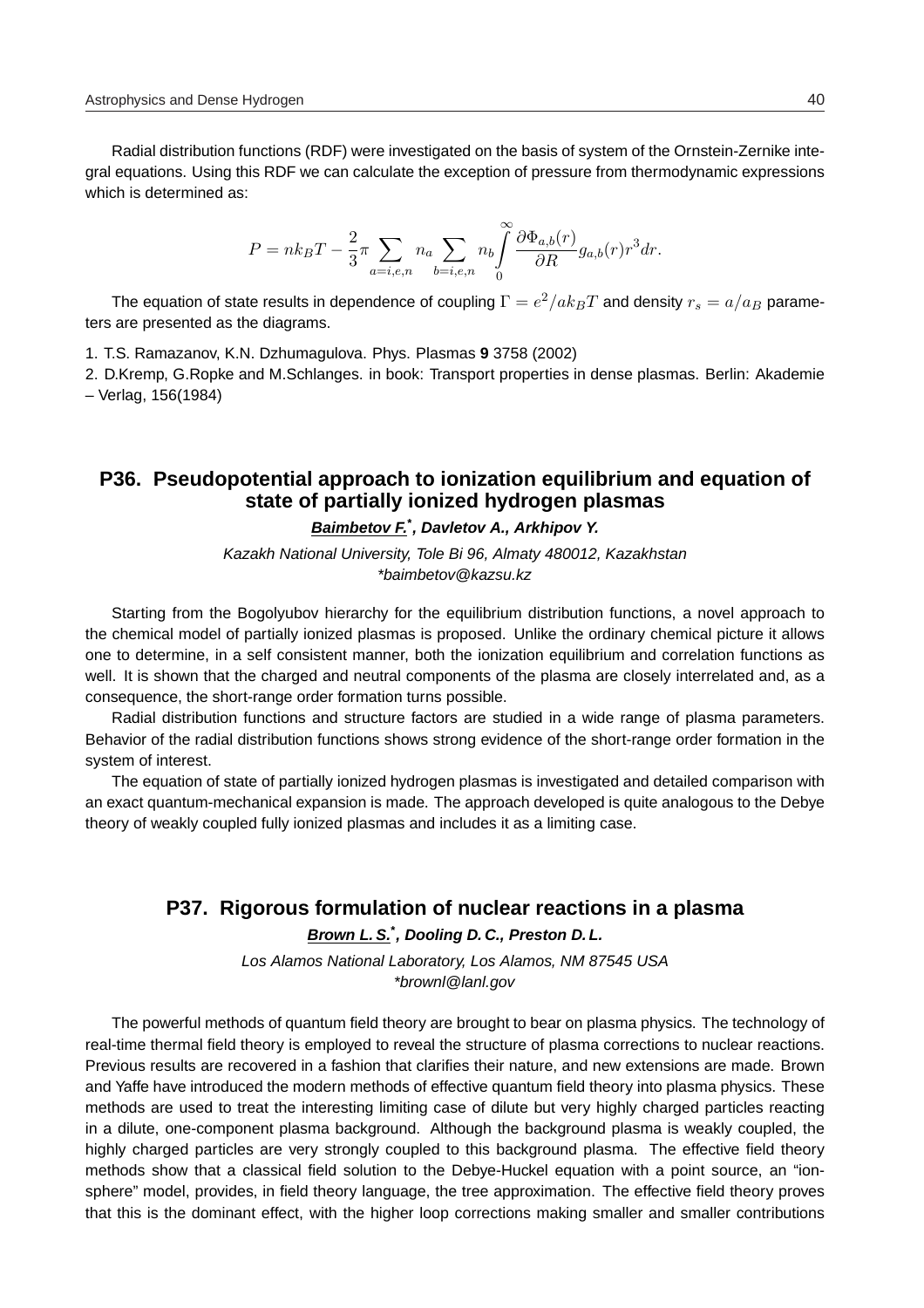even though the problem is one that involves the strong coupling limit. Thus, the effective field theory places a physically reasonable model in a rigorous context and shows explicitly that the corrections to this model may be neglected.

#### **P38. Equation of state for dense noble gases and hydrogen — application to planetary interiors**

**Schwarz V.\* , Nettelmann N., Juranek H., Redmer R.**

University of Rostock, 18051 Rostock, Germany \*volker.schwarz@uni-rostock.de

The knowledge of the equation of state of hydrogen and hydrogen-helium mixtures is important for modeling, e. g., planetary interiors. For this, accurate equation of state data is required for high pressures up to several megabars and temperatures of several thousand Kelvin, also known as warm dense matter. We calculate the equation of state for hydrogen and noble gases (He, Ar, Xe) within fluid variational theory considering dissociation processes self-consistently and ionization in addition. Effective pair potentials are used to describe the interactions between the species. We compare with available simulations and shock-wave experiments.

The results are also used to describe interiors of giant planets as Jupiter within a hydrostatic model considering rotation. The helium abundance and the gravitational moments are used to probe the consistency of the equation of state.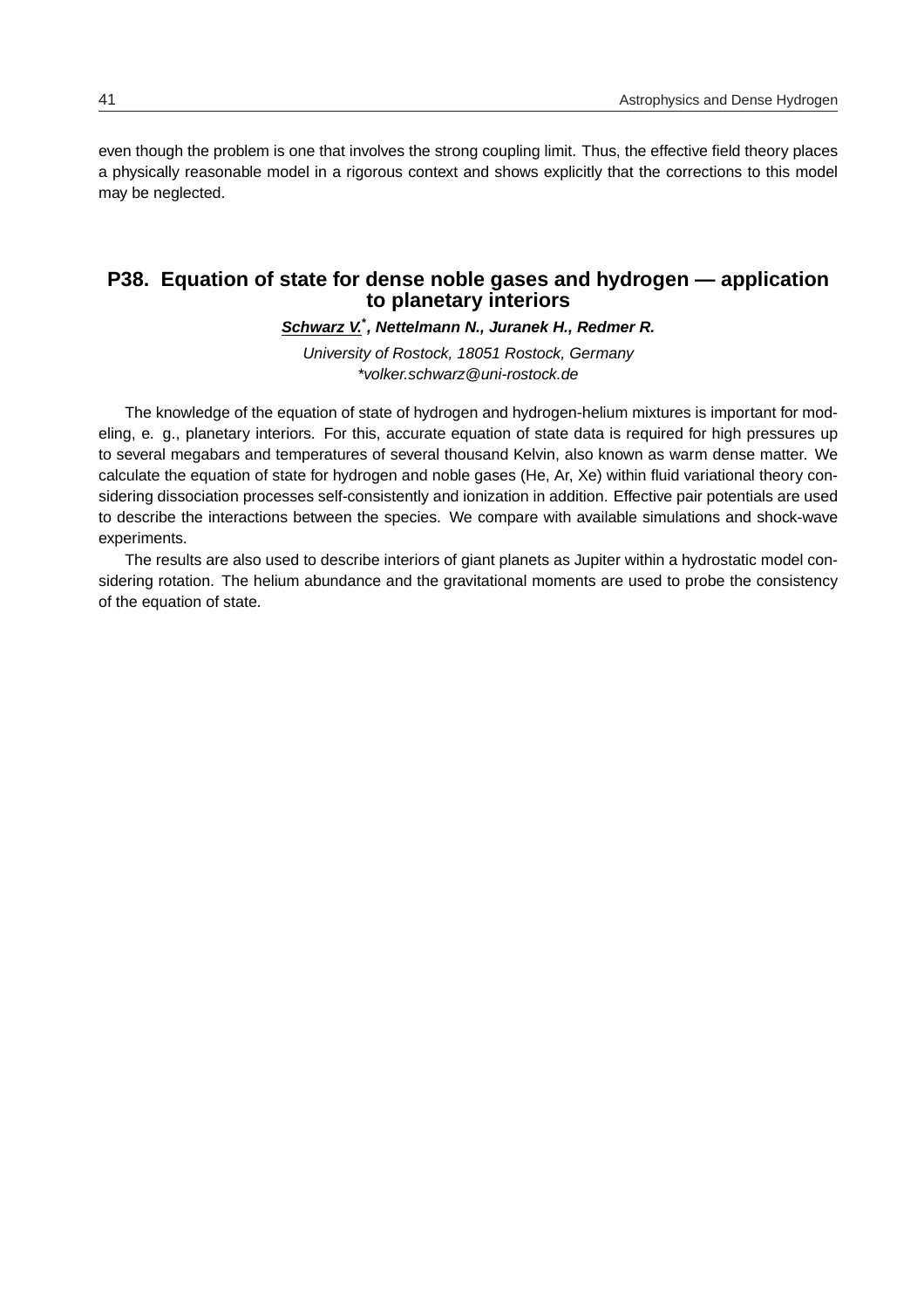# **Dusty Plasmas**

# **I6. Complex (dusty) plasmas: theory and experiment Thomas H. M.**

Max-Planck-Institut fuer extraterrestrische Physik, Giessenbachstrasse, 85741 Garching, Germany thomas@mpe.mpg.de

Complex (or Dusty) Plasmas are a new field of research interesting from an experimental as well as from a theoretical point of view. The charged microparticles, which form the complex plasma with the surrounding electrons and ions, interact strongly and can form crystalline or fluid systems due to their Coulomb interaction. They can be observed on the most fundamental — the kinetic level. This allows the study of processes on the dynamic scale, to identify generic features of complex plasmas and transfer them into other disciplines (e.g. into soft matter, condensed matter, fluid dynamics, cooperative phenomena, quantum physics etc.). In this presentation I will overview the newest experimental and theoretical developments in the field of complex plasmas. As examples I will show the first kinetic measurements of shear flows the development of turbulence, a new non-equilibrium phase transition (two-stream flows), kinetics of crystallisation fronts and the first observations of the onset of cooperative phenomena in fluid flows (nanofluidics). I will discuss these observed processes theoretically and will compare the results with results from numerical simulations.

# **T12. Two-dimensional Yukawa liquids: structure and collective excitations Hartmann P.\*1, Kalman G. J.<sup>2</sup> , Donko Z. ` 1**

**<sup>1</sup>**Research Institute for Solid State Physics and Optics of the Hungarian Academy of Sciences, H-1525 Budapest, P.O. Box 49, Hungary **<sup>2</sup>**Department of Physics, Boston College, Chestnut Hill, MA 02467, USA \*hartmann@sunserv.kfki.hu

We report a series of Molecular Dynamics (MD) simulations on two-dimensional, strongly-coulped manyparticle systems interacting through a Yukawa potential. An effective coupling coefficient Γ<sup>\*</sup> for the liquid phase is introduced on the basis of observing the constancy of the first peak amplitude of the pair correlation functions. The solid-liquid transition of the system is investigated through the analysis of the bond angular order parameter. The solid-liquid phase boundary - i.e. the dependence of  $\Gamma_m$ , the coupling parameter where melting takes place, on the screening parameter  $\kappa$  of the Yukawa potential - is found to be well approximated by  $\Gamma^{\star}=\Gamma_{\mathrm{m}}^{\mathrm{OCP}}$ , where  $\Gamma_{\mathrm{m}}^{\mathrm{OCP}}$  is the melting- $\Gamma$  for a Coulomb system [1].

We present thermodynamic properties of the systems: internal energy and pressure (with emphasis on the  $\Gamma^*$  -  $\kappa$  dependence of the correlational contributions). The compressibility is calculated in two independent ways: first, one is making use of the equation-of-state (through taking a derivative of the pressure), second, we analyze the long-wavelength limit of the static structure function  $S(k = 0)$  and invoke the compressibility sum rule. Comparising results from the two methods provides an important check on the consistency and accuracy of the computation [2].

Dynamical spectra of density-, and current fluctuations are also provided by the simulation. From these we infer the dispersion for longitudinal (L) and transverse (T) collective modes. A comparison with the predictions of the quasilocalized charge approximation (QLCA) theory [3] shows excellent agreement, except for a finite wavenumber cut-off in the T-mode, which is believed to be a consequence of diffusional-migrational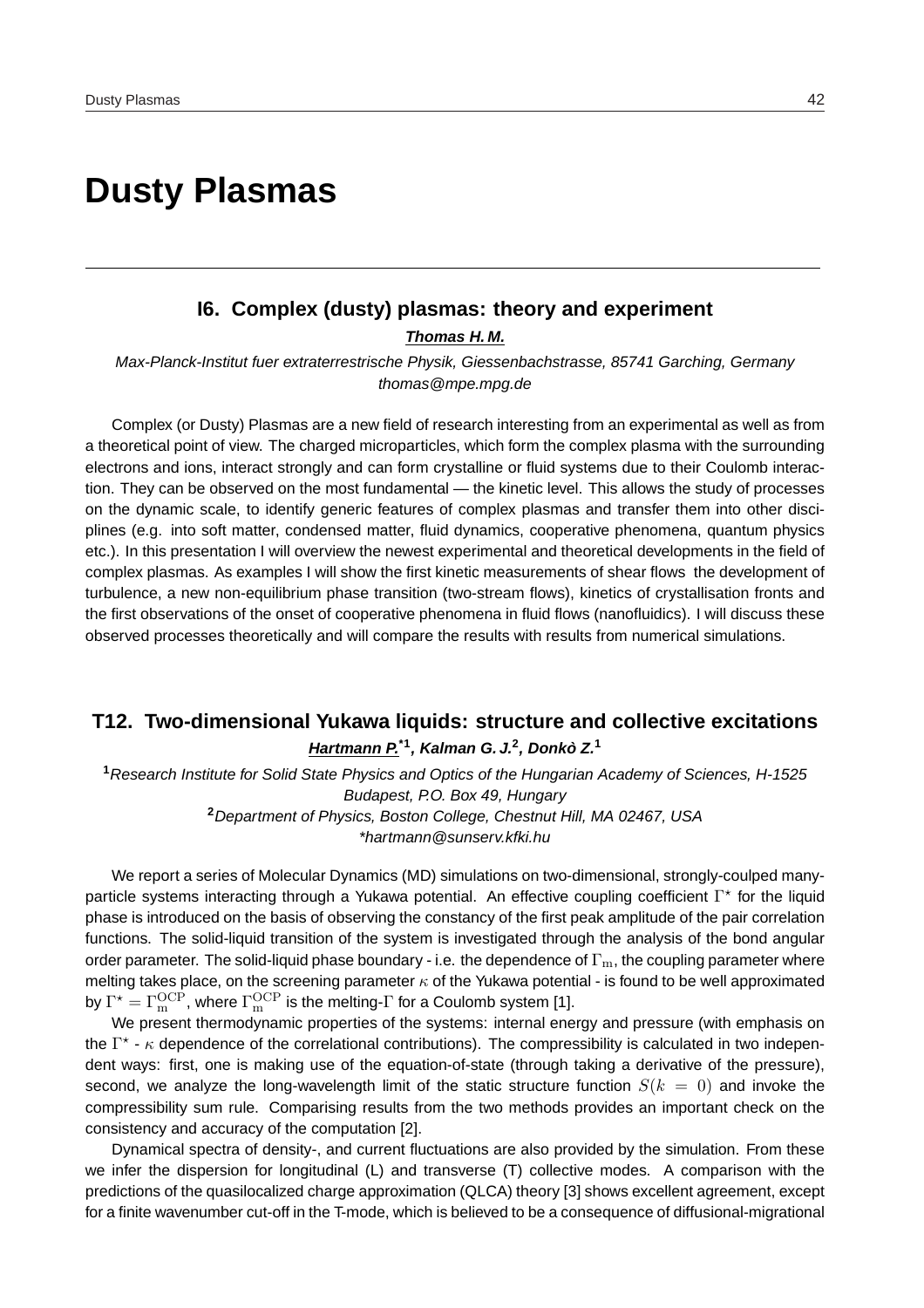effects that are not included in the QLCA theory. Using the QLCA theory we have calculated longitudinal and transverse sound velocities and Einstein frequencies for the system. The almost perfect fulfillment of the 0-th and 2-nd frequency moment sum rule provides a second independent check on the accuracy of the simulations [1, 4].

The plasma dielectric function and the velocity autocorrelation function give additional information about the collective behavior of 2D Yukawa plasmas [2].

1. G.J. Kalman, P. Hartmann, Z. Donko and M. Rosenberg; ´ Phys. Rev. Lett. **92** 065001 (2004)

2. P. Hartmann, Z. Donkó, K. Kutasi, G.J. Kalman; "Equilibrium properties and phase diagram of twodimensional Yukawa systems"; submitted to Phys. Rev. E

3. K.I. Golden and G.J. Kalman; Phys. Plasmas **7** 14 (2000)

4. Z. Donkó, P. Hartmann, G.J. Kalman, M. Rosenberg; Contrib. Plasma Phys. 43 282-284 (2003)

# **T13. Structural transition of dusty plasma Coulomb crystal like martensitic transformation**

#### **Hayashi Y.**

Kyoto Institute of Technology, Matsugasaki, Sakyo-ku, Kyoto 606-8585, Japan hayashi@dj.kit.ac.jp

Three-dimensional duty plasma Coulomb crystals were formed by monodisperse carbon fine particles grown and suspended in a methane/argon plasma. The structures of the crystals were bcc-like and fcc-like. The lattice constants and the structural transition from bcc-like to fcc-like was analyzed by using two CCD video cameras from the top and side. The images of the arrangement of fine particles were taken at the same time.

The bcc-like structure was observed with (110) planes horizontally parallel to an electrode. The ratio of longer to shorter side length of a rectangle formed in a (110) plane was 1.50:1. The ratio of the shorter side to the distance between the lowest and the third lowest layers of (110) planes was 1:1.49. Therefore the bcclike structure can be regarded as bct (body-centered tetragonal) one. The fcc-like structure was observed with (111) planes horizontally parallel to an electrode. The ratio of the triangle side formed in a (111) plane to the distance between the lowest two layers of (111) planes for the fcc-like structure was 1:0.82. The ratio for fcc one is calculated to be 1:0.816. Therefore the fcc-like structure is regarded as fcc one.

The transition of the bct structure to fcc one was observed by the slip of crystal planes with the (011) planes of bct and the (111) planes of fcc parallel to an electrode. The slip was occurred to the direction of the [011] axis of bct and the [211] axis of fcc. This process of transition between bct and fcc and the relations of the crystal planes and the axes agree with the martensitic transformation of Nishiyama's scheme, which is observed when iron changes the structures between the austenite (fcc) and the martensite (bcc or bct) phases in the process of hardening and tempering. The result suggests that a dusty plasma Coulomb crystal behaves like a metallic crystal and can be a good model for a real atomic crystal.

# **T14. Structure and transport phenomena in dusty plasma liquid**

#### **Petrov O. F.\* , Fortov V. E., Vaulina O. S.**

Institute for High Energy Densities of the Russian Academy of Sciences, Izhorskaya 13/19, Moscow 125412, Russia \*ofpetrov@ihed.ras.ru

The physical properties of nonideal dissipative systems are of significant interest in various fields of science and engineering (hydrodynamics, plasma physics, physics of polymers, medicine, etc.). The major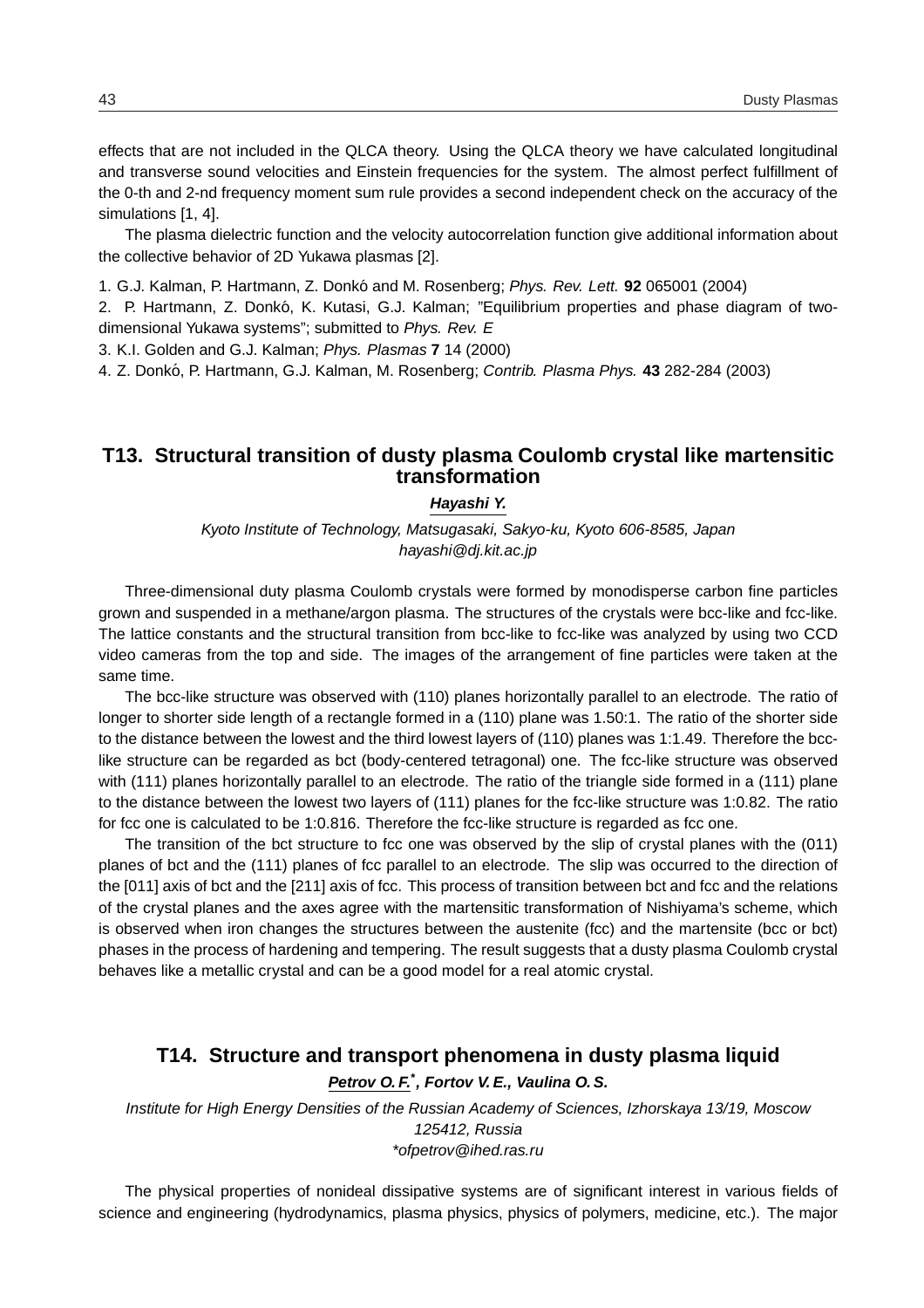problem encountered in studying such systems is associated with the absence of an analytical theory of liquid that would be capable of explaining its thermodynamic properties, describing the heat and mass transfer, etc. Unlike real liquids, laboratory dusty plasma is a good experimental model for studying the properties of nonideal systems. This plasma is a partly ionized gas with charged particles of the dispersed phase (1- 10  $\mu$ m in size), which may be recorded by a video camera; this enables one to investigate the processes of heat and mass transfer on the kinetic level.

Results are given of experimental investigation of three-particle correlation for liquid plasma-dust structures formed in the electrode layer of a capacitive rf discharge. The obtained three-particle correlation functions for experimental and numerical data are analyzed and compared with the superposition approximation. The forming of clusters of macroparticles in plasma-dust systems being analyzed is revealed. The dynamics of dust vortices was analyzed experimentally. An empirical approximation was obtained for the radial distribution of angular velocities of macroparticles. It was shown that, in the presence of a considerable gravity force, a slight variation of the charge of macroparticles is sufficient for the formation of their vortex motion.

The experiments in heat transfer were performed in plasma of a capacitive radio-frequency (rf) discharge in argon ( $P = 20$  Pa) with particles 3 to 5  $\mu$ m in diameter. The first time the heat-transfer coefficients for liquid dust structures in plasma were measured. The temperature dependence of these coefficients agrees qualitatively with the results of analysis based on the constancy of relations between the basic transfer coefficients. The quantitative difference of the measurement results from the results of numerical calculations performed for monatomic liquids may be caused by the loss of energy of dust particles due to their collisions with neutrals of surrounding gas. The radial distribution functions of quasiliquid dusty plasma in rf discharge has been obtained from videotape recordings of experimental object. With the help of special procedure the parameters of Debye potential between dust particles have been estimated. The calculations of radial distribution functions of dusty plasma with Debye potential with these parameters have been made using hypernetted chain integral equation. The results are in a good agreement with experiment at low coupling parameters. The agreement becomes worse while the coupling parameter increases. This work was supported by by the Russian Foundation for Basic Research (Grants No.03-02-17240 and No.04-02-08150), by CRDF (Grant No.RU-P2-2593-MO-04) and by NWO (Project 047.016.020). Two of authors (O.F. Petrov and O.S. Vaulina) are granted by the Russian Science Support Foundation.

#### **T15. Equilibrium properties of 2D Yukawa plasmas**

**Totsuji H.**

Faculty of Engineering and Graduate School of Science and Technology, Okayama University, Tsushimanaka 3-1-1, Okayama 700-8530, Japan totsuji@elec.okayama-u.ac.jp

In dusty plasmas, we often have purely two-dimensional systems of dust particles which are levitated near the boundary of bulk plasma and the sheath by a balance between the gravity and the electric field. In these systems, dust particles can be regarded as interacting via the repulsive Yukawa potential. By controling the temperature, we are able to realize two-dimensional Yukawa systems with different strengths of mutual coupling.

We have investigated thermodynamic quantities of the uniform (infinite) two-dimesional Yukawa system. In the domain of weak coupling, we apply Mayer's giant cluster expansion. This generalizes the previous analysis for two-dimensional Coulomb system by the author. In the domain of strong coupling, the triangular lattices are formed. In the domain of intermediate coupling, we perform extensive molecular dynamics simulations. The combined results are then expressed in simple interpolation formulas over a wide domain of coupling and screening.

In dusty plasma experiments, the number of dust particles is finite and they are confined by a parabolic potential in directions within their two-dimensional system. At low temperatures, particles are organized into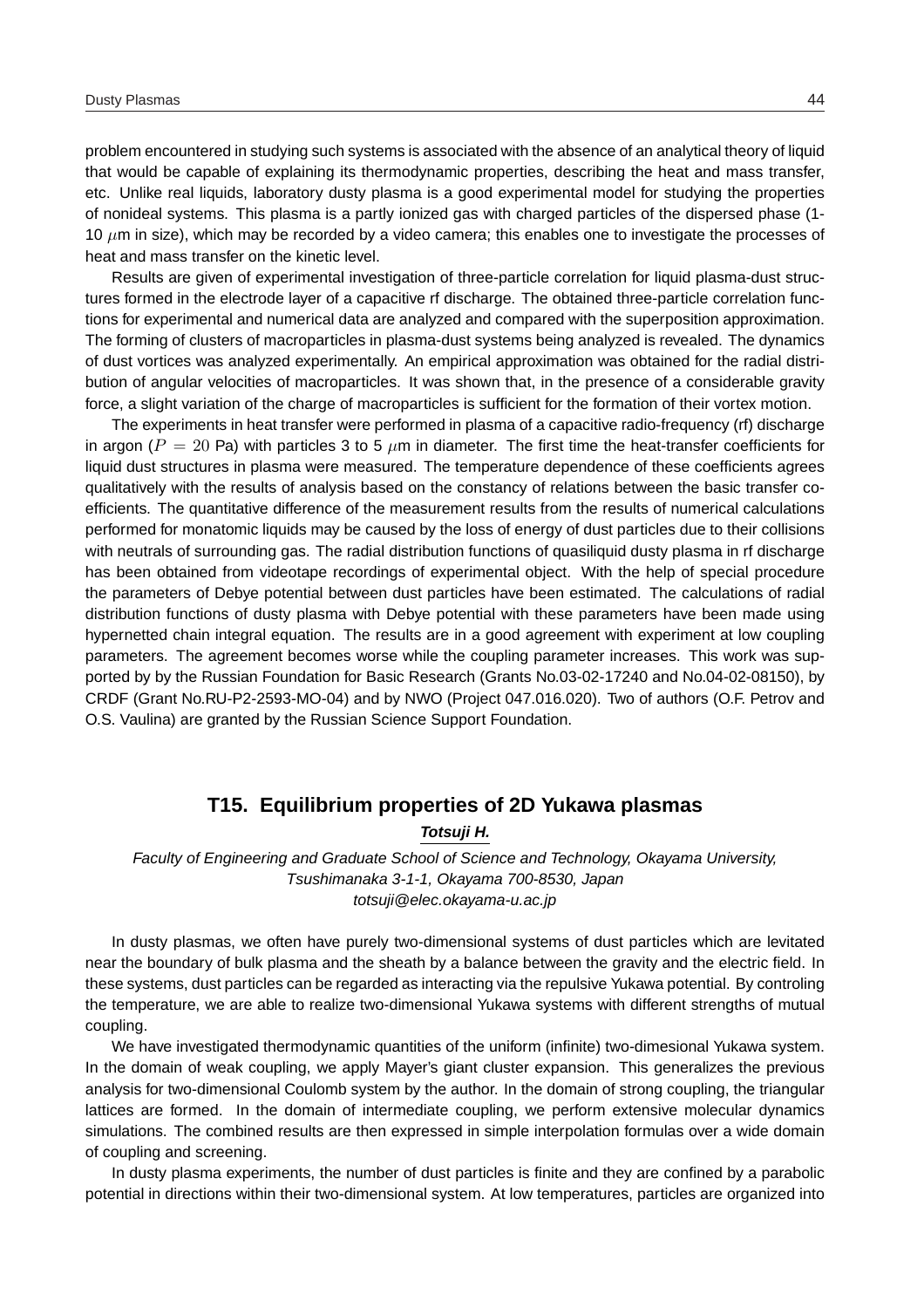a triangular lattice with many defects. When the number of particles is not small, the structure is characterized only by the distribution function along the radial direction. Based on the result obtained above, we are able to reproduce the structure of these finite two-dimensional Yukawa systems, including the case of finite temperatures. The results are summarized in the form of expressions which give estimations of characteristic parameters of the system from observed structures. Applied to experimental observations, these expressions are shown to be useful.

The dynamic properties of two-dimensional finite and infinite Yukawa systems will also be discussed.

### **T16. New paradigm for plasma crystal formation**

**Tsytovich V. N.**

General Physics Institute RAS Vavilova 38 Moscow 119991 tsyto@mpe.mpg.de;tsytov@lpi.ru

Three general principles of complex (dusty) plasmas can be formulated as: 1) The sytems are open and non-Hamiltonian with varying charges and with presence of collective attraction of grains. 2) Nonlinearity in grain screening is always large. 3) All complex plasma systems are divided in 2 classes by criterion of their size  $L$  being less or larger then the mean free path for ion absorption on grains. Plasma crytals observed in experiments are the structures of the second class. Contrary to usual plasmas where the electrostatic screening is described only by electrostatic field in complex plasmas two field are important - the electrostatic field and the field of plasma flux. In the simplest case the polarization screening is described either by two exponents with different lengths or by an exponent and cos-type term (collective attraction). For non-linear screening the collective attraction is calculated by joining the non-linear screened potential with collective potential. Both the flux and the electrostatic field in the collective part of screenind are determined by the nonlinear screening. The collective potential determines the attraction well which localises the grain positions at distances larger then the non-linear screening distance. This localisation describes the phase transition to a crystal state. The location and deepness of the potential well is callculated in the case of non-linear screening. The coupling constant  $\Gamma$  is derived. The results are in good argeement with existing experiments for formation of plasma crystals in HF discharges, in striations and in dense plasmas at atmospheric pressure. The calculated inter-grain distances are in reasonable agreement with the observed values in plasma crystals. New paradigm of plasma crystal formation is related with violation of strong grain interaction, localization of grains outside the region of strong coupling and strong screening in a potential well due collective non-linear grain attraction. The new paradigm for plasma crystal formation is much simpler then referring to strong interactions with unknown properties and unknown methods of their description. The value of  $1/\Gamma$  can serve in future as experimental measure of grain collective attraction.

# **P39. Dust thermal waves in complex plasmas Zhdanov S. K.\*1, Nunomura S.<sup>2</sup> , Samsonov D.<sup>1</sup> , Morfill G. E.<sup>1</sup>**

**<sup>1</sup>**Max Plank Institute for Extraterristrial Physics, Giessenbachstrasse 1, Garching D-85740, Germany **<sup>2</sup>**National Institute for Advanced Industrial Science and Technology, Tsukuba, Ibaraki 305-8561, Japan \*zh@mpe.mpg.de

We study waves in complex plasmas with varying kinetic temperature in the solid and liquid states in order to determine how the phonon spectra change. Experiments are performed in a capacitively coupled RF discharge at low Ar gas pressure. We disperse plastic microspheres (of  $8.9 \pm 0.1 \mu$ m diameter) into the plasma to make a monolayer particle suspension. We control the kinetic temperature and the phase state of the particle suspension by adding a small amount of larger particles (they are levitated a few hundred microns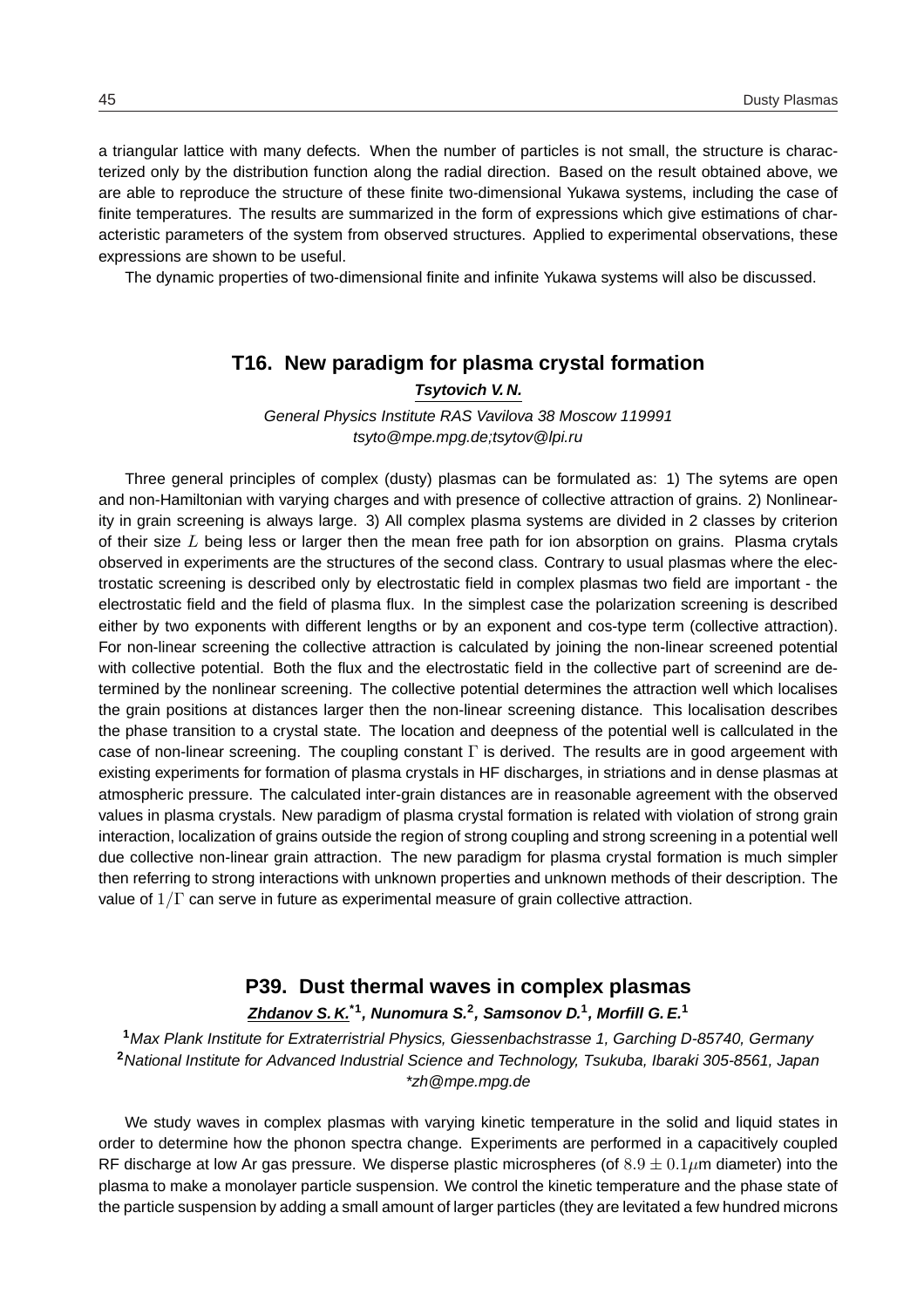below the main layer and heat it due to an instability). Particle positions viewed by a digital video camera are recorded and traced to calculate their velocities [1]. We use an analytical theory and 2D molecular dynamic simulations to explain the observations.

The wave spectra are computed using Fourier transformation of the particles velocities both in time and space. At lower temperature (strongly coupled plasma), the results match well those measured in [1], [2]. As the temperature increases and the phase state of the plasma changes from solid to liquid, the phonon spectra of both longitudinal and transverse modes broaden (especially at high wave numbers) indicating increased damping. The transverse mode disappears and a thermal (compressional) mode which has been predicted in [3] appears. MD simulations closely reproduce the results of the experiment.

- 1. S. Nunomura et al, Phys. Rev. Lett. 89, 035001 (2002)
- 2. S. Zhdanov et al, Phys. Rev. E 68, 035401 (2003)

3. N. Rao, Phys. Plasmas 7, 795 (2000)

# **P40. An experimental investigation of the heat transfer processes in dusty plasma**

#### **Shakhova I. A., Vaulina O. S., Gavrikov A. V.\* , Khrustalyov Yu. V., Petrov O. F.**

Institute for High Energy Densities, Izhorskaya 13/19, Moscow 125412, Russia \*iushenka@yandex.ru

The results are given of an experimental investigation of processes of heat transfer in liquid dust structures. The experiments are performed for particles of alumina in plasma of an rf-discharge. Under the experimental conditions, the dust cloud was initially an equilibrium liquid structure consisting of 13–15 dust layers. As a result of minor variation of the working parameters of the discharge (increase in power or decrease in pressure), one of the cloud edges was heated rapidly. The boundaries of the heated region expand during 10 s after thermal perturbation. Then, the dust system assumed a new equilibrium state and represented a liquid two-phase medium with a clearly defined interface between the low-temperature and high-temperature phases. The nonuniform distribution of the temperature of dust particles in plasma (including a highly nonisotropic distribution) is observed quite frequently. This phenomenon may be explained by nonlinear spatial variation of charges of macroparticles, which provides for the formation of internal heat sources in a dust structure. The results of analysis of steady-state and unsteady-state heat transfer are used to obtain the coefficients of thermal conductivity and thermal diffusivity. The temperature dependence of these coefficients is obtained, which agrees qualitatively with the results of numerical simulation for simple monatomic liquids. The quantitative difference of the measurement results from the results of numerical calculations may be caused by the loss of energy of dust particles due to their collisions with neutrals of surrounding gas. The main difference between the properties of simple liquids and plasma-dust systems is associated with the presence of dissipation of the energy of dust particles due to these collisions. No experimental or numerical data have been available heretofore on the effect of the friction forces on the processes of heat transfer in non-ideal systems. The relations between the shear viscosity, thermal conductivity, and diffusion constants were investigated for dissipative non-ideal systems. The analytical approximation for thermal conductivity coefficients in strongly correlated dust structures was proposed.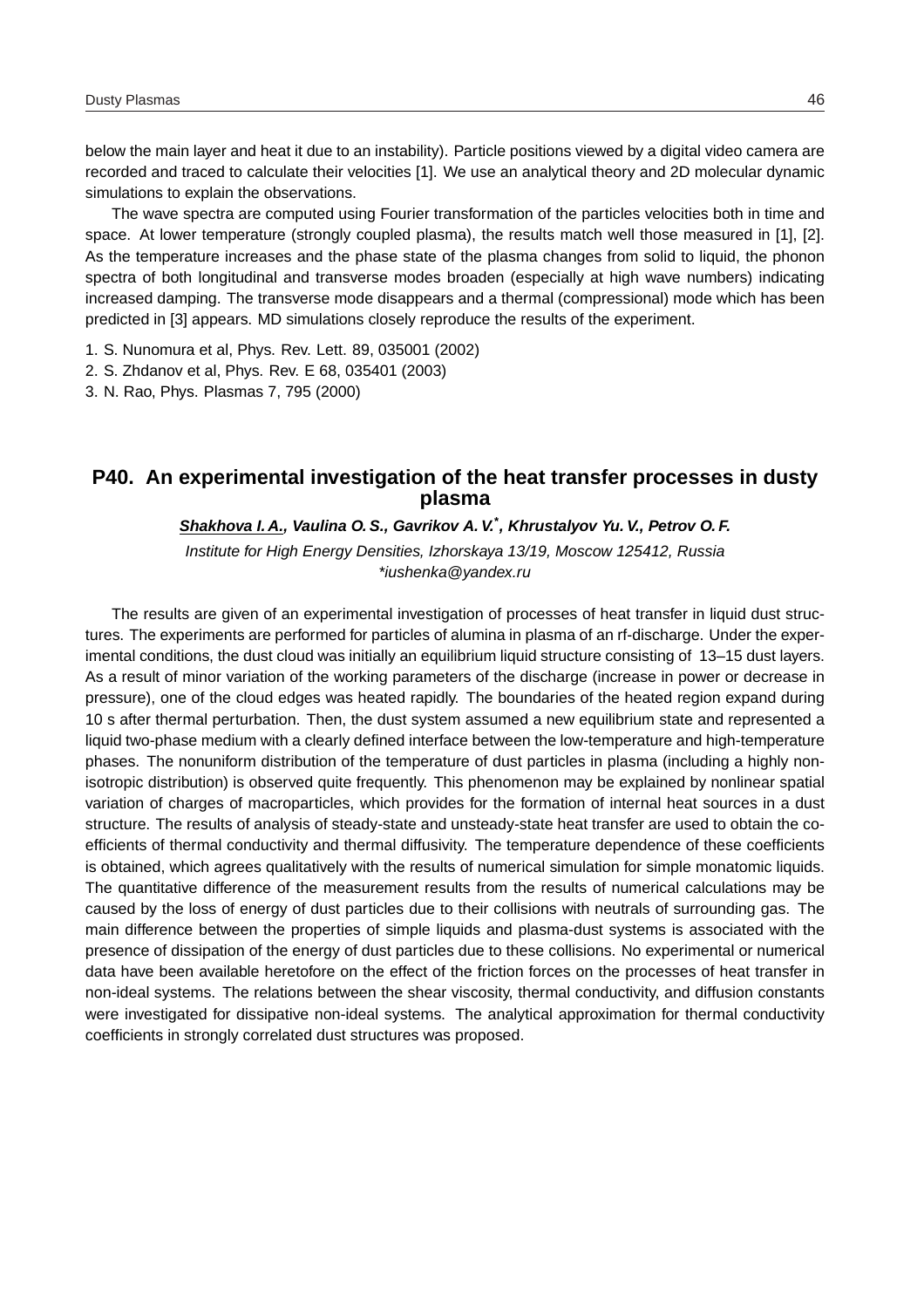# **P41. Friction and diffusion for grains in Coulomb and neutral systems Van Heijst G. F.<sup>1</sup> , Schram P.\*2, Trigger S. A.<sup>3</sup>**

Eindhoven University of Technology, P.O. box 513, 5600 MB Eindhoven, The Netherlands Eindhoven University of Technology, P.O. Box 513, 5600 MB Eindhoven, The Netherlands Institute for High Energy Densities, Izhorskaya 13/19, Moscow 125412, Russia \*p.p.j.m.schram@tue.nl

A self-consistent and universal description of friction and diffusion for Brownian particles (grains) in different systems, as a dusty plasma with ion absorption by grains, a gas with Boltzmann collisions and active particles (e.g. cells in biological systems) is considered on basis of the appropriate Fokker-Planck equation. Restrictions for the application of the Fokker-Planck equation to the problem of velocity dependent friction and diffusion coefficients are found. A general description of these coefficients is formulated on basis of the master equation. A relation between the diffusion coefficients in the coordinate and velocity spaces is found for active, i.e. capable of momentum transfer to ambient media, and passive particles in the framework of the Fokker-Planck equation. The problem of normal and anomalous spatial diffusion is formulated on basis of the appropriate probability transition function for diffusion (PTD-function). The method of fractional differentiation is avoided to construct the correct probability distributions for arbitrary distances, which is important for applications to different stochastic problems. A general equation for the time-dependent density distribution function, describing all known and some new mechanisms of normal and anomalous diffusion, is formulated and discussed. The application of this approach to plasmas is considered. The generalized friction in velocity space is determined and applied to describe the friction force itself as well as the drag force in the case of a non-zero driven ion velocity in plasmas. Negative friction (due to ion scattering on grains) exists and can be realized for the appropriate experimental conditions.

- 1. S. Chandrasekhar, Rev.Mod.Phys. **15** (1943) 1
- 2. R. Metzler and J. Klafter, Phys.Rep. **339** (2000) 1
- 3. B.J. West, M. Bologna and P. Grigolini, Physics of Fractal Operators, Springer Verlag New York, 2003
- 4. S.A. Trigger, Phys.Rev.E **67** (2003) 046403

5. S.A. Trigger, G.J.F. van Heijst and P.P.J.M. Schram: "Velocity-dependent friction and diffusion for grains in neutral gases, dusty plasmas and active particles", Physica A **347** (2005) 77

### **P42. Shift equilibrium distributions in plasma with electric current**

**Tamarina N. N.\* , Tamarin A. A., Vishnyakov V. V., Dragan G. G.**

Odessa National University, Dvoryanskaya, 2, Odessa, 65026, Ukraine \*budia@ukr.net

Electron and ion distributions describe by Maxwell-Boltzmann equation which is a basis in the theory of the low-temperature plasma processes. However when electric current proceed through the plasma, in process of the dust particles charging for example, equilibrium distributions are not true for its description. That entails the electron and ion number densities balance breaking. It does not allow using the theory which based on balance in system. In presented report the influence of the electric current on the distribution function is studied. The contribution of drift to kinetic energy was used. On the basis of it, the additional parameter to equilibrium Boltzmann distribution function has been defined. Dependence of additional parameter on the electric current density obtained.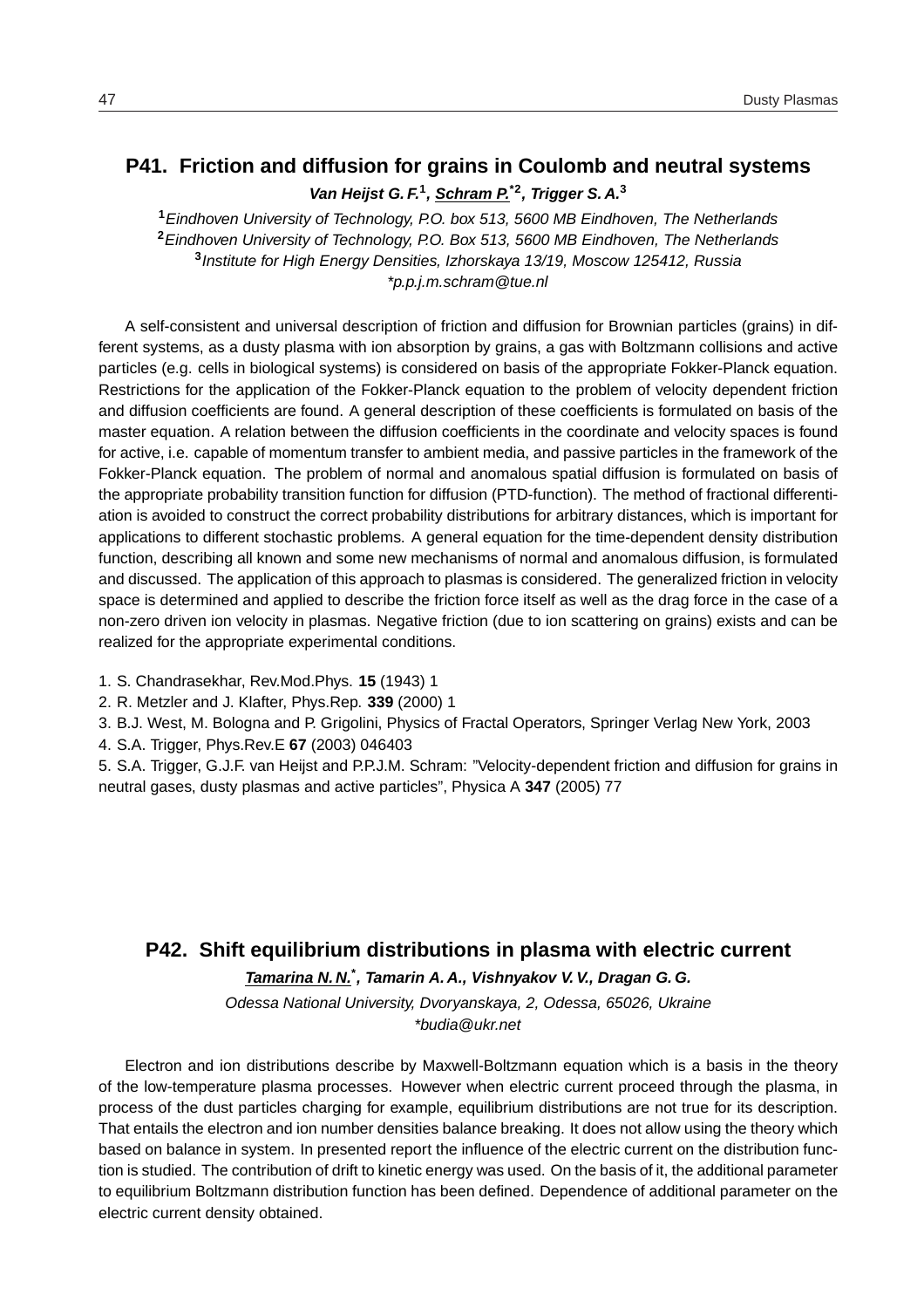# **P43. Modelling of grain kinetics in dusty plasmas**

#### **Maiorov S. A.**

A.M. Prokhorov Genera Physics Institute, Russian Academy of Sciences, Moscow, 119991 Russia may@mikron.ru

Here, we numerically investigate various kinetic characteristics of micron-sized dust grains in plasmas of gas discharge. We consider two-temperature stationary and moving plasma. For the simulation we employ particle-in cell (PIC) method when a heavy macroparticle is placed in the center of the simulation box and Newton equations are solved for the system involving also plasma particles. We simulate the process of charging of grain absorbing all electrons and ions colliding with its surface and obtain kinetic characteristics of the transitional and stationary regimes. We investigate the statistical properties of the charge fluctuations and their time correlations, the ion drag force and force between grains. The resonance charge exchange collisions are included in our code. The simulations made for two-temperature plasmas of argon and neon with various pressure and temperature of gas. The numerically obtained results allow us to analyze the kinetic characteristics of the charging process of a macroparticle in a plasmas as well as to model processes in laboratory experiments. The developed numerical method allows us to widely investigate the charging and behavior of dust particles for various conditions of a complex plasma. In particular, we obtain temporal characteristics of the particle charging as well as characteristics of the charge fluctuations as functions of the particle size and parameters of the plasma, for the cases of stationary and moving plasmas. These results are important for prediction of phenomena that could be observed in experiments.

# **P44. Transport coefficients for binary (ionic) Yukawa mixtures: theory and molecular dynamics simulations**

#### **Gilles D.\* , Salin G.**

Commissariat a l'Energie Atomique CEA/DIF/DCSA BP 12 F-91680 Bruyeres-le-Chatel FRANCE \*dominique.gilles@cea.fr

We present the generalization to binary (ionic) Yukawa mixtures of equilibrium molecular-dynamics computations transport coefficients of the Yukawa One-Component Plasma [1–2]. The simulations are performed within periodic boundary conditions and Ewald sums are implemented for the potentials, the forces and for all the currents which enter the Kubo formulas. Results includes shear and bulk viscosities, ionic thermal conductivity, electrical conductivity, diffusion (one component) and interdiffusion coefficients (mixtures). We will present the different coefficients and examples of simulations. We shall also compare our simulation results for large screening parameters with Chapman-Enskog theory.

1. Salin G., Caillol J.-M., Phys. Rev. Lett. **88** 065002 (2002)

2. Salin G., Caillol J.-M., J. Chem. Phys. **113** 10459 (2000)

## **P45. Kinetic analysis of dusty component of complex plasma in RF-discharge**

**Statsenko K.\* , Gavrikov A. V., Shakhova I. A., Ivanov A. S., Petrov O. F.**

Institute for High Energy Densities, Izhorskaya 13/19, Moscow 125412, Russia \*kcrotor@list.ru

As a rule, kinetic temperature of dusty component of dusty plasma crystal is determined via comparison observed distribution function (of macroparticles throughout velocity) and Maxwell one. In this report we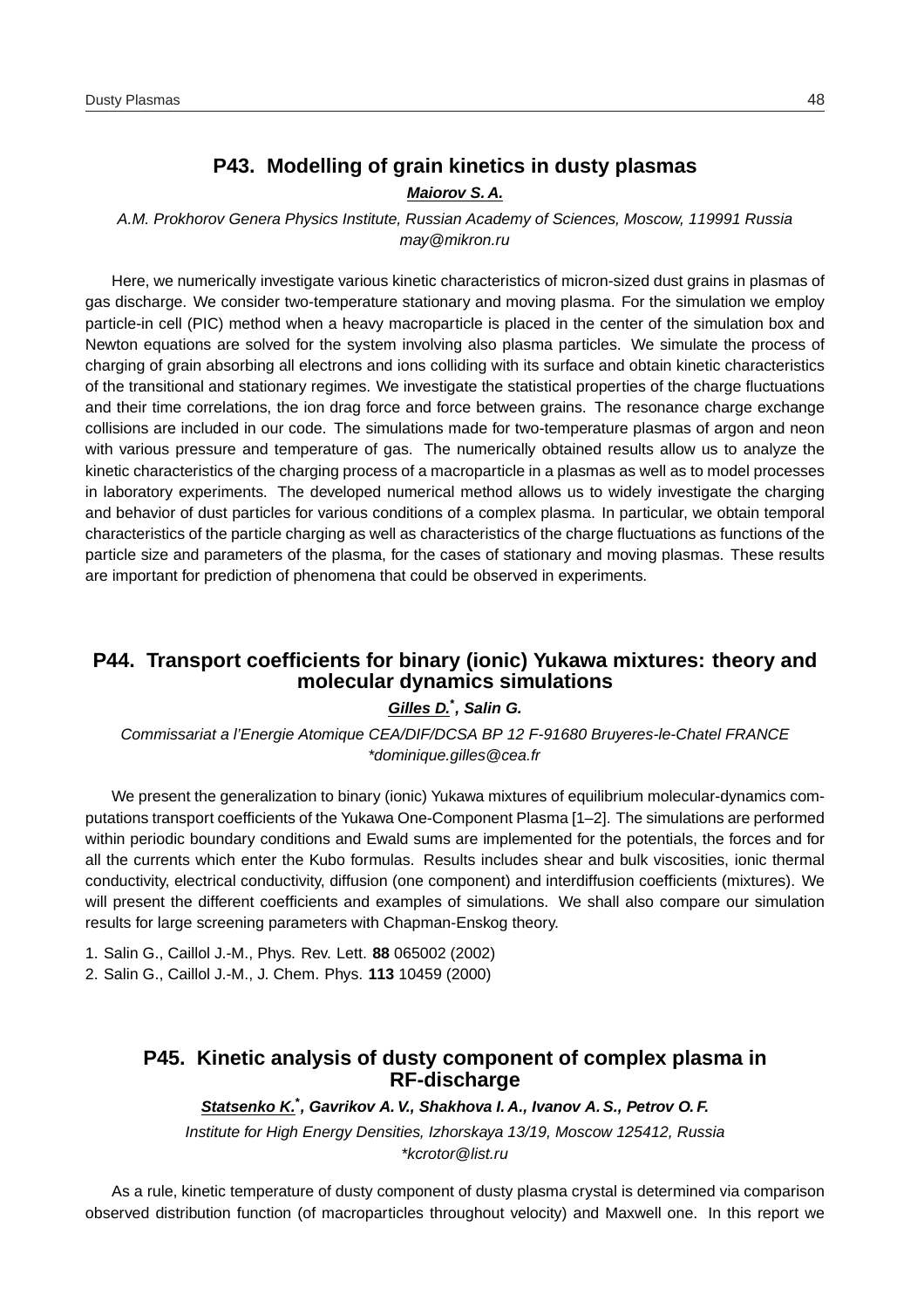would like to point some peculiarities of obtaining dusty component kinetic temperature. Macroparticles velocities are gained using video filming. In dusty plasma crystal dust grains oscillate near equilibrium position. According to estimations fulfilled frequencies of these oscillations could amount 10–100 Hz. Since picture frequency substantially exceeds dust grains oscillation frequencies we can obtain macroparticles velocities that coincide with their proper ones. Otherwise it can lead us to mistakes in dusty component temperature determining. Mean squared velocity determined experimentally and real mean squared velocity are connected with each other by the relation that includes oscillating frequency characteristic for macroparticles' motion. In the report estimations are represented for errors due to the effect scribed. Typical values of frequencies and amplitudes of macroparticles oscillations in dusty plasma solid structure are obtained.

### **P46. The measurement of heat-transfer coefficients for dusty plasma structures in RF-Discharge**

**Khrustalyov Yu. V., Shakhova I. A.\* , Gavrikov A. V., Vaulina O. S., Petrov O. F.**

Institute for High Energy Densities, Izhorskaya 13/19, Moscow 125412, Russia \*polonium@yandex.ru

This work is devoted to investigation of heat transfer in dusty plasma liquid. Numerical estimations for such parameters as thermal conductivity, thermal diffusivity and thermal capacity coefficients of dust component in liquid state were fulfilled experimentally. In this work we have developed and applied the technique that allowed us measuring thermal capacity, conductivity and diffusivity coefficients of dusty plasma liquid. Thermal capacity dependence on non-ideality in the system concerned was also measured experimentally. The data for thermal conductivity and diffusivity have been obtained from the experiments during which stationary kinetic temperature (of dusty component) spatial distribution has been observed. Heat transfer study was based on kinematical analysis of dust grains (macroparticles) movement and on analysis of spatial distribution of dust concentration. Temperature and concentration distributions were obtained for different moments of time. This allowed studying of the processes taking place during time of the experiment. Stationary temperature distribution observed is characterized by presence of two domains, each domain having its own temperature. Intermediate region has approximately linear temperature distribution and permanent dust grains concentration. The latter allowed estimating thermal conductivity coefficient and thermal diffusivity for dusty component.

#### **P47. Dusty plasma liquid viscosity investigation**

**Gavrikov A. V.\* , Shakhova I. A., Vorona N. A., Ivanov A. S., Petrov O. F.**

Institute for High Energy Densities, Izhorskaya 13/19, Moscow 125412, Russia \*hjsddd@ihed.ras.ru

Laminar flow of dusty plasma liquid caused by laser beam pressure has been earlier investigated by us. Measuring of flow velocity profile allowed estimating the internal friction due to interparticles reciprocal action. This profile, obtained experimentally, is trapeziform. However Navier-Stokes equation for approaches with cylindrical symmetry requires essentially different profiles. The distinctions present in central region of flow and near its edges as well. In the central region the flow is piston-like. Parabolic form of velocity profile meets Navier-Stokes equation. The size of domain with moving dust exceeds the diameter of region affected by external action. This indicates the existence of critical shear tension, bellow the value of which there is no flow. This fact is verified experimentally. Since the value of laser beam power is less than 10 mW it is observed no flow in dusty plasma liquid under conditions used. The facts mentioned above tell us about non-newtonian character of dusty plasma medium. Moreover, dusty plasma seems to be the Bingham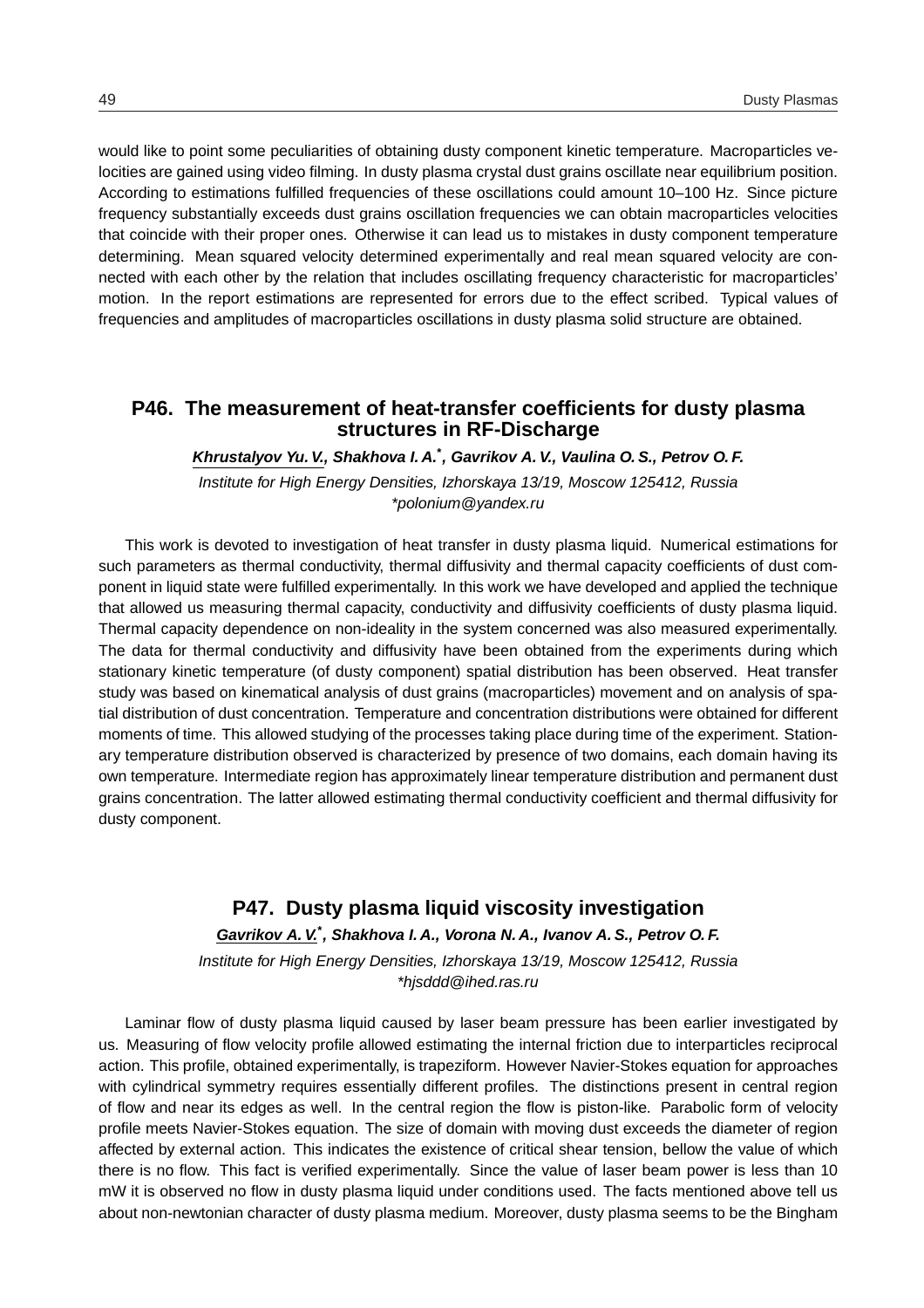body. In the report presented theoretical analysis of laminar flow in dusty plasma is shown within the scope of viscoplastic Bingham liquid. In the work it is shown that laminar flow velocity profile for dusty plasma medium is described rather well by this approach. The comparison of theoretical profile with experimental data allowed evaluating the parameters of the approach concerned.

### **P48. Modelling of dusty plasma properties by computer simulation methods**

**Baimbetov F.<sup>1</sup> , Ramazanov T. S.\*1, Dzhumagulova K. N.<sup>1</sup> , Kadyrsizov E. R.<sup>1</sup> , Petrov O. F.<sup>2</sup>**

**1** IETP, Al-Farabi Kazakh National University, Tole bi 96A , Almaty 050012, Kazakhstan **2** Institute for High Energy Densities, Izhorskaya 13/19, Moscow 125412, Russia \*ramazan@physics.kz

The investigation of dusty plasma properties has practical and fundamental interest. As well known the different gas, liquid and crystalline structures can be formed in such plasma. The phase state of such structures is related with diffusion processes of grains.

The applying of computer simulation methods is suitable way for investigation of dynamic properties. The difference between usual molecular dynamics and the Brownian dynamics consists in presentation of forces acting on the particles. Because of the size of dust particles is much larger than size of ion or atom their moving can be considered in hydrodynamics approximation. In this approximation the environment (ions and atoms) is taking into account as continuum. The forces acting on the dust particle are:

the force which is conditioned by interaction with other dust particles $\vec{F}_{int}(r);$ 

the friction force appearing at moving of dust particle in homogeneous environment  $\vec{F}_{fr}(t)$ ;

the random force is related with random pushes of plasma particles $\vec{F}_{br}(t)$ **.** 

It is known that stochastic random force depends on time step, we suggest to choose the normalize factor in random force on the following basis: at the right value of normalize factor the numerical data have to coincide with theoretical results. In this work the normalize factor was chosen by comparison the diffusion coefficient of system without interaction which was calculated on the basis of the Brownian dynamics with its theoretical formula. After that the interaction between grains was taken into account and different values such as the velocity's autocorrelation function, the diffusion coefficient, radial distribution function were calculated.

The convenient dialog interface of program was developed. Users can set up parameters and choose physical values. Computer graphics gives the opportunity to observe the particles moving and different structures formation in the dusty plasma.

This work was supported by Ministry of Science and Education of Kazakhstan under grant no 1018/2004.

# **P49. Brownian dynamics study of grain charge fluctuations in dusty plasmas**

#### **Bystrenko O., Bystrenko T., Zagorodny A.\***

Bogolyubov Institute for Theoretical Physics 03143 Kiev, Ukraine \*azagorodny@bitp.kiev.ua

The goal of the work is to study the properties of grain charge fluctuations in dusty plasmas (DP) by means of the microscopic molecular dynamics simulations. As is well known, the steady grain charge experiences fluctuations near its average magnitude associated with the discrete nature of the plasma components. These fluctuations may strongly affect the properties of DP. The aim of the simulations is the basic features of the time autocorrelation function for the charge fluctuations. We consider a single spherical grain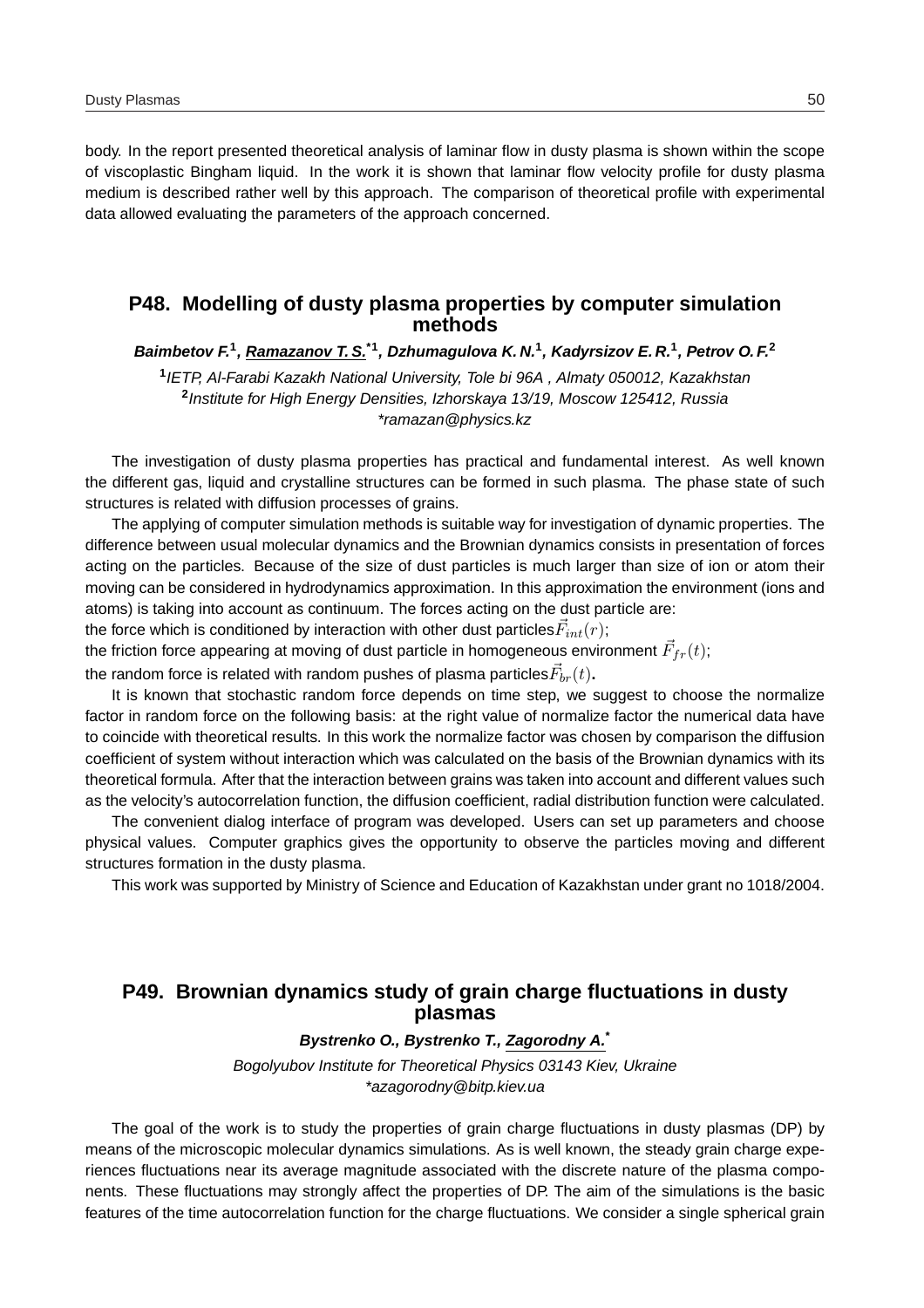of a radius a embedded in a weakly ionized high pressure plasma background with the plasma-neutral collisions playing a major role. It is assumed that there are only two oppositely charged plasma components, e.g., ions and electrons, with the equal temperatures and the charge numbers being equal to  $\pm 1$ . The grain charge emerges as a result of the complete absorption of both types of plasma particles by the grain surface (i.e., due to the plasma currents) and the difference in electron and ion diffusivities. The plasma sources are assumed to be far from the grain (at infinity). The investigation of the grain charge dynamics is based on the Brownian dynamics method of computer simulations, which has been employed earlier (O. Bystrenko, A. Zagorodny, Phys. Rev. E67, 066403 (2003)) to investigate the problem of grain screening. Following this work, we employ the particle-in-cell method of simulations with concentric arrangement of spherical cells which allows for the spherical symmetry of the problem. The simulations have been performed for the following range of parameters: the ratio of electron-to-ion diffusivities  $A = 10$ ; the dimensionless Debye radius. The coupling parameter defined as was within the range 0.1–0.01, and the number of plasma particles in simulations  $N = 350-3000$ . In computer simulations, there have been examined the statistical properties of the system (charge variance, correlation time, charge correlator). It is found that these properties are close to the ones typical for systems being in the thermodynamic equilibrium. The simulations evidence that the correlations of fluctuations decrease exponentially with time while the correlation time is proportional to the squared Debye length. Within the accuracy of simulations, the charge variance is found to be equal to the inverse coupling parameter, regardless of the other parameters of the problem.

#### **P50. Three-dimensional spherical dust crystals - theoretical and experimental results**

Golubnychiy V. A.<sup>1</sup>, Baumgartner H.<sup>1</sup>, Bonitz M.<sup>\*1</sup>, Arp O.<sup>2</sup>, Block D.<sup>2</sup>, Piel A.<sup>2</sup>, Melzer A.<sup>3</sup>, Fehske H.<sup>3</sup>, **Kersten H.<sup>4</sup>**

<sup>1</sup> Institut für Theoretische Physik und Astrophysik, Christian-Albrechts-Universität zu Kiel, 24098 Kiel, **Germany** 

<sup>2</sup> Institut für Experimentelle und Angewandte Physik, Christian-Albrechts-Universität zu Kiel, 24098 Kiel, **Germany** 

> <sup>3</sup> Institut für Physik, Universität Greifswald, 17487 Greifswald, Germany <sup>4</sup>Institut für Niedertemperaturplasmaphysik, 17489 Greifswald, Germany \*bonitz@physik.uni-kiel.de

Spherically symmetric three-dimensional charged particle clusters are analyzed experimentally [1] and theoretically [2]. Based on accurate molecular dynamics simulations ground state configurations and energies for cluster for  $N \leq 160$  are presented which correct previous results of Hasse and Avilov [Phys. Rev. A **44**, 4506 (1991)]. Further, the lower metastable states are analyzed for such clusters. Further, the melting temperature of these clusters is investigated for various particle numbers. As a second system, dust crystals produced in a systems with an adaptive electrode system are analyzed experimentally and theoretically.

1. O. Arp, D. Block, A. Melzer, and A. Piel (Phys. Rev. Lett. (2004), **93**, 165004).

2. P. Ludwig, S. Kosse, and M. Bonitz, Phys. Rev. E, in print (2005)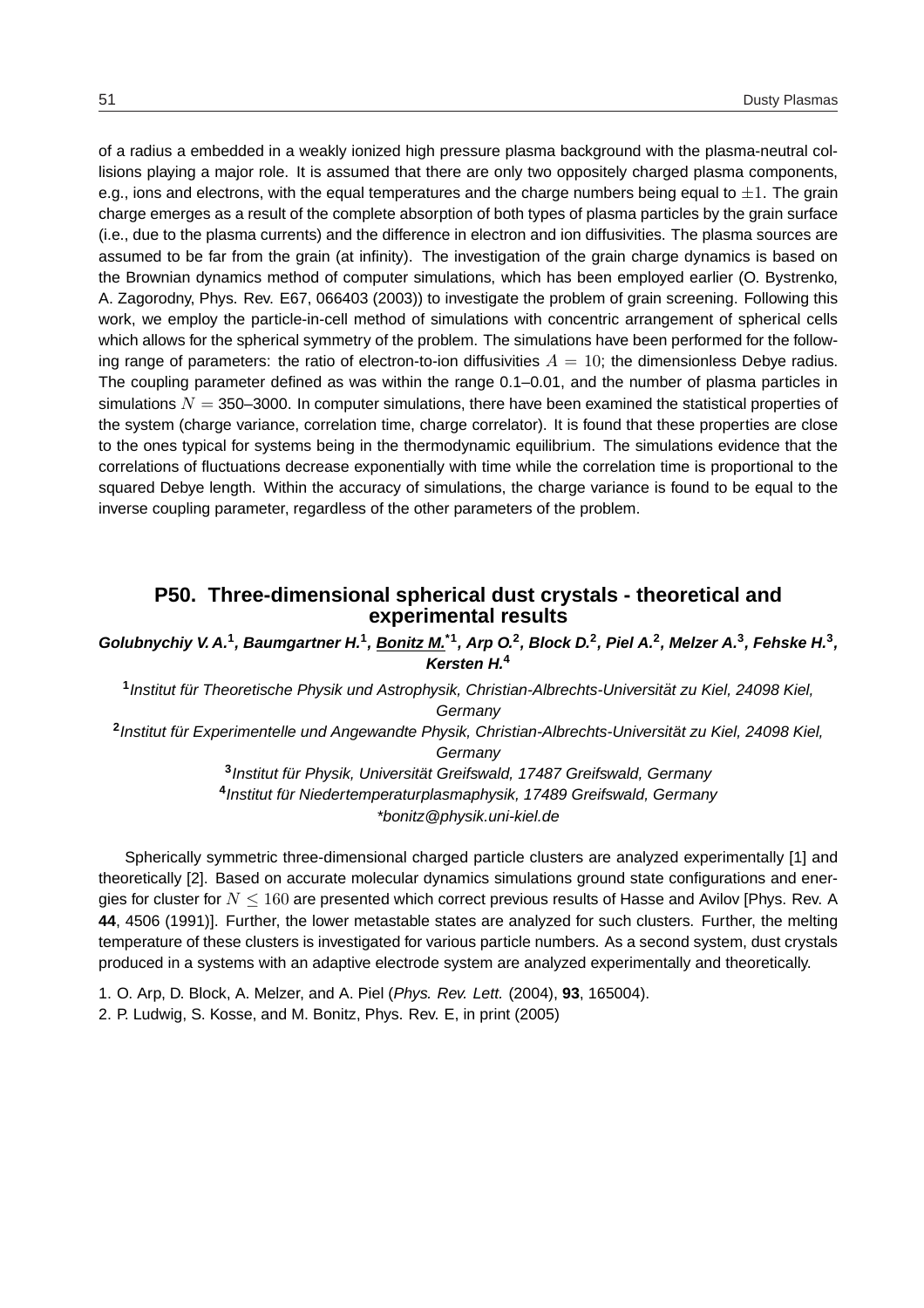# **P51. Extended Monte Carlo data bases and simple analytical forms of the equation of state and the plasma properties of Yukawa fluids**

**Gilles D.\*1, Caillol J.<sup>2</sup>**

**<sup>1</sup>**Commissariat a l'Energie Atomique CEA/DIF/DCSA BP 12 F-91680 Bruyeres-le-Chatel FRANCE **<sup>2</sup>**Laboratoire de Physique Theorique, CNRS UMR 8627 Batiment 210 Universite Paris-Sud F-91405 Orsay, France

\*dominique.gilles@cea.fr

Monte Carlo (MC) simulation codes are very efficient for studying the thermodynamical and plasmas properties of a plasma, composed of classical point particles at thermodynamical equilibrium. MC simulations results allow to cover, for laser or astrophysical applications, a wide range of thermodynamical conditions from more dense(and correlated) to less dense ones (where potentials are long ranged type. It is why we developed, for opacity and equation of state applications, two MC codes, PDE and PUCE [1–4]. We shall resume here all issues of our two MC codes and give examples of wide conditions applications. We shall also present analytic fits suitable for large hydrocode or spectroscopic applications.

- 1. Gilles D., Ann. Phys. Coll. France **85** 15 (1990)
- 2. Gilles D., Peyrusse O., JQSRT **53** 647 (1995)
- 3. Potekhin A.V., Chabrier G., Gilles D., PRE **65** 036412 (2002)
- 4. Caillol J.-M., Gilles D., J. Stat. Phys. **100** 905 I& 933 (2000)
- 5. Caillol J.-M., Gilles D., J. Phys. A : Math. Gen. **36** 6243 (2003)

#### **P52. Dust crystals in plasma created by proton beam**

#### **Deputatova L. V.\*1, Fortov V. E.<sup>1</sup> , Filinov V. S.<sup>1</sup> , Vladimirov V. I.<sup>1</sup> , Zrodnikov A. V.<sup>2</sup> , Rykov V. A.<sup>2</sup> , Rykov K. V.<sup>2</sup> , Budnik A. P.<sup>2</sup>**

**1** Institute for High Energy Densities, Izhorskaya 13/19, Moscow 125412, Russia **2** Institute for Physics and Power Engineering, Bondarenko 1, Obninsk 249020 \*dlv@ihed.ras.ru

The first observations of dust grain crystal formation in plasma generated by slowing-down proton beam have been described. The use of beam obtained at accelerator considerably improved experimental conditions as compared to the nuclear-excited plasma. The experiments have been fulfilled for different gases (He, Ne, Ar, Xe, Kr). The dust grains behavior proved to depend on gas pressure considerably, whereas the dependence on its type was weak.

Electrostatic accelerator EG-2.5 at SSC RF-IPPE has been used for the experiments. Experimental cell had the form of rectangular parallelepiped with the basement of  $16 \times 16$  cm<sup>2</sup> and height of 12 cm. The cell's side faces were made as glass windows, the dust structure behavior being observed through them using a charge-coupled TV camera. Horizontal proton beam was passed via titanium foil and diaphragm of 8 mm diameter.

Essential results of the experiment are as follows. Near the high-voltage electrode, in the paraxial area of the proton beam, a dense dust grain structure is formed with concentration of  $5 \times 10^7$  cm $^{-3}$ . The process of dust structure formation in proton beam takes about  $2 - 3$  sec. The dust structures have a cylindrical symmetry in equilibrium, the maximum diameter approximately coinciding with the beam diameter. Dust structures were divided into separate areas with different character of dust grain movement. The structures can exist for dozens minutes or more. The structure is destroyed when the proton beam is closed and when the voltage applied to the high-voltage electrode is decreased or turned off.

The process of dust structure formation has a weak dependence on the gas sort, where pressure is below 15 Torr. At gas pressure less than several Torr, at the dust structure face turned to the high-voltage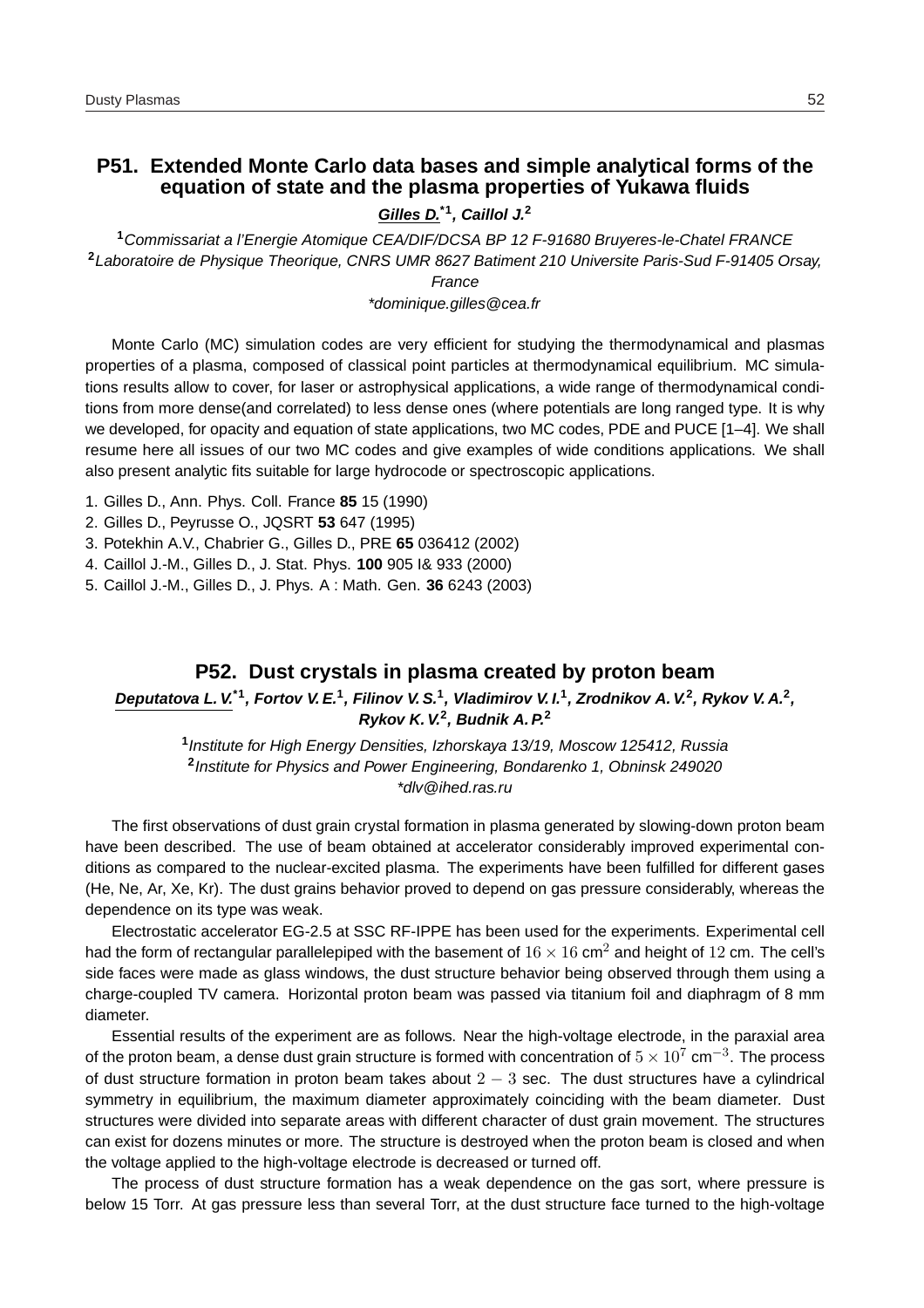electrode, the dust component is crystallized at the distance of 1 cm from electrode. The crystal being formed has a simple cubical lattice with the distance between particles of 100  $\mu$ m. Crystal structures have been obtained for all types of gases used in the experiment and for particles of different diameters.

A mathematical model has been developed accounting for the dust grain screening by plasma particles, the dependence of dust grains on their space position, and anisotropy of dust grains interaction associated with the drift ion flux focusing. The calculations have confirmed the possibility of dust grain crystal formation in plasma generated in the slow-down of proton beam obtained at accelerator.

We thank our colleagues for stable work of accelerator EG-2,5. The work is done under financial support of the RAS program No. 17 "Parallel calculations and multiprocessor computational systems" and by Award No. PZ-013-02 of the U.S. Civilian Research & Development Foundation for the Independent States of the Former Soviet Union (CRDF) and of Ministry of Education of Russian Federation.

# **P53. From interelectrode aerosol media to hard x-rays random lasers Kurilenkov Yu. K.\*1, Skowronek M.<sup>2</sup> , Konev Y. B.<sup>1</sup>**

**1** Institute for High Temperatures of Russian Academy of Sciences, 13/19 Izhorskaya Str., 125412 Moscow, Russia

**<sup>2</sup>**Laboratoire des Plasmas Denses, Universite P.& M. Curie, F-75252 Paris Cedex 05, France \*ykur@online.ru

We create and study the random interelectrode dusty-like media in low energy nanosecond vacuum discharges. The foam-like erosion "target" (nucleated clusters, nano and microparticles of different size from anode material) is forming automatically at chosen discharge conditions after high voltage applied during the pre-breakdown stage. Current-carrying stage is accompanied by emission of hard x-rays of different intensity from interelectrode complex plasma ensembles. Operations with ensembles of clusters, hard x-ray emission efficiency, generation of energetic ions, trapping and release of fast ions and/or x-rays, laser-like behavior and self-organization effects are the subjects of our study [1].

High power density ensembles of clusters are probable candidates for x-rays lasing media [2]. Partial and essential x-ray trapping by ensembles as well as random laser behavior of potentially amplifying media of interelectrode complex plasma are considered. Last scheme with non-resonant feedback by energy have been suggested much earlier by Letokhov [3]. (Note the increased interest to random lasers during last decade and some realisations at visible spectra [4]). In our case this scheme assumes the diffusion and partial "random walk" of photons inside of x-ray "ball" due to multiple scattering and reflecting in disordered media of cold and hot "grains" of any sizes. When the volume gain if available overcomes the surface losses, hard x-ray burst may take place [3]. The properties of ensembles with observed strong hard x-ray bursts which could be interpreted as ASE regimes [2] or random lasing with non-coherent feedback [3] are analysed. The contrary specifics of particular complex ensembles like manifestation of well defined self-organisation, accompanied by absence of generated hard x-rays release, is considered also. Pulsating regimes of x-rays yields, radiation pressure effects, implications of Casimir like forces and "laboratory astrophysics" based on interelectrode "dusty" x-ray media at vacuum discharge are discussed.

We acknowledge partial support of collaborative work by NATO Science Program, Grant PST. NR. CLG. 980685.

1. Yu.K. Kurilenkov, M.. Skowronek , G.Louvet, A.A.Rukhadze and J. Dufty. Proceedings of SCCS-2000, St-Malo, France - Journal de Physique IV **10** (2000) Pr5-409; Yu.K. Kurilenkov, M.. Skowronek Journal of Physics.(Pramana, Indian Acad.Sci.) **61** (2003)1188-1196; Proceedings of XXX European Conf on Plasma Physics and Controlled Fusion, StPetersburg, July 2003, http://eps2003.ioffe.ru.

2. R. C. Elton, X-ray Lasers, New York, Academic Press, 1990.

3. V. S. Letokhov. Sov. Phys. JETPh **26** no 4(1968) 835; Quantum Electronics **32** (2002) 1065.

4. N. M. Lavandy, R.M. Balanchandran, A.S.Gomes and E.Sauvain, Laser Action in Strongly Scattering Media, Nature, **368**, p.436, 1994.; D. Wiersma and A. Lagendijk. Physics World **10** no. 1 (1997) 3337.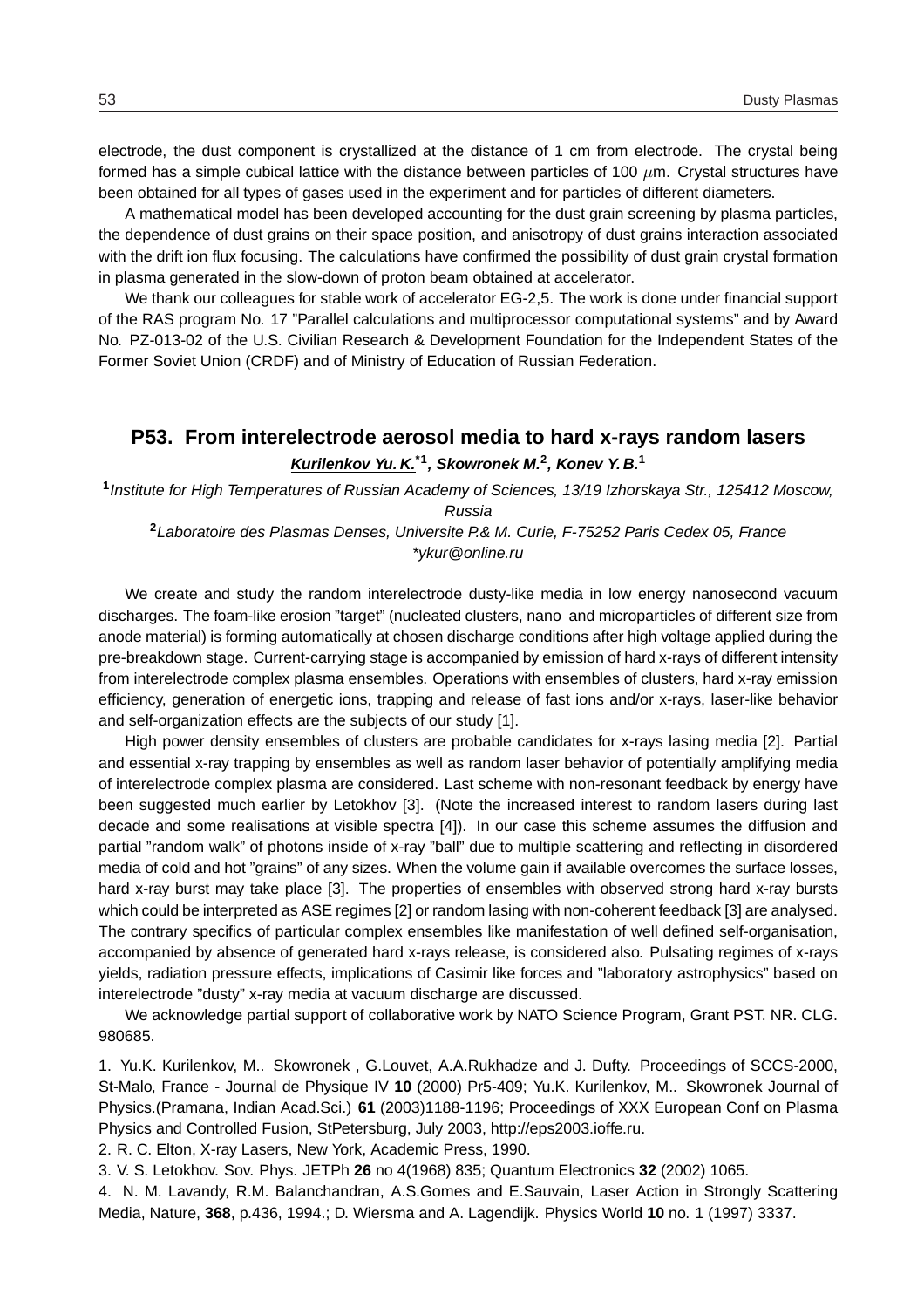# **P54. Dusty plasma structures in an impulse magnetic field**

**Naumkin V. N.\*1, Molotkov V. I.<sup>1</sup> , Torchinsky V. M.<sup>1</sup> , Poustylnik M. Y.<sup>2</sup> , Khrapak A. G.<sup>1</sup>**

**1** Institute for High Energy Densities, Izhorskaya 13/19, Moscow 125412, Russia **<sup>2</sup>**Nagoya University, Graduate School of Engineering, Furo-cho, Chikusa-ku, 464-8603, Nagoya, Japan \*torch@ihed.ras.ru

To study dusty plasma structures different kinds of influences, such as laser, electric, gas-dynamic ones, are widely used. Here we present a method and results of experiments on the imposition of an impulse magnetic field on the stratified dc glow discharge with the dusty component. Depending upon discharge parameters, namely, a current density and an electric field as well as a neutral gas pressure, we observe dusty structures with a different degree of the order and a dusty component density. The structures with stationary self-excited oscillations are also present. The characteristic times of a relaxation of such structures are limited by a dust acoustic frequency and are on the order of tens or hundreds of  $\mu$ s. For plasma electrons and ions a relaxation time is determined by the ion plasma frequency. For dc glow discharge conditions this time is in the range of several  $\mu s$  up to tens  $\mu s$ . Thus, if an impulse aperiodic magnetic field with a front duration less than 1 ms will be imposed on the plasma with a dusty component, electrons and ions react to the impulse applied "instantaneously". But the dusty component is late to a change of plasma conditions. Changing a duration and amplitude of the impulse one can control plasma parameters and, hence, a character of dusty structures' behaviour. The investigation of an influence of the impulse aperiodic magnetic field on dusty plasma structures has been performed with a help of an installation consisting of a discharge tube with a stratified dc glow discharge in neon. The flat coil is wound on the tube. The battery of high-voltage capacitors discharges into the coil. The discharge current amplitude reaches up to 200 A. The maximum magnetic field is up to 0.06 T. The scheme of the coil current supply allows to impose two successive impulses with a controlled delay between impulses of 10 up to 120 ms. The experimental set-up has been described elsewhere [1]. When the impulse magnetic field is applied to the glow discharge plasma an ambipolar diffusion coefficient sharply decreases and an electron density surplus in comparison to the equilibrium density appears in the vicinity of the coil. Due to a higher electron mobility an ionization wave and, hence, a striation are shifted to a direction of the anode. Dust particles do not manage to respond to a striation movement. Appearing in a region of a weak electric field dust grains start to fall down. The dusty structure is being stretched without losing an ordering. As the current is decreasing the striations are moving backwards and drags the particles. In the process of a movement of the structure to the equilibrium shock waves appear in the dust component. Besides, we observe a sharp increase of the dust grains velocity (up to 50 cm/s) and an interaction of a shock wave with the self excited oscillations. The results of dusty plasma experiments with diamagnetic, paramagnetic, ferromagnetic grains and a different dusty component density are presented.

1. Fortov V.E., et al. Phys. Rev. E **71** 036413 (2005)

# **P55. Experimental investigation of electron beam influence on dusty plasma structures**

**Vorona N. A.\*1, Gavrikov A. V.<sup>1</sup> , Vasiljev M. N.<sup>2</sup> , Manohin A. A.<sup>2</sup> , Petrov O. F.<sup>1</sup>**

**1** Institute for High Energy Densities, Izhorskaya 13/19, Moscow 125412, Russia **<sup>2</sup>**Moscow Institute of Physics and Technology, Moscow, Russia \*raraavis@ihed.ras.ru

The electron beam is known as convenient instrument that allows one influencing on dusty plasma structures. This influence results in changing of the parameters of plasma within which under gravitational and electrical force dust macroparticles are levitating. By applying an electron beam with changeable sweep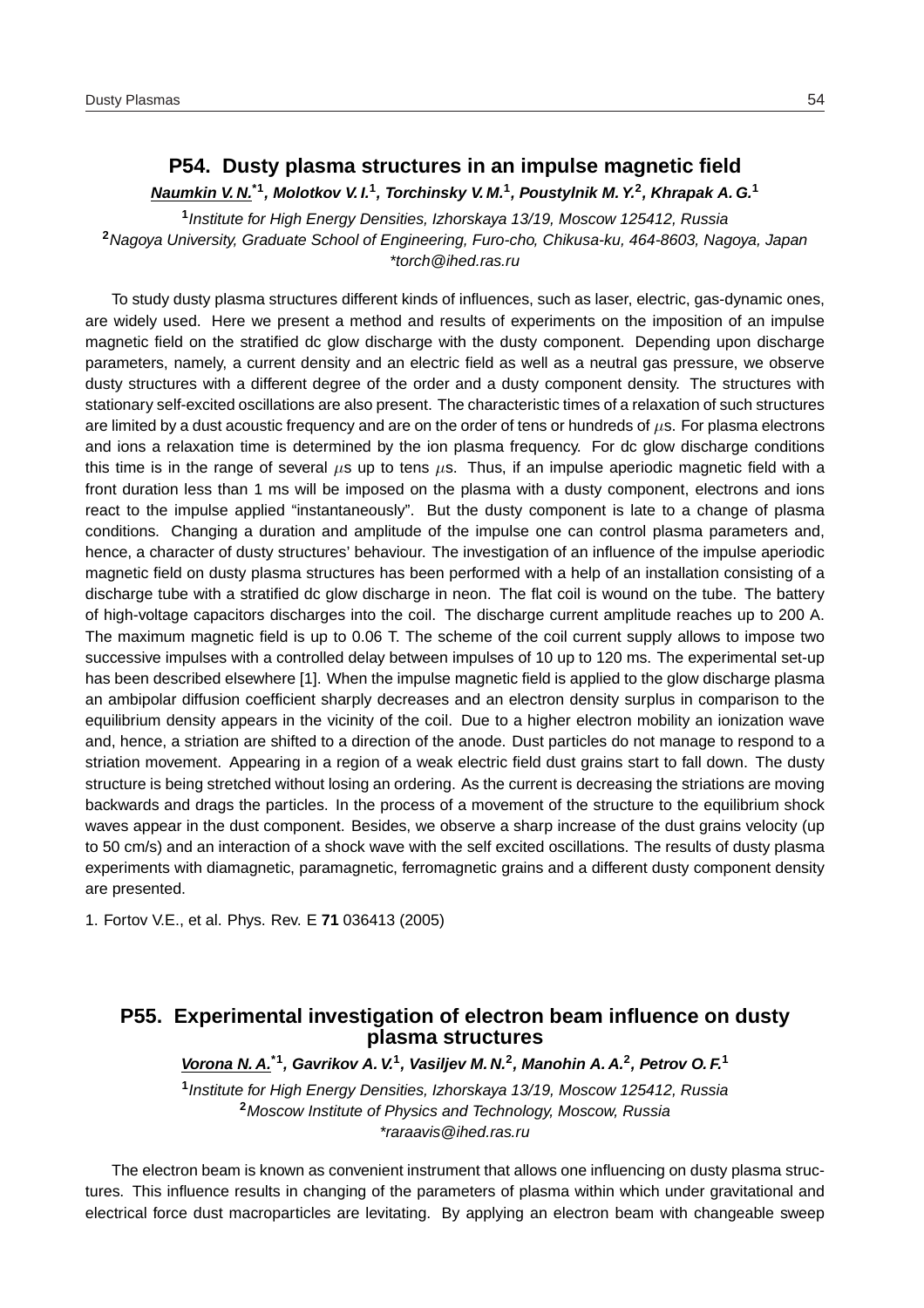frequency one has an opportunity of effecting the whole structure or only part of it as well. This work was devoted to studying the dynamical processes in dusty plasma cloud under the effect of electron beam. The latter while being applied entailed altering of such dusty plasma parameters as interparticle distance, mean macroparticle velocity, and parameter of nonideality. The relaxation processes that took place in the system after electron beam switching of were also studied. It was marked that the characteristic relaxation time (during which the system calms down to its initial state) is much less than the time of system perturbation caused by the electron beam. The relaxation time is estimated about several tens of seconds. The dependencies of macroparticles concentration and the systems parameter of nonideality on time were plotted on the basis of the experimental data. Also the relative temperature altering for the system was estimated.

# **P56. Large-scaled vortices in dc glow discharge dusty plasma Vasiliev M. M.\* , Antipov S. N., Petrov O. F.**

Institute for High Energy Densities, Izhorskaya 13/19, Moscow 125412, Russia \*mixxy@mail.ru

At present, occurrence and development of various types of instabilities are of the greatest interest to researchers in the field of dusty plasma physics. Dynamic phenomena in dusty structures (waves, regular or stochastic oscillations) are steady-state distributions of densities of macroparticles moving with nonzero directed velocity, as opposed to mean velocity of particle thermal motion in quasi-stationary dust structures (similar to a liquid or solid). Occurrence of stable dynamical dust structures in viscous medium, such as weakly ionized laboratory plasma, can be possible only due to potential sources which compensate dissipative energy losses. Rotation of dusty particles along the axis of cylindrical system (dusty vortices) was first observed in numerical simulations [1]. In [2] the analytical model was proposed that summarizes analysis of conditions for excitation of instabilities in dusty plasma with gradient of particle charges in nonelectrostatic field. The purpose of this work was experimental investigation of formation of large-scaled dusty vortices in the striations of dc glow discharge. Dust vortices were formed by monodisperse MF particles with diameters ≈2  $\mu$ m in the regions of stable striations. Clouds obtained were of about 1 cm in size and contain  $\sim$ 10<sup>4</sup> particles each. The discharge was exited in neon in a vertically oriented cylindrical glass tube with cold electrodes. Measurements were conducted at gas pressures 0.4–0.5 Torr and discharge currents 0.4–0.5 mA. Observations were made by means of illuminating dust structure with a sheet of diode laser beam ( $\lambda =$ 532 nm). The scattered light from dust particles was registered by CCD video camera. Structural (correlation functions) and dynamic (kinetic temperatures, rotation frequencies, and velocity spectrum) characteristics of large-scaled dust vortices were measured. Gradient of particle charges in the dust cloud as well as plasma screening length were estimated. It was shown that in the presence of gravity even a small charge gradient (about 1 percent) is an effective source of kinetic energy for dusty vortex motion formation.

1. V.V. Zhakovskii, B.I. Molotkov, A.P. Nefedov et al, Proceedings of Conference on Low-Temperature Plasma Physics (Petrozavodsk State Univ. Press, Petrozavodsk, Russia), 684, (1998) (in Russian). 2. O.S. Vaulina, A.A. Samarian, O.F. Petrov, B James, F. Meladso, Plasma Physics Reports 30, 652 (2004)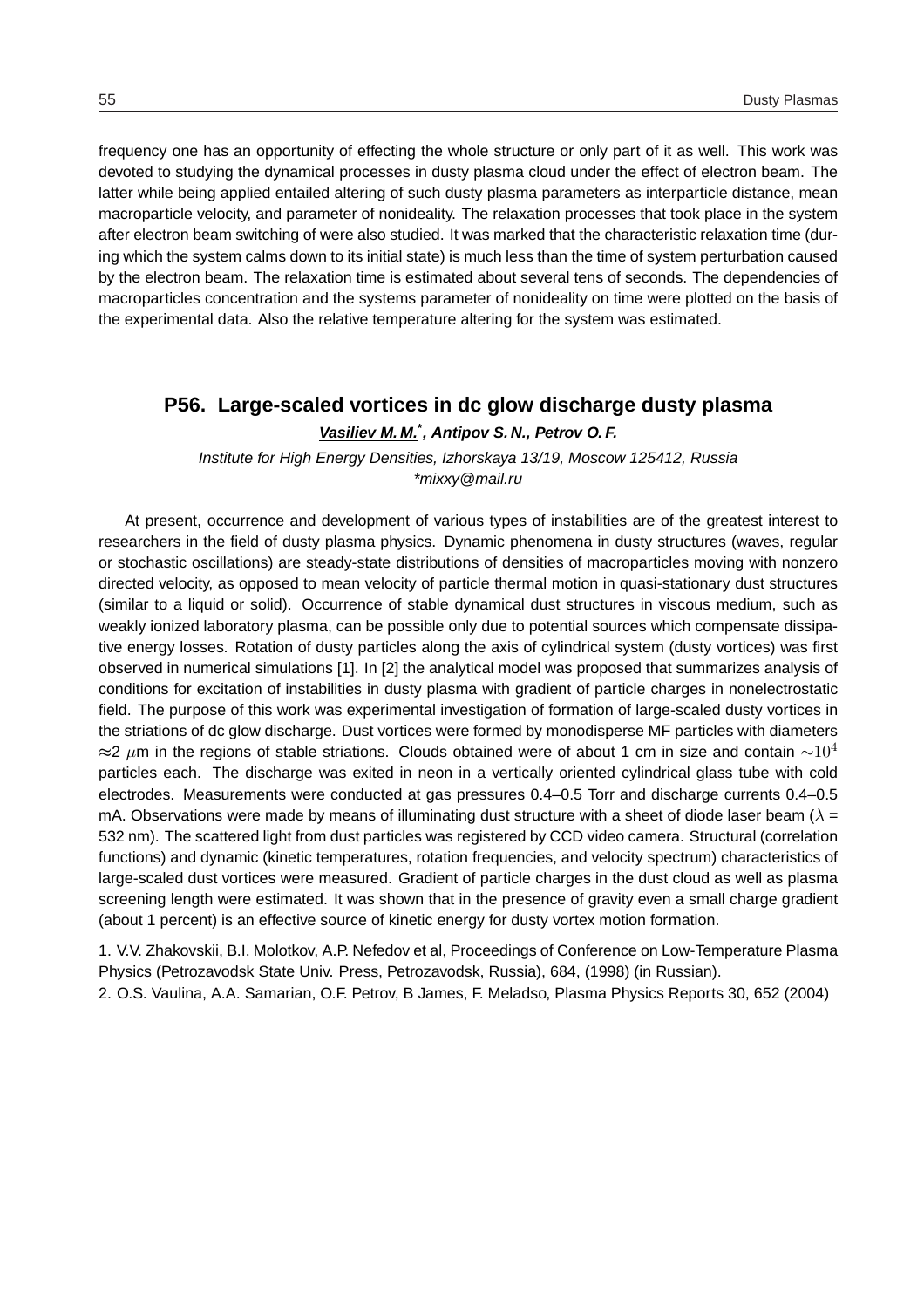#### **P57. Super dense dust structures in cryogenic DC discharges**

**Antipov S. N.\*1, Asinovskii E. I.<sup>2</sup> , Fortov V. E.<sup>1</sup> , Kirillin A. V.<sup>1</sup> , Markovets V. V.<sup>2</sup> , Petrov O. F.<sup>1</sup>**

**1** Institute for High Energy Densities, Izhorskaya 13/19, Moscow 125412, Russia **2** Institute of High Temperatures, Izhorskaya 13/19, Moscow 125412, Russia \*antipov@ihed.ras.ru

In gas discharge dusty plasmas reducing of the gas temperature down to several kelvins causes a very sizeable decrease of ionic Debye radius that can essentially weaken the mutual repulsion of dust particles. As a result, decreasing of interparticle distance due to boundary effect may yield greatly compressed dust clouds (super dense dust structures) that more than thousands times denser than those at room temperature.

In this work, we present the experimental investigation of dust structures in cryogenic dc glow discharge. The experiments were conducted in a cylindrical symmetric dc glow discharge generated in vertically oriented glass tube placed inside cryostat. The cryostat was cylindrical double glass Dewar system. The outer Dewar was used as a thermal guard and was filled by liquid nitrogen (77 K). The inner Dewar was filled by liquid nitrogen or liquid helium (4.2 K) according to the temperature required. We used particles of two types: polydisperse  $\text{Al}_2\text{O}_3$  particles with effective diameters  $2-6$   $\mu$ m and monodisperse polystyrene (PS) particles with diameter of about 5.4  $\mu$ m. In order to illuminate the particles, a diode laser beam ( $\lambda = 532$  nm) was introduced into the cryostat via optical fibre. The observations were performed through windows on Dewars by CCD video camera. The discharge was generated in He at pressures  $p = 2 - 5$  Torr and currents  $I = 0.2 - 1.3$  mA.

We found that, at 4.2 K, in addition to super dense dust structures within discharge striation, qualitatively new dust formations with free boundaries moving through discharge plasma can be formed. In discharge at 77 K super dense clouds of polydisperse particles filling the whole striation volume were observed. In the case of monodisperse particles the correlation functions, kinetic temperatures and diffusion coefficients of dust particles were measured. It was found that, in this case, cooling of the discharge down to 77 K did not affect on dust structure ordering but led to increase of particle thermal motion.

# **P58. Influence of macroparticle matter on characteristics of ordered dusty plasma structures**

**Podryadchikov S. F.\* , Khakhaev A. D.**

Petrozavodsk State University \*psf@ptz.ru

In this experimental work the influence of macroparticles matter on characteristics of ordered dusty plasma structures is discussed.

The experiments were carried out at the following plasma conditions. We used a cylindrical discharge tube with internal diameter  $d = 28$  mm. Glow discharge was initiated in Neon, Argon and Helium gases. Ordered structures were observed in the field of glow discharge strata. This field is defined by wall charge of the cylindrical tube, charge of macroparticle structure and field, which is formed by truncated cone inside the discharge tube. In our experiments, we injected dielectric  $Al_2O_3$  and zinc particles into mentioned above plasma gases.

The main subject of these experiments was to study process of dusty structure growth due to dosed successive injections of macroparticles into discharge plasma and determine dependencies on interparticle distances, shape and volume of structures. We tried to establish some correlations between these parameters, macroparticle matters and kind of gases.

The experimental results showed that the mean interparticle distance of concrete dusty system (macroparticle matter, gas) is a constant value during the whole time of dusty structure growth. The quantitative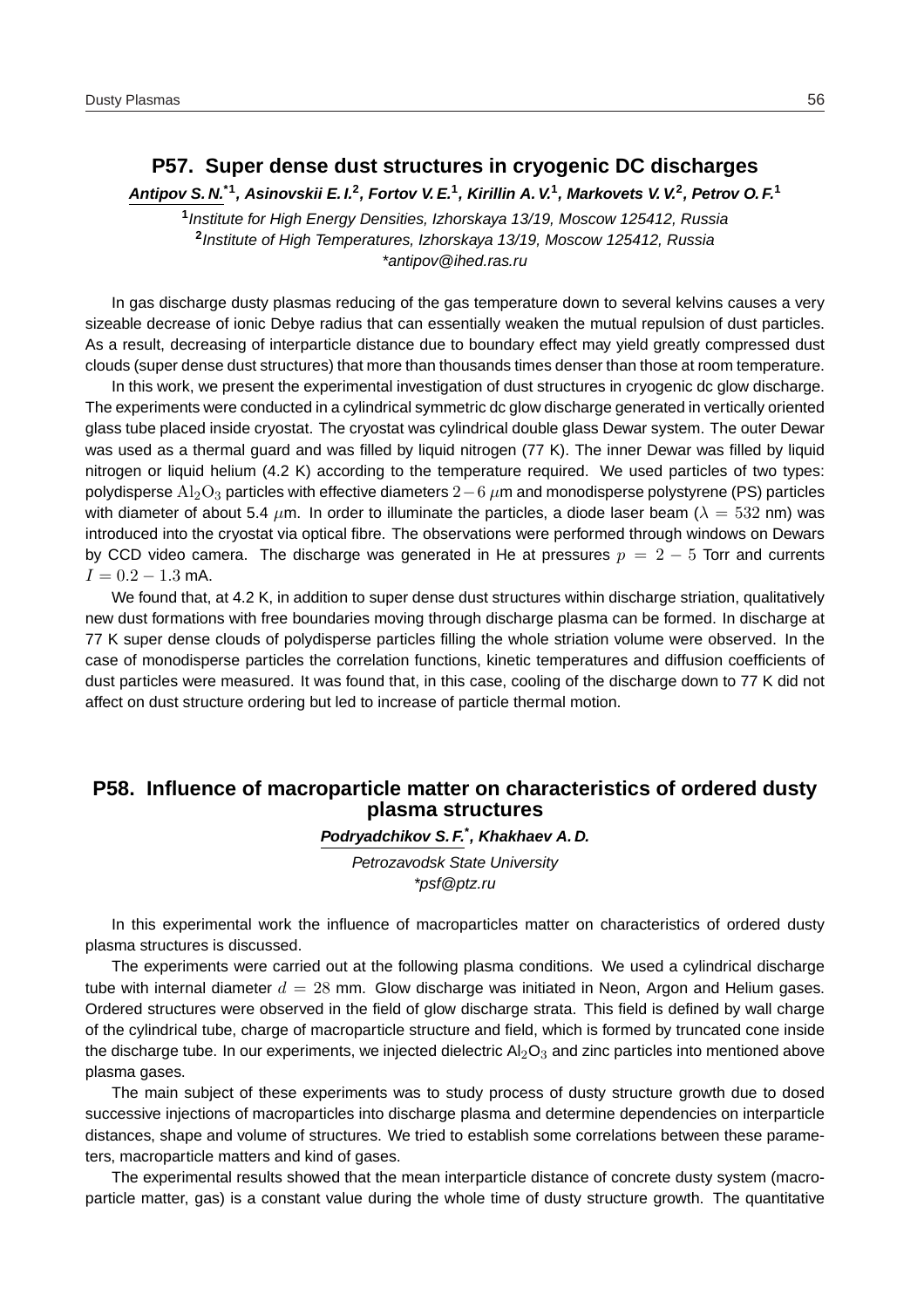dependences of structure volume on the injection number, volume rate changes on discharge current value and characteristics of interparticle distances are presented as well.

This work was supported by grant PZ-013-02 CRDF, the Ministry of Education of the Russian Federation, the Government of Karelia.

### **P59. Stability of dust voids**

#### **Vladimirov S. V.\*1, Tsytovich V. N.<sup>2</sup> , Morfill G. E.<sup>3</sup>**

School of Physics, University of Sydney, NSW 2006, Australia General Physics Institute, Vavilova 38, Moscow 117942, Russia Max-Planck-Institut fuer extraterrrestrische Physik, Garching D-85740, Germany \*S.Vladimirov@physics.usyd.edu.au

Dust voids are frequently observed as dust-free regions in a dusty plasma. Experiments demonstrate a variety of dust void structures such as stable or unstable voids, global "heartbeat" modes of oscillations of voids, dust voids in the center of the chamber or near its walls. Theory shows that a dust void generally results from the balance of the electrostatic and the plasma (such as the ion drag) forces acting on a dust particle. Here, the stability theory of a void is developed and the void behavior is modeled. It is shown that sequences of stable and unstable void sizes can exist. The dynamics of dust in a plasma follows these stability characteristics leading to various stable and/or unstable dust void structures.

# **P60. Structure and dynamics of spherical Yukawa clusters**

**Totsuji H.\*1, Ogawa T.<sup>2</sup> , Totsuji C.<sup>1</sup> , Tsuruta K.<sup>1</sup>**

**<sup>1</sup>**Faculty of Engineering and Graduate School of Science and Technology, Okayama University, Tsushimanaka 3-1-1, Okayama 700-8530, Japan **<sup>2</sup>**Graduate School of Science and Technology, Okayama University, Tsushimanaka 3-1-1, Okayama 700-8530, Japan

\*totsuji@elec.okayama-u.ac.jp

In the isotropic environment such as the condition of microgravity, dust particles in dusty plasmas form spherical clusters. The interaction between dust particles can be modeled by the repulsive Yukawa potential. The structure and dynamics of these spherical Yukawa clusters are analyzed by molecular dynamic simulations and theoretical methods.

This system has three independent dimensionless parameters: the system size  $N$ , the strength of screening  $\xi = a/\lambda$ , and the Coulomb coupling  $\Gamma = Q^2/ak_BT$ , a,  $\lambda$ , and Q being the mean distance, the screening length, and the dust charge, respectively.

When the temperature is low and  $\Gamma$  is sufficiently large, dust particles are organized into spherical shells. The number and positions of shells are determined by the system parameter, N and  $\xi$ . It is found, however, that the positions of shells are almost independent of the parameter  $\xi$ , when we measure them in the unit of the mean distance  $a$ . It is also shown that the behavior of shell number and shell positions as a function of  $N$  can be reproduced by a simple model.

With the increase of the temperature, normal modes in these clusters gain kinetic energy and we have a melting transition. At higher temperatures, structures are smeared out and we have a spherical cloud of dust particles. We analyze the nature of this transition by observing various quantities in molecular dynamics simulations.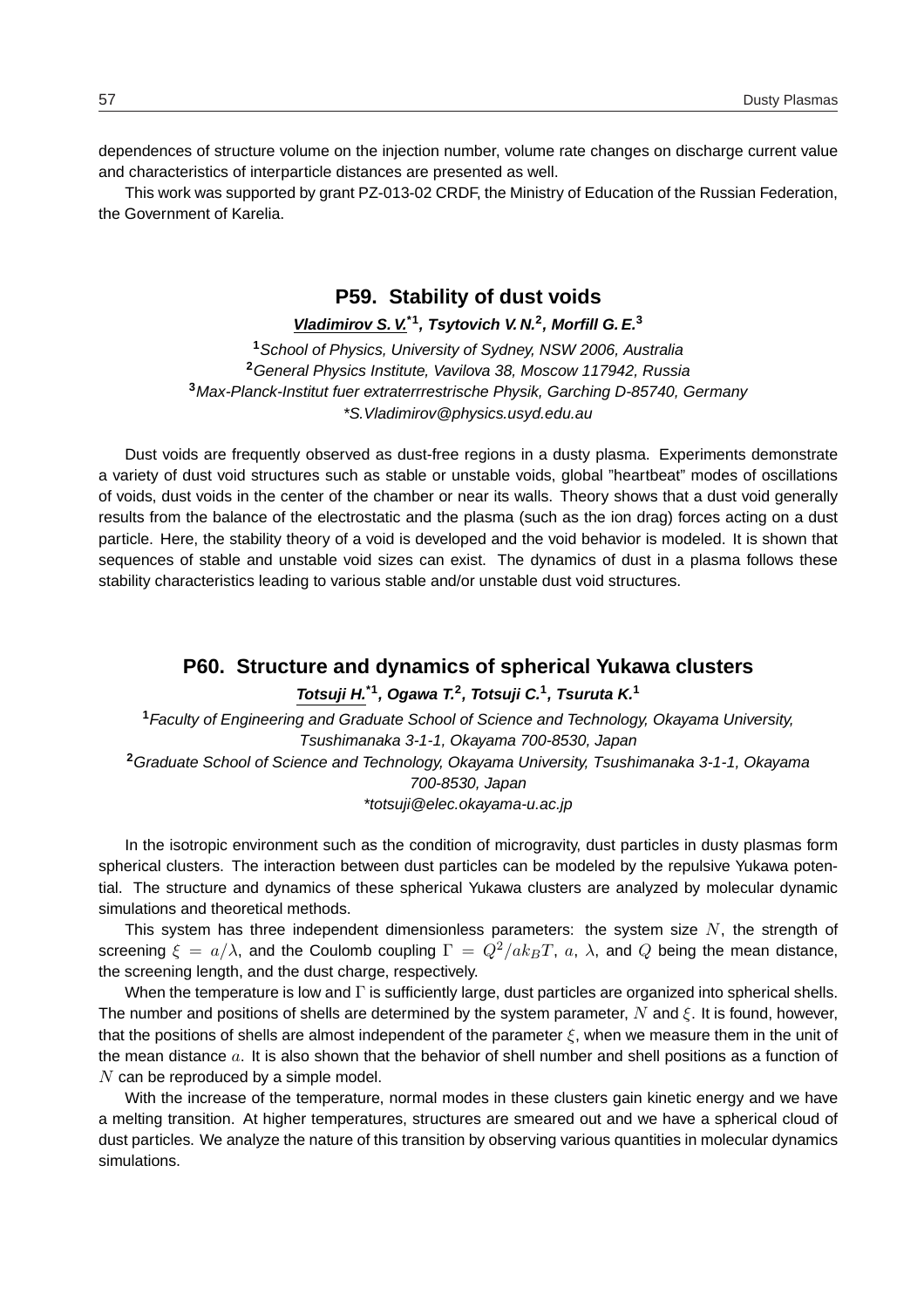# **P61. Theory of dust self-organized convective structures**

**Vladimirov S. V.\*1, Tsytovich V. N.<sup>2</sup> , Vaulina O. S.<sup>3</sup> , Petrov O. F.<sup>3</sup>**

School of Physics, University of Sydney, NSW 2006, Australia General Physics Institute, Vavilova 38, Moscow 117942, Russia Institute for High Energy Densities, Izhorskaya 13/19, Moscow 125412, Russia \*S.Vladimirov@physics.usyd.edu.au

Convection of dust particles in a low-temperature gas discharge plasma is a spectacular phenomenon observed for various conditions in dusty plasma experiments such as those in laboratories on Earth (i.e., in the presence of the gravity force effectively acting on dust particles), in parabolic flights (for the microgravity conditions), as well as onboard the International Space Station (also in the absence of the gravity force). The first theoretical explanation related the dust convection to the process of dust charging by the ambient plasma particles (electrons and ions) and, consequently, to an inhomogeneity of the grain charge distributions appearing due to different plasma conditions. This distinguishes the dust convection from the common convection in gases and liquids related to the presence of the temperature gradients, such as Rayleigh-Bernard convection.

Here, we develop a theoretical self-consistent model of the dust convection in the case when it is induced by an external modulation of the ionization rate. Since in the recent experiments the dust stationary convection was observed in the cylindrical gas discharge, we consider the cylindrically-symmetric geometry and assume that the external modulation of the ionization rate acts along the axis of a cylindrical dusty plasma. The main idea of the study is to proceed as far as possible with the analytic description of the stationary convection of dust taking into account the self-consistent dust charge distribution.

# **P62. Dipolar interaction in two-dimensional complex plasmas**

#### **Feldmann J. D.\*1, Kalman G. J.<sup>1</sup> , Rosenberg M.<sup>2</sup>**

**<sup>1</sup>**Boston College, 140 Commonwealth Avenue, Chestnut Hill, Massachusetts, USA, 02467 **<sup>2</sup>**Department of Electrical and Computer Engineering, University of California San Deigo, La Jolla, California, USA, 92093 \*feldmajf@bc.edu

Experiments in complex plasmas or colloidal systems with grains endowed with a polarizable or permanent magnetic moment are now considered feasible. Both the equilibrium configurations of the dipoles and the possible collective modes due to the dipole-dipole interactions in such systems are of interest. We have studied theoretically the ground state configurations and collective excitations of a two-dimensional system of charged particles carrying permanent magnetic dipole moment. The positions of these particles can be fixed on a lattice by the dominant Coulomb interaction, or can be constrained to small excursions from these predetermined positions. The predetermined positions can be the sites of a square, triangle, or other twodimensional lattice. A series of earlier investigations [1, 2] studied similar systems in the context of thin magnetic films. Building on the results of these studies, we have analyzed the possible anti-ferromagnetic and ferromagnetic configurations of the dipoles. We obtain numerically the ground state energies and estimate the ratio of the magnetic and electrostatic interaction energies that provide guidance to the stability of the lattice structure dictated by the electrostatic interaction.

The magnetic collective modes consist of the wobbling of the dipole moments around their equilibrium orientations. One can distinguish two polarizations: (1) wobbling in the lattice plane or (2) perpendicular to the lattice plane. We determine the dispersion curves for these modes in the different equilibrium configurations and speculate about their observational signature.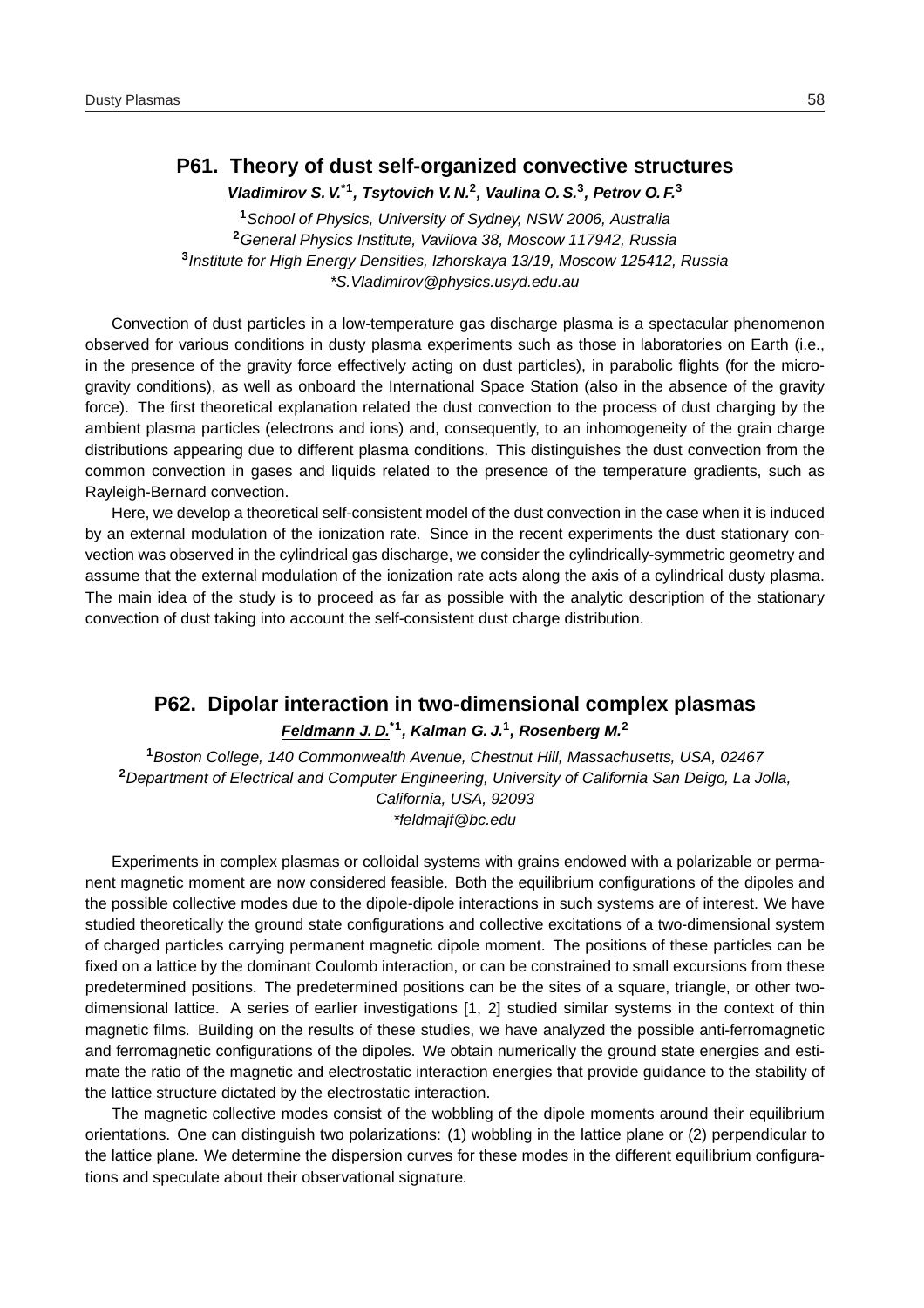In a dusty plasma, the electrons are subject both to the electric and magnetic fields of the grains, which affects the development of the Debye screening and modifies the magnetic interaction. These issues are currently being studied.

1. V. M. Rozenbaum, V. M. Ogenko, A. A. Chuiko, Sov. Phys. Usp. 34 (10), October 1991 2. E. Rastelli, A. Carbognani, S. Regina, A. Tassi, Eur. Phys. J. B 9, 641-649 (1999)

#### **P63. A new model of intergrain interaction in dusty plasmas**

**Davletov A.**

Kazakh National University, Tole Bi 96, Almaty 480012, Kazakhstan askar@physics.kz

Of interest in the modern plasma physics are the studies of dusty plasmas which are encountered in a variety of applications and natural phenomena as well. Dust grains are known to form a crystalline structure that poses a question of how attractive forces are generated in a particular dusty plasmas.

In this report a new model of intergrain interaction is proposed. It is based on the density-response formalism and includes local-field correction that alllows one to incorporate dynamical screening as well. This new model reveals a possible source of attractive force in dusty plasmas appropriate for the scrape off layer and divertor plasmas.

# **P64. Effect of ion-neutral collisions on grain-grain coupling in dusty plasmas**

#### **Khrapak S. A.**

Max-Planck-Institut für extraterrestrische Physik, D-85741 Garching, Germany skhrapak@mpe.mpg.de

Due to large charges carried by the microparticles immersed in a plasma (typically,  $Q\sim 10^3 e$  for a  $\mu$ msize grain) the strong electrostatic coupling in the dust subsystem can be achieved much more easily than in the electron-ion subsystem. This makes possible the formation of ordered structures of particles – plasma crystals [1].

The coupling is proportional to  $Q^2$ , i.e., it is quite sensitive to the particle charge. Theory has shown that ion-neutral collisions in the vicinity of a dust grain can lead to a substantial increase in the collected ion current in the weakly collisional regime for the ions [2,3]. This can considerably suppress the grain charge compared to the results of collisionless OML theory. Recent experiments performed in a bulk dc discharge plasma (with the PK-4 setup) covering a wide range of neutral gas pressures support this conclusion –  $Q$ decreases with pressure [4,5]. A simple analytical model accounting for ion-neutral collisions in the regime of weak collisionality is in good agreement with the available experimental and numerical results [5]. On the other hand, in the strongly collisional regime the charge increases with pressure and the electrostatic potential tends to the unscreened Coulomb form [2].

Using these results the dependence of interparticle coupling on neutral gas pressure for typical conditions in laboratory dusty plasmas is estimated. It is shown that coupling has a profound minimum at intermediate pressures. The obtained results can be important for 'engineering' experiments which aim to study phase transitions in dusty plasmas.

- 1. V. E. Fortov et al., Phys. Usp. **47**, 447 (2004).
- 2. A. V. Zobnin et al., JETP **91**, 483 (2000).
- 3. M. Lampe et al., Phys. Plasmas **10**, 1500 (2003).
- 4. S. Ratynskaia et al., Phys. Rev. Lett. **93**, 085001 (2004).
- 5. S. Khrapak et al., Phys. Rev. E (2005, submitted)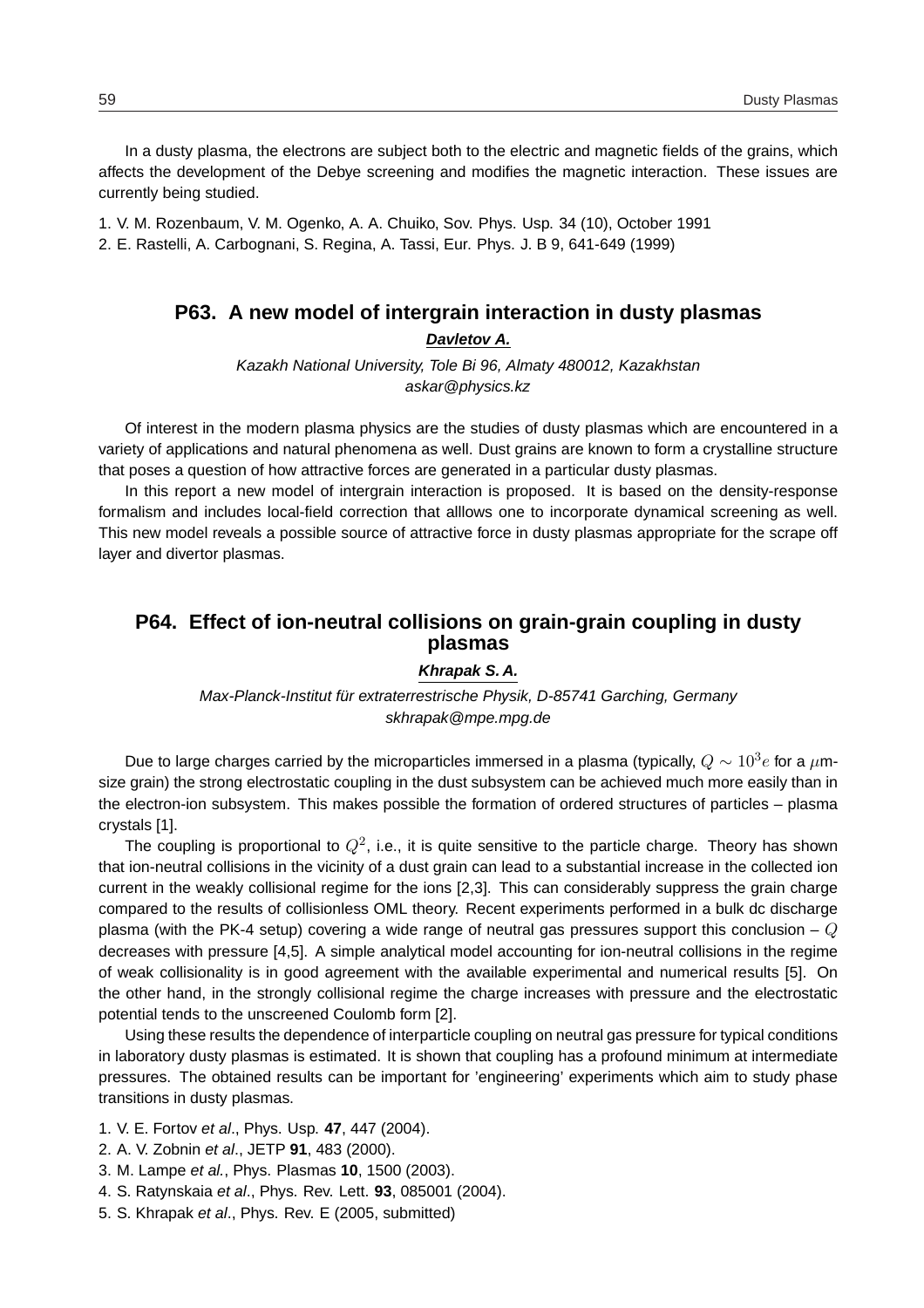### **P65. Influence of space charge inhomogenity and charge fluctuations on strongly correlated dusty plasmas**

**Filinov V. S.<sup>1</sup> , Petrov O. F.<sup>1</sup> , Molotkov V. I.<sup>1</sup> , Khahaev A. D.<sup>1</sup> , Podrjadchikov S. F.<sup>2</sup> , Golubnychiy V. A.<sup>3</sup> , Bonitz M.<sup>3</sup> , Fehske H.\*4**

**1** Institute for High Energy Densities, Izhorskaya 13/19, Moscow 125412, Russia **<sup>2</sup>**Petrozavodsk State University NOZ "Plasma", Lenin street 33, Petrozavodsk 185640, Russia <sup>3</sup> Institut für Theoretische Physik und Astrophysik, Christian-Albrechts-Universität zu Kiel, 24098 Kiel, **Germany** 

<sup>4</sup> Institut für Physik, Universität Greifswald, 17489 Greifswald, Germany \*bonitz@physik.uni-kiel.de

An effective anisotropic potential is proposed for the interaction between dust particles in a gas-discharge plasma. In addition to the Coulomb repulsion this potential takes into account attraction due to the spatial positive plasma charge originating from focusing of the ionic fluxes by dusty particles. The time evolution of the dust particle kinetic and potential energies from random initial configurations is investigated by the Brownian dynamics method. Results of our simulation show that the attraction between dusty particles can be the main physical reason for formation and decay of classical bound dust particle pairs and many-particle complexes with low potential energy, while the kinetic energy (temperature) of unbound dust particles and particles oscillating in bound complexes may increase by up to three orders of magnitude as is observed in experiments. In the model without dust particle attraction bound complexes are absent and increase of kinetic energy is much less pronounced. The influence of the high-frequency and low-frequency random charge fluctuations on the obtained results has been investigated. The model is also applied to simulations of the recently observed spherical dust crystals

1. O. Arp, D. Block, A. Melzer, and A. Piel (Phys. Rev. Lett. (2004), **93**, 165004).

#### **P66. Surface activity of charged dust in a plasma sheath**

**Ignatov A.\*1, Schram P.<sup>2</sup> , Trigger S. A.<sup>3</sup>**

General Physics Institute, 38 Vavilova str., Moscow, Russia Einhoven university of technology, Eindhoven, The Netherlands Institute for High Energy Densities, Izhorskaya 13/19, Moscow 125412, Russia \*aign@fpl.gpi.ru

A simple model is developed for the self-consistent charging of a dust layer in an electrode plasma sheath, as well as for the force balance in this layer. The anisotropy of the plasma pressure near the plasma boundary makes it possible to introduce the notion of surface tension. The equilibrium charge, the height at which the dust layer levitates above the electrode, and the plasma surface tension are calculated numerically as functions of the dust density. The presence of dust is shown to increase the plasma surface tension, which indicates that the plasma sheath may become structurally unstable.

# **P67. Electron and ion fluxes to a dust grain in atmospheric pressure plasma**

#### **D'yachkov L. G.\* , Khrapak A. G.**

Institute for High Energy Densities, Izhorskaya 13/19, Moscow 125412, Russia \*dyachkov@ihed.ras.ru

We present an approximate expression for the flux of charged plasma particles to a dust grain under the conditions  $a \ll l \ll D$ , where a is the dust grain radius, l is the mean free pass of the charged particle,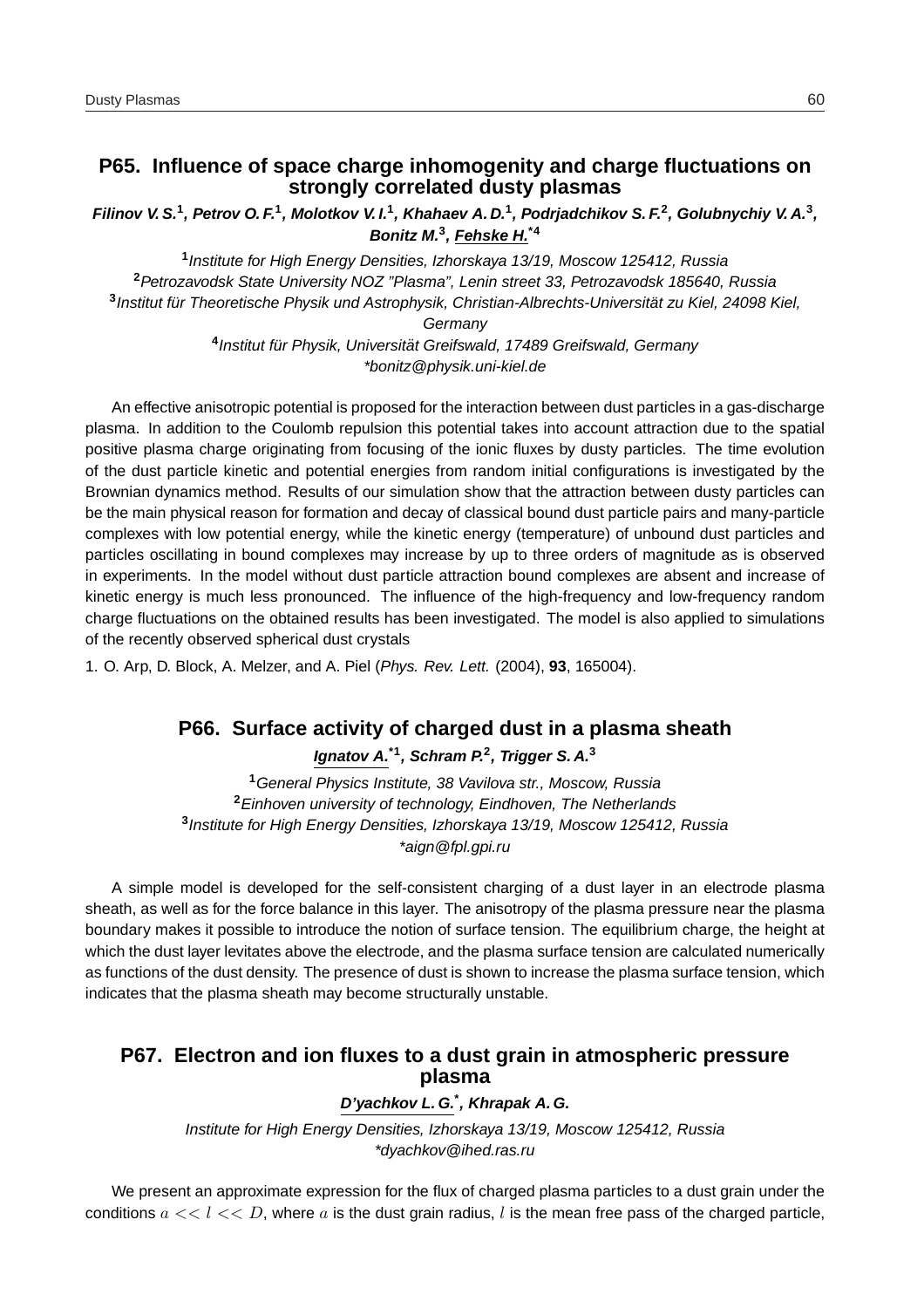and  $D$  is the screening length. Such conditions can be realized, for example, in a plasma at atmospheric pressure and temperature  $T \sim 0.1$  eV for dust grains of micron or submicron size. In two limiting cases  $l \ll a$ , D and  $l \gg a$ , D the expressions for the flux can easily be obtained. In the first case, the approximation of flat surface is valid. In the second one the OML approximation is usually applied.

In order to derive an approximate expression for the flux at the intermediate case, we consider the motion of a charged particle in the spherical layer  $a < r < a+l$  as a collisionless one in the Coulomb potential. Then for the particle incoming to the collisionless region with the given velocity v, using the energy and moment conservation lows, we can obtain the minimal distance  $r_{min}$  of the particle trajectory from the Coulomb center. Evidently, only the particles, for which  $r_{min} \le a$ , reach the dust grain. But knowing the velocity distribution function we can write the flux of the particles incoming to the collisionless region with velocity  $\bf{v}$ . Thus, averaging over the velocity values and directions, we find the flux to the dust grain.

The obtained expression has been used for the derivation of the boundary conditions near the dust grain for the equations describing the electron distribution in thermoionic plasma. We equate the obtained electron flux to the flux of electrons emitted from the dust grain surface and find the electron density at  $r = a + l$ . For the conditions under consideration we can use the drift-diffusion approximation for  $r > a + l$ , and we set this number density as the boundary condition for the corresponding equation.

# **P68. Interactions of charged dust particles in clouds of charges: Debye atom and Debye molecule**

#### **Yakovlenko S.\* , Gundienkov V.**

A.M. Prokhorov General Physics Institute 119991, Moscow Vavilov 38 \*syakov@kapella.gpi.ru

Two charged dust particles inside a cloud of charges are considered as Debye atoms forming a Debye molecule [1]. Cassini coordinates are used for the numerical solution of the Poisson-Boltzmann equation for the charged cloud. The electric force acting on a dust particle by the other dust particle was determined by integrating the electrostatic pressure on the surface of the dust particle. It is shown that attractive forces appear when the following two conditions are satisfied. Firstly, the average distance between dust particles should be approximately equal to two Debye radii. Secondly, attraction takes place when similar charges are concentrated predominantly on the dust particles. If the particles carry a small fraction of total charge of the same polarity, repulsion between the particles takes place at all distances. We apply our results to the experiments with thermoemission plasma and to the experiments with nuclear pumped plasma.

1. V.A. Gundienkov, S.I. Yakovlenko. JETP, v. 95, No. 5, p. 864-877

# **P69. Thermodynamic instability and critical fluctuations in dusty plasmas**

**Totsuji H.**

Faculty of Engineering and Graduate School of Science and Technology, Okayama University, Tsushimanaka 3-1-1, Okayama 700-8530, Japan totsuji@elec.okayama-u.ac.jp

In the one-component plasma (OCP), either classical or quantal, the pressure decreases with the increase of the coupling parameter. At the same time, the isothermal compressibility increases and, at some critical value of the coupling parameter, we have a divergence of the compressibility. In neutral systems, this corresponds to a thermodynamic instability and critical fluctuations are observed when we approach to this point.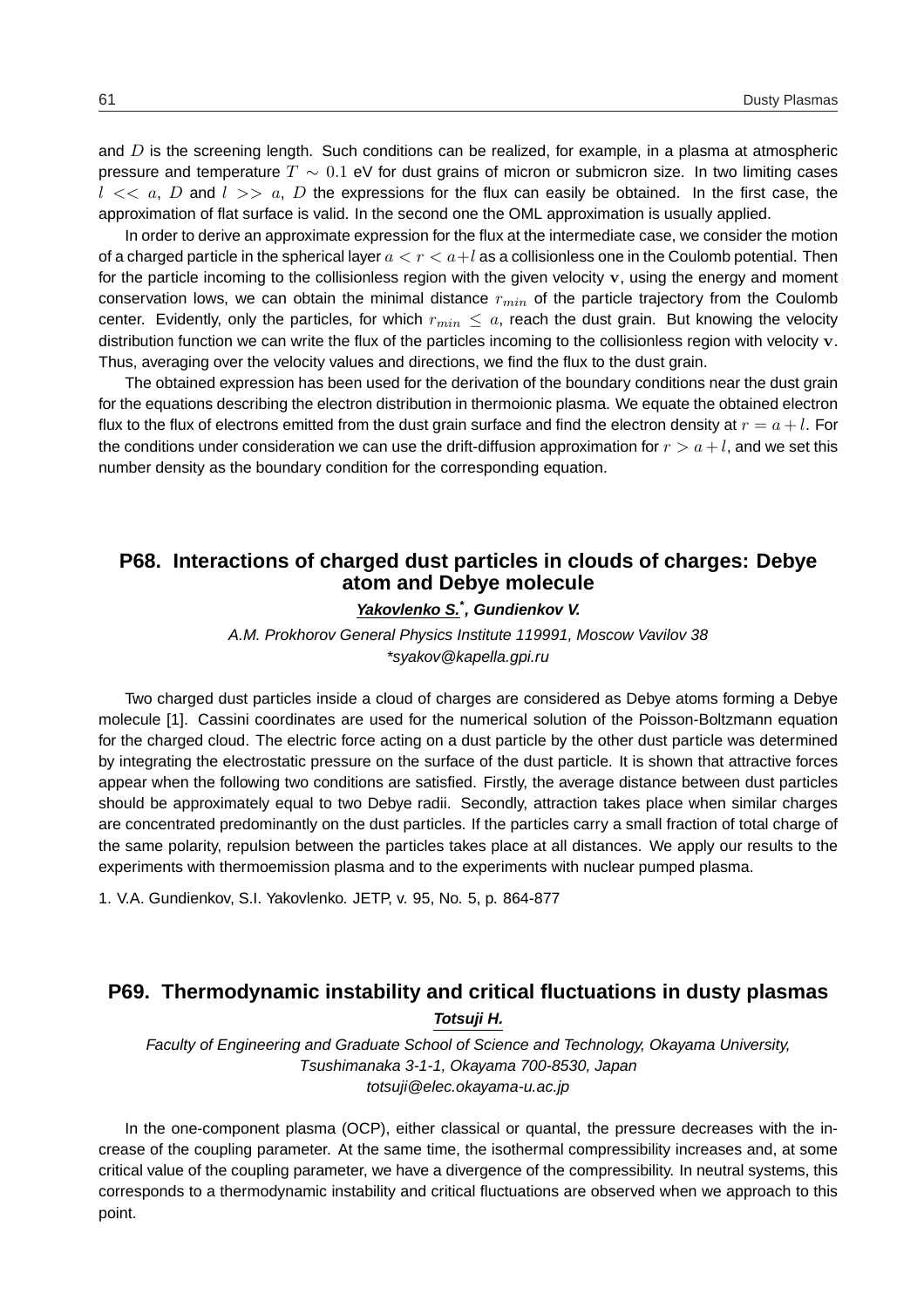In the case of OCP, however, there always exists the background charge which neutralizes the OCP and the pressure of the latter usually masks the above instability. In this presentation, we show that, in dusty plasmas, we have a possibility to directly observe this instability when appropriate conditions are satisfied.

Starting from the charge neutral system composed of dust particles, electrons, and ions, we first obtain the effective potential acting on dust particles. We then have an approximate expression for thermodynamic quantities related to dust partices and finally derive thermodynamics of the total system. We show the behavior of the density fluctuation spectrum in this system near the critical point. The experimental possibility to observe these critical phenonena under the condition of microgravity will also be discussed.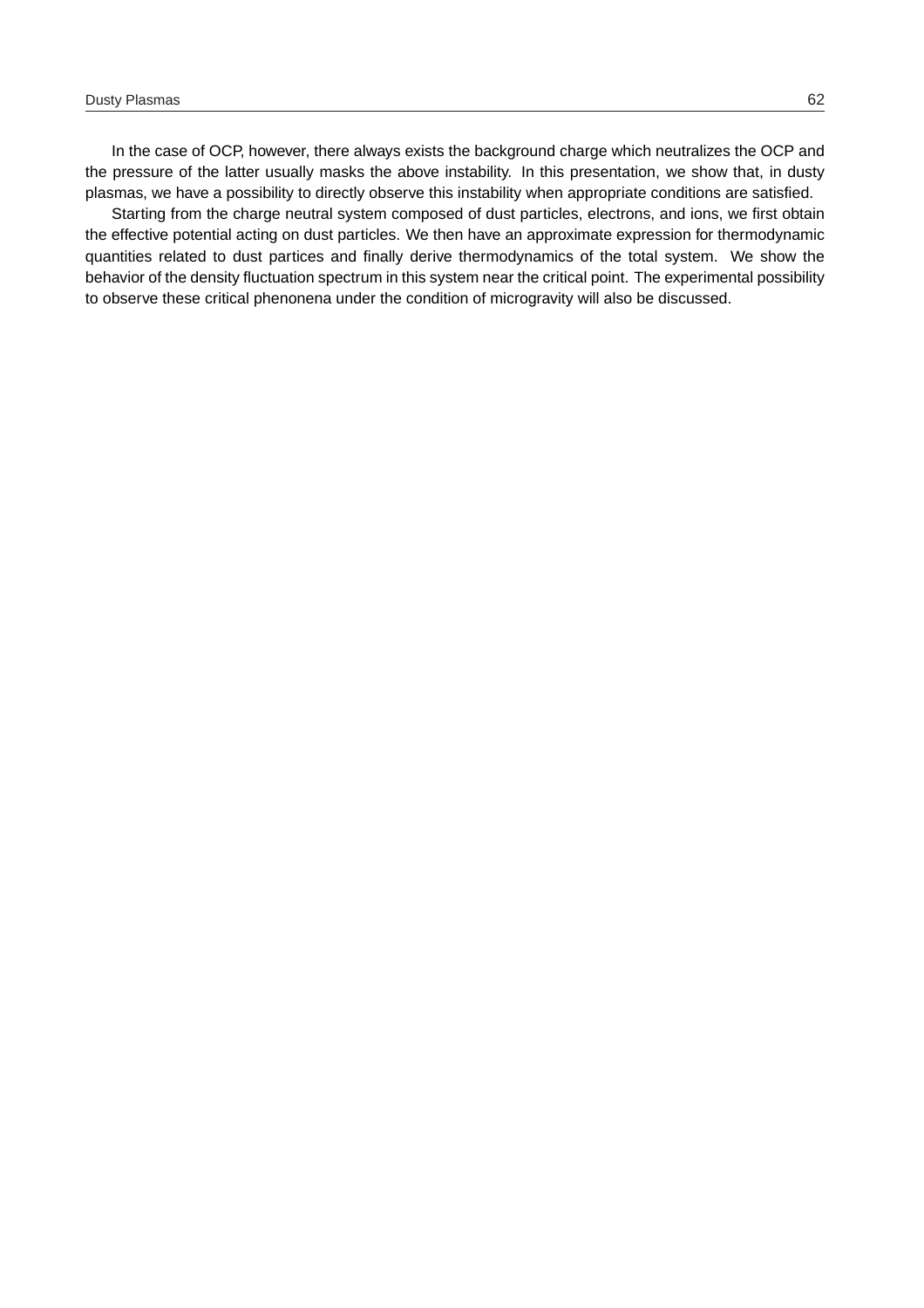# **Non-Neutral and Ultracold Plasmas**

# **I7. Measurement of screening enhancement to nuclear reaction rates using a strongly-magnetized, strongly correlated nonneutral plasma**

**Dubin D.**

Physics Department 0319, UCSD, 9500 Gilman Drive, La Jolla CA 92093-0319 USA ddubin@ucsd.edu

In the hot dense interiors of stars and giant planets, nuclear reactions are predicted to occur at rates that are significantly enhanced compared to the low density Gamow rates. As first discussed by Salpeter and others [1], the reason for the enhancement is that the surrounding plasma screens colliding pairs, increasing the probability of the close collisions that are required for nuclear reactions. However, strongly enhanced nuclear reaction rates have never been observed in the laboratory. This talk will discuss experimental tests of strong screening enhancement. The tests can be done at low energy by using an analogy between nuclear reactions and energy equipartition for strongly correlated ions stored in a Penning trap. In the strong magnetic field of the Penning trap the trapped ions execute rapid cyclotron motion. The kinetic energy of this motion is an "adiabatic invariant." Like nuclear energy, this cyclotron energy is released only through rare close collisions between ions that break the adiabatic invariant [2]. When the plasma is strongly correlated, close collisions are more likely because of plasma screening and the rate of cyclotron energy release is enhanced, in just the same manner as for nuclear reactions [3]. Simulations of this effect will be presented, along with preliminary experimental results with laser-cooled strongly-correlated Be<sup>+</sup> ions [4]. The experiments have observed a strongly-enhanced release of cyclotron energy (10 orders of magnitude faster than the two-body equipartition rate).

Supported by NSF/DOE partnership.

- 1. E.E. Salpeter and H. van Horn, Astrophys. J. **226**, 1034 (1978).
- 2. M.E. Glinsky et al., Phys. Fluids B **4**, 1156 (1992).
- 3. D.H.E. Dubin, Phys. Rev. Lett. **94**, 025002 (2005).
- 4. M.J. Jensen et al., Phys. Rev. Lett. **94**, 025001 (2005).

# **T17. Ultracold plasma and Rydberg-like state of matter formed by Rydberg atoms.**

#### **Manykin E. A.**

Russian Research Center "Kurchatov Institute", Sq. Kurchatov 1,Moscow 123182, Russia edmany@isssph.kiae.ru

Superultracold plasma and Rydberg-like state formed by strong interaction between Rydberg atoms (Rydberg matter) are studied theoretically. A pseudopotential model and density functional theory is considered. The phase transition to condensed state in a system of excited atoms is reviewed. A lifetime, decay processes of both radiation's transition and Auger effect are analysed. Comparison of theoretical estimations with experimental data is demonstrated. A kinetic model for ultracold, strongly nonideal plasma with gas of Rydberg atoms (Rydberg plasma) is developed. All stages of the generation and decay of such a plasma can be sequentially traced. Calculations show evidence of a significantly decreased recombination rate and,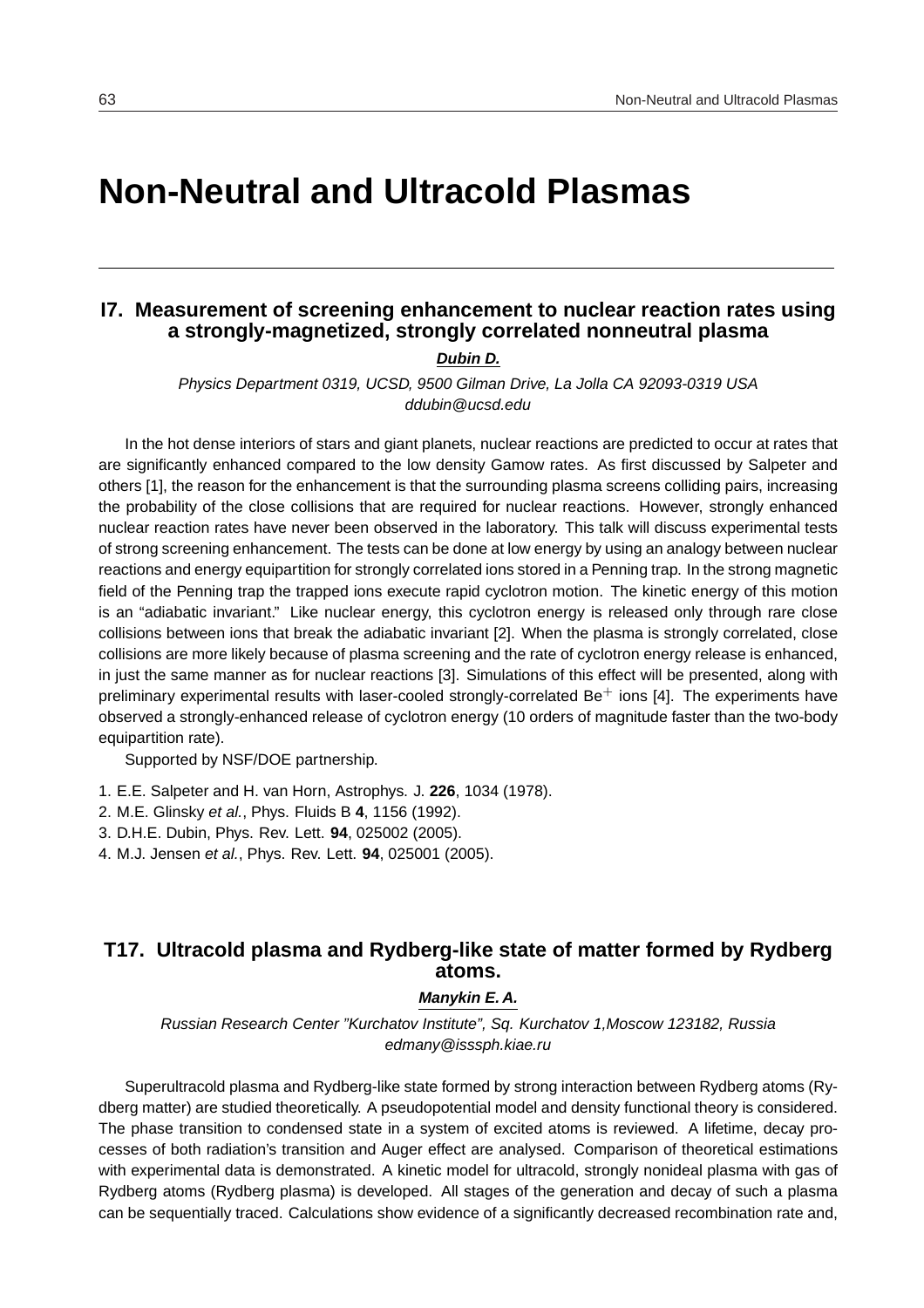hence, of the possible formation of a metastable structure in the plasma under consideration. A pseudopotential model is suggested to describe the thermodynamics and correlation functions of such the Rydberg plasma. The Monte Carlo method is used to determine the energy, pressure, and correlation functions in the ranges of temperature  $T = 0.1 - 10$  K and  $n = 10^{-2} - 10^{16}$  cm<sup>-3</sup>. For a weakly nonideal plasma, the results closely agree with the Debye asymptotic behavior. For a strongly nonideal plasma, many-particle clusters and a spatial order in the arrangement of plasma electrons and ions have been found to be formed.

#### **T18. Ultra-cold plasma temperature oscillations**

**Murillo M. S.\* , Daligault J.**

Theoretical Division, Los Alamos National Laboratory \*murillo@lanl.gov

Coulomb matter is typically formed at high temperatures and/or densities where significant ionization occurs. It is now possible, however, to create plasmas in the opposite limit of very low densities and very, very low temperatures; such plasmas are referred to as ultracold plasmas. Ultracold plasmas are formed by the rapid ionization of a cold (∼microkelvin) atomic gas. Initially, the plasma is in a highly uncorrelated state characteristic of a gas, but the Coulomb coupling parameter can be as high as several tens of thousands, which is characteristic of a Coulomb crystal. Such a state is highly nonequilibrium since the charged particles will attempt to correlate to be consistent with the Coulomb coupling. It has been established theoretically [M.S. Murillo, Phys. Rev. Lett. 76, 115003 (2001)] that an ultracold plasma will heat as correlations form; this "disorder-induced heating" can be understood simply in terms of energy conservation whereby the initial Coulomb energy is converted into kinetic energy as the system evolves from a random state to a more ordered state. Recently, this prediction has been confirmed experimentally [Y. C. Chen, et al., Phys. Rev. Lett. 93, 265003 (2004)] by observing the Doppler broadening of the ions as they heat. Interestingly, the experimental data have also revealed that the Coulomb to kinetic energy conversion, and in turn the evolution to equilibration, is not monotonic (direct): the ion temperature rapidly increases to a maximum and then displays damped oscillations towards the equilibrium temperature. We have explored the evolution to equilibrium of ultracold plamas both theoretically and with molecular dynamics simulations. Our theoretical models aim to give guidance to the interpretation of the simulation results, which are much more accurate. We use particle-particle particle-mesh molecular dynamics to simulate the rapid ionic heating and temperature oscillations using a Yukawa model, which assumes a fast electron response. We find that the oscillations also appear in the simulations and we have studied their behavior as a function of plasma conditions; good agreement is found in comparison with the experimental results. These detailed experiments, and the use of molecular dynamics to understand them, greatly expands the study of the already interesting and difficult area of equilibrium properties of strongly coupled Coulomb systems to the case of very strongly coupled and highly nonequilibrium systems.

# **T19. Coulomb crystals in confined systems: self-organization Peeters F. M.**

University of Antwerp (CMI) Department of Physics Groenenborgerlaan 171 B-2020 Antwerpen francois.peeters@ua.ac.be

A system of classical particles moving in two dimensions and confined by a parabolic trap exhibits a rich variety of different configurations when the inter-particle potential has a long-range repulsive and a short range attractive part. The groundstate configuration depends very much on the interaction range of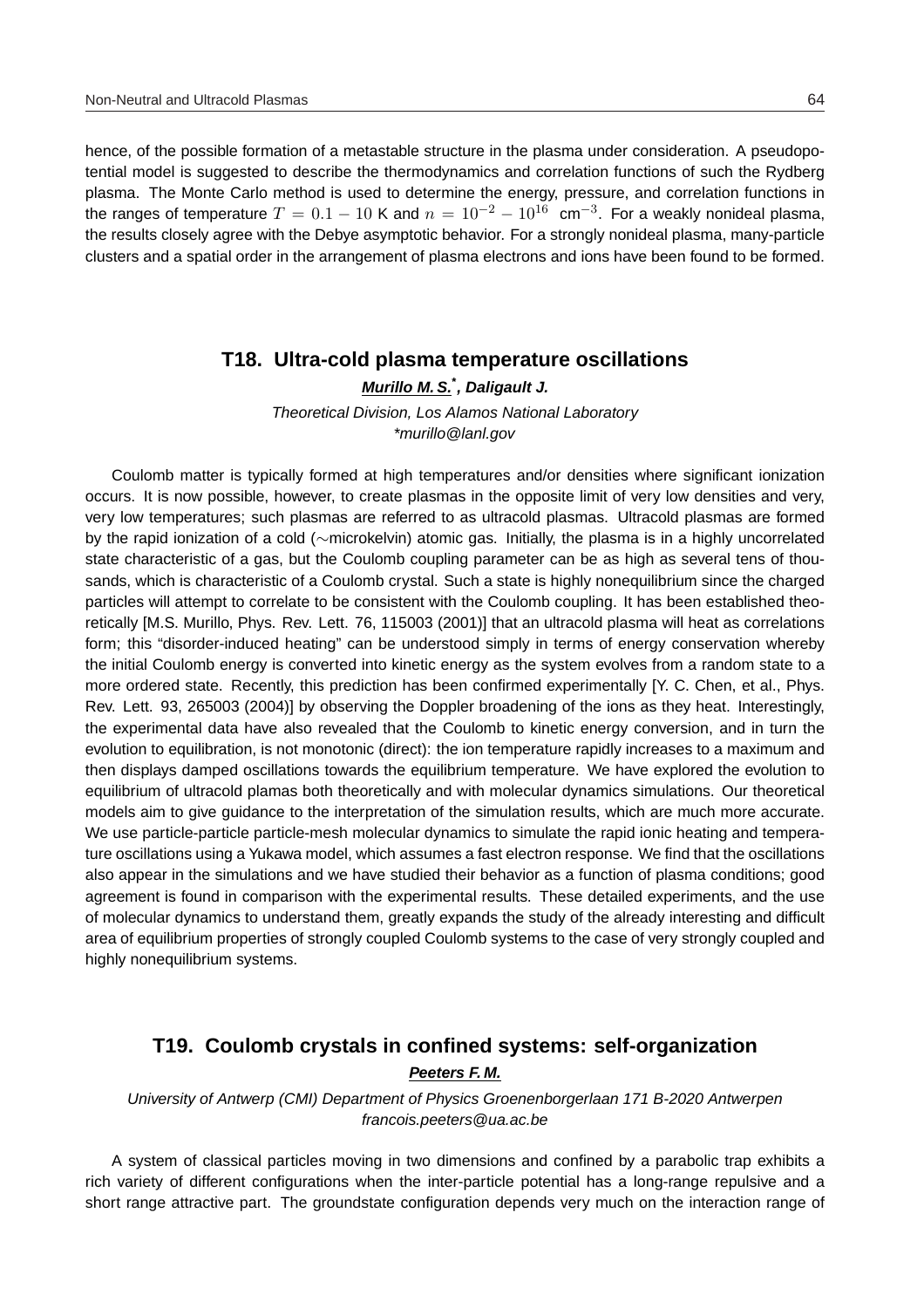the short-range attractive potential and the total number of particles: bubbles, stripe phases and ringlike configurations (or combinations of them) are found. Complete phase diagrams are constructed for  $N = 2$  up to  $N = 6$  particles. General rules are derived for the occurence of different transitions between the different configurations. These rules are tested for the ground state configuration of large systems.

We also studied a binary system of particles with a Coulomb repusive interparticle interaction. The particles not always arrange themselve in a shell structure. We found that the mixing of the particles goes hand in hand with the occurence of a large number of metastable states. As function of the ratio between the charge or mass of the two types of particles a large number of first order and second order structural transitions are found. The melting of such a system was also investigated and we found that the small particles are able to stabilize the ordening of the larger particles.

# **T20. Relaxation of expanding ultracold neutral plasmas**

**Pohl T.\* , Pattard T., Rost J. M.**

Max-Planck-Institute for the Physics of Complex Systems Noethnitzer Strasse 38 D-01187 Dresden **Germany** \*tpohl@mpipks-dresden.mpg.de

In a number of recent experiments ultracold neutral plasmas have been produced by photoionizing lasercooled atomic ensembles and investigated using a variety of different techniques [1–3]. Due to their very low temperatures and due to the fact that these plasmas are freely expanding, these systems show a complex relaxation behavior and different theoretical pictures have been applied to understand the observed plasma dynamics ([4–6] and [7, 8]).

Based on recently developed theoretical approaches [6], we provide a detailed discussion of the ultracold plasma dynamics, including the formation of highly excited Rydberg atoms, the build up of spatial correlations, an adiabatic cooling during the expansion, etc. We present a consistent picture of the relaxation of the electronic and ionic component as well as the equilibration between both subsystems [9]. Moreover we demonstrate that our calculations are in excellent agreement with current measurements, giving strong arguments for the respective interpretation ofexperimental observations.

Finally, we discuss consequences of the strongly coupled ion motion for the plasma dynamics and its implications for present experiments [10, 11].

1. C.E. Simien, Y.C. Chen, P. Gupta, S. Laha, Y.N. Martinez, P.G. Mickelson, S.B. Nagel and T.C. Killian, Phys. Rev. Lett. **93**, 265003 (2004).

- 2. J.L. Roberts, C.D. Fertig, M.J. Lim and S.L. Rolston, Phys. Rev. Lett. **92**, 253003 (2004).
- 3. N. Vanhaecke, D. Comparat, D.A. Tate and P. Pillet, Phys. Rev. A **71**, 013416 (2005).
- 4. F. Robicheaux and J.D. Hanson, Phys. Rev. Lett. **88**, 055002 (2002).
- 5. S.G. Kuzmin and T.M. O'Neil, Phys. Rev. Lett. **88**, 065003 (2002).
- 6. T. Pohl, T. Pattard and J.M. Rost, Phys. Rev. A **70**, 033416 (2004).
- 7. Y. Hahn, Phys. Rev. E. **64**, 046409 (2001).
- 8. B.B. Zelener, B.V. Zelener and E.A. Manykin, JETP **99**, 1344 (2004).
- 9. T. Pohl and T. Pattard, arXiv: physics/0503018.
- 10. T. Pohl, T. Pattard and J.M. Rost, Phys. Rev. Lett. **92**, 155003 (2004).
- 11. T. Pohl, T. Pattard and J.M. Rost, arXiv: physics/0503008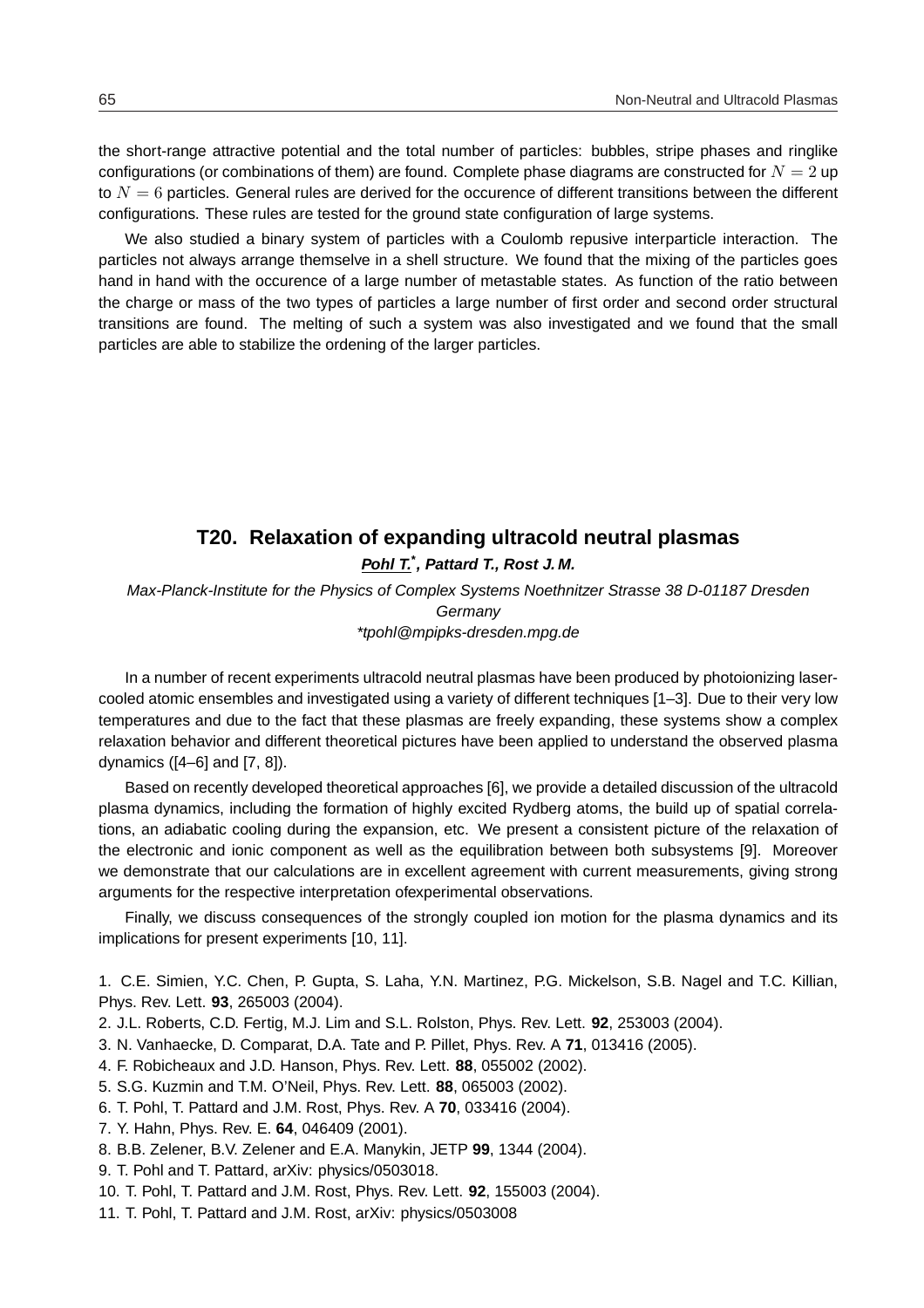# **P70. To the theory of recombination Rydberg nonideal plasma.**

**Zelener B. V.\* , Zelener B. B., Ivanenko S. A.**

United institute of High Temperature, Izhorskaya 13/19, Moscow 125412, Russia \*zelener@ihed.ras.ru

Recombination properties at three-body collisions in hydrogenlike plasma have been investigated. We have shown that existing calculation models for three-body recombination (Thomson model, diffusion approximation and modify diffusion approximation) have worked only in high temperature region electron temperature more or equal 1 eV. In case of electron temperature essentially less 1 eV, we have found out strong dependence this process probability from energy of free particle. As a result is a drastic slowdown recombination in region, where three-body recombination is a main recombination mechanism. Other reason of slowdown recombination connects with an increase nonideality parameter. Effect of slowdown recombination at three-body collisions can reduce to situation when thermal equilibrium is set earlier than ionization equilibrium, and to inverse population on Rydberg levels.

# **P71. Phase diagram of ultracold strongly coupled plasmas**

**Norman G. E.**

Institute for High Energy Densities, Izhorskaya 13/19, Moscow 125412, Russia norman@ihed.ras.ru

It was predicted theoretically in the late 1960s [1] that thermodynamically labile and metastable states might exist for strongly coupled plasmas. The idea was analogous to the van der Waals equation. The approach [1] is extended to lower temperatures in the present paper. The diagram (electron temperature  $T_e$  – electron number densities  $n_e$ ) is plotted. The possible ideal gas of atoms presented is neglected. Three areas of the ultracold plasma parameters are distinguished in the  $T_e - n_e$  diagram, where plasmas are thermodynamically stable (I), labile (II) or metastable (III). It is shown that the results of the recent experiments [2-4] and simulation [5,6] do not contradict to the prediction. The plasma parameters of the metastable microdroplets with the lifetime about 1s, which were observed in [2], turn out to correspond to the area III where ultracold plasma is expected to be metastable according to our estimates. The unstable plasmas studied in [3,5,6] had initial parameters which correspond to the area II where plasmas are subjected to the spinodal decay according to our estimates. The parameters of the stationary plasmas studied in [4,7] hit the area I where plasmas are thermodynamically stable according to our estimates as well.

This research is partially supported by grants RFBR 04-02-17065a and RAS Presidium research program "Thermophysics and mechanics of intensive energy impacts".

- 1. G.E.Norman, A.N.Starostin, High Temperature **6**, 394 (1968); **8**, 381 (1970).
- 2. C.Aman, J.B.C.Pettersson, L.Lindroth, L.Holmlid, J. Mater. Res. **7**, 100 (1992).
- 3. T.C.Killian, S.Kulin, S.D.Bergeson, L.A.Orozco, C.Orzel, S.L.Rolston, Phys. Rev. Lett. **83**, 4776 (1999).
- 4. S.Kulin, T.C.Killian, S.D.Bergeson, S.L.Rolston, Phys. Rev. Lett. **85**, 318 (2000).
- 5. S.Mazevet, L.A.Collins, J.D.Kress, Phys. Rev. Lett. **88**, 55001 (2002).
- 6. S.G.Kuzmin, T.M.O'Neil, Phys. Rev. Lett. **88**, 65003 (2002); Phys.Plasmas, **9**, 3743 (2002).
- 7. G.Vitrant, J.M.Raimond, M.Gross, S.Haroche, J.Phys. B: At. Mol. Opt. Phys. **15**, L49 (1982).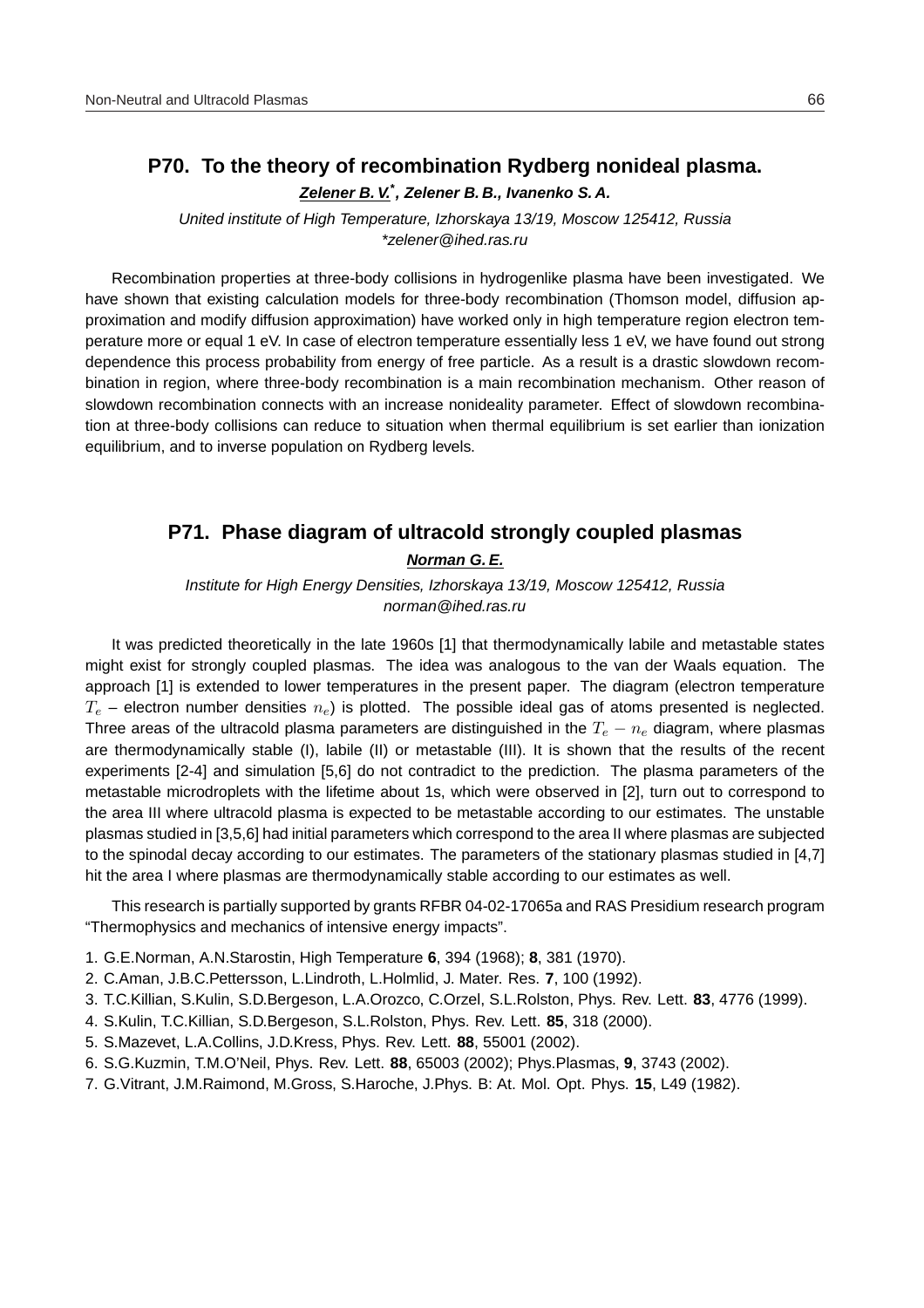#### **P72. Decoherence of Rydberg-Atoms in a plasma**

**Gocke C.\* , Ropke G. ¨**

Institute for Physics, Universitaet Rostock, 18051 Rostock \*christian.gocke@uni-rostock.de

Highly excited atomic states loose their pure quantum-mechanical interference properties by interaction with a statistical background. The process of decoherence is generally studied by system-bath models [1]. These models provide estimations of the decoherence timescale using transitions by system-bath interaction on a Born level.

Refering to experiments on ultracold plasmas [2], we study scattering of charged particles at Rydberg atoms that give the most important contribution to the transition rates in these systems. We find that different approaches to decoherence coincide with scattering rates of the Born approximation.

For the calculation of suitable transition rates the Born approximation is generally not sufficient. We consider therefore extensions including strong collisions in Binary Encounter Approximation (BEA) [3] and show how to improve mesoscopic approaches to decoherence [4].

1. A.O. Caldeira, A.J. Leggett, Ann. Phys. (N.Y.) **149**, 374 (1983).

2. T.C. Kilian et al., Phys. Rev. Lett. **83**, 4776 (1999).

3. I.L. Beigman, V.S. Lebedev, Phys. Rep. **250**, 95 (1995).

4. A. Stern, Y. Aharonov, Y. Imry, Phys. Rev. **A 41**, 3436 (1990).

#### **P73. Strong correlation effects in cold Rydberg gases**

#### **Pattard T.\* , Ates C., Pohl T., Rost J. M.**

Max Planck Institute for the Physics of Complex Systems, Nöthnitzer Str. 38, 01187 Dresden, Germany \*tpattard@mpipks-dresden.mpg.de

Recent advances in cooling and trapping of atomic ensembles have paved the way towards an experimental creation of highly excited cold gases. Due to the huge polarizability of the Rydberg atoms, these systems exhibit a number of interesting many-body effects [1, 2], and even the formation of ultracold plasmas from these gases has been observed [3, 4].

One prime example is the interaction-induced suppression of the laser excitation itself, which has been observed in recent experiments [1, 2]. We introduce a Monte-Carlo procedure to describe the excitation dynamics of the strongly interacting Rydberg gas. Beside a detailed comparison with present experiments, the differences between a structured and an unstructured atomic environment will be discussed. Thereby we demonstrate that the van der Waals interaction between the Rydberg atoms induces strong spatial correlations, even during the initial process of the laser excitation.

- 1. D. Tong et al., Phys. Rev. Lett. **93**, 063001 (2004).
- 2. K. Singer et al., Phys. Rev. Lett. **93**, 163001 (2004).
- 3. M.P. Robinson et al., Phys. Rev. Lett. **85**, 4466 (2000).
- 4. T. Pohl, T. Pattard and J.M. Rost, Phys. Rev. A **68**, 010703(R) (2003).

# **P74. Electron cooling of highly charged ions and antiprotons in traps Mollers B., Zwicknagel G. ¨ \***

Institut für Theoretische Physik II, Universität Erlangen, Staudtstr. 7, 91058 Erlangen, Germany \*zwicknagel@theorie2.physik.uni-erlangen.de

For recent and planned experiments like the CPT-tests with antihydrogen at CERN (ATHENA, ATRAP)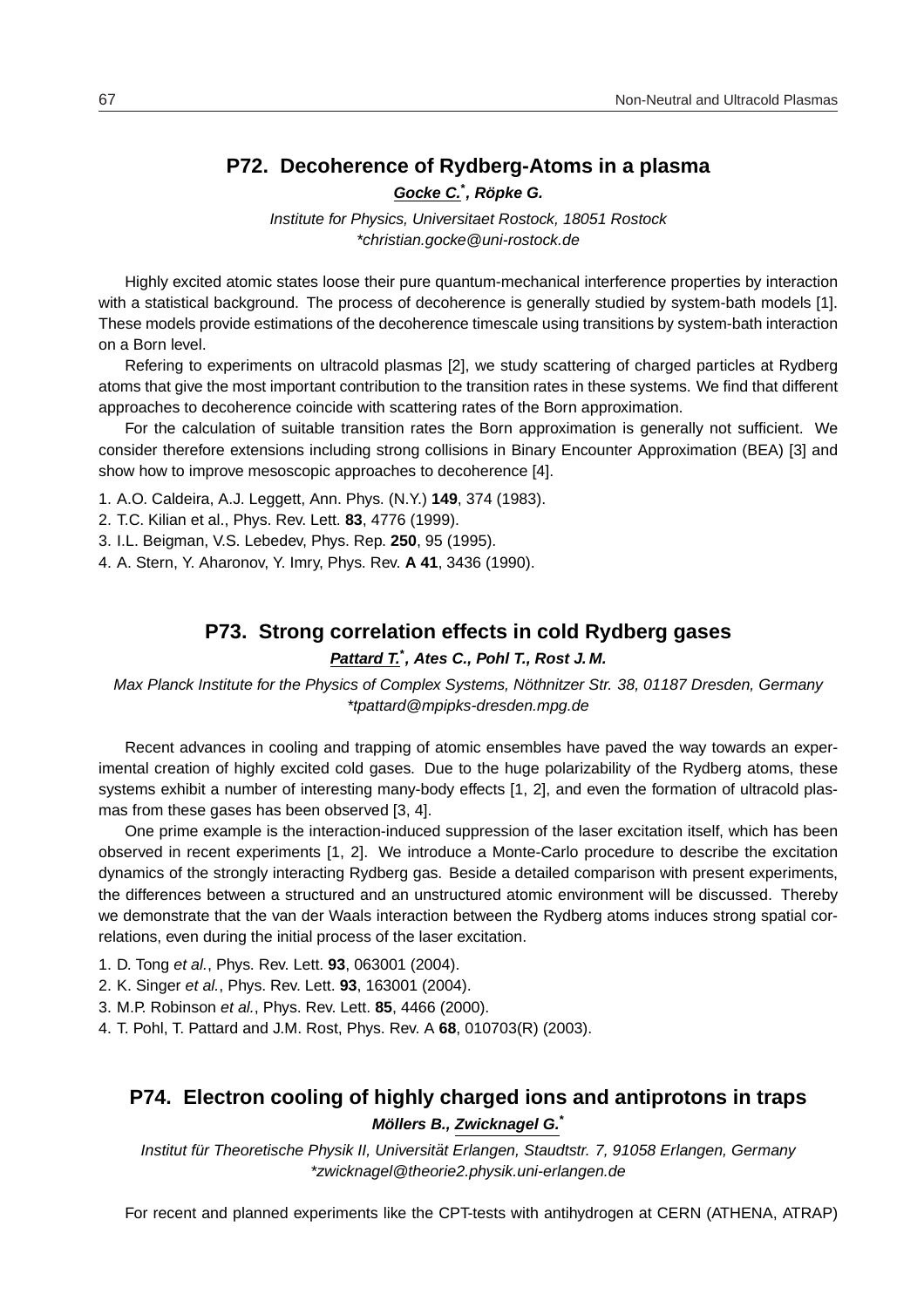or the QED-tests and various other investigations with slow highly charged ions at GSI (HITRAP), the ions or antiprotons are cooled with electrons or positrons in Penning traps. In many of these applications an efficient and fast cooling is crucial. In particular for electron cooling of highly charged ions, like e.g. of  $U^{92+}$ in HITRAP, sufficiently large cooling rates which exceed the ion-electron recombination rate are mandatory in order to avoid ion losses by recombination during the cooling process.

As one essential part of theoretical calculations of cooling times we have investigated the underlying energy transfer in ion-electron collisions in detail. Here the presence of a strong magnetic field presents a theoretical challenge as linearization and perturbation treatments turn out to become questionable and more complete approaches like classical trajectory Monte Carlo calculations (CTMC) or particle-in-cell (PIC) simulations are needed. Employing such methods we find a rather intricate influence of the magnetic field on the ionic energy loss and significant differences between e.g. electron cooling of antiprotons and protons or the cooling of ions by electrons or positrons. These differences can be traced back to the effectively onedimensional motion of the electrons like beads on a wire along a strong magnetic field. For ion velocities around the thermal velocity of the electrons the energy loss of antiprotons can be more than 50% larger than for protons.

Special attention is paid to the electron cooling of highly charged ions. Based on our energy loss rates we investigated the related cooling times. For that we calculated the time evolution of the ion energy by taking into account the energy transfer to the limited number of trapped electrons and the resulting heating of the electrons. For typical trap conditions (e.g. HITRAP) the cooling times are of the order of a second, but they strongly depend on e.g. the actual electron density and the ratio of the number of highly charged ions and electrons confined in the trap.

This work was supported by the BMBF (06ER128).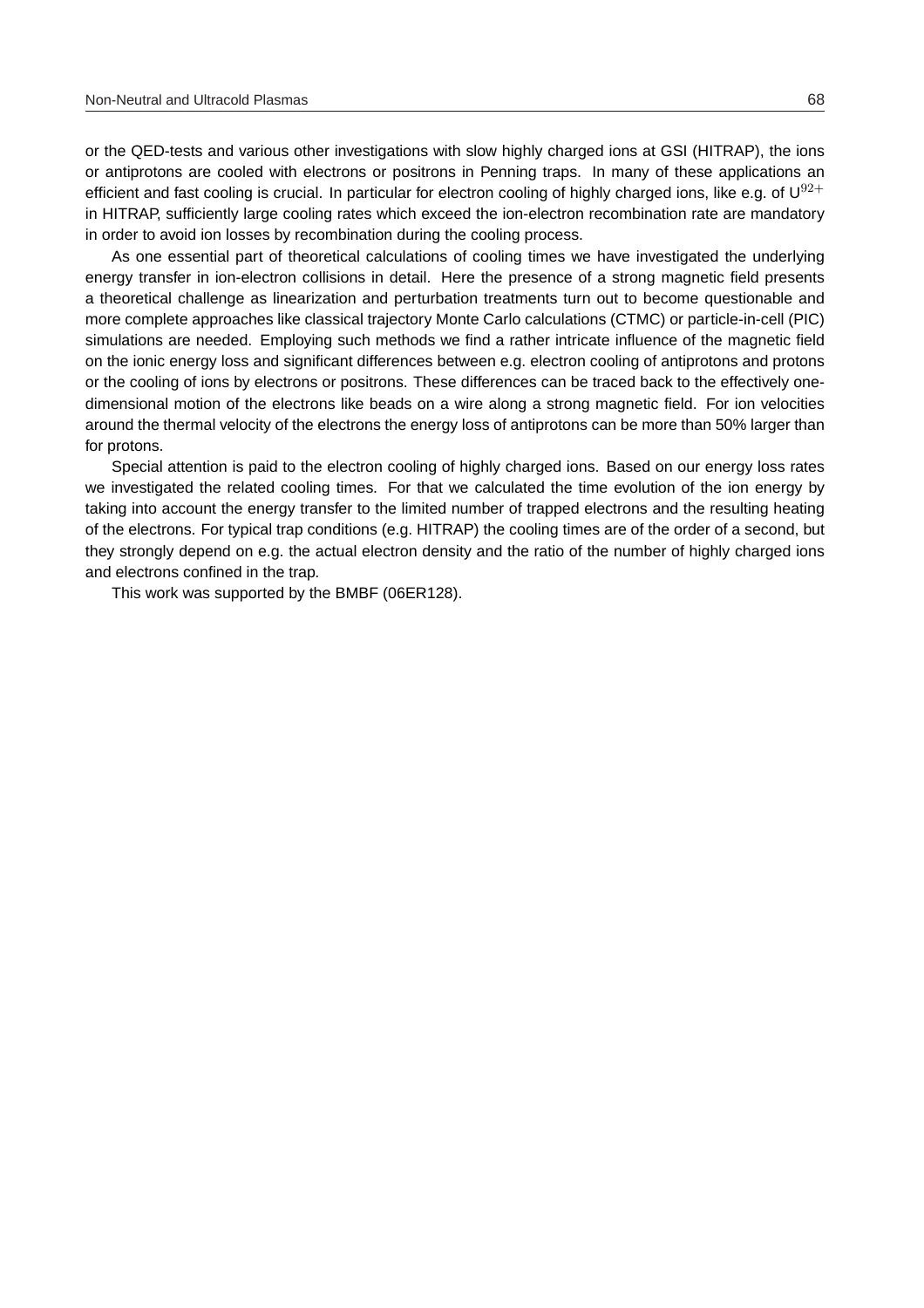# **Condensed Matter and Two-Dimensions**

## **I8. Understanding the spin susceptibility of the 2D electron gas in real devices**

**Senatore G.\*1, De Palo S.<sup>1</sup> , Marchi M.<sup>1</sup> , Moroni S.<sup>2</sup>**

**1** INFM - DEMOCRITOS National Simulation Center, Trieste, Italy and Dipartimento di Fisica Teorica, Universita' di Trieste, Strada Costiera 11, 34014 Trieste, Italy **2** INFM - DEMOCRITOS National Simulation Center, Trieste, Italy and Dipartimento di Fisica, Universita' di Roma La Sapienza, P.le Aldo Moro 5, 00185 Roma, Italy \*gaetano.senatore@ts.infn.it

It is nowadays possible to fabricate solid-state devices in which electrons are confined at the nanoscale in suitable geometries and move almost freely, suffering very little scattering. Some of these devices are believed to provide a close realization of the so-called two dimensional electron gas (2DEG) model and are being intensely studied in connection with the apparent metal-insulator transition in two dimensions. I shall review the available experimental evidence on the low-temperature spin susceptibility of such systems and demonstrate, with the help of accurate QMC predictions, that the 2DEG appears to indeed provide a good model when details such as thickness, sources of scattering, and valley degeneracy are duly kept into account.

# **T21. Strongly coupled and strongly correlated electron and electron-hole quantum 2D systems: state of art**

#### **Lozovik Y. E.**

Institute of Spectroscopy, Troitsk, Moscow region, 142190, Russia lozovik@isan.troitsk.ru

Phase diagram and coherent properties of strongly correlated electron-hole and electron-electron systems in nanostructures, particularly, in quantizing magnetic fields are discussed. The role of reduced dimensionality is analyzed.

Physical systems under consideration are electrons and holes in quantum wells (2D systems), quantum wires (1D systems) and also traps in quantum wells, quantum dots (0D systems) or Bose atoms in strongly anisotropic traps .

Strongly correlated phases, such as mesoscopic supersolid in 2D trap and Tonks-Girardeau regime in quantum wires, liquid and crystal phases are discussed.

For description of slightly inhomogeneous 2D systems the new approach, quasilocal generalization of Kosterlitz-Thouless theory is developed.

The role of disorder in exciton system (problem of "dirty" bosons and superfluid glass transition) will be discussed. The problem of "dirty" magnetoexcitons is mapped to the problem of "dirty" excitons without magnetic field but with effective mass and random field renormalized by magnetic field.

Pairing in composite fermion bilayer will be considered. The problem of BCS instability of compressible unpaired quantum Hall bilayer state at one half + one half total Landau filling fraction is discussed. The effect of marginality of composite fermions on BCS pairing will be analyzed. Superfluidity and Josephson phenomena in the systems are analyzed.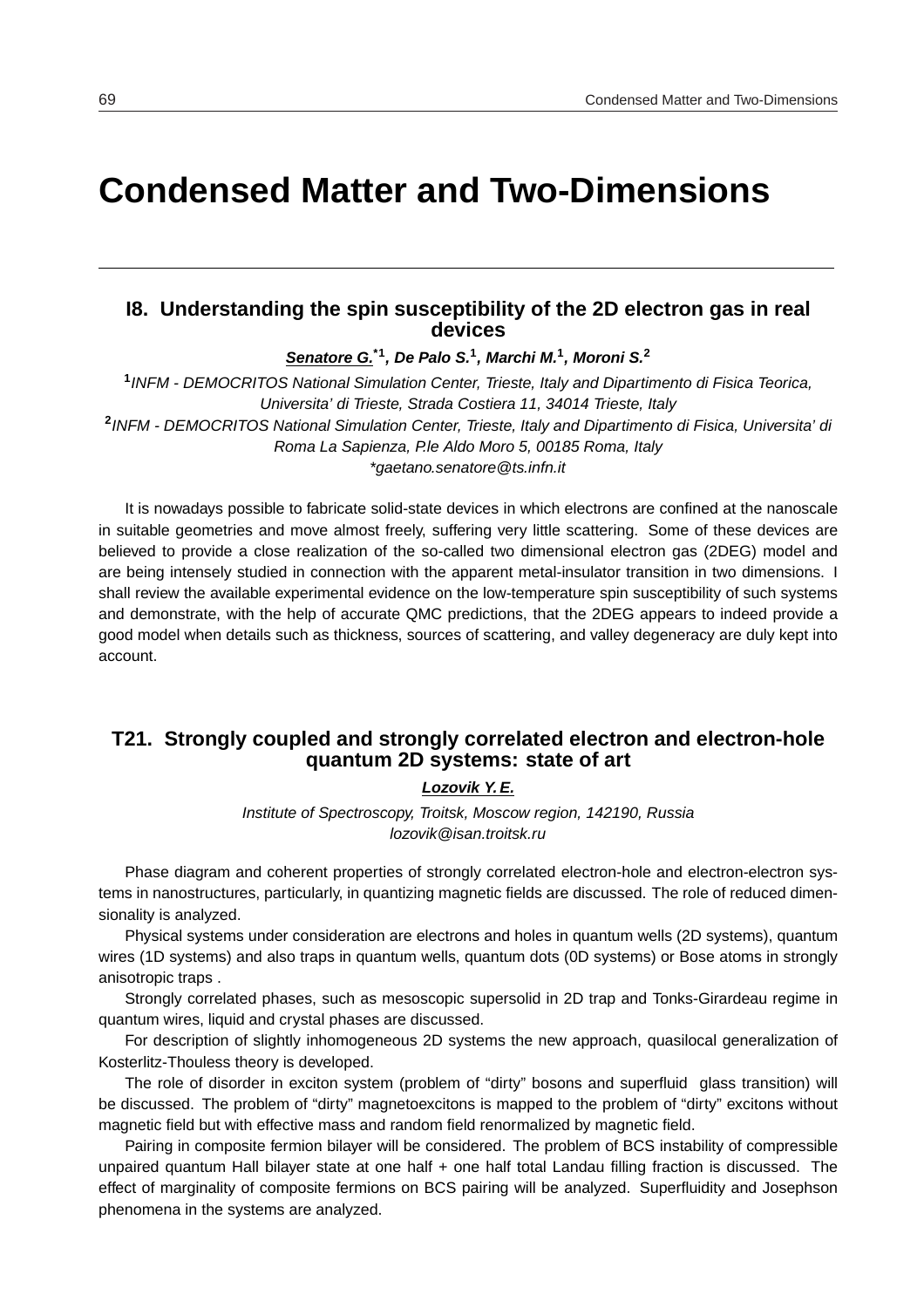Possible coherent optical phenomena in the systems (in "coherent" phases), particularly, angular correlations of photons originated from electron-hole recombination, laser beam backscattering, nonlinear coherent processes are described. The light backstattering on coherent exciton phase is connected with photoinduced coherent recombination of two Bose-condensed excitons with production of two photons with opposite momenta. Many-photon coherent emission effects governed by coherent recombination of many excitons from Bose-condensate and described by anomalous photon averages not only 2nd but also 3rd etc. order are also considered. Comparison of the results with recent experimental data is discussed.

See also references cited in our recent papers [1–4].

1. Berman O.L., Lozovik Yu.E., Snoke D.W., Coalson R.D. , Phys.Rev.B**70**, 235310(2004).

2. Lozovik Yu.E., Volkov S.Y., Willander M. , JETP Lett., **79**, 473(2004).

3. Lozovik Yu.E., Ovchinnikov I.V. , JETP Lett., **79**, 76(2004).

4. Yu.E.Lozovik and I.V.Ovchinnikov, Phys.Rev.B**66**, 075124 (2002).

#### **T22. Spectroscopy of correlated electron phases in low-dimensional semiconductor quantum structures**

#### **Pellegrini V.**

NEST - Scuola Normale Superiore, Piazza dei Cavalieri 7, Pisa 56126, Italy vp@sns.it

We present resonant inelastic light scattering measurements obtained from from few-electron states in nanofabricated semiconductor quantum dots and from coupled electron bilayers in semiconductor heterostructures under the extreme conditions of low temperature and large magnetic field. The light scattering experiments probe the peculiar low-energy collective excitations of these systems that represent time- and space-dependent oscillations in the charge and/or the orientations of spin.

We demonstrate that these experiments manifest the fundamental interactions that are responsible for electron correlation. We show in particular that the measured energies of the observed spin and charge modes reveal a significant breakdown of the Hartree-Fock description of the systems in the investigated regimes of temperatures, magnetic fields and electron confinement. The results thus indicate the emergence of new highly-correlated many-particle quantum states. We present an analysis of the light scattering data that offer detailed insights on the properties of these novel states.

Work done in collaboration with: S. Luin, C.P. Garcia (NEST- Scuola Normale Superiore, Italy); A. Pinczuk (Columbia University, New York NY and Bell Laboratories, Murray Hill NJ); B.S. Dennis, L.N. Pfeiffer, K.W. West (Bell laboratories, Murray Hill NJ); M. Rontani, G. Goldoni, E. Molinari (S3 and Universita' di Modena e Reggio Emilia, Italy).

# **T23. Simulations of bilayer electron liquids: structure and collective modes Ranganathan S.\*1, Johnson R. E.<sup>2</sup>**

**<sup>1</sup>**Department of Physics, Royal Military College, Kingston, Ontario, Canada **<sup>2</sup>**Department of Mathematics and Computer Science, Royal Military College, Kingston, Ontario, Canada \*ranganathan-s@rmc.ca

We have performed extensive Molecular Dynamics simulations of strongly coupled, classical, symmetric electronic bilayers, interacting through the Coulomb potential. A study of its structural properties and the diffusion coefficient indicates a unique feature: a phase change from a liquid to a solid-like system and back to a liquid, as the two layers are brought together. We have thus established a solid-liquid phase boundary in the coupling constant-interlayer separation plane. Our investigation of the plasmon modes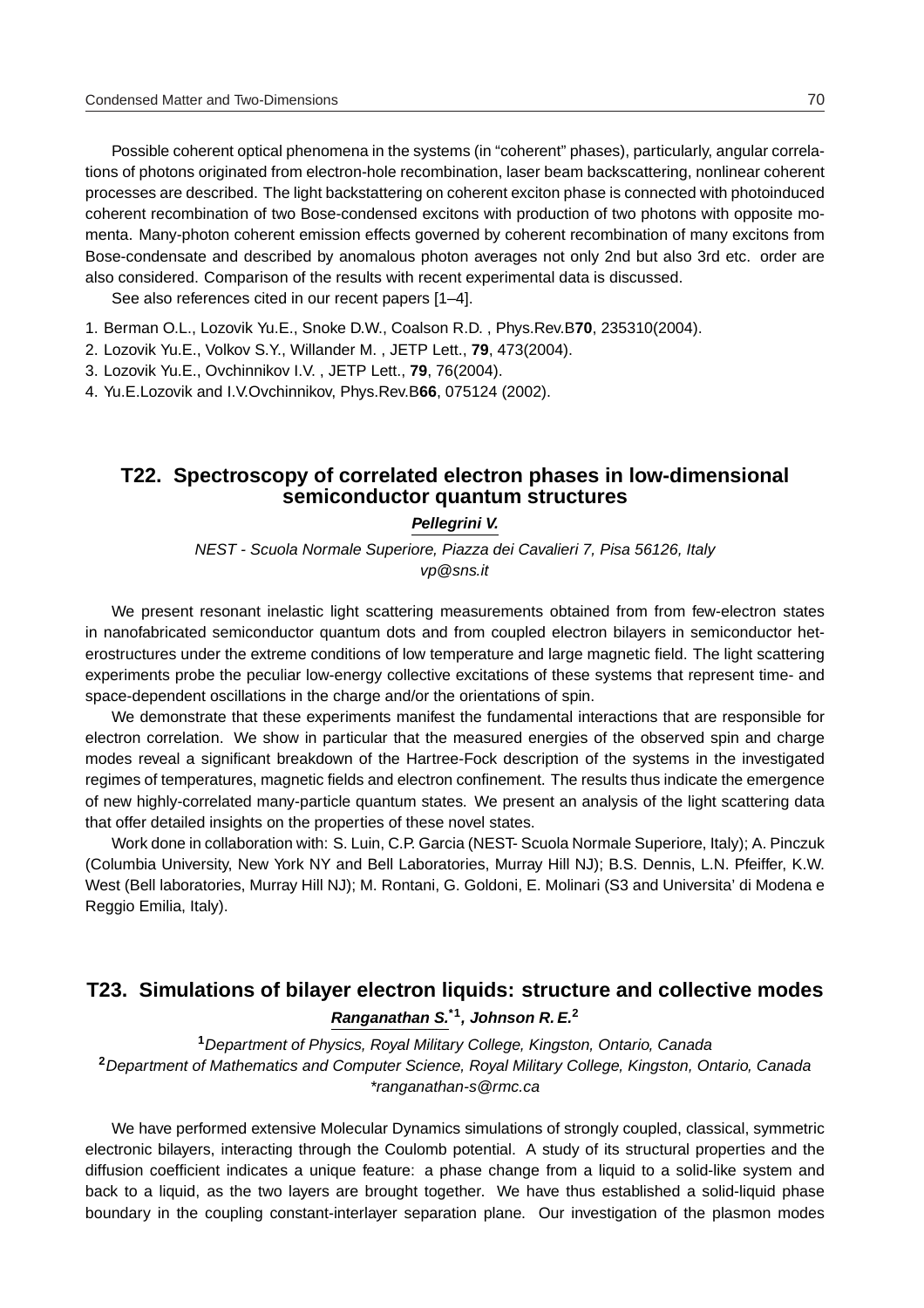confirms theoretical results that an energy gap exists for the out-of-phase mode for long wavelengths and small interlayer separations.

# **T24. Bose-condensation of 2D interwell excitons in coupled quantum wells**

#### **Timofeev V. T.**

Institute of Solid State Physics RAS timofeev@issp.ac.ru

The luminescence of interwell excitons in coupled quantum wells (n-i-n heterostructures) with lateral random potential fluctuations of a large scale has been investigated. The properties of interwell excitons whose photoexcited electrons and holes are spatially separated in the neighboring quantum wells were studied as a function of density, temperature and magnetic field down to 0.5 K within domains on the scale aroumd one micron. For low pumping and low temperature excitons are strongly localized due to potential fluctuations connected with residual impurities, and the corresponding luminescence line is inhomogeneously broadened (arouns 3 meV). As resonant excitation power increases, the very narrow line of delocalized interwell excitons arises in a threshold manner, its intensity sharply superlinearly increases. With increase in temperature, this line disappears from spectrum  $(T > 4 K)$ . The observed phenomenon, which is critical to exciton density and temperature, is attributed to the bose-condensation in laterally confined quasi-two dimensional system of interwell excitons. In studied temperature range (0.5–4 K), the critical exciton density and temperature increase in linear power low manner. Corresponding phase diagram was constructed. The same collective phenomenon was observed under lateral confinement of interwell excitons in a strongly inhomogeneous electric field. It was found that magnetic field strongly reduces the critical temperature of exciton condensation. Kinetics of interwell exciton luminescence spectra and time evolution of collectice exciton phase under pulse laser excitation has been studied. Exhibition of coherent properties of collective exciton phase is discussed.

# **P75. Longitudinal collective modes in strongly coupled asymmetric charged-particle bilayers**

**Mahassen H.<sup>1</sup> , Kutasi K.<sup>2</sup> , Golden K. I.\*1, Kalman G. J.<sup>3</sup> , Donko Z. ` 2**

**<sup>1</sup>**Department of Mathematics and Statistics, University of Vermont, 16 Colchester Avenue, Burlington, Vermont 05401-1455 USA

**<sup>2</sup>**Research Institute for Solid State Physics and Optics, Hungarian Academy of Sciences, H-1525 Budapest, P. O. Box 49, Hungary

> **<sup>3</sup>**Department of Physics, Boston College, Chestnut Hill, Massachusetts 02467 USA \*golden@emba.uvm.edu

We have analyzed the dispersion of longitudinal collective modes in strongly coupled asymmetric charged-particle bilayer liquids in the classical regime. The theoretical analysis is based on a dielectric matrix calculated in the quasilocalized charge approximation (QLCA) [1, 2]; dissipative effects are ignored. The matrix elements are expressed as integrals over intralayer and interlayer pair correlation functions. These integrals are calculated with the input of pair correlation function data that we have generated by molecular dynamics (MD) simulations. At the same time, MD simulations of density and current fluctuation spectra are analyzed to infer the collective mode dispersion. These simulations are carried out over a wide range of density ratios and at a coupling strength  $\Gamma = 50$  (in layer 1) and layer separation  $d = 0.3a$ ; a is the Wigner-Seitz radius in layer 1. There are two modes (+) and (-), which, however, in contrast to the symmetric bilayer, do not have fixed in-phase and out-of-phase polarizations. As a result, a quasidiagonalization technique for the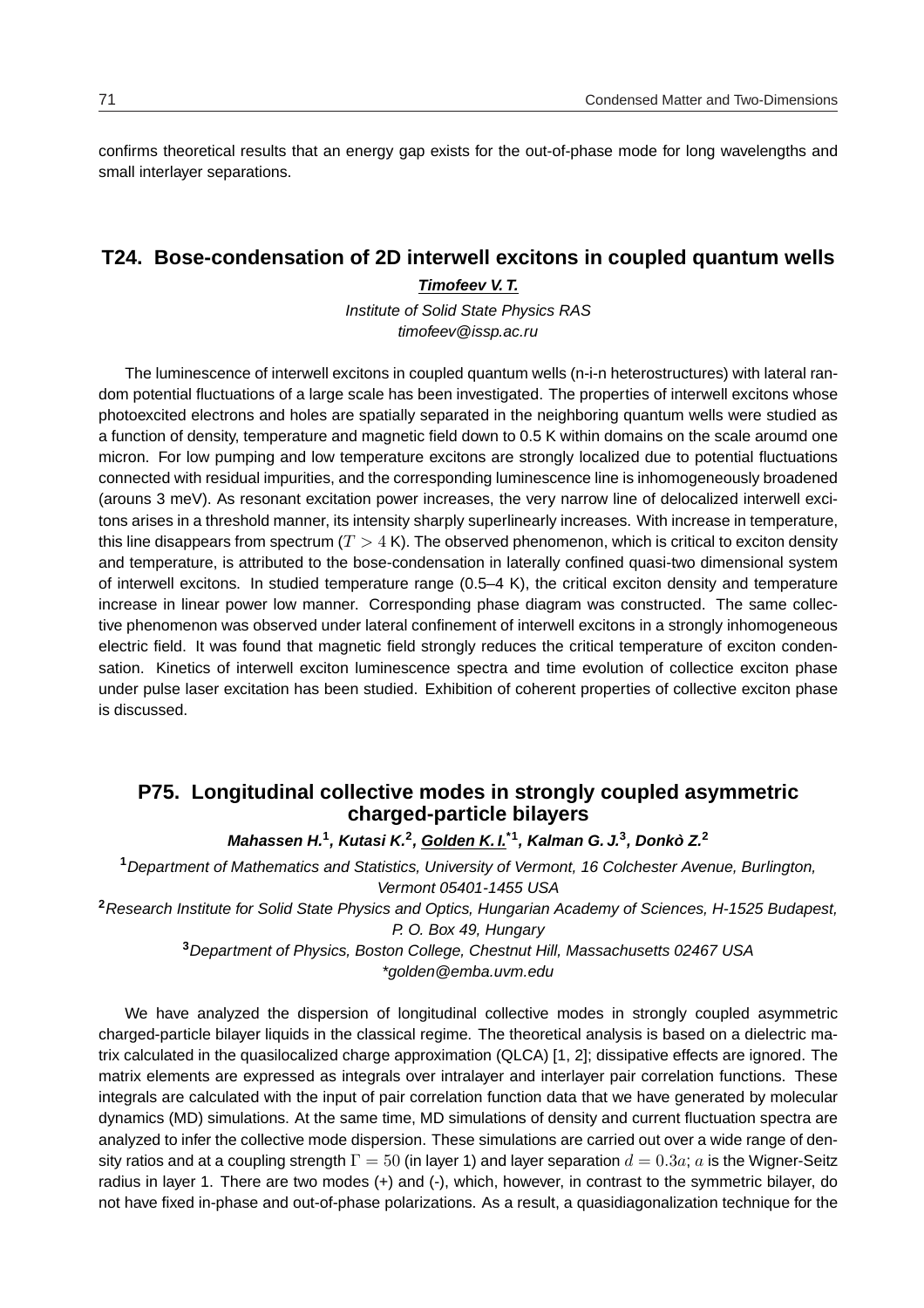density fluctuation matrix has been implemented to separate the two peaks corresponding to the two modes. The theoretical calculations predict that the + and dispersion curves, while they can come exceedingly close to touching, in fact, never do. This behavior has yet to be confirmed by the MD simulations that are currently underway.

The long-wavelength finite frequency (energy) gap, brought about by strong interlayer correlations and reported by the authors for strongly coupled symmetric charged-particle bilayer liquids in the classical [2–5] and quantum [6] domains, is an equally prominent feature of asymmetric bilayers as well.

In general, the MD simulated dispersion curves are in good agreement with the results of the QLCA calculations; the energy gap, however, is systematically higher than its theoretically predicted value. This discrepancy is similar to what has been found for the symmetric bilayer [4], and its origin remains to be understood.

1. G. Kalman and K. I. Golden, Phys. Rev. A 41, 5516 (1990).

2. K. I. Golden and G. Kalman, Phys. Plasmas 7, 14 (2000); 8, 5064 (2001).

3. G. Kalman, V. Valtchinov, and K. I. Golden, Phys. Rev. Lett. 82, 3124 (1999).

4. Z. Donko, G. J. Kalman, P. Hartman, K. I. Golden, and K. Kutasi, Phys. Rev. Lett, 90, 226804 (2003); Z. Donko, P. Hartman, G. J. Kalman, and K. I. Golden, J. Phys. A 36, 5877 (2003).

5. S. Ranganathan and R. E. Johnson, Phys. Rev. B 69, 085310 (2004).

6. K. I. Golden et al., Phys. Rev.E 71, 036401 (2005).

#### **P76. Phonons in Yukawa lattices**

**Sullivan T., Kalman G. J.\* , Kyrkos S.**

Department of Physics, Boston College, Chestnut Hill, MA 02467, USA \*sullivtz@yahoo.com

The understanding of the theoretical structure of phonon dispersion in Yukawa lattices and the relationship between these perfect lattice phonons on the one hand, and the excitations in the disordered and liquid state on the other, is an important issue in analyzing experimental and simulational results on plasma crystals. As the first step in this program, we have numerically calculated the full phonon spectrum for Yukawa lattices, both in 2D (triangular) and 3D (bcc) structures, for a wide range of  $\kappa$  (range parameter) values, and along different propagation angles. While to obtain a full information on the frequency spectrum it is sufficient to consider k-values within the first Brillouin zone, it is quite instructive to follow the dispersion for high values of k and study the angle dependence of the periodicity of the  $\omega(\mathbf{k})$  curves. We have calculated the frequency spectrum  $g(\omega)$ , by numerical integration over the angles:  $g(\omega)$  is the quantity that can be most directly compared with MD simulations.

Earlier calculations of the excitation spectra of the 2D [1] and 3D [2] Yukawa liquid were based on the quasilocalized charge approximation (QLCA), whose implicit premise is that the spectrum of an average distribution (governed by the isotropic liquid pair correlation function) is a good representation of the actual spectrum. To test this hypothesis we compare the high  $\Gamma$  (near crystallization) QLCA phonon spectra with the angle averaged phonon spectra of the lattice phonons.

1. G.J. Kalman, P. Hartmann, Z. Donko, and M. Rosenberg, Phys. Rev. Lett. **92** 065001 (2004)

2. G.J. Kalman, M. Rosenberg and H. E. DeWitt, Phys. Rev. Lett. **84** 6030 (2000)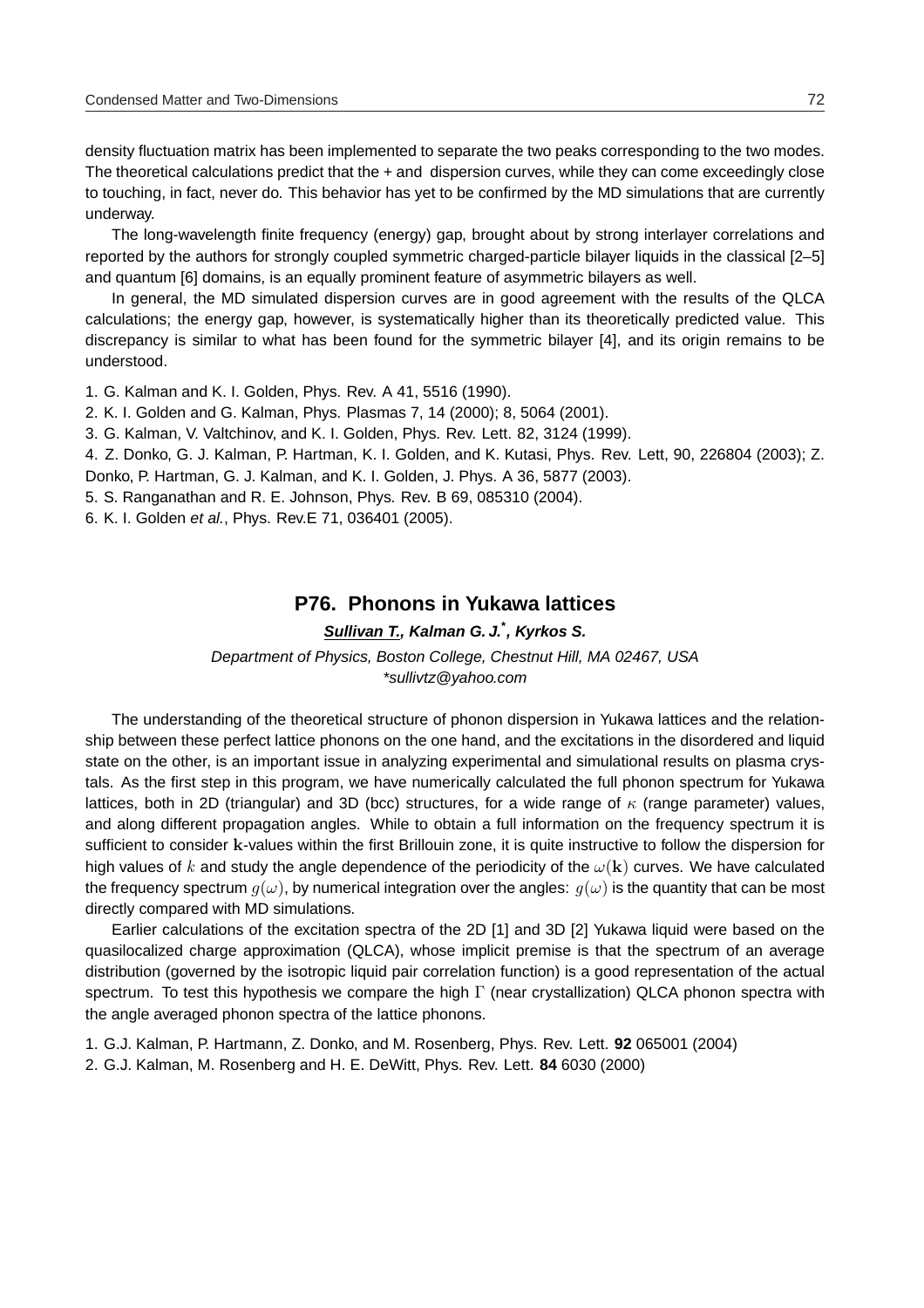# **P77. Application of ionic model with interaction of defects to description of the order-disorder transition in non-stoichiometric solid Uranium Dioxide**

**Yakub E. S.\*1, Iosilevskiy I. L.<sup>2</sup> , Ronchi C.<sup>3</sup>**

Odessa State Economic University, Odessa, Ukraine Moscow Institute of Physics and Technology (State University),Moscow, Russia European Commission, Institute for Transuranium Elements, Karlsruhe, Germany \*unive@paco.net

Ionic representation was proved to be successful in thermodynamic description of liquid phase and noncongruent gas-liquid coexistence in systems like non-stoichiometric uranium oxides [1, 2]. A new model approach to thermodynamic description of imperfect and non-stoichiometric ionic solids near the pre-melting transition into superionic state is discussed. Along with short- and long-ranged inter-ionic interactions, the model takes into account the formation of Frenkel defects as well as Coulomb and short-range interactions between these defects. Contrary to existing approaches [3, 4] based on ideal-lattice-gas and Debye-Hueckel approximations, we consider the imperfect solid as a highly non-ideal Coulomb system and treat the shortrange interactions of Frenkel defects explicitly as interactions of quasi-dipoles.

A simplified analytical EOS for free energy of a perfect anharmonic solid combined with additional contributions from formation and interaction of defects, after fitting of a few numerical constants reproduces the locations of known phase transitions and predicts the variations of thermodynamic properties with temperature, density and stoichiometry. Results are compared with experimental and computer simulation data for solid  $\mathsf{UO}_{2+x}$ .

The EOS predicts correctly the behaviour of thermodynamic functions, including the pre-melting of the oxygen sub-lattice in  $UO_{2+x}$ . When combined with theoretical model for uranium dioxide EOS for fluid state [5] it has been successfully used [6] in prediction of liquid/solid and vapour/solid equilibria.

1. Gryaznov V., Iosilevski I. et al. in: "Strongly Coupled Coulomb Systems", (Eds. Kalman G., Blagoev K.) (Plenum Press, NY-London, 1998) p.147.

2. Gryaznov V., Iosilevski I., Yakub E., Ronchi C. et al. Journal de Physique IV 10, Pr 5, 363 (2000).

3. J.P. Hiernaut, G. Hyland, and C. Ronchi, Int. Journal of Thermophys., 14,259 (1992).

4. L.V. Matweev and M.S.Veshchunov, JETP, 111, 585 (1997).

5. Iosilevski I.L., Hyland G.J., Ronchi C, Yakub E.S. Int. Journ. Thermophys. 22 1253 (2001).

6. Iosilevski I., Gryaznov V., Yakub E., Ronchi C. Non-congruent phase coexistence in high-temperature chemically reacting strongly coupled plasmas, PNP11, Valencia, 2003.

## **P78. Investigation of action features of ultra-short pulses of power electronic and laser radiation on the condensed matter**

**Volkov N. B.\*1, Kundikova N. D.<sup>2</sup> , Lupanov I. V.<sup>2</sup> , Turovtseva J. E.<sup>2</sup> , Shpak V. G.<sup>2</sup> , Yalovets A. P.<sup>3</sup>**

**1** Institute of Electrophysics, Russian Academy of Science, Ural Branch,Amundsen 106, Ekaterinburg 620016, Russia

**2** Institute of Electrophysics, Russian Academy of Science, Ural Branch, Ekaterinburg 620016, Russia **<sup>3</sup>**South-Ural State University, Chelyabinsk 454021, Russia \*nbv@ami.uran.ru

Physical processes operating in condensed matter at an irradiation by intensive streams of a various sort of radiations cause a strong interest due to their use for solving of scientific and practical problems of radiating technologies. Typical values of stream power density of corpuscular and electromagnetic radiation and of irradiation duration are equal to  $10^7-10^9$  W/cm<sup>2</sup> and  $10^{-7}-10^{-6}$  s. As the characteric time of the electron-phonon relaxation ( $\sim 10^{-12}$  s) is much less than the irradiation duration, the contribution efficiency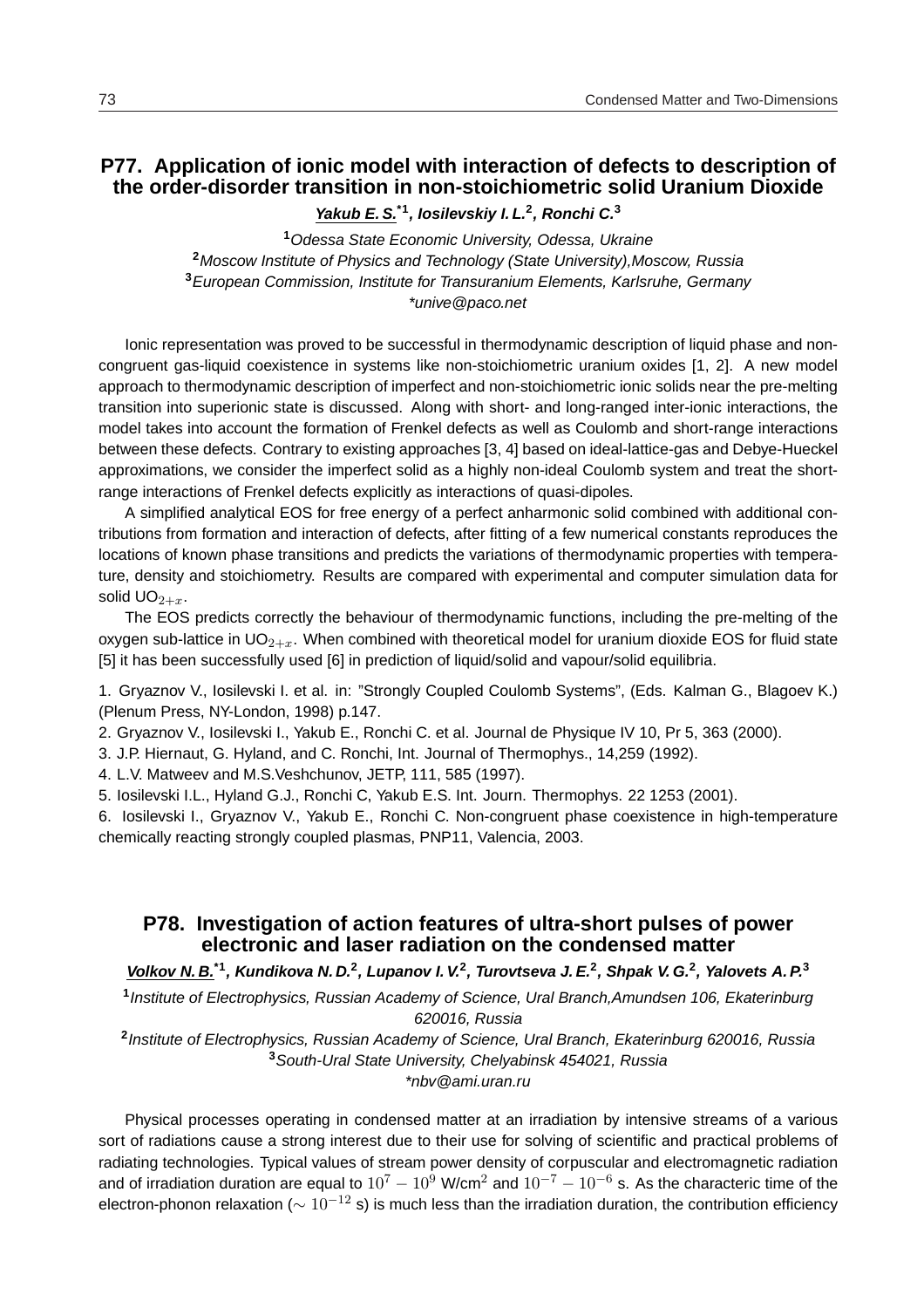of a beam energy in such processes as generation of tension fields and structural transformations in a solid is extremely low. Now there are pulse voltage generators which allow to generate high-power electron beams with sub-nanosecond duration of pulses. Shorter pulses are achieved in generation of power laser radiation. The non-equilibrium solid-state density plasma, where existance of "cold" ions and "hot" electrons is typical, is formed by affecting on a solid of ultra-short electronic and laser radiation. A free path length of the hot electrons essentially exceeds average interatomic distance. On the way they deform a lattice and generate not only tensions but also defects such as dislocations.

Our main goal is theoretical investigation of the action features of ultra-short electronic and laser radiation both at a stage of actual radiation absorbsion which duration is equal to pulse duration, and at a longer stage of electron-phonon relaxation. We explore the first stage within framework of the self-consistent model including the kinetic equations for electrons, phonons and Langmuir plasmons, Maxwell equations and the field equations for defects. The kinetic equations consider the possibility of generation of plasmons and phonons and their interaction with electrons and each other. An influence of defects to the generation of plasmons and phonons is considered to be in mean field approximation. Spectra of collective excitations have been obtained and the possibility of the strong Langmuir turbulence formation in non-equilibrium solidstate density plasma has been also discussed by us. The second stage is investigated within the framework of a two-temperature model of the continuous media mechanics including the balance equations of mass and momentum, two equations for phonon and electron energy, a wide-range equation of state, and also kinetic equation for radiation. The numerical researches of stress and deformation fields, influencing on a solid of electron beams with pulse duration smaller than 1 ns, have been made and discussed by us.

The work is partially supported by the RFBR-Ural through the grant No. 04-01-96074 and by the Presidium of the Ural Branch of RAS within the integration projects for basic research of the SB and UB of RAS.

# **P79. Beam-plasma interaction in strongly coupled plasmas**

#### **Rosenberg M.\*1, Kalman G. J.<sup>2</sup> , Donko Z. ` 3 , Kyrkos S.<sup>2</sup>**

**<sup>1</sup>**Department of Electrical and Computer Engineering, University of California, San Diego, La Jolla, CA 92093, USA

**<sup>2</sup>**Department of Physics, Boston College, Chestnut Hill, MA 02467, USA **<sup>3</sup>**Research Institute for Solid State Physics and Optics, Hungarian Academy of Sciences, H-1525 Budapest, P.O. Box 49, Hungary \*rosenber@ece.ucsd.edu

The well-known problem of beam-plasma instability acquires new aspects when one or both of the two components (the beam and the plasma) are strongly interacting [1]. We have now theoretically considered the case when the plasma is in the solid phase and forms a lattice. In this situation the inherent anisotropy of the lattice leads to a coupling between the longitudinal and transverse polarizations. One of the novel features of the beam-plasma instability in this scenario is the possible excitation of transverse modes, which should be an experimentally observable signature of the instability.

We have initiated a Molecular Dynamics simulation program for studying various aspects of the penetration of a beam into a plasma lattice. While the beam plasma instability is essentially a 3D phenomenon, we have concentrated on a 2D toy model with the beam lying in the lattice plane. The beam parameters can be adjusted so as to see the effect of an increasing coupling strength within the beam and to be able to distinguish between collective phenomena and scattering of individual particles. When both components are strongly interacting, a number of remarkable phenomena - trapping of beam particles, creation of dislocations, local melting of the lattice - may be observed.

1. G.J. Kalman and M. Rosenberg, J. Phys. A: Math. Gen. **36** 5963 (2003)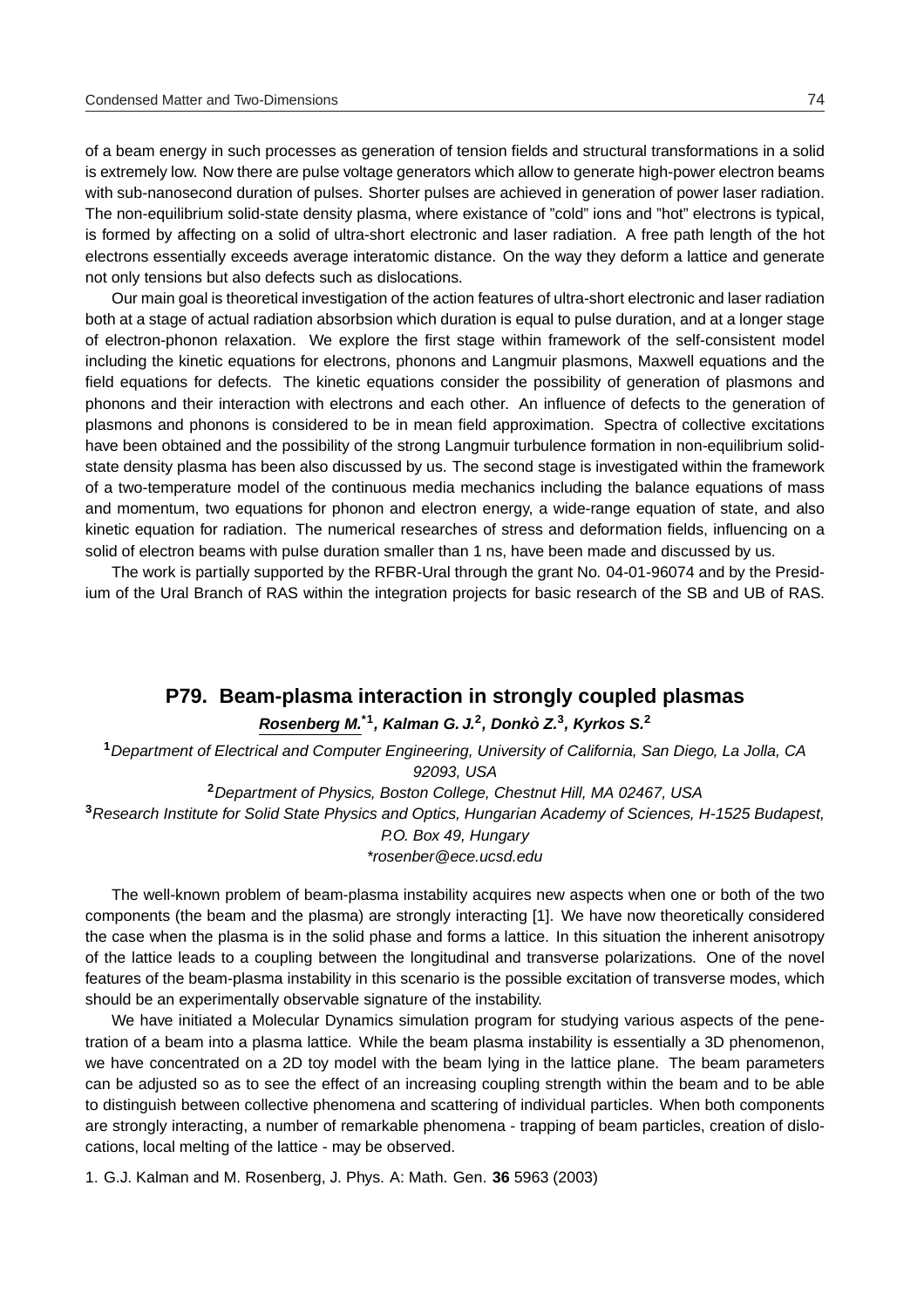# **P80. Photoinduced metal-insulator transitions: critical concentration and coherence length**

**Pergament A.\*1, Morak A.<sup>2</sup>**

**<sup>1</sup>**Petrozavodsk State University, Petrozavodsk 185640, Russia **<sup>2</sup>**Friedrich-Schiller-University, Max-Wien-Platz 1, 07743 Jena, Germany \*aperg@psu.karelia.ru

Strongly correlated electrons in solids, characterized by a significant ratio of the Coulomb potential energy to the electron kinetic (Fermi) energy, is a special case of strongly coupled Coulomb systems. Strong correlation effects are responsible for the unique properties of such materials as HTSC, CMR-manganites, and materials with metal-insulator transitions (MIT) [1]. MIT itself, in turn, is a problem of considerable interest, being concerned with a wide range of issues [2] in plasma physics, astrophysics, and condensed matter physics. On the other hand, inducing and probing non-thermal phase transitions in solids using femtosecond (fs) laser [3] and X-ray [4] pulses is nowadays a relatively new and rapidly advancing research direction.

In this work we develop an analytical model to describe the photoinduced MIT in compounds with dual transition [5] governed by Mott-Hubbard electron correlations. Expressions for both the coherence length, and for the critical concentration in case of the re-entrant M-to-I transition, are obtained. The latter is shown to be equivalent to the Mott criterion for the direct I-to-M transition. Experimental results concerning the MITs in SmS and VO<sub>2</sub> are discussed. Some recent data on fs structural dynamics [4] in SmS will also be presented.

This research was made possible in part by Award No. PZ-013-02 of CRDF (USA) and the Ministry of Education (Russian Federation). A.M. gratefully acknowledges financial support from the Deutsche Forschungsgemeinschaft under project US 17/3-2.

1. Imada M, Fujimori A, Tokura Y. Rev. Mod. Phys.1998, v.70, 1059; Mott N F. Metal-Insulator Transitions (Taylor and Francis, London, 1990).

2. Edwards P P, Ramakrishnan T V, Rao C N. J. Phys. Chem. 1995, v.99, 5228.

3. Sundaram S K, Mazur E. Nature Materials 2002, v.1, 217.

4. Feurer T, Morak A, Uschmann I et al. Phys. Rev. E 2002, v.65, 016412.

5. Pergament A. J. Phys.: Condens. Matter 2003, v.15, 3217; Pergament A, Kazakova E, Morak A. J. Phys.: Condens. Matter 2005, v.17, 1151.

# **P81. Compressibilities in bilayers of charged particles Kyrkos S.\*1, Kalman G. J.<sup>1</sup> , Golden K. I.<sup>2</sup>**

**<sup>1</sup>**Department of Physics, Boston College, Chestnut Hill, MA 02467, USA **<sup>2</sup>**Department of Mathematics and Statistics, University of Vermont, Burlington, Vermont 05405, USA \*kyrkos@bc.edu

The isothermal compressibility plays a central role in determining the characteristics of the static response in plasma systems. In a charged particle bilayer this role is assumed by  $L_{ij}$ , the matrix of inverse compressibilities. For weak coupling, the inverse compressibilities of a bilayer of charged particles can be calculated analytically in the Debye limit, from the equation of state [1] through the chemical potential via the free energy. There are two different charging procedures to obtain the latter. We present the results of a rather lengthy analytical calculation, exploring both approaches. The limits of the validity of the Debye description are discussed, and we compare the weak coupling results with  $L_{ij}$  values inferred from  $S(k\rightarrow0)$ through the compressibility sum rule, where  $S(k)$  is generated for strong coupling both through molecular dynamics simulations [2] and by HNC calculations [3].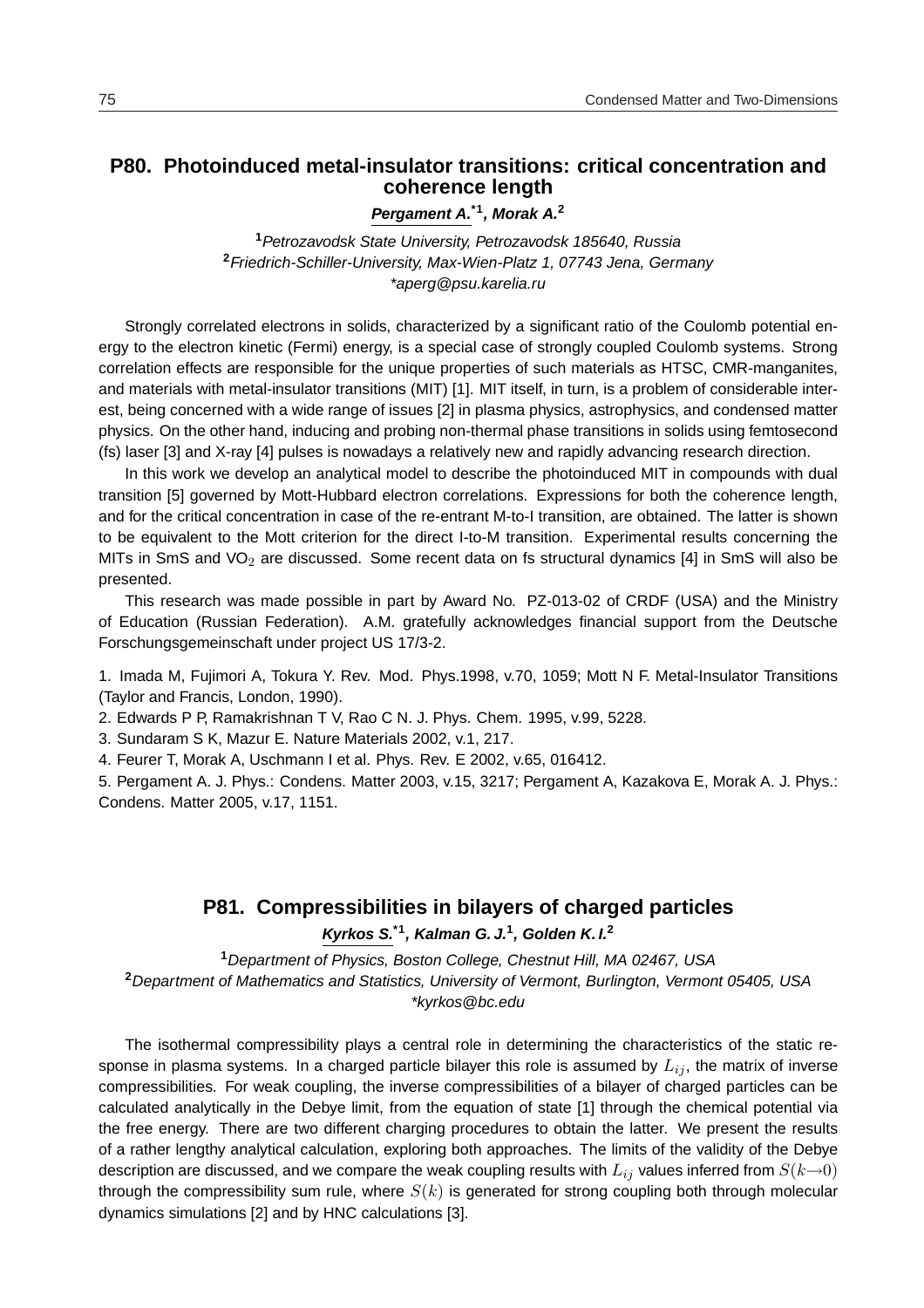1. K.I. Golden, G.J. Kalman, and Stamatios Kyrkos, Phys. Rev. E **66** 031107 (2002)

2. Z. Donko and G.J. Kalman, Phys. Rev. E **63** 061504 (2001)

3. G.J Kalman, Z. Donko, and G. McMullan, Condensed Matter Theories 16 (New York: Nova Science Publishers) pp 51-9

# **P82. Binding energies of excitonic complexes in quantum wells influenced by disorder and longitudinal electric field**

**Filinov A. V.<sup>1</sup> , Riva C.<sup>2</sup> , Peeters F. M.<sup>2</sup> , Lozovik Yu. E.<sup>3</sup> , Bonitz M.\*1, Bracker A.<sup>4</sup> , Gammon D.<sup>4</sup>**

<sup>1</sup>Christian-Albrechts-Universität zu Kiel, Institut für Theoretische Physik und Astrophysik, Leibnizstrasse 15, 24098 Kiel, Germany

**<sup>2</sup>**Departement Natuurkunde, Universiteit Antwerpen (Drie Eiken Campus), Universiteitsplein 1, B-2610 Antwerpen, Belgium

> **3** Institute of Spectroscopy RAS, Moscow region, Troitsk, 142190, Russia **<sup>4</sup>**Naval Research Laboratory, Washington DC 20375, USA \*bonitz@physik.uni-kiel.de

The properties of interacting electron-hole pairs in low dimensional semiconductors (e.g. quantum wells (QW) and dots) are strongly affected by external confinement and electro-magnetic fields. Besides, there is an active discussion about the influence of disorder and localization (imperfections on the QW surface) on the binding energies of confined carriers. In the present work we present a comparison of recent experimental measurements of the binding energies of localized trions in GaAs/AlGaAs based quantum dots [1] with our recently developed Path Integral Monte Carlo technique [2]. The simulation results show good quantitative agreement with the experimental data.

We further improve the adiabatic approach used in [2] to a full 3D calculation. This allows us to include an electric field in growth direction of the QW. A systematic investigation of the influence of field strength on internal structure and stability of excitonic complexes (quantum confined Stark effect) are performed. Comparison with available experimental data and theories are presented.

1. A.S. Bracker, E.A. Stinaff, D. Gammom, A.V. Filinov, et al., submitted to Phys. Rev. B 2005. 2. A.V. Filinov, C. Riva, F.M. Peeters, Yu.E. Lozovik, and M. Bonitz, Phys. Rev. B 70, 35323 (2004).

## **P83. Experimental observation of a first-order interface delocalization transition in coupled electron plasma of a type-I superconductor**

**Kozhevnikov V. F.\* , Van Bael M., Vinckx W., Temst K., Van Haesendonck C., Indekeu J. O.**

Laboratorium voor Vaste-stoffysica en Magnetisme, Katholieke Universiteit Leuven, B-3001 Leuven,

Belgium

\*vladimir.kozhevnikov@fys.kuleuven.ac.be

Theory [1] predicts that the phase diagram of type-I superconductors with surface enhancement of the order parameter takes an unusual shape, closely resembling a wetting phase diagram of adsorbed fluids [2]. In particular, below a characteristic temperature  $T_w$  in a parallel magnetic field slightly above  $H_c$ , the superconducting/normal interface meets the sample surface under a finite contact angle. This corresponds to partial wetting. At  $T \geqslant T_w$  the superconducting phase forms a continuous surface sheath, the thickness of which diverges upon approaching  $H_c$  from above. This corresponds to complete wetting. The transition between these two states is called the interface delocalization or wetting transition in type-I superconductors. For superconductors with Ginzburg-Landau parameter  $\kappa$  below 0.374, the transition is expected to be discontinuous (first-order wetting). At  $T > T_w$  the first-order interface delocalization transition at coexistence is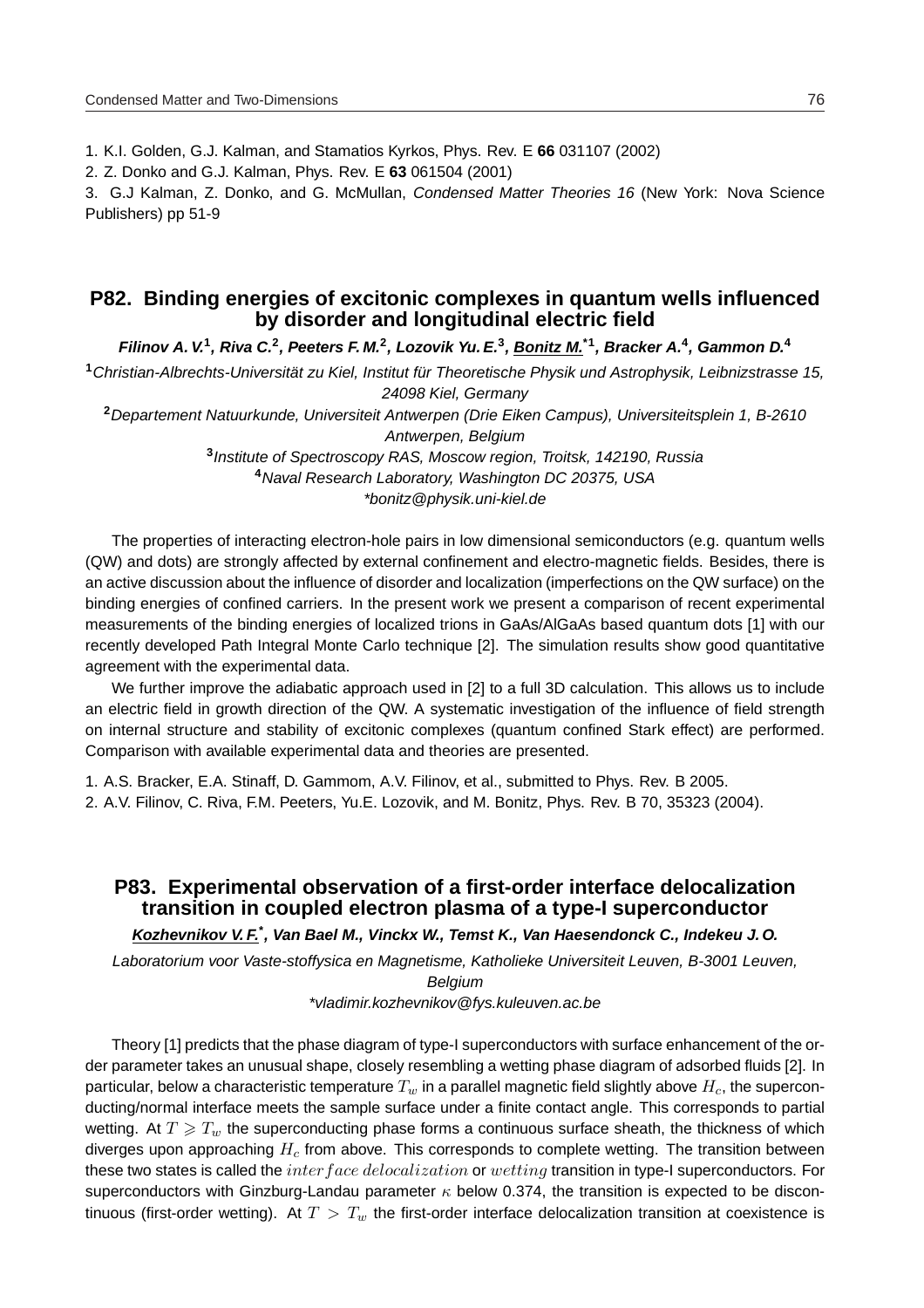accompanied by a first-order transition off coexistence, similar to the  $prewetting$  transition in fluids. Another predicted feature of the superconductors with surface enhancement is the existence of the superconducting sheath  $above$  the bulk critical temperature  $T_c$ . In this paper we will report direct experimental verification of the interface delocalization transition in the coupled electron plasma of tin. The magnetization and electrical transport of high-purity polycrystalline and single crystal tin samples  $with\ surface\ enhancement$  were measured as a function of  $H$  and  $T$  above and below the bulk critical point. It is shown that the registered first order superconductor transition above the coexistence line occurs on the sample surface. The phase diagram is in accord with theoretical predictions. This research has been supported in part by K.U.Leuven fellowship F/03/066 for V.F.K. and by FWO-Project G.0237.05.

1. J.O. Indekeu and J.M.J. van Leeuwen, Phys. Rev. Lett. **75**, 1618 (1995)

2. V.F. Kozhevnikov, D.I. Arnold, S.P. Naurzakov, and M.E. Fisher, Phys. Rev. Lett. **78**, 1735 (1997)

\* Permanent address: Moscow Aviation Institute, Volokolamskoe Shosse 4, 125871 Moscow.

## **P84. Heating and ionization of metal cluster by intensive femtosecond laser pulse**

#### **Chegotov M. V.\* , Andreev N. E., Kostenko O. F.**

Institute for High Energy Densities, Izhorskaya 13/19, Moscow 125412, Russia \*chegotov@mail.ru

Spatial structure of the electromagnetic field inside and outside of the spherical metallic cluster is taken into account to describe the clusters matter heating and ionization by intensive femtosecond laser pulse. Calculations were carried out with reference to conditions of experiments on interaction of iron clusters jet with femtosecond laser pulses produced by IHED femtosecond laser complex. Dependence of electron temperature on laser pulse intensity and cluster radius is determined. It is shown that at intensity of about  $10^{18}$  W/cm<sup>2</sup> Be- and Li-similar ions of iron are present in clusters plasma at electron temperature about 2 − 3 keV. Calculation of continuous spectrum X-ray emission by Bremstrahlung mechanism is carried out. Impact ionization process of ions by fast electrons from deep electron shell is under discussion. A group of fast electrons is implied to be formed in the vicinity of clusters surface in according to model of "vacuum" heating by Brunel and produces an effective ionization already at rather small laser pulse intensity.

# **P85. Ab initio calculation of cold curves for FCC, BCC and HCP Nickel at ultrahigh pressures**

#### **Smirnov N. A.\* , Sin'ko G. V.**

Federal Nuclear CentreInstitute of Technical Physics, Vasileva 13, Snezhinsk 456770, Russia \*deldavis@mail.ru

The paper presents cold curves for a magnetic fcc and three nonmagnetic (fcc, bcc and hcp) structures of Ni to ∼ 800 Mbar, obtained from ab initio calculations done with the full-potential scalar-relativistic method of electronic structure calculation FPLMTO [1] with gradient corrections to the exchange-correlation functional. Our calculations confirm the results that were earlier obtained in [2-4] and suggest that nickel dielectrizes at very high pressures. A gap in the energy spectrum of electrons is formed for all the above Ni structures that is also in agreement with the results presented in [4]. By data from [2], the energy gap for fcc Ni exists in the pressure interval 250–1500 Mbar, while in [4] this interval is 340–510 Mbar. Our research suggests that fcc Ni dielectrizes in the pressure interval 302–720 Mbar, and other Ni structures dielecrize in roughly the same interval.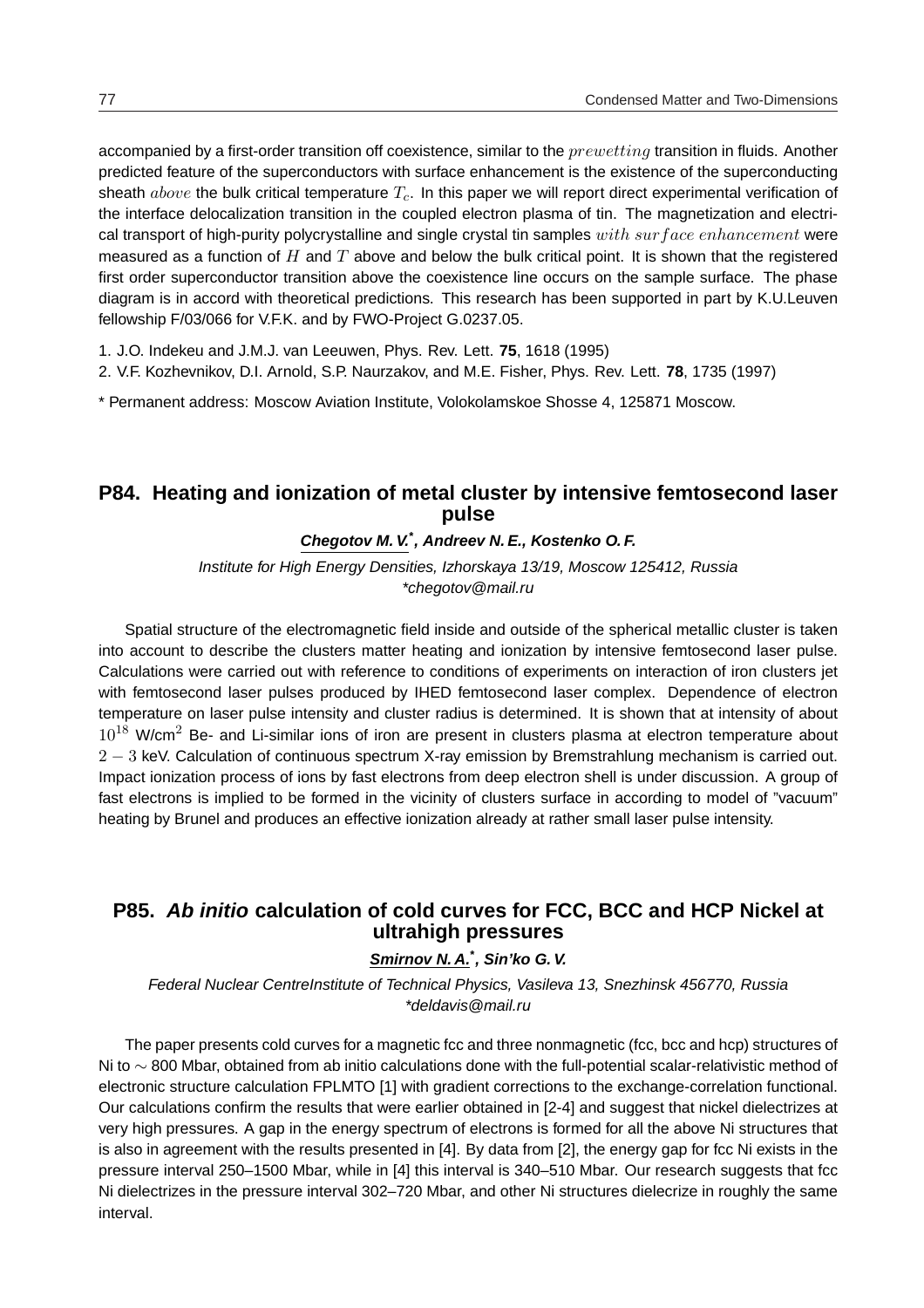- 1. Savrasov S.Yu. and Savrasov D.Yu. // Phys. Rev. B. 1992, V.46, P.12181.
- 2. Gandelman, G.M., Ermachenko, V.M., Zeldovich, Y.B. // JETP, 1963, V.44, Is.1, p.386.
- 3. Voropinov, A.I., Gandelman, G.M., Podvalny, V.G. // Usp. Fiz. Nauk, 1970, V.100, Is.2, p.193.
- 4. McMahan A. K. and Albers R. C. // Phys. Rev. Lett. 1982. V.49, P.1198.

# **P86. Ionization potential and nature of charge carriers of fluid hydrogen and deuterium in wide pressure interval**

**Khrapak A. G.\*1, Schmidt W. F.<sup>2</sup> , Yoshino K.<sup>3</sup>**

**1** Institute for High Energy Densities, Izhorskaya 13/19, Moscow 125412, Russia **2** Institute of Physical Chemistry, Free University Berlin, Takustrasse 3, Berlin D-14195, Germany **<sup>3</sup>**Department of Electronic Engineering, Graduate School of Engineering, Osaka University, 2-1 Yamada-oka, Suita, Osaka 565-0871, Japan \*khrapak@mail.ru

Resting on the experimental results of the investigation of the exciton absorption spec-trum in condensed  $H_2$  and  $D_2$ , a simple model for estimation of the bottom energy of the electron conduction band  $V_0$  and the forbidden gap energy  $E_q$  was proposed. Results of the estimation of  $E_q$  are in not bad agreement with the experimental values obtained in conductivity measurements of the single-shock compressed hydrogens. It is shown that electrons in fluid hydrogens are localized not in the electron bubbles as it was considered previously but in molecular negative ions surrounded by empty voids radius of about 0.5 nm. The conductivity of fluid hydrogen at not too high pressures is connected with transfer of positively charged clusters and negatively charged bubbles. It has a thermally activated character similar to a semiconducting fluid. With increasing of pressure and density molecular dissociation occurs and electron localization on atomic hydrogen becomes more favorable, also with creation of void around atomic negative ions. At high enough atomic concentration a probability of the tunnel transition of an electron from one atom to another becomes closed to the unity, the energy level of the negative ion degenerates in the conducting band, and the conductivity is caused by the transfer of these quasifree electrons. It is supposed that this mechanism of the charge transfer may play an important role in the region of the fluid hydrogen metallization observed recently in the multiple-shock compression experiments at pressure about 140 GPa and temperature about 2600 K.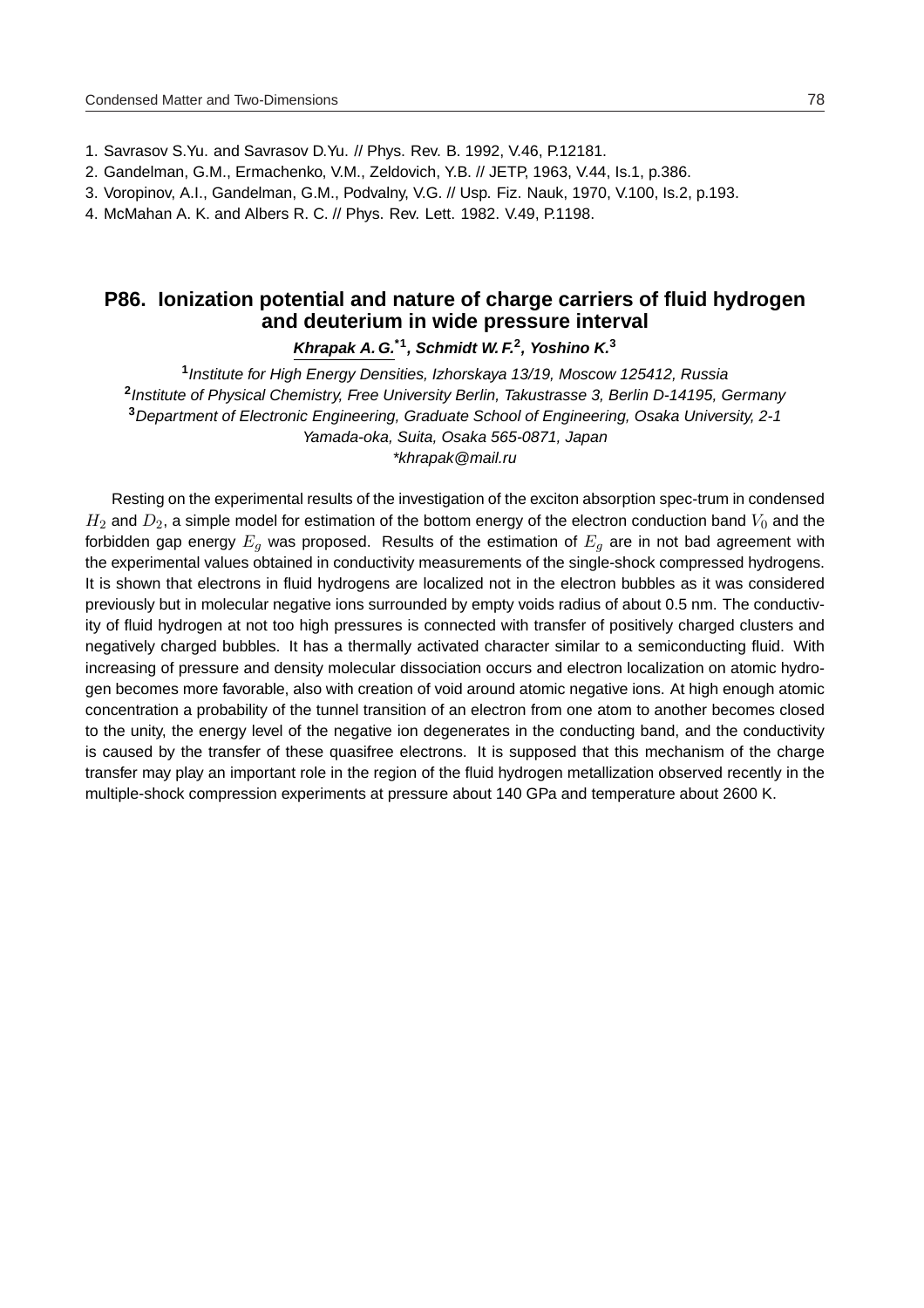# **Coulomb Liquids**

# **I9. Liquid metals**

**Hensel F.**

Philipps-University Marburg, Institute of Physical Chemistry, Faculty of Chemistry, Hans-Meerwein-Strasse, Marburg 35032, Germany hensel@mailer.uni-marburg.de

Fluid metals are examples of materials whose electronic structure and properties depend on the thermodynamic state of the system. The most striking manifestation of this state dependence is the metal-nonmetal transition which occurs when the dense liquid evaporates to the dilute vapor or when the liquid is expanded by heating to its critical point. This transition has long been a source of fruitful experimental study. Much of this effort has been stimulated by the paper of Landau and Zeldovitch which called attention to the fascinating possibilities raised by the interplay between liquid-vapor and metal-nonmetal transitions in fluid metals. The results show that this transition noticeably influences the electrical, optical, magnetic, thermodynamic, structural, dynamic, and interfacial features of fluid metals. To understand either the metallic or insulating regimes one must elucidate the manner in which these bulk macroscopic states evolve from the progressive agglomeration of their atomic constituents. The main emphasis of the present paper is on recent experimental results related to this question. Renewed interest in this question is motivated by the exciting progress from recent shock experiments in the search for pressure induced ionization in the nominally nonmetallic fluids hydrogen, oxygen, nitrogen, and helium. However, there is no final proof that "plasma phase transitions" exist in these systems. It has so far not been possible to investigate the phase behaviour of these fluids at the high temperatures and pressures prevailing in the shock experiments, or indeed, even to determine the location of the critical point. In light of the unfavorable outlook for measurements in the critical region of the "plasma phase transition" under shock-condition, fluid metals in their experimentally accessible critical regions may serve as models.

# **T25. Classical ionic fluids with** 1/r<sup>6</sup> **pair interactions have power-law electrostatic screening**

**Kjellander R.\* , Forsberg B.**

Dept. of Chemistry, Göteborg University, SE-412 96 Göteborg, Sweden \*rkj@chem.gu.se

Some years ago it was found that the long-range decay of correlations in quantum Coulomb fluids follow power laws, which is very different from classical Coulomb fluids that have correlations with exponential decay. The exponential screening is killed by the quantum fluctuations - essentially the same mechanism that causes the dispersion interaction. In the current work we investigate classical Coulomb fluids where a dispersion interaction is added as an effective  $1/r^6$  interaction potential, i.e. in addition to the Coulombic and the short range repulsive potentials (e.g. hard core). Our results from both exact analysis in statistical mechanics and Monte Carlo simulations is that electrostatic screening follows a power-law with the same exponent as in the quantum case. Thus the dispersion and Coulombic interactions are coupled in an intricate manner. The completely symmetric binary electrolyte is a special case. Then the screening has a decay that is faster than any power law and the dispersion and Coulombic interactions are decoupled to all orders.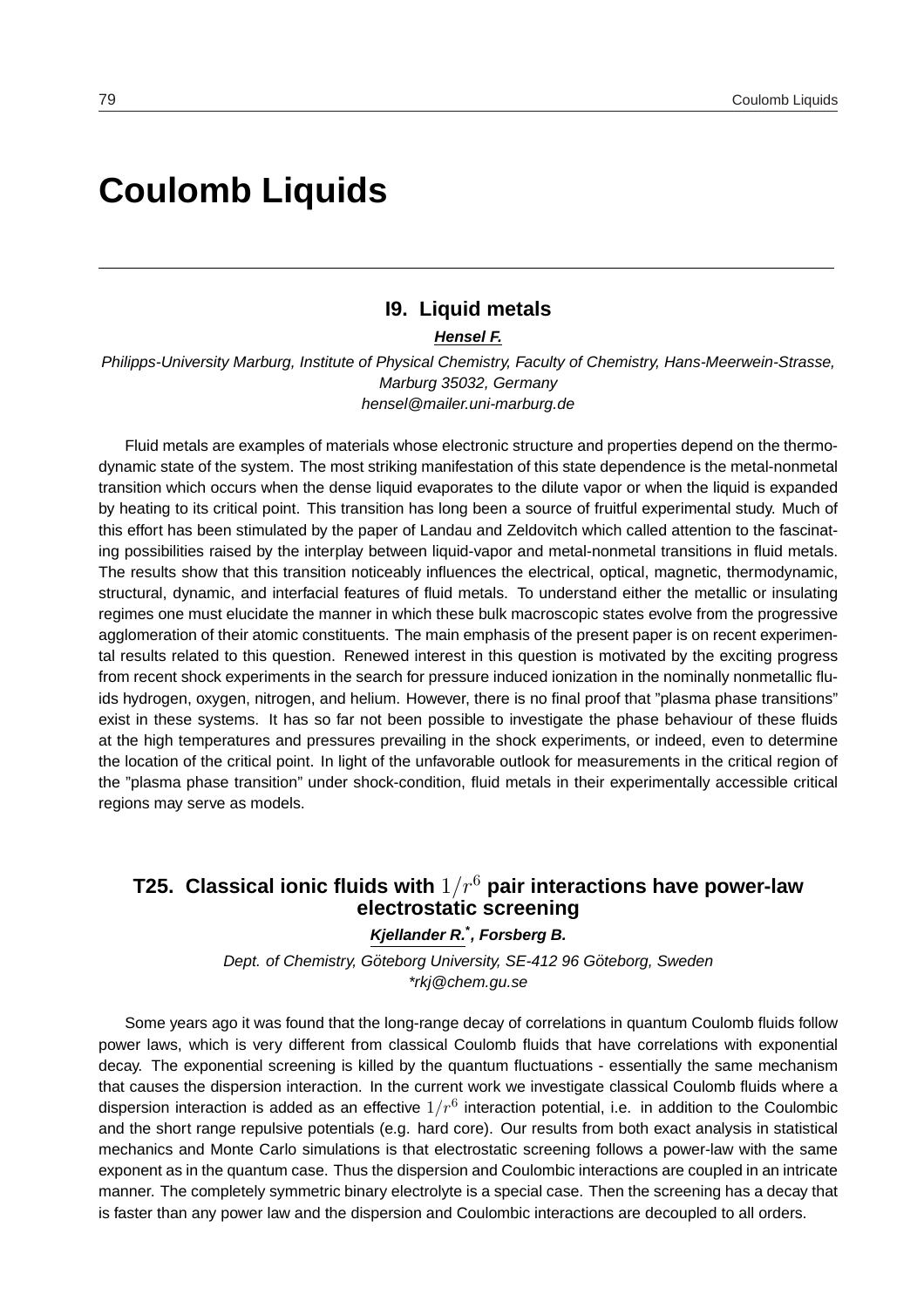# **T26. Problems of EOS of matter at high energy densities**

#### **Lomonosov I. V.**

IPCP RAS, Pr. Akad. Semenova 1, Chernogolovka 142432, RUSSIA ivl143@yahoo.com

Physical processes arising under conditions of extreme energy densities, such as hypervelocity impacts, action of powerful energy fluxes on condensed matter and others, are of interest for fundamental investigations and for numerous practical applications. The typical features of these phenomena are complicated character of 3D gas dynamic flow and big gradients of flow parameters. The numerical modeling of processes at extreme conditions supports experimental investigations in this area. On the other hand, it is the only tool for investigating phenomena which can not been carried out at laboratory conditions. The dramatic progress in the computer industry in past 20 years resulted to the development of high-performance computers and efficient numerical schemes as well. The equation of state (EOS) governing the system of gas dynamic equations defines significantly accuracy and reliability of results of numerical modeling. The current state of the problem of a theoretical description of thermodynamic properties of matter at high pressures, high temperatures is given in a set of publications. In spite of a significant progress achieved on construction of EOS in solid, liquid and plasma state with the use of the most sophisticated first-principle theoretical approaches (classic and quantum methods of self-consisted field, diagram technique, computers Monte-Carlo and molecular dynamics methods) the disadvantage of these theories is their regional character. The range of an applicability of each theory is local and, rigorously speaking, no one of them allows to provide for a correct theoretical calculation of thermodynamic properties of matter on the whole phase plane from the cold crystal to liquid and hot plasmas. The principal problem here is the necessity to take into account correctly the strong collective interparticle interaction in disordered media, which meets especial difficulties in the region occupied by dense disordered non-ideal plasmas. In this case experimental data at high pressures, high temperatures are of peculiar significance, because they serve as reference points for theories and semiempirical models. Data obtained with the use of dynamic methods are of the importance from the practical point of view. Shock-wave methods allow to study a broad range of the phase diagram from compressed hot condensed phase to dense strongly coupled plasma and quasigas states. Available experimental data on the shock compression of solid and porous metals as well as isentropic expansion embrace to nine orders with respect to pressure and four to density. The extension of studied range of the phase diagram to greater relative volumes, in comparison with the principal Hugoniot, is achieving in the investigation of the shock compressibility of porous samples. Nevertheless, difficulties of a work with ultradispersive targets and singularities of the heat transfer in multi-phase non-equilibrium media restrict the possibility of an advance on the density scale. The method of isentropic expansion of shocked matter allows, depending on the magnitude of the shock pressure, and, respectively, the entropy provided, to pass in one experiment states from a hot metallic liquid and strongly coupled plasma to two-phase region liquid-gas and Boltzmans weakly ionized plasma and an ideal gas. The complex of available experimental and theoretical information is discussed.

## **T27. Nucleation mechanism of explosive rupture for small size systems at high energy densities**

#### **Vorobev V. S.\*1, Malyshenko S. P.<sup>2</sup> , Tkachenko S. I.<sup>2</sup>**

**1** Institute for High Energy Densities of RAS, Izhorskaya, 13/19, 125412, Moscow, Russia **2** Institute for Temperatures of RAS, Izhorskaya, 13/19, 125412, Moscow, Russia \*vrbv@mail.ru

We discuss general conditions of phase equilibrium of a substance in a nonuniform potential field of forces. If the force per unit mass is phase dependent, the field may induce a shift of phase equilibrium. In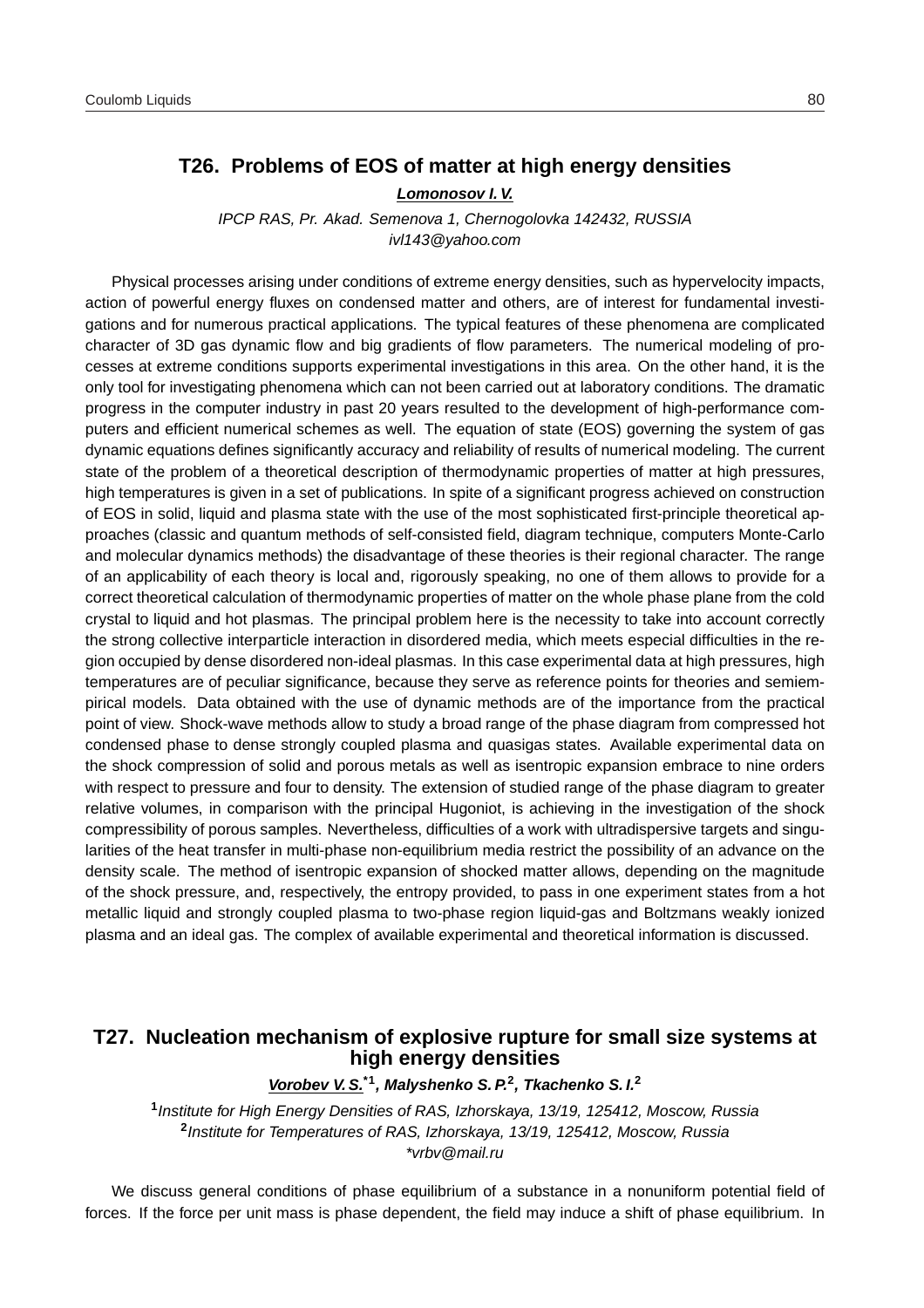this case chemical potentials of the substance do not coincide at the phase boundary with equal temperatures and pressures for each phase and one phase is in metastable state. Thus the field-induced phase equilibrium becomes impossible for a given geometry, and the system has to change its phase abruptly when one of the phase reaches the limit degree of supersaturation or superheating. An example of such a transition is the case of a liquid current-currying conductor in its own magnetic field turning rapidly to a dispersion state (drop in vapor). In contrast to the explosion of thin wires, the explosion of micropoints occurs in a strong electric field. In this case liquid metal of a micropoint is in the extended metastable state. At a certain degree of superheating, rapidly growing vapor bubbles arise spontaneously in it (vapor cavitation or explosive boiling),leading to the explosion of the micropoint. The resulting mixture of droplets in vapor expands with a high velocity to transform into plasma bunches. Similar phenomena can occur at the sputtering of materials by slow multicharged ions. It is shown that a strong electric field of a slow multicharge ion approaching the surface of a dielectric target leads to the formation of an extended metastable subsurface region. Cavities spontaneously appearing in this region form a percolation cluster leading to the fracture (cavitational electroexplosive erosion) of the target material. Contrary to some theoretical considerations we show that electric field favors the formation of both vapor bubble in superheated liquid and liquid drop in supersaturated gas.

# **T28. Effective computer simulation of strongly coupled Coulomb fluids Yakub E. S.**

Odessa State Economic University, Preobrazhenskaya 8, 65029, Odessa, Ukraine unive@paco.net

Monte Carlo or molecular dynamics computer simulation of disordered strongly non-ideal Coulomb systems like ionic fluids, plasmas, amorphous solids, etc., require an accurate account for long-ranged Coulomb forces which determine to the largest extent their dynamics, thermodynamic and transport properties and strongly affect the equilibrium structure. An essential problem in computer simulations of macroscopic systems modeled by a limited number of particles confined within a main cell with periodic boundaries is the accuracy in account of long-ranged Coulomb forces.

The conventional Ewald summation procedure when applied in simulation of disordered Coulomb systems creates an artificial non-isotropic electric field having the cubic symmetry of the crystalline lattice composed of main cells as elementary units and results in an artificial crystalline field effects in spatially uniform Coulomb systems. In addition, the incorporation of the standard Ewald summation procedure over reciprocal lattice extremely increases the processor load what makes accurate simulations possible, as a matter of fact, only on supercomputers.

A new boundary condition in computer simulation of ionic liquids, based on angular averaging of Ewald sums over all orientations of the reciprocal lattice and eliminating these periodicity artifacts was proposed recently [1]. It provides a simple analytical effective electrostatic interaction potential of two particles having range correspondent to the main cell size.

The effectiveness of this approach, which allows accurate simulations of strongly coupled Coulomb systems even on modern PC, was recently demonstrated on simplest model fluids like one-component plasma and primitive ionic model [2]. Possible applications of the new approach and the role of periodicity artifacts in known computations of electrostatic contribution to the energy of disordered dense systems are discussed. The elimination of this contribution is especially important when the number of particles in the cell is small (e.g. in ab initio simulations) as well as near the crystallization line.

- 1. E.Yakub, C.Ronchi, J.Chem.Phys, 119, 11556 (2003)
- 2. E.Yakub, C.Ronchi, J.Low Temp.Phys, in press (2005)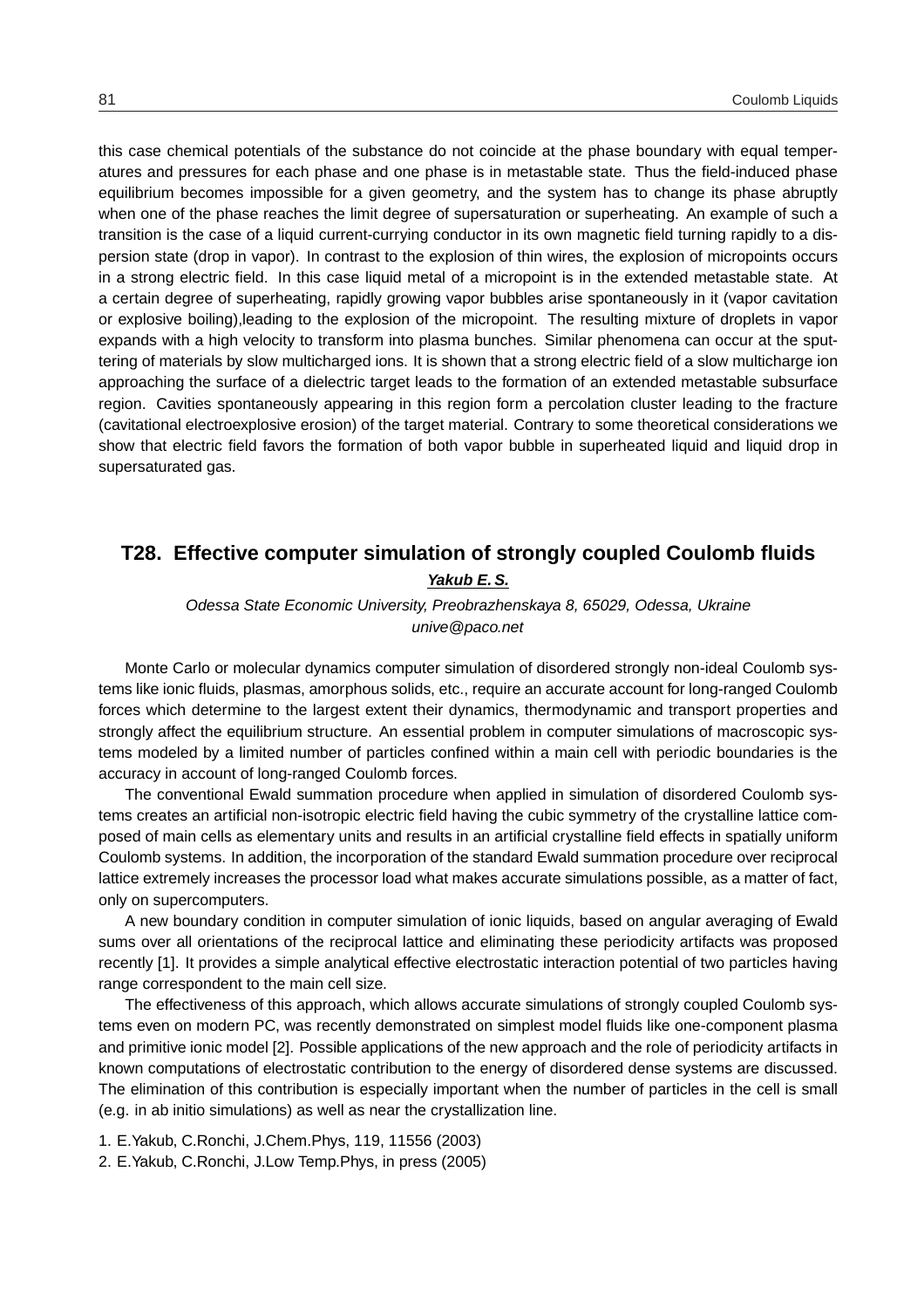# **P87. Measurement of electrical conductivity and pressure on the saturation curve of zinc at 0.5 g/cm**<sup>3</sup>

#### **Noiret P.**

Commissariat a l'Energie Atomique (CEA) pierre.noiret@cea.fr

We have performed a set of constant volume experiments to measure the vapour pressure of zinc at energy densities up to 9 MJ/kg. A zinc sample is placed in a sealed sapphire tube and is pulse heated. The time dependence of the sample pressure and electrical resistance are measured. Determining the saturation pressure consists in detecting, on the resistance versus pressure curve, the transition point between the twophase state and the fluid state.

To be accurate, this technique requires reversible change of the system, that is to say equilibrium at any time. In our experiments, divergence to equilibrium, due to density non-homogeneity, is recorded. Nevertheless a peculiar point is detected at 380 MPa. This pressure looks high according to recent measurement of the zinc critical parameters by C.Otter, G.Pottlacher and H.Jäger in 1996.

We will present and discuss our experimental results. So far, two possible interpretations are retained: 1. The detected point is the two-phase to fluid transition point. The critical pressure of zinc is greater than 380 MPa and, probably, the coexistence curve is very flat between 2.6 and 0.5 g/cm<sup>3</sup>.

2. This point is not the two-phase to fluid transition point. At 380 MPa, the electrical conductivity is proportional to the density for a density ranging from 0.35 to 1 g/cm<sup>3</sup>.

# **P88. Thermodynamics and phase transitions of electrolytes on lattices with different discretization parameters**

#### **Artyomov M. N.<sup>1</sup> , Kolomeisky A. B.\*2**

**<sup>1</sup>**Department of Chemistry University of Chicago Chicago, IL 60637, USA **<sup>2</sup>**Department of Chemistry Rice University 6100 Main Street Houston, TX 77005-1892, USA \*tolya@rice.edu

Lattice models are critical for investigation of thermodynamic properties of many chemical, physical and biological systems. We study Lattice Restricted Primitive Model (LRPM) of electrolytes with different discretization parameters in order to understand thermodynamics and the nature of phase transitions in the systems with charged particles. A discretization parameter is defined as a number of lattice sites that can be occupied by each charged particle. It allows to investigate the transition from the discrete picture to the continuum description of ionic fluids. Explicit analytic and numerical calculations are performed using lattice Debye-Hückel approach, that takes into account the formation of dipoles, the dipole-ion interactions and the correct lattice Coulomb potential. The gas-liquid phase separation is found at low densities of charged particles for different types of lattices. The increase in the discretization parameter lowers the critical temperature and critical density, in agreement with Monte Carlo computer simulations results. In the limit of infinitely large discretization our results approach the predictions from the continuum model of electrolytes. However, for the very fine discretization, where each ion can only occupy one lattice site, the gas-liquid phase transitions are suppressed by order-disorder phase transformations.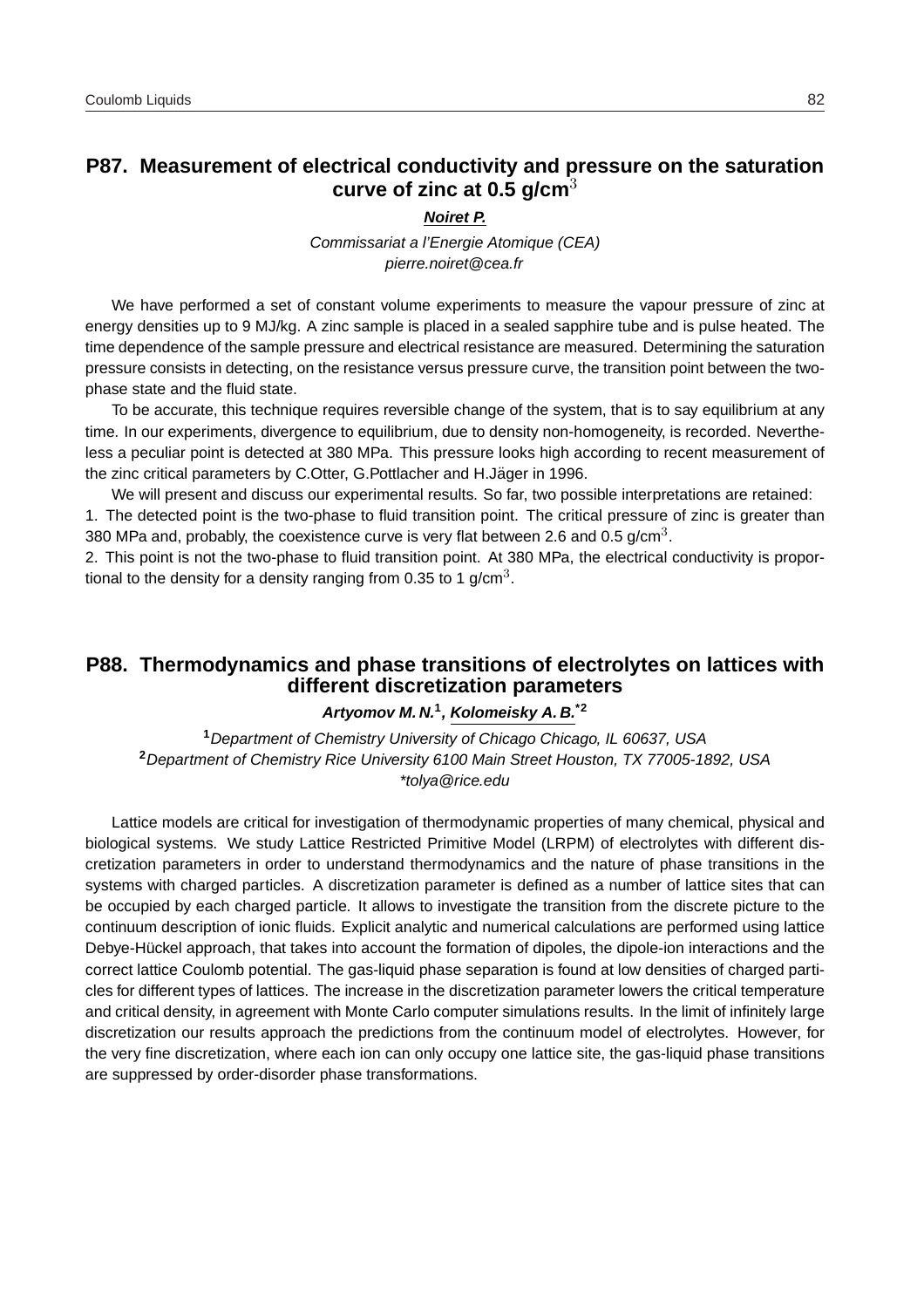# **P89. The pre-breakdown current-voltage and EHD characteristics calculations for liquid insulators**

## **Apfelbaum M. S.**

Institute for High Energy Densities, Izhorskaya 13/19, Moscow 125412, Russia msa@ihed.ras.ru

The liquid insulator under high voltage reveals well-known features of its behavior, that is concluded in deviation of the current - field dependence from Ohm's law [1,2]. In this work we study the pre-breakdown behavior of liquid insulators on the base of our model [3,4]. We suppose that the liquid dielectric is analogous to the weak electrolyte. And the partial dissociation of its molecules takes place. The concentrations of ions  $n_{\pm}$  and impurities  $n_{p}$  are supposed to satisfy the following condition.

$$
n_\pm \ll n_a
$$

$$
n_p \ll n_a
$$

 $n_a$  - is the concentration of neutral particles (molecules). The pre-breakdown EHD equation are written under this condition. For the case of sphere under high voltage U there exist only stationary solution for potential space distribution. This distribution is valid outside boundary layers, consisting to the Frenkel conductivity law. This hydrostatic result is in agreement with experiments for high-voltage spherical capacitor. The 1D analytical and numerical hydrostatic solutions of equation, mentioned above, for plane and cylindrical high-voltage capacitors were also obtained. The EHD-instability problem was also studied on the base of general system [3,4] and standard hydrodynamic equations.

- 1. Onsager L. J. Chem. Phys. **2** 599 (1934)
- 2. Plumley H. J. Phys. Rev. **59** 200 (1941)
- 3. Apfelbaum M. S., Yantovskii E. I.. Russian J. of Electrochemistry **20** 808 (1985)
- 4. Apfelbaum M. S., Apfelbaum E. M. Plasma Physics Reports **24** 850 (1998)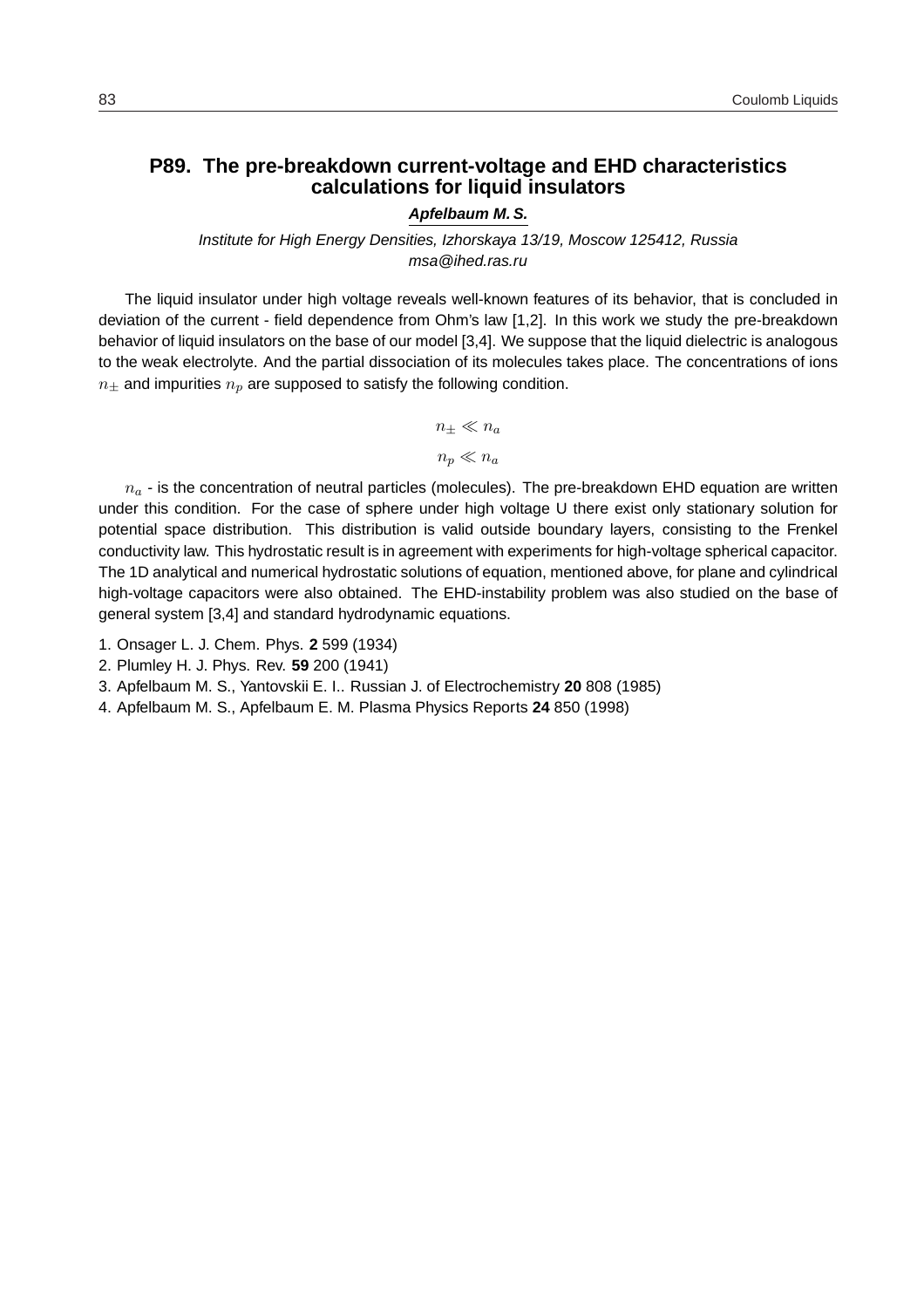# **Statistical Theory of SCCS**

# **I10. Charged DNA beyond mean field theory**

**Barbosa M. C.**

Insituto de Fisica da Universidade Federal do Rio Grande do Sul, Caixa Postal 15051, 91501-970, Porto Alegre, RS, Brazil barbosa@if.ufrgs.br

Polyelectrolytes are of great importance in different branches of chemistry and biology. DNA is a very good example of a polyelectrolyte of biological relevance. In this lecture, we apply an approach that goes beyond mean-field and describes DNA solutions in the presence of salt and amphiphiles. After thermodynamic equilibrium is reached, the amphiphiles and the electrolyte associate to DNA, leading to the formation of complexes. As the density of amphiphiles increases, we observe charge inversion of DNA complexes at not too high amphiphile densities. The formation of DNA-amphiphile complexes is essential for developing delivery systems in gene therapy, and we see that it is possible to reverse the charge of DNA even in the presence of multivalent salt.

### **I11. Criticality in ionic systems**

**Fisher M. E.**

Institute for Physical Science and Technology, University of Maryland, College Park, Maryland 20742, U.S.A. xpectnil@ipst.umd.edu

Even in the simplest classical models of ionic fluids consisting of hard spheres of diameters  $a_{\sigma}$  carrying charge  $q_{\sigma} = z_{\sigma}q_0$  ( $\sigma = 1, 2, \cdots$ ) many questions concerning the location and nature of phase separation and criticality remain open or not fully resolved. Recent progress on some of these issues will be reviewed.

For the RPM or restricted primitive model 1:1 electrolyte (with  $\sigma = +, -, a_+ = a_-$  and  $z_+ = \pm 1$ ) the critical temperature and density,  $T_c$  and  $\rho_c$ , have now been accurately determined by simulations [1]. Furthermore, the Ising character of the criticality is confirmed [1, 2] and novel scaling algorithms [2, 3] determine the coexistence curve and the diameter [4] to unprecedented precision. The analysis for the RPM reveals a large Yang-Yang ratio  $\mathcal{R}_\mu \simeq 0.26$  (compared with a hard-core square well fluid,  $\mathcal{R}_\mu \simeq -0.044$ ) while the diameter resembles that seen in liquid metals. However, simulations (in progress) for the 2:1 model (with  $a_+ = a_-$ ) are much harder to analyze.

To understand the effects of valency, the previous treatment using Debye-Hückel theory, Bjerrum ion pairing and ion solvation [5], has been extended to 2:1 and 3:1 equisized models by considering larger ion clusters, their dynamics, and their solvation [6]. In contrast to all other theories, the correct trends of  $T_c(z)$ and  $\rho_c(z)$  (as discovered by simulations) are recovered. In all cases the *neutral* ion clusters predominate near criticality and the trends of  $T_c$  and  $\rho_c$  with  $z$  can be understood semiquantitatively on this basis [7].

At criticality in any fluid the density-density correlation length  $\mathcal{E}_N (T, \rho)$  diverges; but what happens to the charge screening length  $\xi_Z(T, \rho)$  (which deviates from the Debye length at finite  $\rho$ )? Answers to these and related queries have been found on the basis of exactly soluble 1:1 ionic spherical models [8]. The artificial charge symmetry of the RPM can be broken and proves significant. In general,  $\xi_Z$  diverges like  $\xi_N$ ;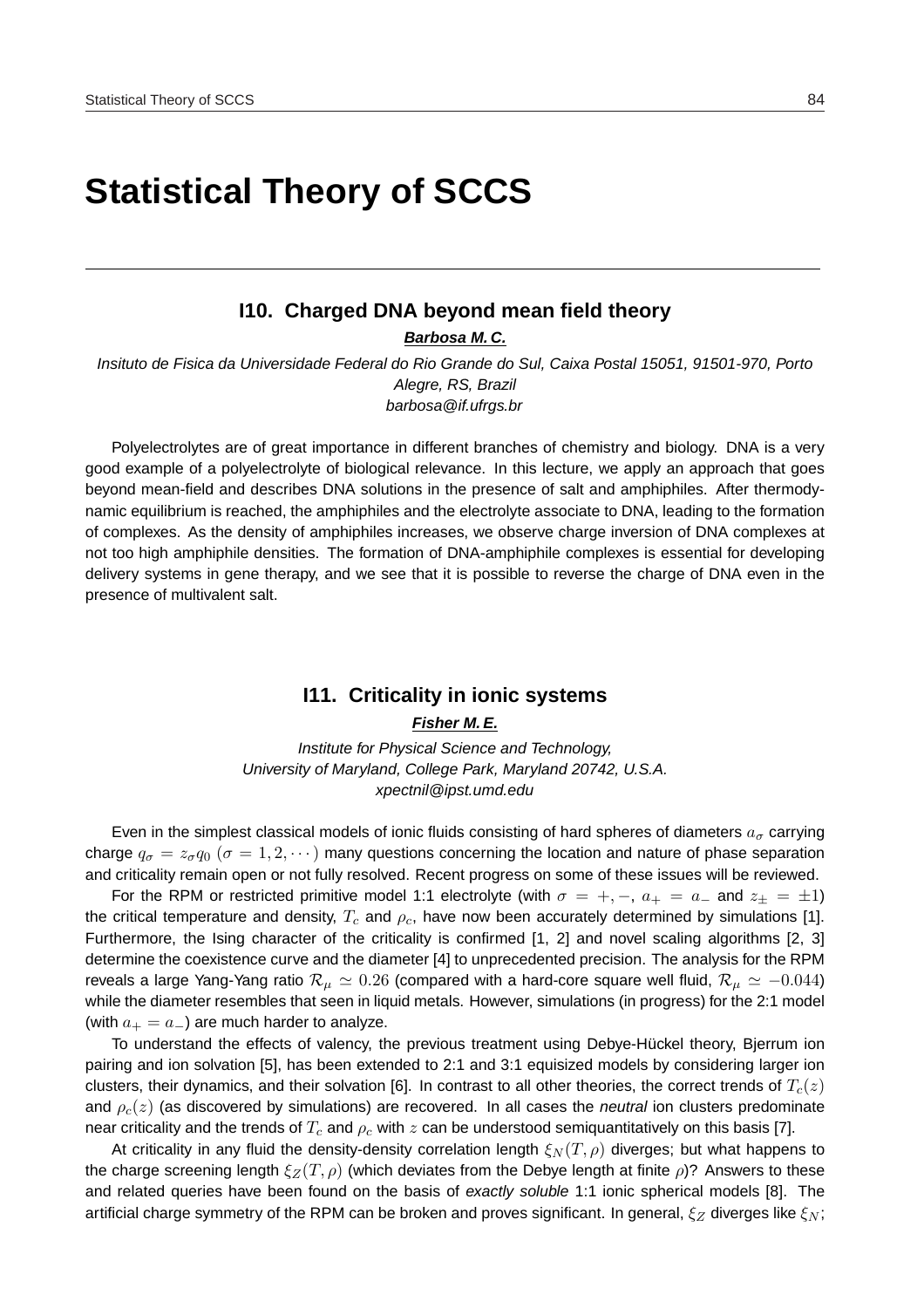furthermore, the Stillinger-Lovett sum rule may fail just at criticality. The introduction of additional power-law interactions,  $\sim 1/r^{d+\sigma}$ , can be handled and yields some insights into quantum-mechanical effects [9].

1. Y. C. Kim and M. E. Fisher [cond-mat/0402275] Phys. Rev. Lett. **92**, 185703 (2004).

2. Y. C. Kim, M. E. Fisher and E. Luijten [cond-mat/0304032] Phys. Rev. Lett. **91**, 065701 (2003).

3. Y. C. Kim and M. E. Fisher [cond-mat/0411736] Comp. Phys. Commun. (2005).

4. Y. C. Kim [cond-mat/0503480] Phys. Rev. E (2005) [in press].

5. Y. Levin and M. E. Fisher, Physica A **225**, 164 (1996).

6. J.-N. Aqua, S. Banerjee and M. E. Fisher, Criticality in Charge-asymmetric Hard-sphere Fluids [to be submitted].

7. M. E. Fisher, J.-N. Aqua and S. Baneriee, How Multivalency controls Ionic Criticality [to be submitted].

8. J.-N. Aqua and M. E. Fisher [cond-mat/0311491] Phys. Rev. Lett. **92**, 135702 (2004).

9. J.-N. Aqua and M. E. Fisher, J. Phys. A **37**, L241 (2004).

## **T29. Testing Boltzmann's ergodic hypothesis by electron gas models**

#### **Lee M. H.**

University of Georgia, Physics Department Athens, GA 30602 USA mhlee@uga.edu

Put simply, the ergodic hypothesis says that the time and ensemble averages of a dynamical quantity are the same. As we well know, the hypothesis is central to statistical physics. The standard approach to proving its validity is to do what was suggested first by Boltzmann himself. But it rapidly becomes mired in measure theory, and therewith irreversibility and the thermodynamic limit (TL) seem to go out of the picture.

A more physically based approach is to do the time averages, espoused by Kubo [1]. It has yielded an ergodic condition but it turns out to be incomplete. To do time averaging properly, one must know the time evolution of a dynamical variable say A, by solving the Heisenberg equation of motion  $dA(t)/dt =$  $i[H, A(t)]$ , where H is the Hamiltonian. The recurrence relations method solves it generally if H is Hermitian [2].

The structure of the solution is defined by the dimensionality  $d$  and hypersurface  $s$  of the inner product space of  $A$  on  $H$ . Now  $d$  and  $s$  measure irreversibility and the TL and connect the energy transfer mechanisms to the ergodicity. More specifically, they yield an ergodic condition  $W$ , an infinite product of a set of numbers given by  $d$  and  $s$  [3]. If  $W$  is finite as is Wallis' infinite product, the model is ergodic with respect to A. Ergodicity is denoted through a delocalization of energy. If  $W = 0$  or  $\infty$ , it is not. If  $W = 0$ , there is a localization of energy. If  $W = \infty$ , the energy transfers are ballistic.

The electron gas models are fertile ground for testing ergodicity by our condition  $W$  and to draw from it a physical picture that underlies the ergodic hypothesis. A dynamical variable for an interacting electron gas (Coulomb gas) is the density fluctuation operator at a wave vector k. The dynamic density response functions are known exactly in space dimensions  $d = 1, 2, 3$  for  $k \to 0$  or  $\infty$  [4]. For them, we can calculate W and thus can determine whether the hypothesis holds. In this talk we will present our results of our calculation and conclusions.

1. R. Kubo, J. Phys. Soc. Jpn. 12, 570 (1957).

2. M.H.Lee, Phys. Rev. B26, 2547 (1982); Phys. Rev. Lett. 49, 1072 (1982).

3. M.H.Lee, Phys. Rev. Lett. 87, 2506 (2001); Physica A 314, 583 (2002).

4. J.Hong and M.H.Lee, Phys. Rev. Lett. 70, 1972 (1993). U.Balucani et al., Phys. Rep. 373, 409 (2003).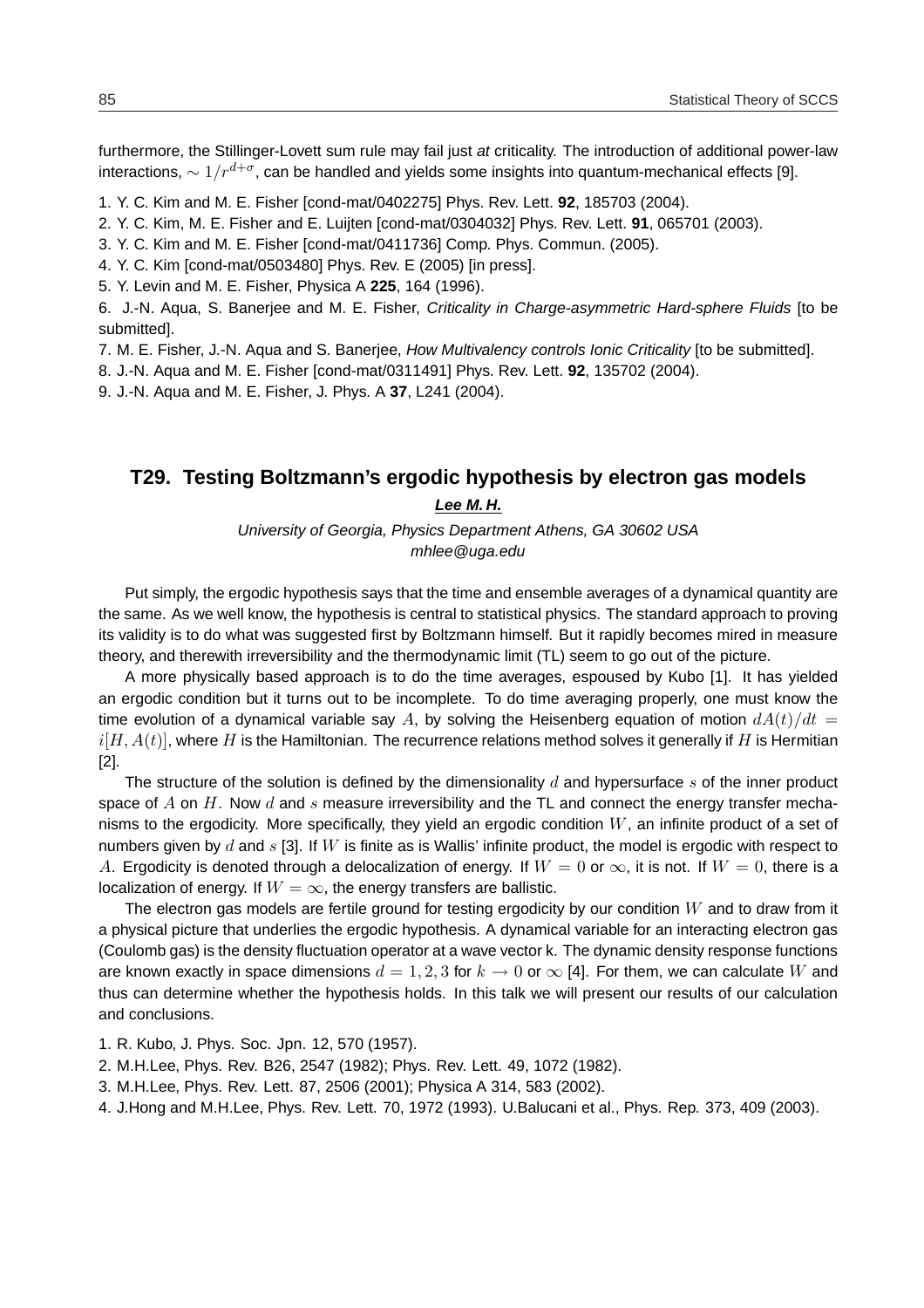# **T30. Collisions and plasma waves in nonideal plasmas**

#### **Morozov I. V.**

Institute for High Energy Densities, Izhorskaya 13/19, Moscow 125412, Russia bogous@orc.ru

Investigation of properties of the Langmuir and the ion sound waves in nonideal (strongly coupled) plasmas is a long standing problem. Difficulties of analytical treatment arise from the key role of strong collisions in nonideal plasma which affect the wave damping. Computer simulations by the method of molecular dynamics (MD) are widely used in the case [1–3]. In the preset work the MD simulations are applied to study dispersion and damping decrement of the Langmuir waves, high energy bound states, effective collision frequency, frequency-dependent conductivity and temperature relaxation rate in the plasma with the nonideality (coupling) parameter  $\Gamma=(4\pi n_e/3)^{1/3}e^2/(k_BT)$  in range  $0.1<\Gamma< 4$ , where  $n_e$  is the electron number density,  $T$  is the temperature.

Both dispersion and damping decrement of the Langmuir waves are obtained from the dynamical structure factor (DSF)  $S(\omega, k)$  calculated as the Fourie transformation of the charge autocorrelation function  $F_{zz}(\mathbf{k},t) = \langle \rho(\mathbf{k},t)\rho^*(\mathbf{k},0)\rangle/\langle \rho^2\rangle$ , where k is a wave vector. It was found in previous studies [2,4] that usage of position of the DSF peak as frequency of the Langmuir waves result in an negative dispersion for  $\omega(k)$ . In present work explanation of this effect is given. It is shown that because of the strong wave damping the DSF peak no longer corresponds to the solution of the dispersion equation for the dielectric function  $\varepsilon(\omega, \mathbf{k}) = 0$  which lies in the complex plane [3]. The damping decrement  $\delta$  can be found as the halfwidth of the DSF peak. In order to single out the collisional damping  $\delta_c$  and find the effective collision frequency  $\nu = 2\delta_c$ , the dependence  $\delta(k)$  is fitted using the ideal plasma model [5] where  $\nu$  is taken as a free parameter. This approach is still valid for  $\Gamma < 3$  as the dispersion of the Langmuir waves turns out to be close to that one for the ideal plasma. A byproduct of these calculations is the dynamical conductivity. Another way to obtain both static and frequency-dependent conductivity is based on the linear reaction approach using the Fourier transformation of the current autocorrelation function  $K(t) = \langle \mathbf{j}(t) \mathbf{j}(0) \rangle / \langle \mathbf{j}^2 \rangle$ .

Simulations of the equilibration of two-temperature electron-ion plasma are performed. Different relaxation stages are observed including the disorder induced heating. The electron-ion equilibration rate is found depending on the mass ratio, the nonideality parameter and the charge of ions. Special attention is given to formation of high energy bound states of electrons and ions depending on the plasma nonideality. The adjacent problem of using of quasiclassical pseudopotentials in MD simulations is discussed.

This research is partially supported by the RAS programs "Thermophysics and mechanics of intensive energy impacts" and "Information-computer models of study of nonequilibrium media fundamental problems".

1. Hansen J.P., McDonald I.R. Phys. Rev. A **23** 2041 (1981)

2. Golubnychiy V., Bonitz M., et al. Phys. Rev. A **64** 016409 (2001)

3. Morozov I.V., Norman G.E., Valuev A.A. JETP **100** 370 (2005)

4. Valuev A.A., Kaklyugin A.S., Norman G.E. JETP **86** 480 (1998)

5. Alexandrov A.F., Bogdankevich L.S., Rukhadze A.A. Principles of Plasma Electrodynamics. Heidelberg: Springer, 1984

# **T31. Self-consistent statistical approach to electronic properties of hot dense plasmas**

**Pain J.\*1, Dejonghe G.<sup>1</sup> , Blenski T.<sup>2</sup>**

<sup>1</sup>CEA/DIF, 91680 Bruyères-le-Châtel Cedex, France **<sup>2</sup>**CEA/DSM/DRECAM/SPAM, Centre d'Etudes de Saclay, 91191 Gif-sur-Yvette Cedex, France \*jean-christophe.pain@cea.fr

The knowledge of plasma equation of state, photoabsorption and transport coefficients is needed in as-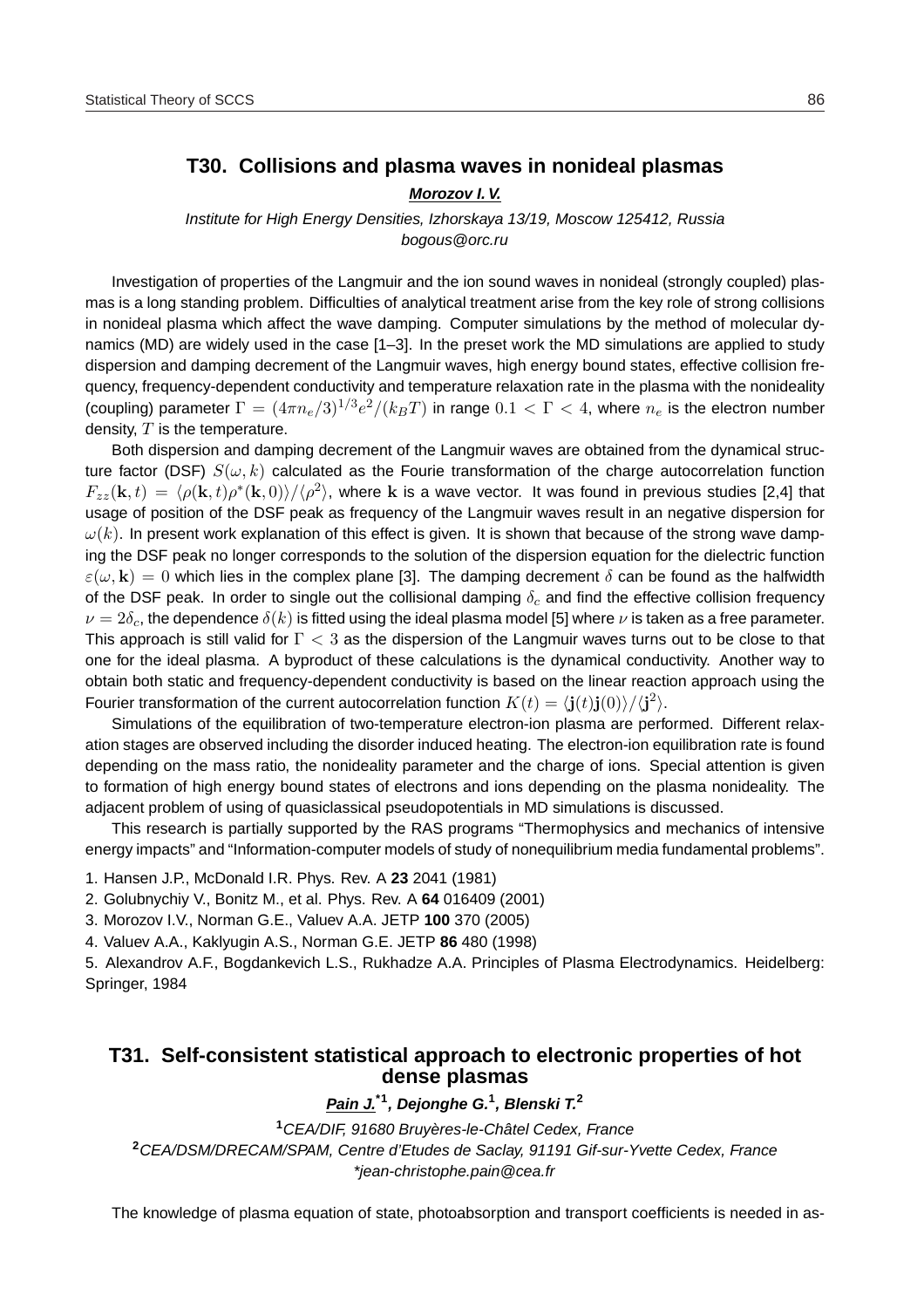trophysics for the calculation of stellar structure and evolution (white dwarfs, outer crust of neutron stars, . . . ) and requires suitable and realistic models for the description of ions, which have to be considered as species having integer numbers of interacting bound electrons. The number of relevant electronic configurations in hot dense plasmas can be immense (increasing with atomic number Z). In such cases, calculations relying on the superconfiguration approximation appear to be among the best statistical approaches to photoabsorption in plasmas [1, 2]. Furthermore, the superconfiguration approximation enables one to perform rapid calculation of averages over all possible configurations representing excited states of bound electrons. We present a thermodynamically consistent model involving detailed screened ions (described by superconfigurations) in plasmas. The density effects are introduced via the ion-sphere model. In [2, 4], bound electrons were treated quantum-mechanically while free electrons were described within the framework of semi-classical Thomas-Fermi theory. Such a hybrid treatment can lead to discontinuities in the thermodynamic quantities when pressure ionization occurs. In a previous work [4] we have presented an improvement of the thermodynamics of the model proposed in [2] showing how, through the variation of ionic volumes and the equality of electronic pressure at all ion boundaries, the statistics of the superconfigurations can affect the occurrence of resonances accompanying pressure ionization. In the present model we use the same approach as in [4] except that now free electrons are treated quantum-mechanically. Furthermore, resonances are carefully taken into account in the self-consistent calculation of the electronic structure of each superconfiguration. The procedure is different from the one used in the Inferno code developed by D. A. Liberman [3] in the sense that in the latter case the model was an average atom in a jellium while we perform this calculation in the ion-sphere model for each superconfiguration. The model provides the contribution of electrons to the main thermodynamic quantities, together with a better treatment of pressure ionization, and gives a better insight into the electronic properties of hot dense plasmas.

- 1. A. Bar-Shalom, J. Oreg, W. H. Goldstein, D. Shvarts and A. Zigler, Phys. Rev. A **40**, 3183 (1989).
- 2. T. Blenski, F. Perrot and A. Grimaldi, J. Quant. Spectrosc. Radiat. Transfer **65**, 91 (2000).
- 3. D. A. Liberman, Phys. Rev. B **20**, 4981 (1979).
- 4. J.-C. Pain and T. Blenski, J. Quant. Spectrosc. Radiat. Transfer **8**, 355 (2003).

## **T32. Bound states in strongly couopled Coulomb systems**

**Ropke G. ¨ \* , Reinholz H.**

Institute of Physics, Rostock University, Rostock 18051, Germany \*gerd@darss.mpg.uni-rostock.de

The formation and dissolution of bound states in dense Coulomb systems is an important quantum statistical phenomenon which influences the properties of such many-particle systems essentially. Different concepts are used to describe medium modifications of bound states in dense plasmas. They reflect different aspects, in particular with respect to limiting cases. They concept of a partially ionized plasma is essentially a chemical picture. The components are considered as well-defined quasiparticles moving in a mean field. Dissolution of bound states due to screening is described as Mott effect. The concept of the averaged atom model calculates the shift of bound state energy levels due to the confinement into a Wigner-Seitz sphere, and the Anderson-Hubbard model includes correlations and disorder to describe a correlation gap or mobility edges in the density of states.

A unified description of bound states in strongly coupled Coulomb systems is given within a quantum statistical approach. Instead of quasiparticles, the spectral function and the density of states are evaluated. These concepts are also applicable near the Mott transition. Under certain approximations, the limiting cases given above can be deducted. Consequences for different properties such as the hopping contribution to the conductivity are discussed.

Another important topic is the Bose-Einstein condensation of bosonic bound states at low temperatures. With increasing density, the fermionic character of the constituents of the bound states becomes of importance. We obtain a crossover from BEC to to Cooper pairing within the Bardeen-Cooper-Schrieffer model.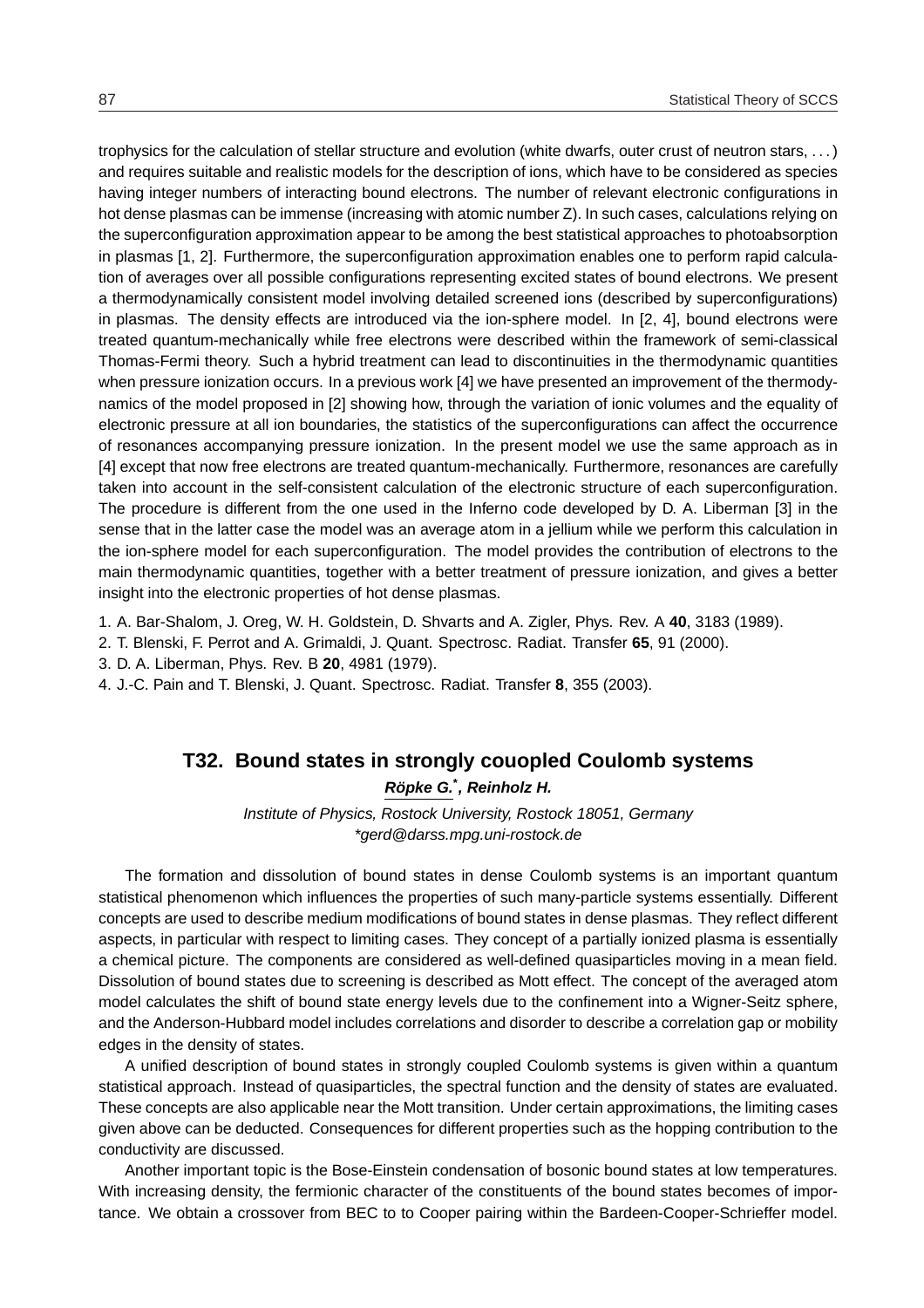### **P90. Charged particle motion in a highly ionized plasma**

**Brown L. S., Preston D. L.\* , Singleton R. L.**

Los Alamos National Laboratory Los Alamos, NM 87545 USA \*dean@lanl.gov

A recently introduced method utilizing dimensional continuation is employed to compute the energy loss rate for a non-relativistic particle moving through a highly ionized plasma. No restriction is made on the charge, mass, or speed of this particle. It is, however, assumed that the plasma is not strongly coupled in the sense that the dimensionless plasma coupling parameter  $g=e^2\kappa_D/4\pi T$  is small, where  $\kappa_D$  is the Debye wave number of the plasma. To leading and next-to-leading order in this coupling,  $dE/dx$  is of the generic form  $g^2 \ln [C g^2]$ . The precise numerical coefficient out in front of the logarithm is well known. We compute the constant  $C$  under the logarithm exactly for arbitrary particle speeds. Our exact results differ from approximations given in the literature. The differences are in the range of 20% for cases relevant to inertial confinement fusion experiments. The same method is also employed to compute the rate of momentum loss for a projectile moving in a plasma, and the rate at which two plasmas at different temperatures come into thermal equilibrium. Again these calculations are done precisely to the order given above. The loss rates of energy and momentum uniquely define a Fokker-Planck equation that describes particle motion in the plasma. The coefficients determined in this way are thus well-defined, contain no arbitrary parameters or cutoffs, and are accurate to the order described. This Fokker-Planck equation describes the straggling the spreading in the longitudinal position of a group of particles with a common initial velocity and position and the transverse diffusion of a beam of particles. It should be emphasized that our work does not involve a model, but rather it is a precisely defined evaluation of the leading terms in a well-defined perturbation theory.

# **P91. Electric microfield distribution calculations of a hot chlorine plasma at solid density**

**Laulan S.\*1, Blancard C.<sup>1</sup> , Calisti A.<sup>2</sup> , Cornille M.<sup>3</sup> , Faussurier G.<sup>1</sup> , Ferri S.<sup>2</sup> , Talin B.<sup>2</sup>**

Departement de Physique Theorique et Appliquee CEA/DAM Ile-de-France, F-91680, France PIIM, Universite de Provence, Centre St-Jerome 13397 Marseille cedex 20, France LUTH, Observatoire de Paris, 5 place Jules Janssen 92195 Meudon, France \*stephane.laulan@cea.fr

Spectral line shapes are known to provide powerful tool for characterizing strongly coupled plasmas. Line shape calculations require the knowledge of the electric microfield properties at the emitting atom or ion. Although several methods have been developed to obtain such properties, they are often limited to weakly or intermediate coupled plasmas. In the present work, we consider a chlorine plasma in local thermodynamic equilibrium at solid density and various temperature.

By the means of a self-consistent average-atom model [1], the electronic and the ionic structures are determined self-consistently. Several statistical properties can be calculated such as the radial pair distribution of ions which differs from the one obtained by standard classical derivation.

In parallel, semi-classical molecular dynamics simulations based on a regularized potential accounting for ion-electron short distance quantum effects, is used to model a two-component plasma of ions and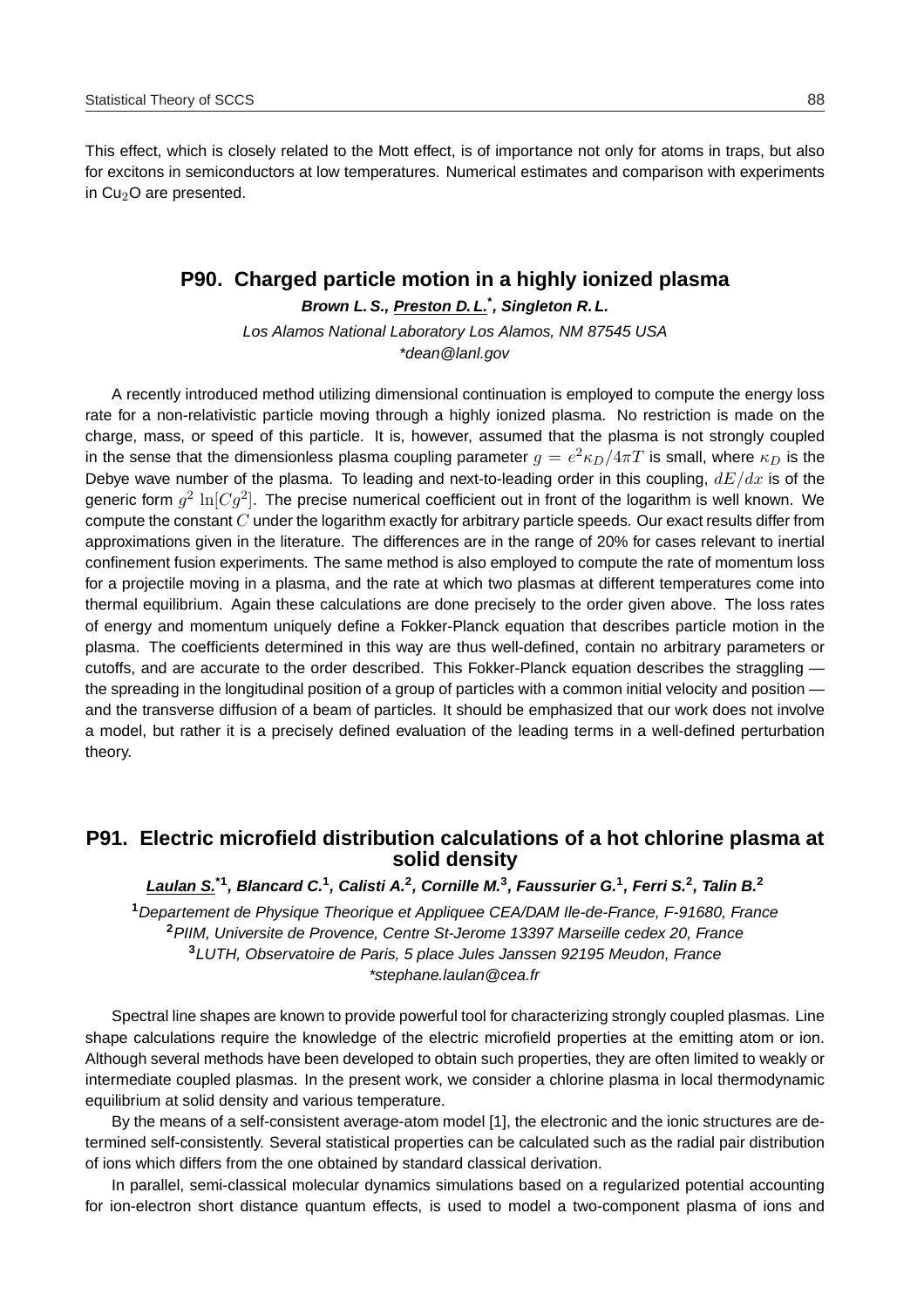electrons [2]. The radial pair distribution function found with this semi-classical method corroborates the above quantum approach.

The electric microfield distribution, necessary to calculate spectral line shapes are deduced from the obtained radial pair distribution functions.

The impact of these different approaches on the various chlorine ion spectral lineshape computations is presented and discussed.

1. C. Blancard and G. Faussurier, Phys Rev E **69**, 016409 (2004).

2. B. Talin et al., J. Phys. A **36**, 6049 (2003).

## **P92. Nonequilibrium electron-positron plasma created by a laser field of circular polarization**

**Smolyansky S. A.\*1, Blaschke D. B.<sup>2</sup> , Prozorkevich A. V.<sup>1</sup> , Tarakanov N. A.<sup>1</sup>**

**<sup>1</sup>**Saratov State University, Moskovskaja str, 155, Saratov 410026, Russia <sup>2</sup>Gesellschaft für Schwerionenforschung mbH (GSI), D-64291 Darmstadt, Germany Joint Institute for Nuclear Research, 141980, Dubna,Russia \*smol@sgu.ru

On a strong non-perturbative dynamical basis, in the framework of the oscillator representation, a quantum kinetic equation of non-Markovian type is derived which describes the vacuum creation of electronpositron pairs (EPP) under the action of a space homogeneous time-dependent electric field of arbitrary polarization (for a preliminary report see [1]). The particular case of a circularly polarized harmonic "laser" field with amplitude  $E_m$  and frequency  $\nu$  is investigated in detail for the characteristic parameters of the Jena Terawatt Ti:saphire laser (pulse intensity  $I=3\cdot 10^{18}\ \rm{W/cm}^2,$   $\lambda=795$  nm, pulse duration  $\tau_L=84$  fs, [2]), that corresponds to rather weak field  $E_m=5\cdot 10^{-5}E_c$ , where  $E_c=m^2/e=1.3\cdot 10^{16}\ \mathrm{V/cm}^3$  is the Schwinger critical field strength.

Under these conditions, it is shown that:

- $\bullet~$  during the laser pulse, a nonequilibrium EPP plasma with the density  $\sim 10^{18}$  cm $^{-3}$  is generated, which exceeds that for a linearly polarized field of the same intensity [3, 4] by a factor of two;
- residual EPP's are formed with a density depending on the shape of the laser pulse;
- the creation of these EPP could be verified experimentally by detecting photon pairs from the twophoton annihilation process.

1. A.V. Prozorkevich, D.B. Blaschke, S.A. Smolyansky and A.V. Tarakanov, Workshop in memory of Yu.L. Klimontovich: "Kinetic Theory of Nonideal Plasmas", 27. - 29. Sept. 2004, Kiel (Germany).

2. B. Liesfeld, K.-U. Amthor, F. Ewald, H. Schwoerer, J. Magill, J. Galy, G. Lander, and R. Sauerbrey, Applied Physics B, DOI:10.1007/s00340-004-1637-9 (2004).

3. A.V. Prozorkevich, A. Reichel, S.A. Smolyansky and A.V. Tarakanov, Proc. of SPIE, 5476, 68 (2004).

4. D.B. Blaschke, A.V. Prozorkevich, S.A. Smolyansky and A.V. Tarakanov, arXiv: physics/0410114.

# **P93.** N**-Electrons dynamics of heavy atom in strong fields Lenglet A.<sup>1</sup> , Maynard G.\*1, Kurilenkov Yu. K.<sup>2</sup>**

**<sup>1</sup>**Laboratoire de Physique des gaz et des plasmas bat 210, Universite Paris XI, 91405 Orsay France **2** Institute for High Energy Densities, Izhorskaya 13/19, Moscow 125412, Russia \*gilles.maynard@pgp.u-psud.fr

The purpose of this work is to describe accurately the dynamical behaviour of a many electrons system interacting with strong fields, and in particular to take into account electron dynamical correlations on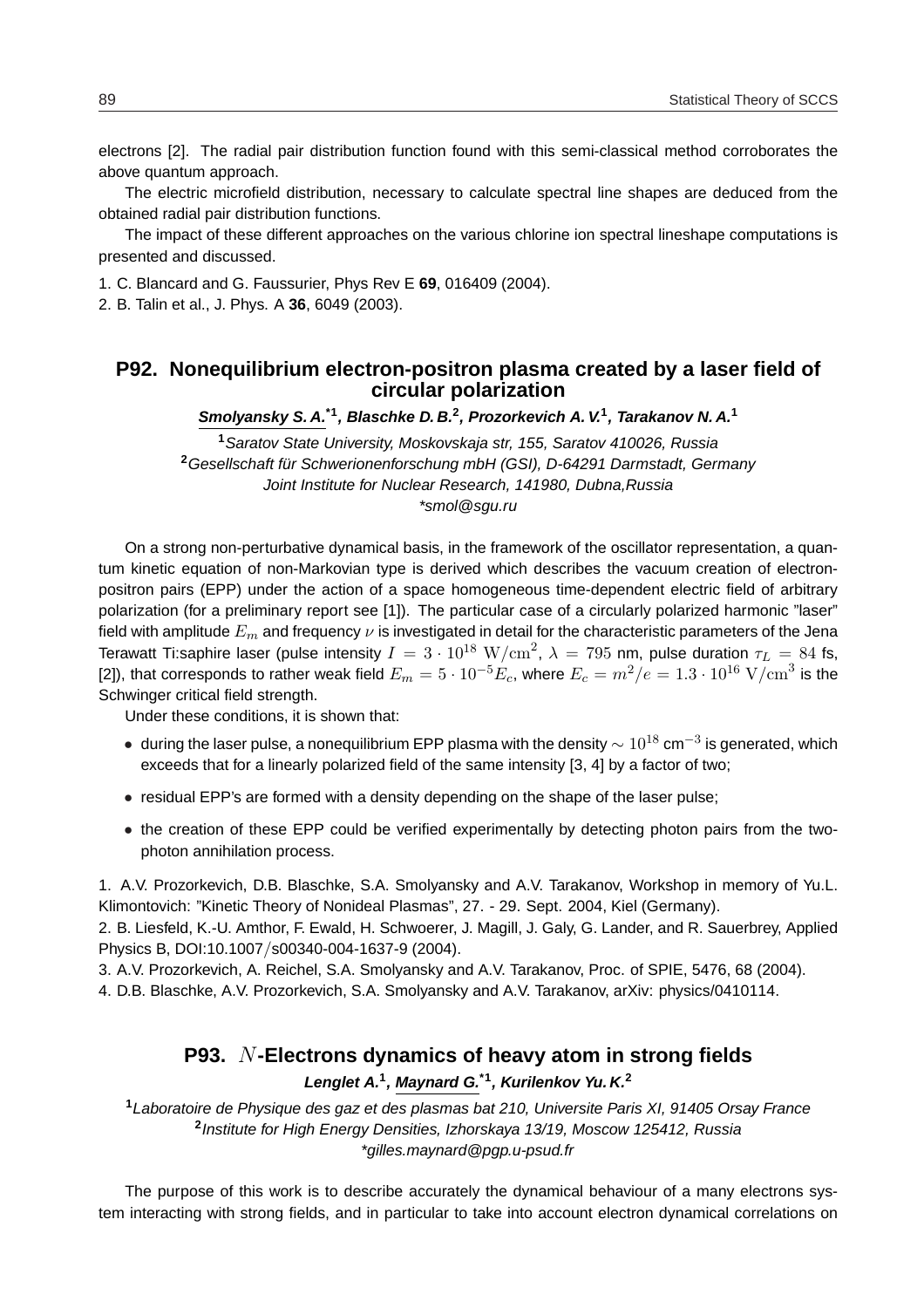high-density energy deposition in high-Z plasmas, for which the probabilities of multiple excitation/ionisation collision processes are high. The two main applications of this work are:

i) The collision of two high-Z atoms at high energy in relation with energy deposition of a high energy heavy ions beam in high-Z matter and with the focussing of high current heavy ion beams in an heavy ion inertial fusion reactor chamber [1]. The beam radius at the focal plane has a strong influence on the nuclear gain that can be achieved. Using a classical calculation, it was found [1] that multi-ionisation processes should have a large effect in the beam dynamic. The classical approximation has a strong influence on e-e correlation, so it is important to validate the classical results within a more exact quantum calculation.

ii) Plasmas created by optical field ionisation (OFI)using high intensity laser. Recent experiments [2] allow for a precise and quantitative comparison between theory and experiment of the X-ray gain evolution in term of several parameters (pressure, target length, focal position). These experiments provide a unique opportunity to analyse the dynamical evolution of hot and dense plasmas in a highly non-equilibrium state. The influence of dynamical correlation among bound electrons has, up to now, received little attention. It is expected however, that in the case of a high-Z atom such as Xe it can play a significant role.

We use an ab initio formalism well adapted to dense plasmas physics: the Wave Packet Molecular Dynamic (WPMD) model [3]. We improve the model of [3] by writing the wave packet as a sum over Hermitte-Gaussian functions. As in [3] the time dependency of the various parameters entering in the definition of one wave packet is determined through a variational method, which leads us to study electrons dynamics in a time dependent semi-classical potential by the evolution of a set of predefined generalized coordinates. Preliminary and encouraging results had already been obtained in the simplest case of one Gaussian wave packet per electron [4]. At the conferences we will present our first results related to the interaction of a high intensity sub-picosecond laser pulse with a high-Z atom. Comparison will be done between WPMD, using various basis functions, the mean field approximation and one electron models.

1. R.E. Olson, Nucl. Instrum. Meth. Phys. Res. A 464, 93 (2001)

2. T. Mocek et al., Phys. Rev. A 71, 13804 (2005)

3. D. Klakow et al., J. Chem. Phys. 101, 10766 (1994); M. Knaup et al., Comp. Phys. Communications 147, 1554 (2002)

4. A Lenglet, G. Maynard, Eur. Conf. Abs. 28F, 4-71 (2004).

### **P94. The dipole structure of electromagnetic field**

**Nedospasov A.**

Institute for High Temperatures RAS a-nedospasov@yandex.ru

The electric dipole moment of a system of charges is intimately associated with the energy of their Coulomb interaction. The radiation of electromagnetic energy by such a system is always accompanied by the variation of its electric moment. It is shown in my presentation that the electromagnetic field is equivalently described by a system of oriented electric and magnetic dipoles.

It is demonstrated in [1] that the cooled gas of dipole molecules in a strong electric field may form the Bose-Einstein condensate. Given a complete orientation of the dipole moment, the dipole-dipole interaction may bring about the anisotropy of pressure: it is negative in the direction of orientation and positive in the perpendicular direction,  $P_\parallel=-\alpha_1p^2n^2$ ,  $P_\perp=-\alpha_2p^2n^2.$  Here,  ${\bf p}=e_0{\bf d}$  is the dipole moment of particles, n is their concentration, and  $\alpha_{1,2}$  denotes coefficients of the order of unity. The anisotropy of pressure expressed by these formulas is similar to that in the tensor of tensions of electric field. Maxwell reduced the tensions, which act per unit of an arbitrarily oriented surface element, to the thrust  $E^2/8\pi$  in the direction of field E and to the pressure (negative thrust)  $E^2/8\pi$  in the perpendicular direction. The equilibrium of a system of oriented dipoles in an nonuniform electric field leads to the equality  $E^2/8\pi=2\pi (pn)^2.$ 

In the case of negative longitudinal pressure, the dipole moments are oriented in opposition to the field, and the positivity of energy reflects the electrostatic instability of the system of charges. The displacement current in vacuum regains the meaning of displacement of electric charges  $\mathbf{j}_p = -\partial(\mathbf{p}n)/\partial t$ .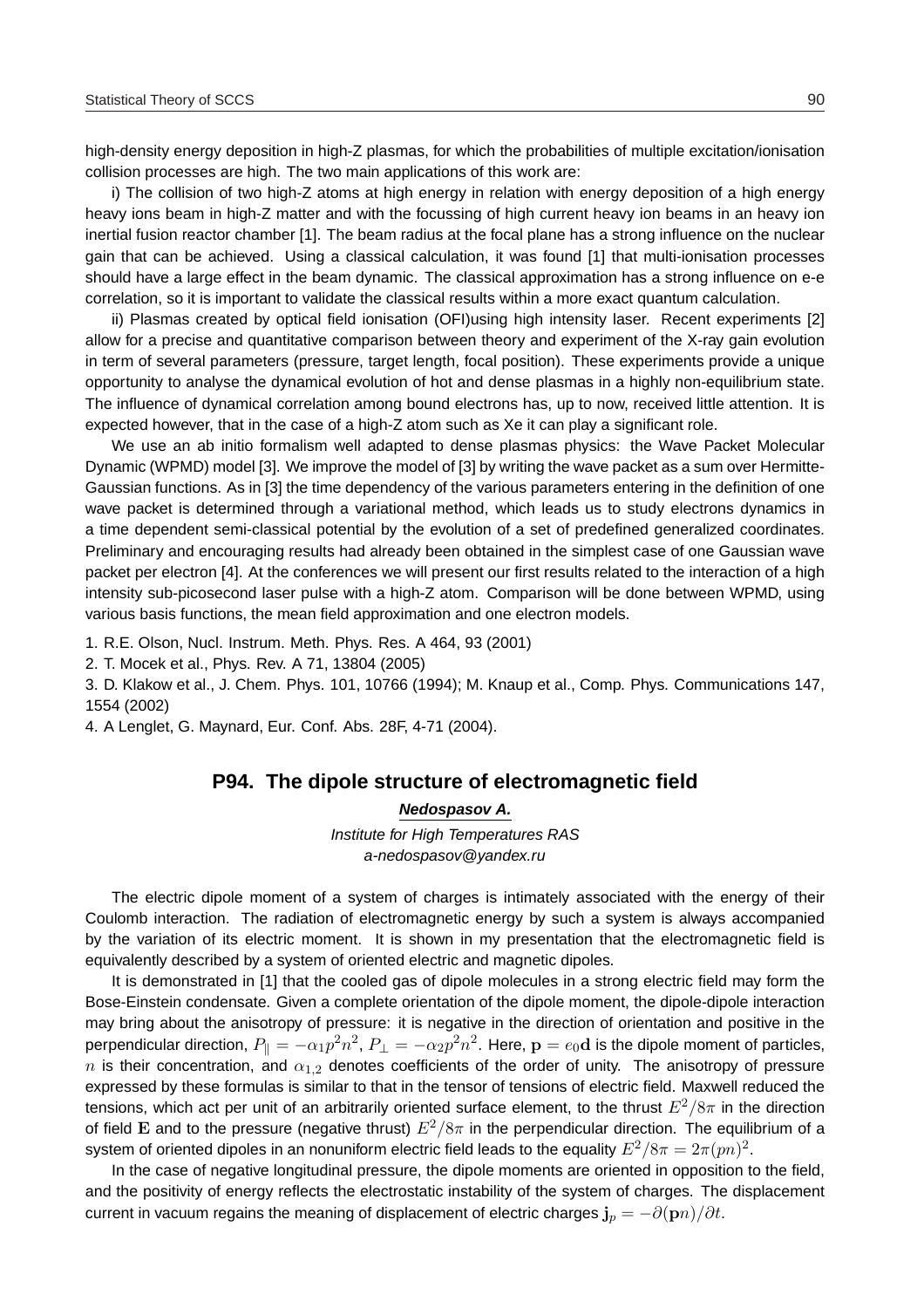By analogy with electric field, these results are valid for magnetic dipoles and magnetic field:  $H^2/8\pi =$  $2\pi(mn_1)^2$ . Here,  $m$  is the magnitude of magnetic dipole moment, and  $n_1$  is the concentration of such dipoles. The obtained results offer a new physical interpretation of the field properties. For instance, the mutual attraction of the plates of a charged capacitor is attributed to the negative pressure between them.

An eddy field acts on an electric dipole with the force

$$
-\mathbf{p}\times\text{rot}\mathbf{E}=\frac{\mathbf{p}}{c}\times\frac{\partial\mathbf{H}}{\partial t},\quad\text{a similar force}\quad-\mathbf{m}\times\text{rot}\mathbf{H}=\frac{\mathbf{m}}{c}\times\frac{\partial\mathbf{E}}{\partial t}.
$$

acts on a magnetic dipole. It is these forces that define in the Maxwell equations the known exchange of momentum between the fields  $E$  and  $H$ . The flow of electromagnetic energy is transferred by the motion of polarized medium.

This presentation deals with quasi-stationary field; the application of the quantum theory calls for separate treatment.

The physical nature of the revealed dipole structure of electromagnetic field needs to be explained. A hypothesis is suggested for the possible physical content of the obtained results.

1. I.T. Iakubov and A.V. Nedospasov, Phys. Lett. A 232, 305 (1997).

# **P95. Microfield distributions in strongly coupled two-component plasmas Nersisyan H. B., Toepffer C., Zwicknagel G.\***

Institut für Theoretische Physik II, Universität Erlangen, Staudtstr. 7, 91058 Erlangen, Germany \*zwicknagel@theorie2.physik.uni-erlangen.de

The spectral line shapes of a radiator (atom or ion) immersed in a plasma are a valuable and widely used tool for plasma diagnostics [1]. In many cases the observed line shapes are closely related to the electric microfield at the position of the radiator and the problem is thus reduced to determine the distribution of the perturbing electric fields. To this end various theoretical approaches have been derived and employed, among them the pioneering work of Holtsmark [2] for uncorrelated plasmas, the APEX treatment of Ref. [3] for one-component plasmas or the modified APEX approximation applied to an ion embedded in an electron gas studied in Ref. [4]. We have extended these studies to the electric microfield distribution in a two-component electron-ion plasma (TCP) using both molecular dynamics simulations and a theoretical model. This is done in the framework of classical statistical mechanics using an electron-ion Coulomb potential  $V_{ei} \propto (1-e^{-r/\delta})/r$  which is regularized at small distances to take into account quantum diffraction effects. In our theoretical approach we generalized the exponential approximation of the APEX treatment to the classical TCP. But in contrast to the original APEX the involved effective fields are derived in the potential of mean force (PMF) approximation i.e. as a logarithmic derivative of the plasma-particle radiator pair distribution function. The resulting PMFEX approximation automatically satisfies the exact second moment of the microfield distribution  $P(E)$  without the use of adjustable parameters. The pair distribution functions needed to calculate the  $P(E)$  within the PMFEX approximation are taken from a numerical solution of the hypernetted chain (HNC) equations for the TCP with the regularized  $V_{ei}$ . This scheme is checked by comparing both the pair distribution functions and the resulting microfield distribution with the corresponding results obtained from molecular dynamics simulations. A a quite good agreement between the theoretical model and the simulations is found over a wide range of coupling parameters. This work was supported by the BMBF (06ER128).

- 1. H. R. Griem, Spectral Line Broadning by Plasmas (Academic Press, New York, 1974).
- 2. J. Holtsmark, Ann. Phys. (Leipzig) **58** (1919) 577.
- 3. C. A. Iglesias et al., Phys. Rev. A **28** (1983) 1667.
- 4. B. Talin et al., Phys. Rev. E **65** (2002) 056406.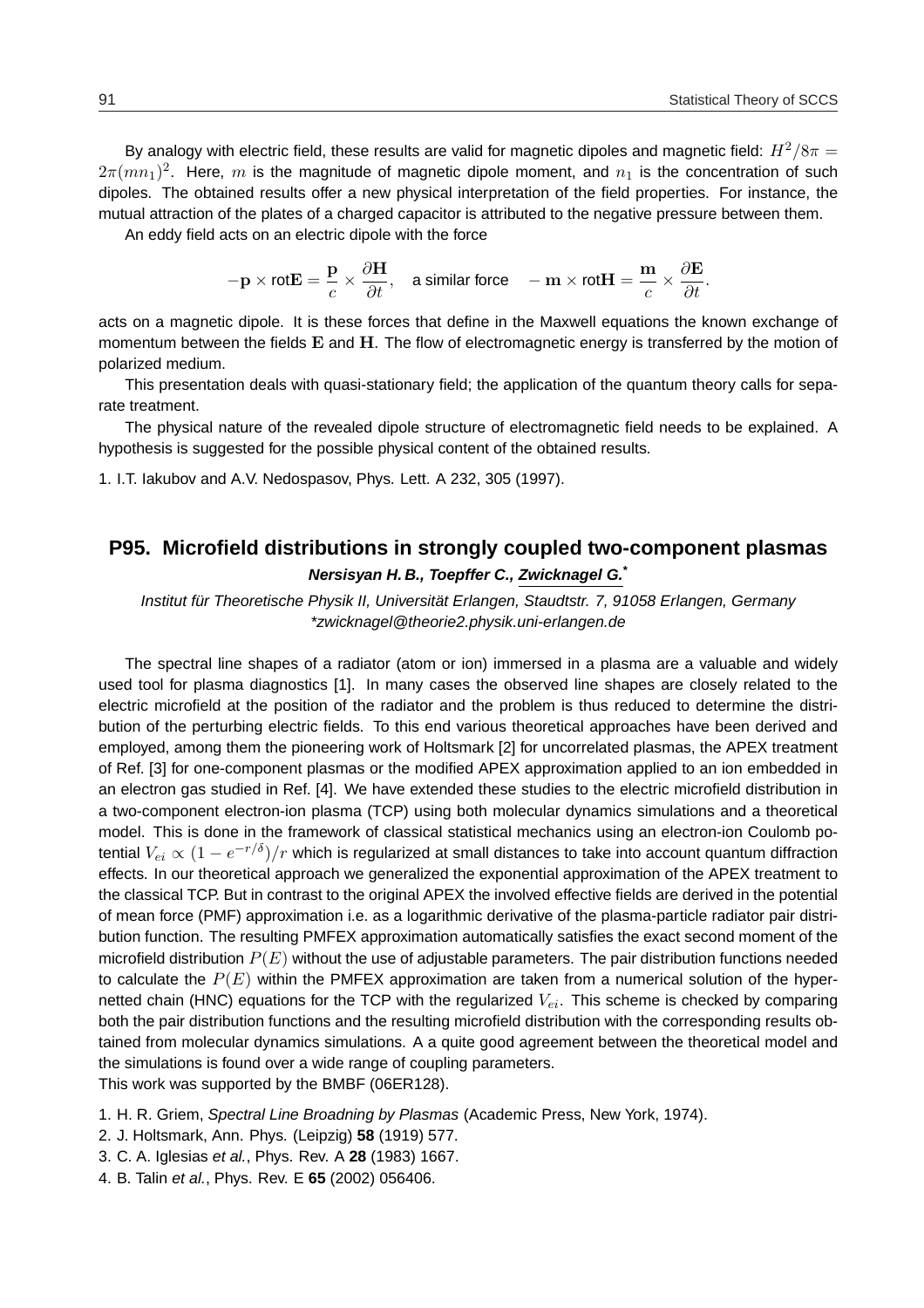# **P96. On plasma coupling and turbulence effects in low velocity stopping Kurilenkov Yu. K.\*1, Maynard G.<sup>2</sup> , Valuev A. A.<sup>3</sup> , Barriga-Carrasco M. D.<sup>2</sup>**

**1** Institute for High Temperatures, Russian Academy of Sciences, 13/19 Izhorskaya Str., 125412 Moscow, Russia

<sup>2</sup>Laboratoire de Physique des Gaz et des Plasmas, UMR-8578, B&#226;t. 210, Universit&#233; Paris XI, F-91405 Orsay, France

**3** Institute for High Energy Densities, Russian Academy of Sciences, IVTAN, 13/19 Izhorskaya Str., 125412 Moscow, Russia

\*ykur@online.ru

The problem of stopping power (SP) for projectile ions is considered in terms of dielectric function and dynamic collision frequency for moderately dense and strongly coupled plasma (SCP). Discussed is the role of some aspects of determination of stopping power for correlated particle−oscillator systems. Namely, studied are effects of group (few particles) modes, calculation of SCP dynamic collision frequency, transition from positive to negative dispersion, excitation of collective modes up to suprathermal level at dense plasma targets. Quasilinear stopping of dense superthermal (nonlinear) plasma targets at different levels of excited plasma turbulence is calculated. Energy loss functions obtained are compared with other approximations like Mermin or RPA. The additional force acting on the beam ions resulting from suprathermal plasma oscillations is analogous to increased frictional drag. The results obtained show the possibility of increasing of low velocity anomalous (turbulent) stopping compared to losses in equilibrium dense plasma targets. The influence of critical target plasma parameters and synergism (or combination) of different factors to the stopping are discussed. Some of the experimental conditions that could create specific turbulent targets (laser produced plasmas, dense pinched plasmas, isochoric heating of solid density foils by proton beams, etc.) as well as related molecular dynamics simulations data are analyzed.

We acknowledge partial support of collaborative work by NATO Science Program, Grant PST. NR. CLG. 980685.

# **P97. Exchange correlation of particles in a non-ideal plasma with polarization**

## **Belyi V. V.\*1, Kukharenko Y. A.<sup>2</sup>**

**1** IZMIRAN, Troitsk, Moscow region, Russia **<sup>2</sup>**UITP, Moscow, Russia \*sbelyi@izmiran.ru

In order to describe the quantum non-ideal plasma one should take into account not only non-Markovian effect but exchange interaction too. Starting from the quantum BBGKY-hierarchy for the distribution functions, we have solved, the equation for the quantum pair correlation function considering the non-Markovian correction and exchange contribution. Solution of this equation can be expressed in terms of the resolvent of the linearized Hartree - Fock equation. As a result, we obtain a quantum non - Markovian kinetic equation describing the dynamical screening of the interaction potential and exchange interaction in a non-trivial way. In particular, this equation contains the dielectric function of plasma which exactly takes into account exchange scattering in plasma.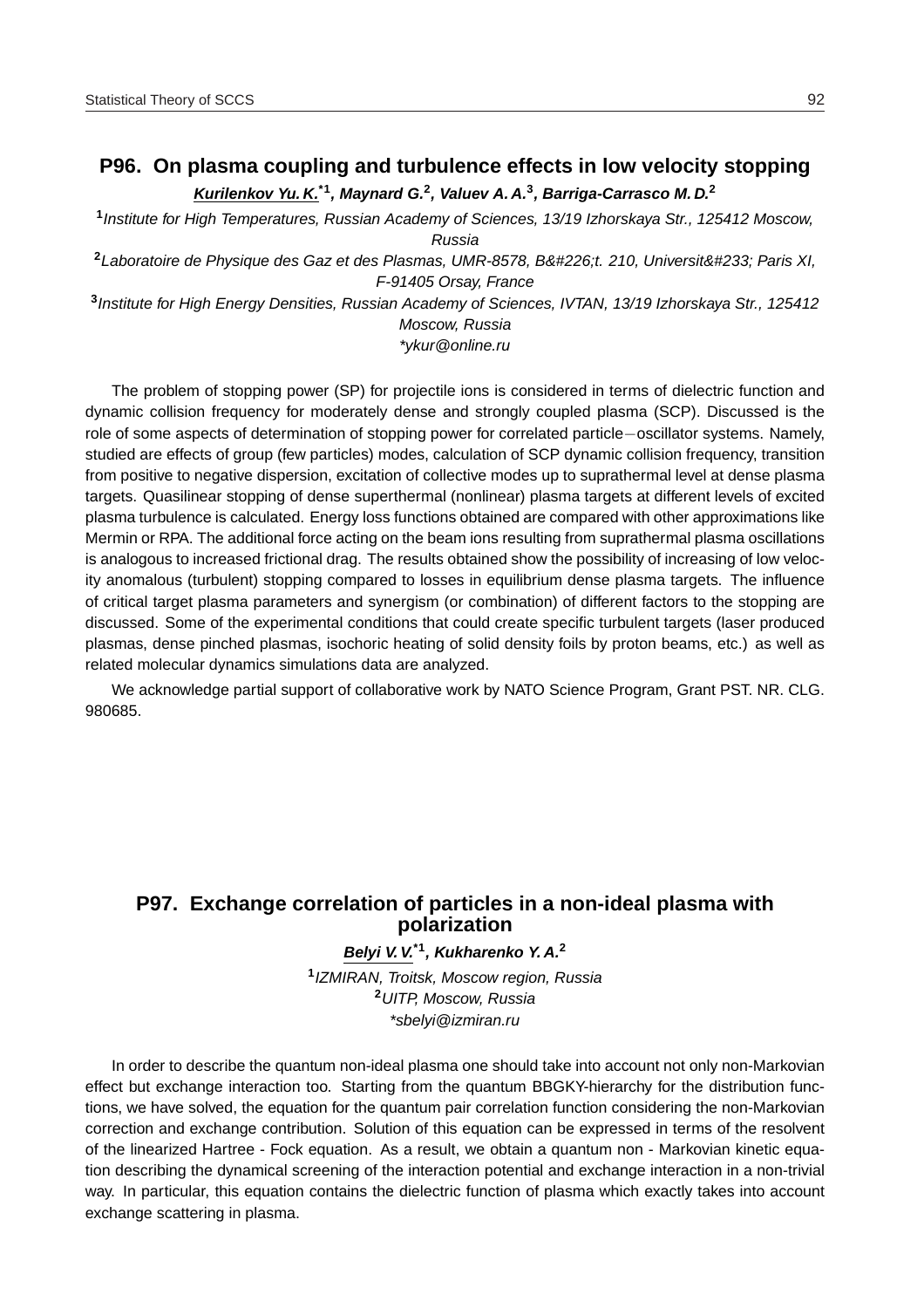# **P98. Electroconductivity of dense non-ideal plasma in external HF electric field**

**Tkachenko I. M.<sup>1</sup> , Adamyan V. M.<sup>2</sup> , Mihajlov A. A.\*3, Sakan N. M.<sup>3</sup> , Sreckovi ´ c V. A. ´ 3**

Polytechnic University of Valencia, Camino de Vera s/n, Valencia 46022, Spain Department of Theoretical Physics, Odessa University, 270057 Odessa, Ukraine Institute of Physics, P.O.Box 57, 11001 Belgrade, Serbia, Serbia and Montenegro \*mihajlov@phy.bg.ac.yu

In this work the modified version of previously developed method for calculation of HF electroconductivity of dense non-ideal plasma is presented. The calculations were done for plasma within the range of electron densities  $10^{21} \leq N_e \leq 10^{23}$  cm<sup>-3</sup>. The real and imaginary part of HF electroconductivity is presenet in factorized form wit the help of the specialy developed procedure of factorization. In this form the real and imaginary part of electroconductivity are expressed wit the help of several parameters. One of them is the stationary electroconductivity of dense plasma  $\sigma_0$ . The stationary conductivity is calculated wit the help of a modified RPA method, developed in previos works. In the frame of this work the real and imaginary part of electroconductivity were calculated in a range of freqences of the external electrical field that are smaller than the plasma frequency.

## **P99. Collisional versus collective absorption in dense plasmas**

#### **Bornath T.\*1, Schlanges M.<sup>2</sup> , Kremp D.<sup>1</sup>**

<sup>1</sup> Universität Rostock, Institut für Physik, Universitätsplatz 3, 18051 Rostock, Germany <sup>2</sup> Ernst-Moritz-Arndt-Universität Greifswald, Institut für Physik, Domstrasse 10a, 17487 Greifswald, Germany \*thomas.bornath@uni-rostock.de

In former papers we focused on collisional absorption by a plasma in a strong high-frequency field [1–3]. This approach is extended to arbitrary frequencies. We start from the electrical current balance equation which is derived from a kinetic equation. This balance equation has non-linearities. It is possible to introduce a generalized dynamical electron-ion collision frequency. In the linear response regime we get from this known expressions. We will discuss the external and internal conductivities, respectively. Furthermore, we will discuss the influence of collective absorption.

1. Th. Bornath, M. Schlanges, P. Hilse, and D. Kremp, Phys. Rev. E 64, 026414 (2001).

2. Th. Bornath, M. Schlanges, P. Hilse, and D. Kremp, J. Phys. A : Math. Gen. 36, 5941 (2003).

3. Th. Bornath, M. Schlanges, P. Hilse, and D. Kremp. In: K. Morawetz (Ed.), Nonequilibrium at short time scales. Formation of correlations. (Springer, Berlin, 2004), pp. 153-171.

# **P100. Collisional absorption of dense plasmas in strong laser fields. Quantum statistical results and simulations**

# **Schlanges M.\*1, Bornath T.<sup>2</sup> , Hilse P.<sup>1</sup> , Kremp D.<sup>2</sup>**

**1** Institute of Physics, University of Greifswald, Domstrasse 10a, 17487 Greifswald, Germany **2** Institute of Physics, University of Rostock, Universitaetsplatz 3, 18055 Rostock, Germany \*schlanges@physik.uni-greifswald.de

An important question in almost all experiments with interaction of intense laser pulses with matter is the calculation of the energy deposition and the description of the heating connected with that. If a solid target is irradiated by such an intense laser pulse, dense plasmas can be created relevant for astrophysical research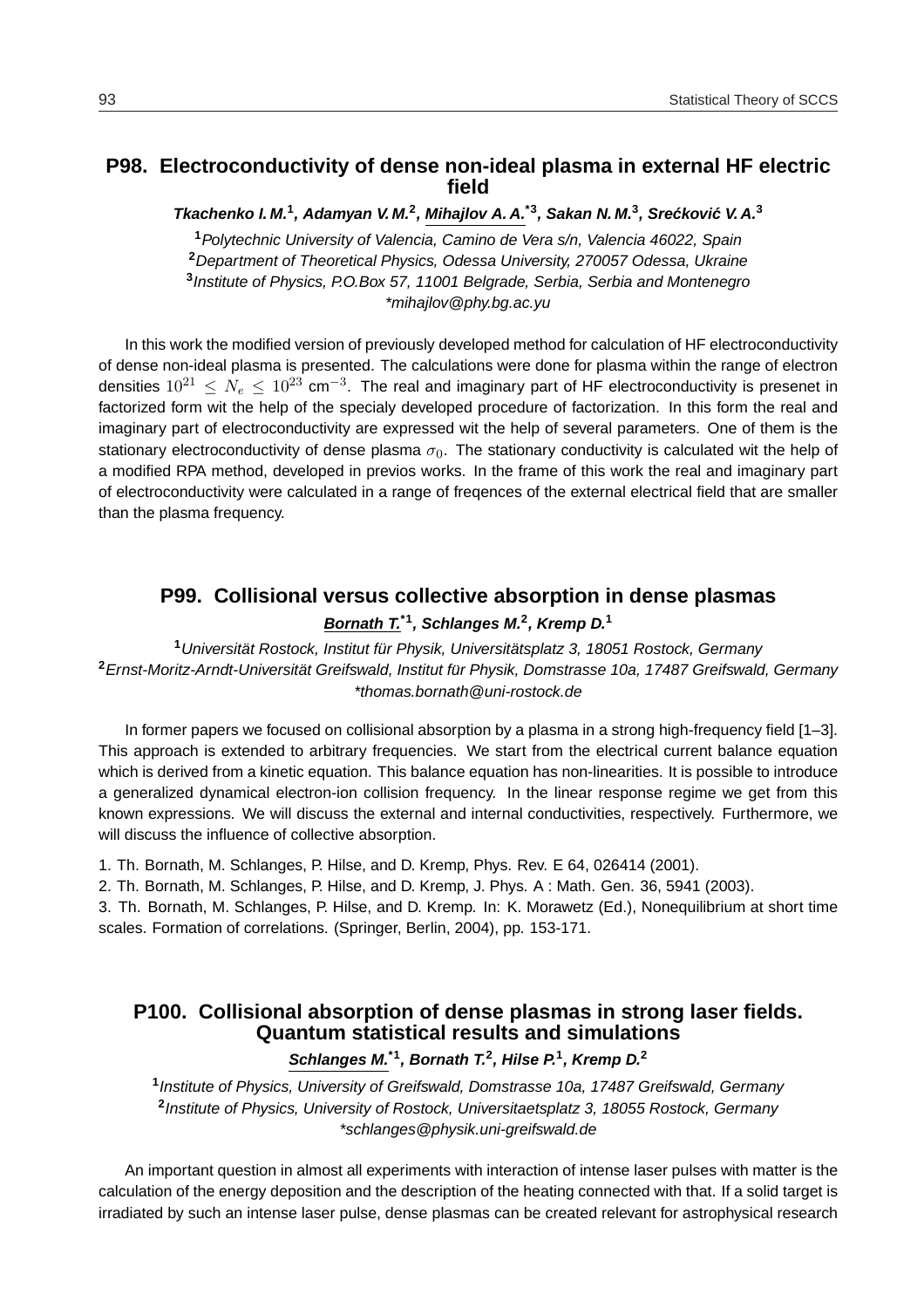and for inertial confinement fusion. One of the important mechanisms of energy deposition is collisional absorption usually described in terms of the electron-ion collision frequency.

In this contribution, collisional absorption of dense fully ionized plasmas in strong laser fields is investigated using quantum kinetic theory as well as molecular dynamics simulations. For high-frequency fields, quantum statistical expressions for the electrical current density and the electron-ion collision frequency are presented [1, 2]. The expressions are valid for arbitrary field strength assuming the nonrelativistic case. Strong correlations are taken into account by local field corrections and by the ion-ion structure factor. Their influence on the absorption rate is discussed, and results for the important case of a two-temperature plasma in a laser field are presented. In addition, molecular dynamics simulations were performed to calculate the heating of dense plasma in laser fields [3]. Comparisons with the analytical results for different plasma parameters are given. There are considered the case of isothermal plasmas as well as two-temperature plasmas. Furthermore, results for the velocity distribution function under the influence of intense laser fields are presented which show a different behaviour in comparison to weak fields.

1. Th. Bornath, M. Schlanges, P. Hilse, D. Kremp, Phys. Rev. E 64, 26414 (2001)

2. Th. Bornath, M. Schlanges, P. Hilse, D. Kremp, J. Phys. A 36, 5941 (2003)

3. P. Hilse, M. Schlanges, Th. Bornath, D. Kremp, submitted to Phys. Rev. E

## **P101. Equation of state of high density plasmas**

**Vorberger J.\* , Schlanges M., Gericke D. O., Kraeft W. D.**

E.-M.-Arndt-Universität Greifswald, Domstraße 10a, 17489 Greifswald \*vorberger@physik.uni-greifswald.de

Today there exists a great variety of methods to determine the equation of state (EOS) of nonideal plasmas. Our approach (a perturbation expansion based on exact quantum statistical theory) has several valuable advantages. From a physics point of view, it includes the degeneracy of electrons and ions; from a more technical view, it allows much faster calculations compared to numerical simulations. Due to the first point, our EOS can also serve as benchmark for numerical simulations in the weak coupling limit for all temperatures and densities.

In the framework of Green's function technique, we establish an EOS for dense nonideal plasmas by an expansion in terms of the interaction potential [1]. Starting from electrons, nuclei, and their basic coulomb interaction, it becomes possible to systematically include nonideality effects of different orders. Altough the EOS is calculated for weak coupling only, collective effects, dynamic screening, and self energy corrections are included self consistently [2]. The evaluation of the contributing terms requires no restriction with respect to degeneracy. We show comparisons with advanced numerical simulation techniques and different analytical approaches. We find rather good agreement between all the different methods in the low density regime. With stronger coupling and higher degeneracy deviations up to a factor of 2 can be observed.

The main problem to be solved in the high density region is the complex interplay of correlation and quantum effects. At high densities, the plasma consists of degenerate electrons and strongly coupled ions. In this case, we improve our EOS by including strong correlations in the ionic subsystem. These can be efficiently considered by treating the ions within classical fluid theory (hypernetted chain equation). It is our goal to retain the advantages of both methods: the inclusion of quantum effects in the EOS (for the electrons) and the inclusion of strong ion–ion correlations. For this reason, we sum both contributions and subtract the low density limiting law once to avoid double counting. We demonstrate that this ansatz leads to a better agreement with numerical simulations.

1. D. Kremp, M. Schlanges, and W.-D. Kraeft, Quantum Statistics of Nonideal Plasmas, Springer (Berlin, 2005)

2. J. Vorberger, M. Schlanges, and W.-D. Kraeft, Phys. Rev. E **69** 046407 (2004)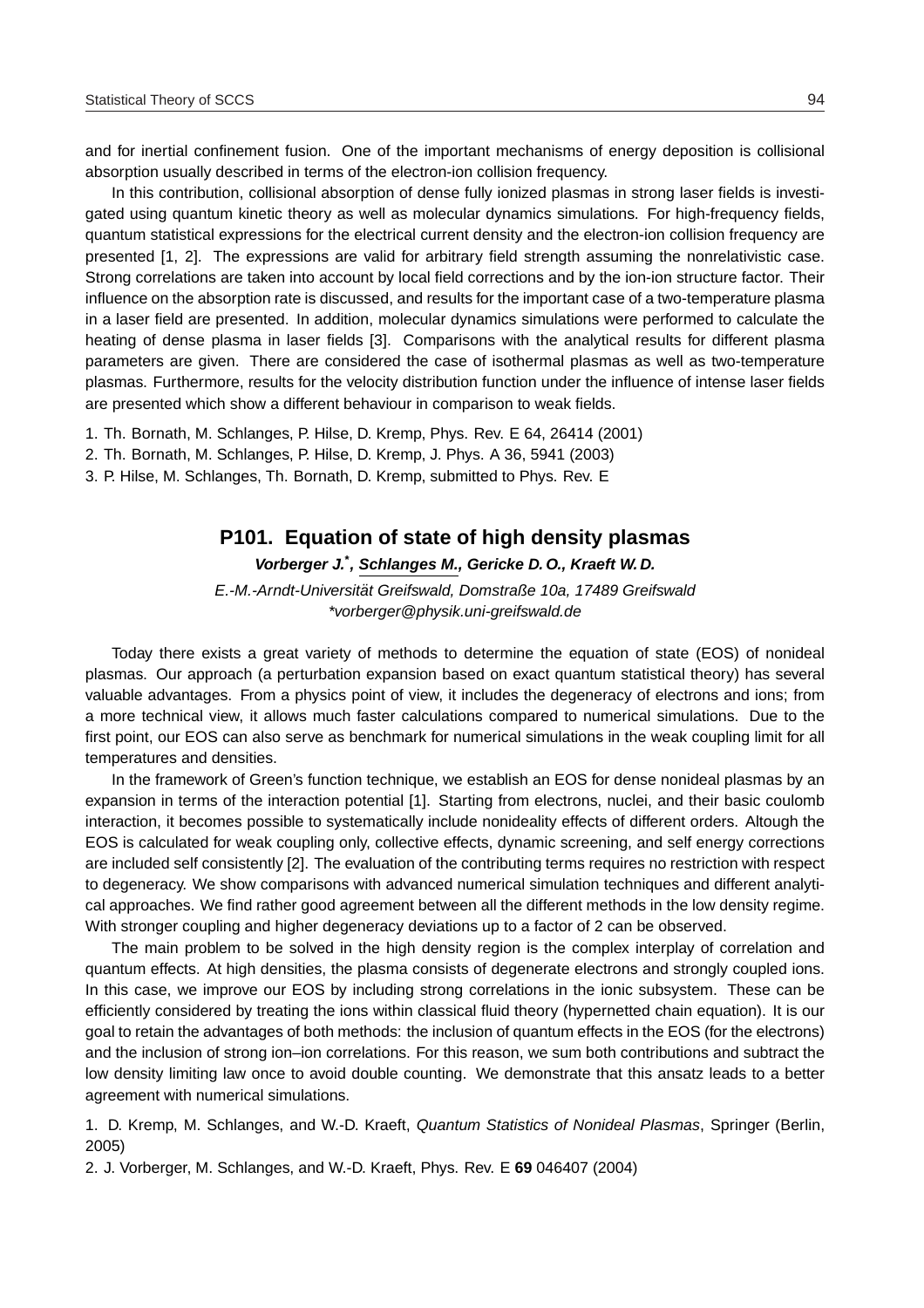## **P102. Path integral method in quantum statistics problems: Generalized ensemble Monte Carlo and density functional approach**

**Vorontsov-Velyaminov P. N.\*1, Voznesenski M. A.<sup>1</sup> , Malakhov D. V.<sup>1</sup> , Lyubartsev A. P.<sup>2</sup> , Broukhno A. V.<sup>3</sup>**

Faculty of Physics, St-Petersburg State University, 198504 St-Petersburg, Russia Division of Physical Chemistry, Arrhenius Laboratory, Stockholm University, S-106 91 Stocholm, Sweden Quantum Protein Centre, Technical University of Denmark, Building 309, DK-2800 Lyngby, Denmark \*voron.wgroup@pobox.spbu.ru

Though the standard Metropolis algorithm [1] remains the principal instrument in Monte Carlo simulations of molecular systems, last decade several new approaches under the name of Generalized ensemble (GE) MC were introduced and proved to be efficient in treatment of systems with rough potential landscapes (low temperatures, high densities, phase transitions) [2, 3].

One of them, the Wang-Landau algorithm [4], is applied here to calculate density of states of a quantum particle system in the framework of the path integral (PI) form of quantum statistics. The density of states is presented by a two-dimensional function which, being calculated, allows to obtain canonical averages (e.g. internal energy) in a wide range of temperatures by a simple 2d integration. For the quantum oscillator exact data were well reproduced [5].

Another GE approach, method of expanded ensembles [6], was applied to calculating the ratio of quantum partition functions for different classes of permutations in treatment the problem of few identical particles (fermions) in harmonic and Coulomb fields.

The main goal of obtaining the quantum partition function and averages within the PI approach can also be achieved by calculating the average density of the corresponding closed paths ("ring polymers") in external field. Recent developments within a density functional (DF) approach proved to be very successful in application to classical polymer systems [7, 8]. This encouraged us to apply the polymer DF theory (P-DFT) to PI problems. Our first calculations reproduced very accurately the known data for electron distributions and energies in hydrogen and helium atoms in their ground states. Data for the quantum particle in 1D and 3D harmonic fields are also accurately reproduced in a wide range of temperatures. The computer effort within the reported PI-DFT method is extremely small (seconds or minutes).

1. Binder K. Monte Carlo Methods In Statistical Physics. Springer (1979).

- 2. Iba Y. Int. J. Modern Physics C 12, 623 (2001);
- 3. Lyubartsev A.P., Vorontsov-Velyaminov P.N., Recent Res. Devel. Chem Physics, 4, 63-78 (2003).
- 4. Wang F., Landau D.P., Phys Rev. Lett. 86 2050 (2001).
- 5. Vorontsov-Velyaminov P.N., Lyubartsev A.P., J. Phys. A 36, 685 (2003).

6. Lyubartsev A.P., Martsinovski A.A., Shevkunov S.V., Vorontsov-Velyaminov P.N., J. Chem. Phys. 96, 1776 (1992).

- 7. Woodward C.E., J. Chem. Phys., 94, 3138 (1991);
- 8. Yu Y., Wu J. J. Chem. Phys., 117, 2368 (2002).

# **P103. Transport and optical properties of a strongly coupled semiclassical plasma by a molecular dynamics simulation**

**Ramazanov T. S.\*1, Nigmetova G. N.<sup>2</sup> , Ropke G. ¨ 3 , Redmer R.<sup>3</sup>**

 IETP, Al-Farabi Kazakh National University, Tole bi 96A, Almaty 050012, Kazakhstan Sh.Esenov Aktau State University, Aktau 130000, Kazakhstan University of Rostock, Rostock, D-18051, Germany \*ramazan@physics.kz

The non-ideal (strongly coupled) semiclassical plasma exists frequently in nature. For example, the interiors of many-sequence astrophysical objects (white dwarfs, very low mass stars and giant planets etc.)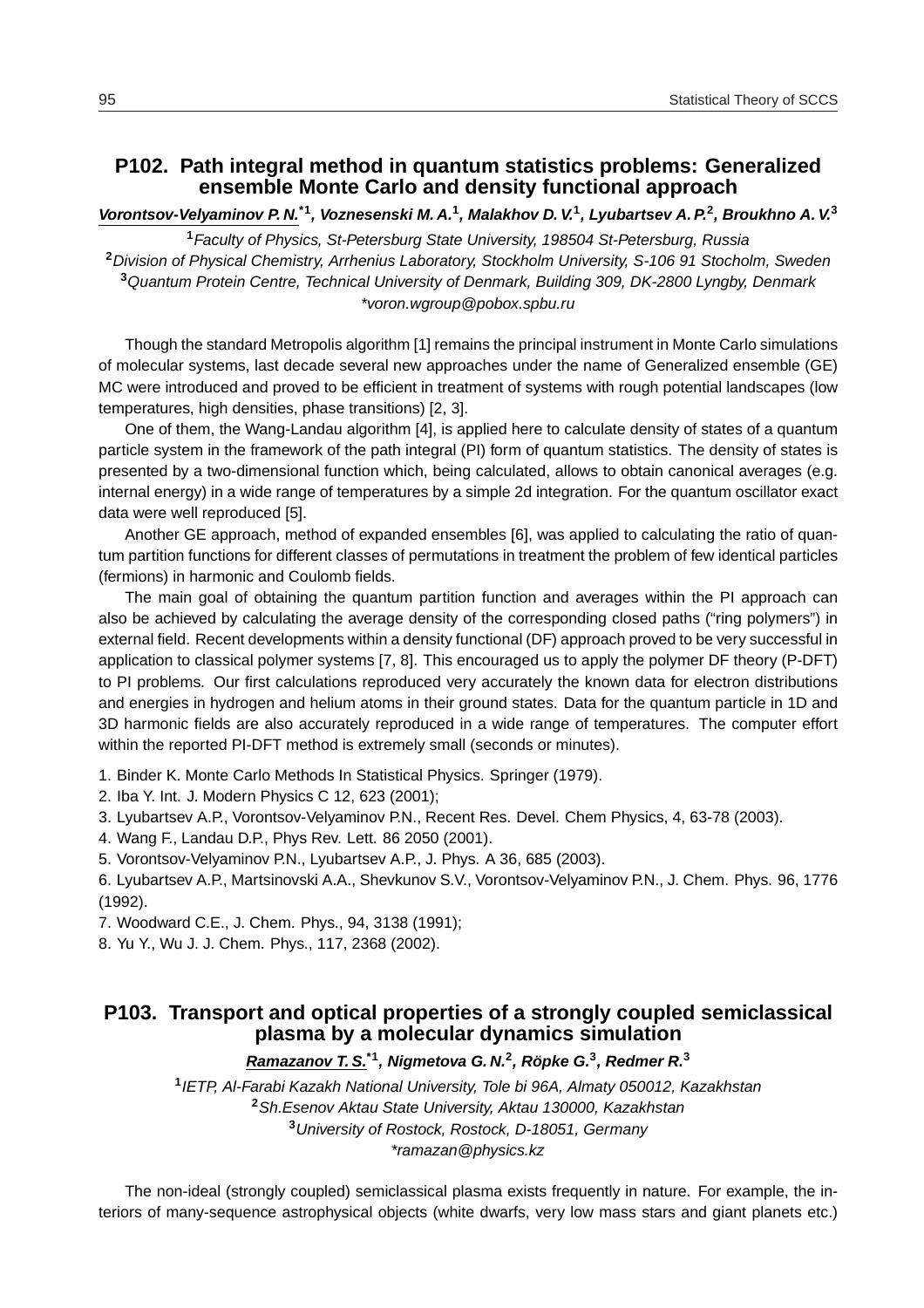are astrophysical strongly coupled plasma. The second group of non-ideal plasma is produced in laboratory conditions: plasma in the focus of the inertial confinement fusion research, shock wave compression experiments, pinch discharges, laser inducing. In all given cases the knowledge of plasma transport and optical properties is of great importance.

In the present work we consider a fully ionized, strongly coupled (dense), semiclassical hydrogen plasma with following parameters: The number density of particles is in the range  $n = n_e = n_i \cong (10^{22} \div 2 \cdot$  $10^{26}$ ) cm<sup>-3</sup> and plasma temperature domain is  $T \cong (5 \cdot 10^4 \div 10^6)$  K. The dimensionless parameters for description of the system are used: coupling parameter is defined by  $\Gamma\,=\,e^2/ak_BT$ , density parameter  $r_s = a/a_B$ , where a is the average distance between particles and  $a_B$  is the Bohr radius. Degeneracy parameter is defined by ratio of thermal energy to Fermi energy:  $\Theta = k_B T / E_F \approx 0.54 \cdot r_s / \Gamma$ .

The semiclassical effective potential [1] taking into consideration long-range many-particle screening effects [2] and quantum-mechanical diffraction and symmetry effects at short distances is used for describing of interactions between particles. The microscopic functions (coordinates, velocities, autocorrelation functions) are obtained by computer simulation molecular dynamic method. Classical equations of motion are solved numerically by Verlet's algorithm with periodic boundary conditions. The computer simulation of transport properties is performed for wide ranges of the coupling and density parameters. The transport and optical properties (electrical conductivity, generalized susceptibility, absorption coefficients etc.) are calculated on the basis of the Green-Kubo linear response theory and autocorrelation functions of microscopic dynamical variables. The obtained results are compared with available theoretical and experimental data of other authors.

This work was supported by the Deutsche Forschugsgemeinschaft under grant no 17/108/03 and the Ministry of Education and Science of Kazakhstan (grand FI – 2.2).

1. Baimbetov F.B., Bekenov M.A., Ramazanov T.S. // Phys. Lett. A **197** 157 (1995)

2. Baimbetov F.B., Nurekenov Kh.T., Ramazanov T.S. // Phys. Lett. A **202**211 (1995)

#### **P104. Quantum Coulomb crystals in a two-component system**

**Bonitz M.\*1, Filinov V. S.<sup>2</sup> , Fortov V. E.<sup>2</sup> , Levashov P. R.<sup>2</sup> , Fehske H.<sup>3</sup>**

<sup>1</sup> Institut für Theoretische Physik und Astrophysik, Christian-Albrechts-Universität zu Kiel, 24098 Kiel,

**Germany** 

**2** Institute for High Energy Densities, Izhorskaya 13/19, Moscow 125412, Russia <sup>3</sup> Institut für Physik, Universität Greifswald, 17489 Greifswald, Germany \*bonitz@physik.uni-kiel.de

When electrons in a solid are excited to a higher energy band they leave behind a vacancy in the original band. Such holes behave like positively charged particles. We predict that holes can spontaneously order into a regular lattice in semiconductors with sufficiently flat valence bands. The critical hole to electron effective mass ratio required for this phase transition is found to be of the order of 80 in three dimensions and 30 in two dimensions. These hole crystals are intimately related to ion Coulomb crystals in white dwarf and neutron stars as well as to ion crystals produced in the laboratory in ion traps. A unified phase diagram of Coulomb crystals in two-component systems is derived and verified by first-principe path-integral Monte Carlo simulations [1].

This work is done under financial support of the RAS program No. 17 "Parallel calculations and multiprocessor computational systems", the grant for talented young researchers of the Science support foundation and the Deutsche Forshungsgemeinschaft under grant BO 1366-2. The research was also partly sponsored by CRDF Awards and the Ministry of Education of Russian Federation.

1. M. Bonitz, V.S. Filinov, V.E. Fortov, P. Levashov, H. Fehske, submitted to Nature (2005)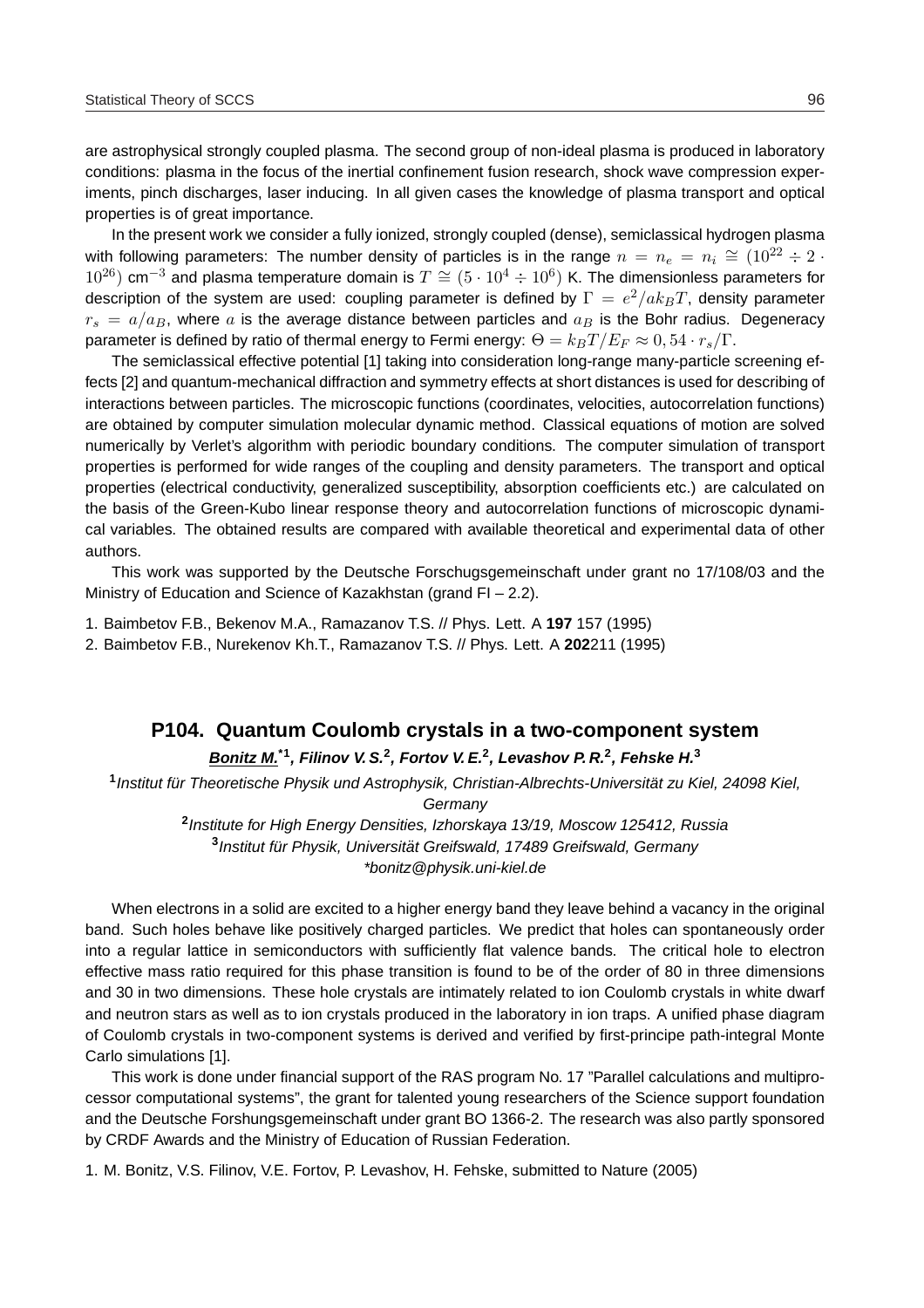# **P105. Hall conductivity in dense plasmas**

#### **Adams J.<sup>1</sup> , French M.<sup>1</sup> , Shilkin N.<sup>2</sup> , Reinholz H.\*1, Redmer R.<sup>1</sup> , Mintsev V. B.<sup>2</sup>**

**1** Institute of Physics, University of Rostock, 18051 Rostock, Germany **2** Institute of Problems of Chemical Physics, Chernogolovka, Moscow Region, 142432 Russia \*heidi.reinholz@uni-rostock.de

The Hall conductivity is investigated as a to tool for diagnostics in dense plasmas, in particular to get information about plasma parameters and scattering processes. In dense plasmas, many-particle effects are manifested as correlations and in-medium effects are relevant. The Hall conductivity is particularly sensitive and nonideality leads to strong deviation from the standard results for the Hall conductivity.

This poster looks at recent experimental results for the Hall conductivity in partially ionized Argon and Xenon [1]. Different theoretical approaches are discussed and compared [1,2] which strongly depend on the thermodynamic model and the transport cross section.

We present the basis of a consistent approach to the Hall coefficient within the linear response theory. We take advantage of the experiences from describing thermoelectric properties using equilibrium correlations functions [3]. Incorporating the perturbation by an external magnetic field [4], an expression for the Hall coefficient can be derived.

1. N.S. Shilkin, S.V. Dudin, V.K. Gryaznov, V.B. Mintsev, V.E. Fortov, JETP **97**, 922 (2003)

2. Y.T. Lee, R.M. More, Phys. Fluids **27**, 1273 (1984)

3. H. Reinholz, R. Redmer, S. Nagel, Phys. Rev. E **52**, 5368 (1995)

4. W. Schiller, G. Ropke, G. Buhr, V. Christoph, phys. stat. sol. (b) ¨ **82**, 297 (1977)

## **P106. Relaxation of plasma composition and species temperatures in laserand shock-produced plasmas**

#### **Gericke D. O.\*1, Grubert G. K.<sup>2</sup> , Bornath T.<sup>3</sup> , Schlanges M.<sup>1</sup>**

<sup>1</sup> Institut für Physik, E.-M.-Arndt-Universität, 17487 Greifswald, Germany <sup>2</sup> Institut für Niedertemperatur-Plasmaphysik e.V., 17489 Greifswald, Germany <sup>3</sup> Institut für Physik, Universität Rostock, 18051 Rostock, Germany \*gericke@physik.uni-greifswald.de

Dense plasmas are usually created in states far from equilibrium. After a short relaxation these systems can be described as two-temperature plasmas. Often the plasmas have also a nonequilibrium charge state distribution. During the subsequent relaxation process, population kinetics and temperature equilibration do strongly influence each other. Here, we focus on this interplay of the coupled relaxation processes.

First, different models for the energy transfer between electrons and ions are discussed with special focus on strong electron-ion collisions and collective modes. For systems with degenerate electrons, a Spitzer-like formula is derived. The evolution of the charge state distribution is described with a system of rate equations. Finally, the rate equations are solved self-consistently with the corresponding temperature equations. The latter and the rate coefficients include nonideality corrections that originate from quasi-particle shifts.

The results show that the relaxation can be often divided into two stages: first the charge state distribution equilibrates. Due to the release of binding energy in recombining plasmas, the ionization kinetics can also have a large impact on the electron temperature. During the second stage, the energy transfer between the subsystems drives the temperature equilibration while the plasma composition changes only parametrically. This behavior motivates a quasi-stationary treatment of reactions which allows for a large reduction of the numerical effort and, therefore, the possibility to use more advanced schemes for the chemical composition (e.g., better quasi-particle shifts or consideration of excited states). We also demonstrate how the evolution of the species temperatures is modified by nonideality corrections. Typically, one observes a reduction of the ion temperature in the recombination phase and a higher ionization degree for the whole relaxation.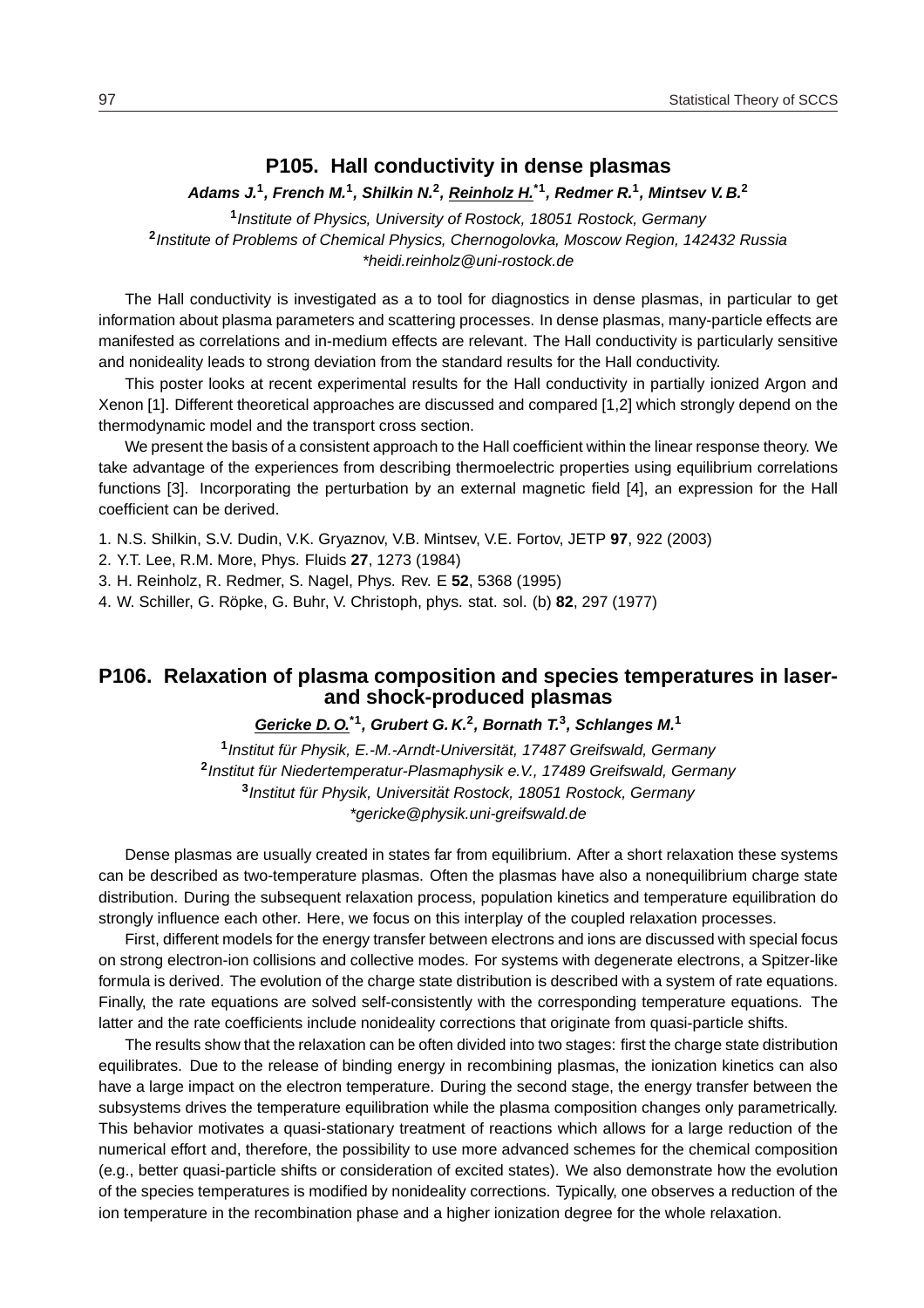# **P107. Bremsstrahlung from dense plasmas and the Landau-Pomeranchuk-Migdal effect**

**Fortmann C.\* , Reinholz H., Ropke G., Wierling A. ¨**

Institut of Physics, Rostock University, 18051 Rostock \*carsten.fortmann@uni-rostock.de

The suppression of the bremsstrahlung cross section due to multiple scattering of the emitting electrons is an important effect in dense media (Landau-Pomeranchuk-Migdal effect). Here, we study the emission from a dense, fully-ionized and non-relativistic hydrogen plasma. Using the dielectric approach, we relate optical properties such as emission and absorption to equilibrium force-force correlation functions, which allow for a systematic perturbative treatment with the help of thermodynamic Green functions. By considering selfenergy and vertex corrections, medium modifications such as multiple scattering of the emitting electrons are taken into account. Results are presented for the absorption coefficient as a function of the frequency at various densities. It is shown that the modification of the inverse bremsstrahlung due to medium effects becomes more significant in the low frequency and high density region.

# **P108. Analyzing of laser-induce C V line Profiles**

**Omar B.\*1, Wierling A.<sup>1</sup> , G ¨unter S.<sup>2</sup> , Ropke G. ¨ 1**

<sup>1</sup> Institut für Physik, Universität Rostock, Universitätsplatz 3, 18051 Rostock, Germany <sup>2</sup> Max-Planck-Institut für Plasmaphysik, 85748 Garching, Germany \*banaz.omar@uni-rostock.de

Measured X-ray brilliance spectra of a carbon plasma generated by subpicosecond high intensity laser pulses are analyzed (T. Wilhein et al. 1998). The spectra of helium-like carbon are calculated using a microscopic quantum-statistical approach assuming local thermal equilibrium (S. Günter et al. 1991). Self absorption is taken into account by one-dimensional radiation transport equation in a plasma layer (S. Sorge et al. 2000). The calculated synthetic spectra are compared with the experimental results for transitions  $1s^2 - 1s2p$  and  $1s^2 - 1s3p$  for hot dense laser plasmas at a given electron density and temperature.

1. T. Wilhein, D. Altenbernd, U. Teubner, E. Föster, R. Hässner, W. Theobald and R. Sauerbrey, 1998 J. Opt. Soc. Am B **15**, 1235.

2. S. Günter, L. Hitzschke and G. Röpke, 1991 Phys. Rev. A44, 6834.

3. S. Sorge, A. Wierling, G. Röpke, W. Theobald, R. Sauerbrey, T. Wilhein, 2000 J. Phys. B: At. Mol. Opt. Phys. **33**, 2983.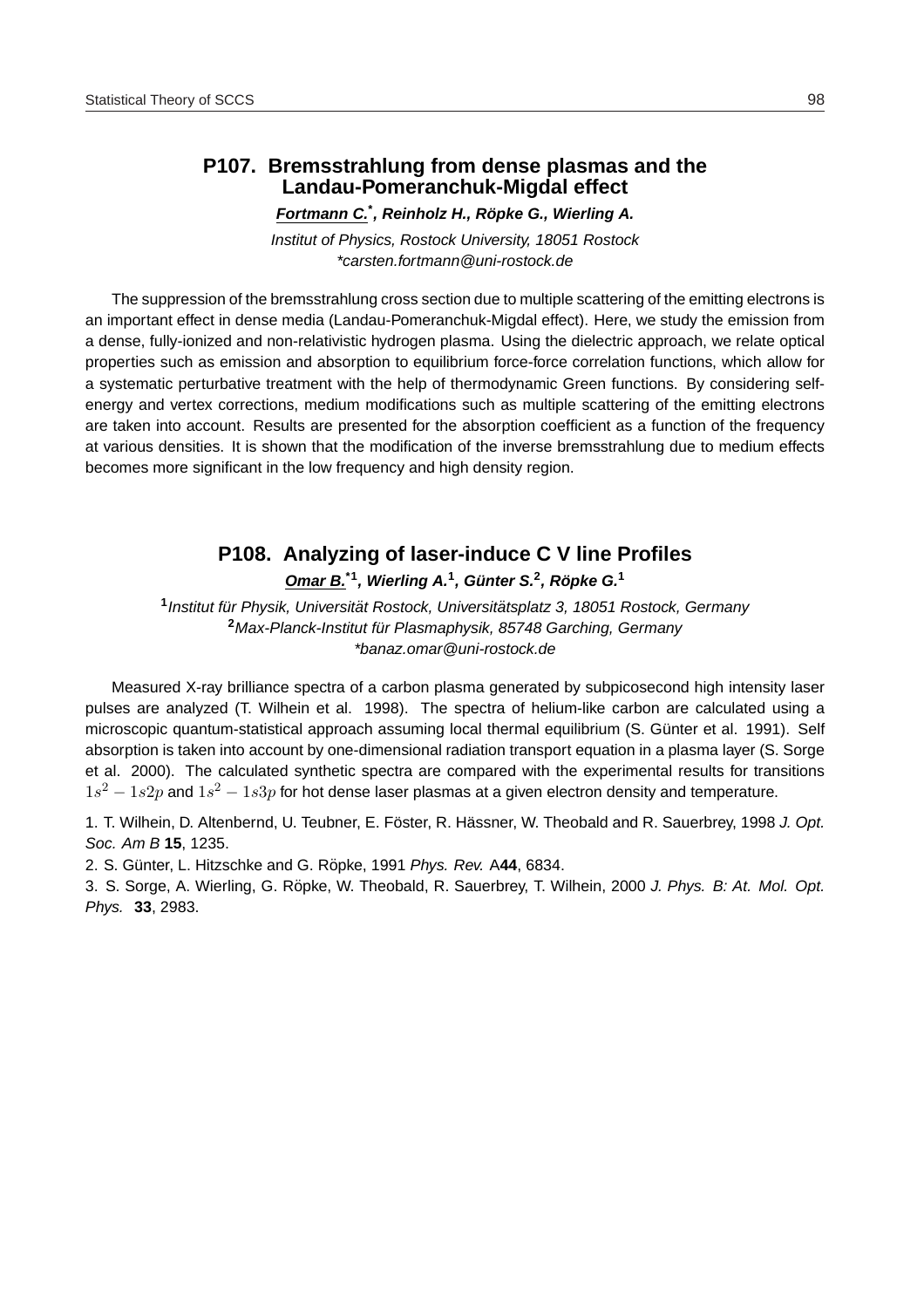# **P109. High harmonics generation in a strongly coupled laser plasma**

**Rylyuk V.**

Odessa National University, Dvoryanskaya 2, Odessa 65026, Ukraine rvm@dtp.odessa.ua

The non-equilibrium statistical operator for a strongly coupled plasma embedded in an external strong electromagnetic field is constructed. The theory of high-order harmonics generation taking into account plasma electron heating due to inverse bremsstrahlung absorbtion of an intense, high-frequency electromagnetic wave is developed. Under the conditon where the electron quiver energy is generally much larger than the electron thermal one and on the based of the scattering theory, srongly coupled effects as well as the influence of an external strong elecromagnetic field, are taken into account.

## **P110. Energy transfer and potential energy contributions in dense two-temperature plasmas**

**Gericke D. O.\*1, Bornath T.<sup>2</sup> , Schlanges M.<sup>1</sup>**

<sup>1</sup> Institut für Physik, E.-M.-Arndt-Universität, 17487 Greifswald, Germany <sup>2</sup> Institut für Physik, Universität Rostock, 18051 Rostock, Germany \*gericke@physik.uni-greifswald.de

We investigate the relaxation of dense, strongly coupled plasmas with different electron and ion temperatures. In particular, we answer the question how the used approximation for the energy transfer between the electrons and the ions is connected to the description of changes in the excess energy contributions during the relaxation.

Obviously, the well-known Landau-Spitzer approach to temperature relaxation in weakly coupled plasmas considers only the evolution of the kinetic energies; changes in the excess energy are neglected. On the other hand, the Fermi-Golden-Rule (FRG) and coupled mode (CM) expressions derived by Dharma-wardana & Perrot describe changes in the total energy of the electron and ion subsystems. However, it is difficult to define such electron and ion energies in strongly coupled plasmas since it is unclear how to prorate terms due to the electron-ion interaction. Based on the technique of nonequilibrium Green's functions, we show analytically that these electron-ion interacting contributions must be split equally between the electron and ion energies to be consistent with the CM energy transfer rates.

Finally, we show results for the relaxation of nonideal plasmas. Compared to the Landau-Spitzer approach and the FGR expression, the CM description results in strongly reduced energy transfer rates and, therefore, to longer relaxation times. We also demonstrate the influence of the time-dependent excess energies on the relaxation process in strongly coupled plasmas.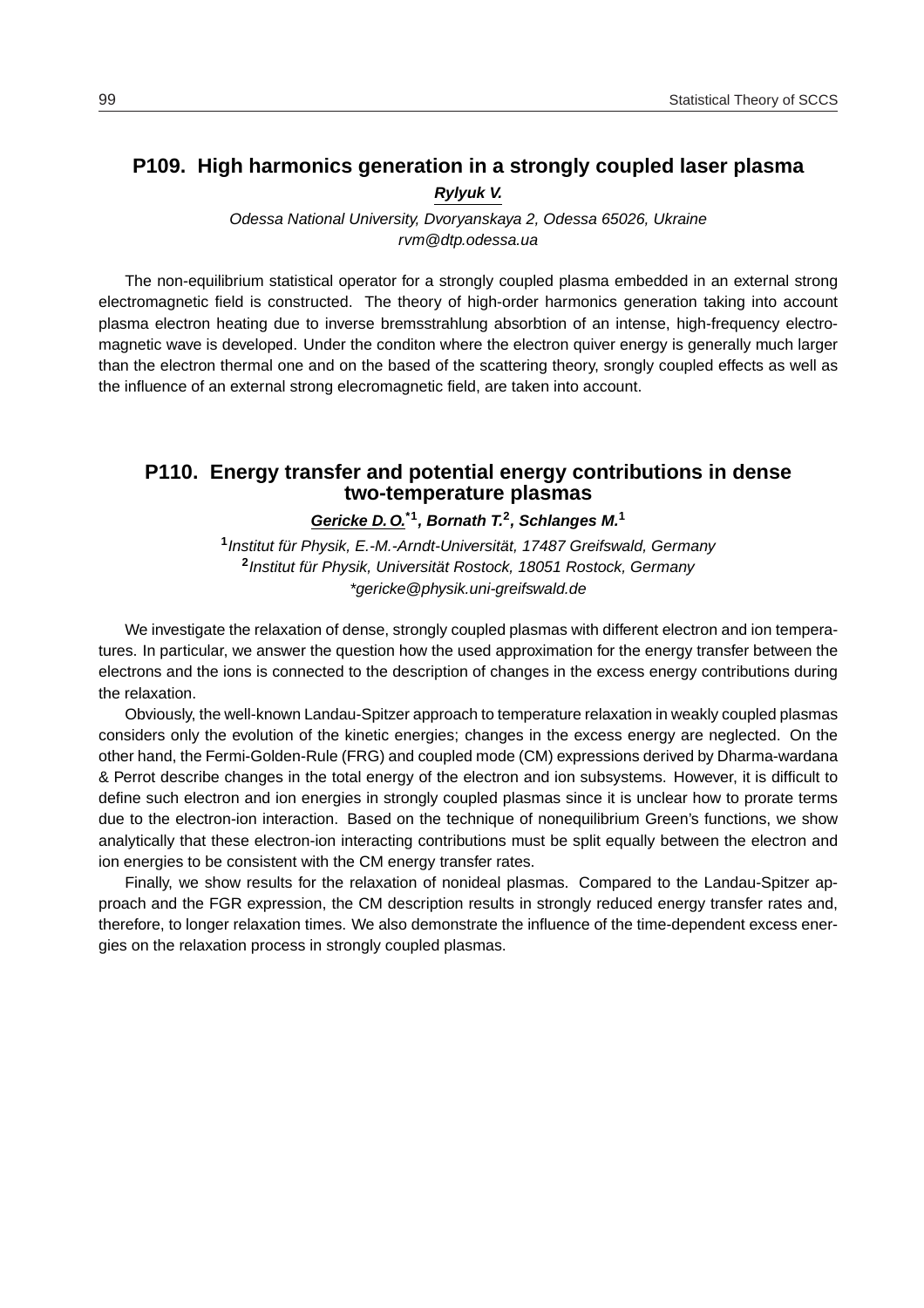# **High-Energy-Density Matter Generated by Intense Heavy Ion Beams**

## **P111. High energy density physics experiments with intense heavy ion beams at GSI and at FAIR**

**Varentsov D.\*1, collaboration H.<sup>2</sup>**

**<sup>1</sup>**Technical University Darmstadt, Schlossgartenstr. 9, Darmstadt, 64289, Germany and Gesellschaft fuer Schwerionenforschung (GSI), Planckstrasse 1, Darmstadt, 64291, Germany **<sup>2</sup>**FAIR - Facility for Antiproton and Ion Research, Darmstadt, Germany \*d.varentsov@gsi.de

Intense beam of energetic heavy ions is an excellent tool to create large volumes of high energy density (HED) matter with fairly uniform physical conditions. We present an overview of the current experimental research that has been done at GSI-Darmstadt in the field of heavy-ion beam generated HED matter. Special attention is given to the most recent experiments at GSI with an emphasis on development of ion-beam and target diagnostic instruments and methods which will be used for the HEDP experiments of the HEDgeHOB collaboration at future FAIR facility.

## **P112. Electrical resistivity measurements of heavy ion beams generated high energy density Aluminium**

Udrea S.<sup>\*1</sup>, Fortov V. E.<sup>2</sup>, Hoffmann D. H. H.<sup>1</sup>, Kulish M. I.<sup>3</sup>, Mintsev V. B.<sup>3</sup>, Ni P.<sup>1</sup>, Nikolaev D. N.<sup>3</sup>, **Shilkin N. S.<sup>3</sup> , Tahir N. A.<sup>4</sup> , Varentsov D.<sup>1</sup>**

**1** Institute of Nuclear Physics, Technical University Darmstadt, Schlossgartenstr. 9, 64289 Darmstadt, **Germany** 

**2** Institute of High Energy Densities, Izhorskaya 13/19, 125412 Moscow, Russia **3** Institute of Problems of Chemical Physics, Prosp. Akad. Semenova 1, 142432 Chernogolovka, Russia **<sup>4</sup>**GSI-Darmstadt, Planckstr. 1, 64291 Darmstadt, Germany

\*S.Udrea@gsi.de

The high intensity heavy ion beams provided by the accelerator facilities of the Gesellschaft für Schwerionenforschung (GSI) Darmstadt are an excellent tool to produce large volumes of high energy density (HED) matter. Thermophysical and transport properties of HED matter states are of interest for fundamental as well as for applied research. During the last few years development of new diagnostic techniques allowed for a series of measurements of the electrical resistivity of heavy ion beam generated HED matter. These experiments provide us with the basis for future measurements in the frame of the HEDgeHOB collaboration.

In this report we present the latest developments and most recent results on electrical resistivity of HED matter obtained at GSI. The targets under investigation consisted of  $5 \text{mm}$  long,  $0.25 \text{mm}$  diameter aluminium wires. Uranium beam pulses with durations of a few hundred ns, intensities of about  $2 \cdot 10^9$  particles/bunch and an initial ion energy of 350 MeV have been used as a driver. An energy density deposition of about 1 kJ/g has been achieved by focussing the ion beam to less than 1 mm (FWHM) focal spot size.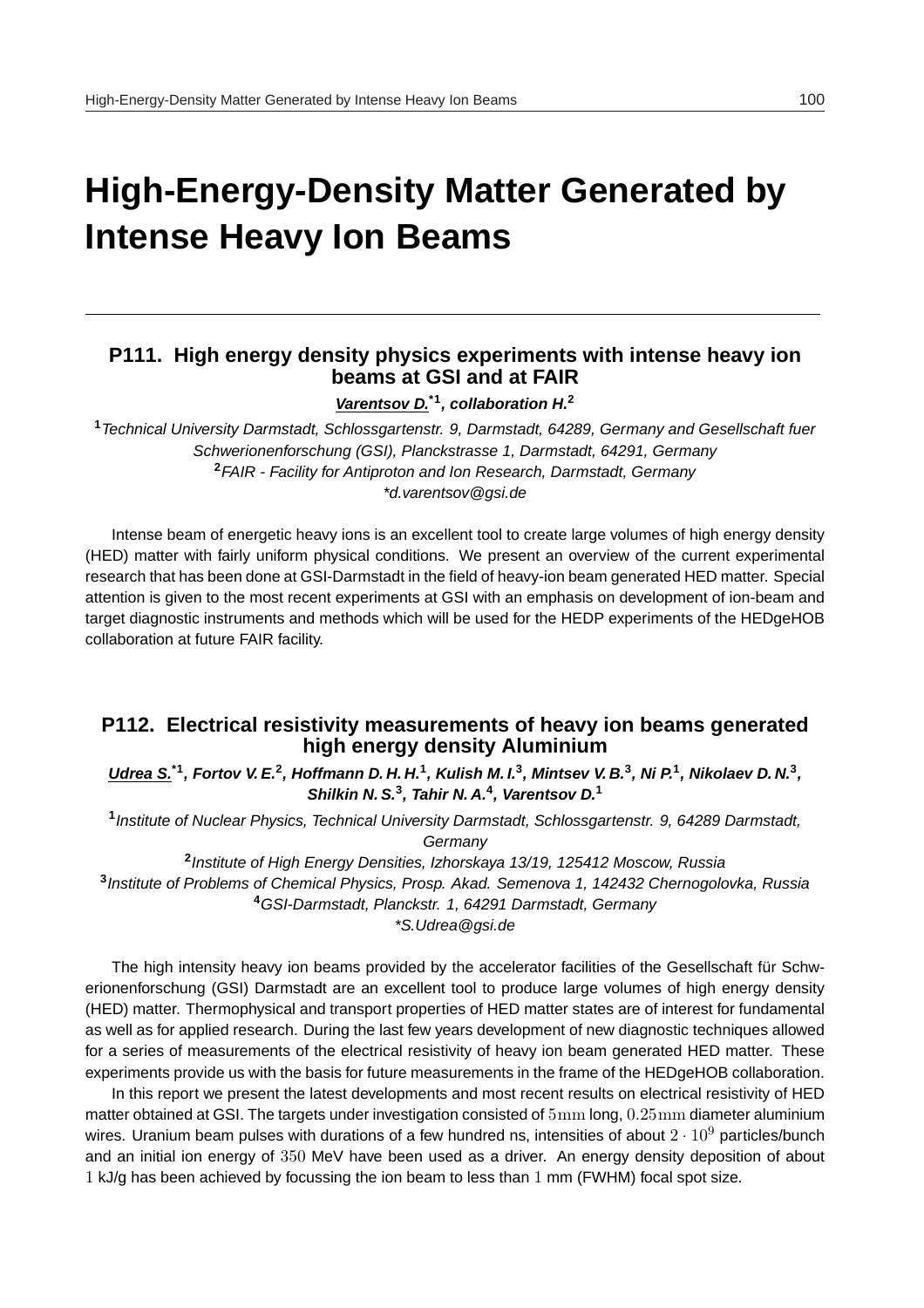## **P113. Shockwave-driven, non-ideal plasmas for interaction experiments with heavy ion beams**

Weyrich K.<sup>\*1</sup>, Wahl H.<sup>1</sup>, Golubev A. A.<sup>2</sup>, Kantsyrev A. V.<sup>2</sup>, Kulish M.<sup>3</sup>, Dudin S.<sup>3</sup>, Hoffmann D. H. H.<sup>1</sup>, **Sharkov B. Yu.<sup>2</sup> , Mintsev V. B.<sup>3</sup>**

<sup>1</sup> Gesellschaft für Schwerionenforschung, Planckstr. 1, 64291 Darmstadt, Germany **2** Institute for Theoretical and Experimental Physics, B. Cheremushkinskaya 25, Moscow 117259, Russia **3** Institute of Problems of Chemical Physics, Chernogolovka, Moscow reg. 142432, Russia \*k.weyrich@gsi.de

For laboratory astrophysics and basic research in ICF, generally the research field of warm dense matter physics, investigation of the interaction of heavy ions with non-ideal plasmas is of interest. Non-ideal plasmas are characterized by  $\Gamma$ -parameters  $\geq$  1, and it is predicted that the dependency of the energy loss of charged particles in non-ideal plasma is less than  $Z^2_{eff}$ , differing from the behaviour in ideal plasmas. But no experimental data-base, describing the interaction processes exists yet.

Non-ideal, strongly-coupled plasmas can be created by shockwaves, where gas is compressed in front of a shock front propagating with several km/s and a homogenous plasma layer with a thickness of several millimeters forms. The driver for the shock-wave is the detonation of a high explosive (for example 55 g RDX). At the UNILAC accelerator at GSI an experimental set-up for conducting interaction experiments of heavy ions in the MeV/u region with shockwave-driven Ar-plasmas exists since 2001.

The plasma targets are optimized to reduce straggling of the beam and inhomogenities of the plasma. Measurement of the shock-wave velocity is done by recording the light emission from the plasma. With shock-wave velocity and initial gas pressure as input parameters the plasma properties can be determined by a code based on spectroscopic data developed at the IPCP in Chernogolovka. Free electron densities between 0.26–1.5· $10^{20}$  cm $^{-3}$  for initial Argon-pressures between 0.2–3 bar and  $\Gamma$ -parameters between 0.6– 1.3 at about 2 eV were determined. The energy loss of C-, Ar-, and Xe-ions at 5.9 MeV/u and 11.4 MeV/u was measured with TOF-methods in the compressed plasma-phase and compared to the energy loss in the cold Ar-gas at the same line density. Besides detecting an influence of the free electron component in the measured energy loss also an influence from enhanced charge states of the ions in the compressed Argon in the plasma phase leading to an enhancement of the energy loss is within the scope of the investigations. Simultaneous measurement of energy loss and charge states of the ions and measurements with already in low-pressure Ar-gas fully stripped C-ions were therefore conducted.

# **P114. Intense beams of energetic heavy ions as a tool to create high-energy-density states in matter: studies of strongly coupled plasmas at the GSI Darmstadt Accelerator Facilities**

**Tahir N. A.**

GSI Darmstadt, Planckstrasse 1, 64291-Darmstadt, Germany n.tahir@gsi.de

Numerical simulations have shown that an intense heavy ion beam is a very efficient tool to create highenergy-density states in matter including strongly coupled plasmas. This is due to the intrinsic characteristic of heavy ions that they deposit energy over extended volumes of solid matter that leads to production of near solid density, low temperature (tens of eV)plasmas. Gesellschaft fuer Schwerionenforschung (GSI), Darmstadt is a unique laboratory worldwide that has a heavy ion synchrotron, SIS18 that delivers intense beams of heavy ions including uranium. Currently the SIS18 can deliver  $4 \times 10^9$  uranium ions in a single bunch that is a few hundred ns long. This facility is being upgraded with the aim to achieve an intensity of  $2 \times 10^{11}$  uranium ions with a bunch length of 50 ns. Moreover, the German Government has recently approved construction of a new accelerator facility named FAIR (Facility for Antiprotons and Ion Research) at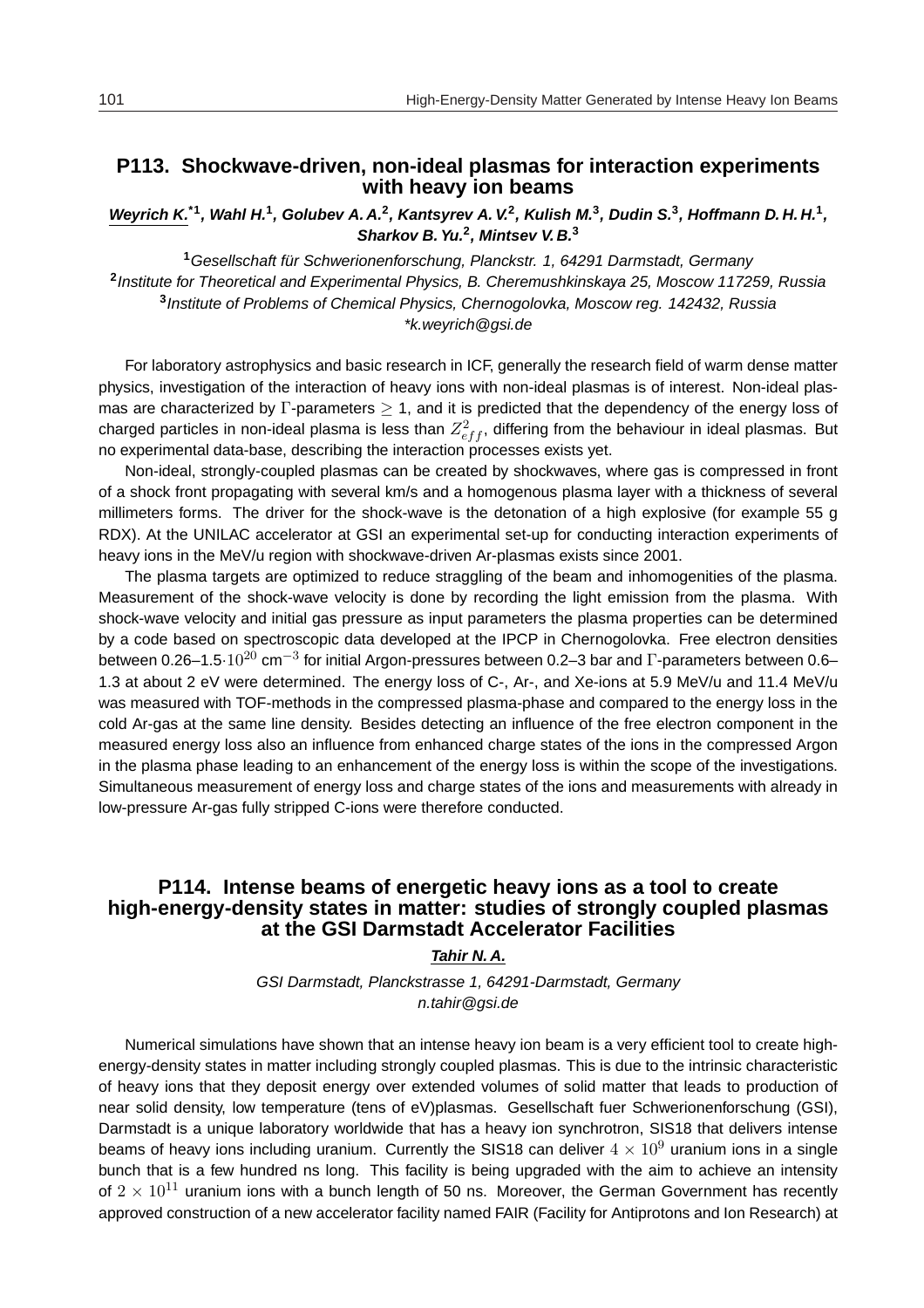the GSI that will involve construction of a much more powerful synchrotron, SIS100 that will deliver a beam with an intensity of  $2 \times 10^{12}$  uranium ions per bunch. Detailed numerical simulations and analytic modeling has shown that the intense heavy ion beams that will be availble in future as a result of upgrade of the SIS18 facility and at the future FAIR facility will enable one to study unexplored regions of the phase diagram using the HIHEX technique which allows for an isentropic expansion of an isochorically heated sample material. Using an alternative scheme that involves a multiple shock reflection technique, one may achieve a low entropy compression of hydrogen that would lead to physical conditions that are expected to exist in the interiors of the giant planets. This scheme is named LAPLAS (LAboratory PLanetary Sciences). These two schemes have provided for the basis of a letter of intent (LOI) named HEDgeHOB (High Energy Density Matter Generated by Heavy Ion Beams) that has been written by members of the GSI Plasma Physics Group in connection to the FAIR project.

## **P115. Investigation of heavy ions tracks energy deposition inside solid media by methods of x-ray spectroscopy.**

**Pikuz (Jr.) S. A.\*1, Efremov V. P.<sup>1</sup> , Faenov A. Ya.<sup>2</sup> , Rosmej O.<sup>3</sup> , Skobelev I. Yu.<sup>2</sup> , Shutov A. V.<sup>4</sup> , Hoffmann D. H. H.<sup>3</sup>**

 Institute for High Energy Densities, Izhorskaya 13/19, Moscow 125412, Russia Multicharged Ions Spectra Data Center of VNIIFTRI, Mendeleevo, Moscow reg.,141570, Russia Gesellschaft fur Schwerionenforschung, Darmstadt, D-64291, Germany ¨ Institute for Problems of Chemical Physics RAS, Chernogolovka, Moscow reg., 142432, Russia \*pikuz@mem3.phys.msu.ru

The interaction between low current energetic heavy ion beams and solid matter is in the focus of present investigation. Beam energy and charge state distribution as well as excited target conditions were measured by methods of spatially resolved x-ray spectroscopy. The experimental data of aluminum and aerogel quartz media state is presented during its interaction with energetic (11.4–4.7 MeV/amu) Mg and Ni ions. The measuring method consists in observation of radiation transitions to K-shell of multicharged Si atoms of excited matter with spatial resolution along the beam propagation inside the solid. The extremely short time scale and the solid transparency for inner shell x-ray radiation transitions provides main advantages of the used diagnostics. The relative intensities of Ka-satellites lines are in strong correspondence to ionization equilibrium. For data analyses the numerical simulation of ionization states and excited level populations was applied. As a result, values of ions track electron temperature (120–70 eV) on the first tens of femtoseconds after excitation were estimated. To confirm that, hydro dynamical two-dimensional simulation of heavy ion track in the same conditions was carried out which took us a values of 110–60 eV of electron temperature and 2.5–1.0 g/cc of media density on time scale of 1–20 fs after heavy ion flight through. Accordance of these values achieved by different theoretical methods allows to describe the plasma parameters produced by heavy ions in local nanoscale area of their track inside the solids.

## **P116. Investigation of plasma stream collision produced by thin films irradiated by powerful pulsed electron beam**

**Efremov V. P.\*1, Demidov B.<sup>2</sup> , Ivkin M.<sup>2</sup> , Mescheryakov A.<sup>1</sup> , Petrov V.<sup>2</sup> , Potapenko A.<sup>1</sup>**

**1** Institute for High Energy Densities, Izhorskaya 13/19, Moscow 125412, Russia **<sup>2</sup>**RRC "Kurchatov Institute", 1, Kurchatov sq., Moscow, 123182, Russia \*efremov@ihed.ras.ru

Collision of plasma streams with velocities  $7 \div 15$  km/s in vacuum was investigated. Plasma was produced by fast heating of parallel thin flat films by the perpendicular powerful pulsed electron beam (electron energy 300 keV, beam current  $10 \div 30$  kA, pulse duration 100 ns at FWHM). Thicknes of used films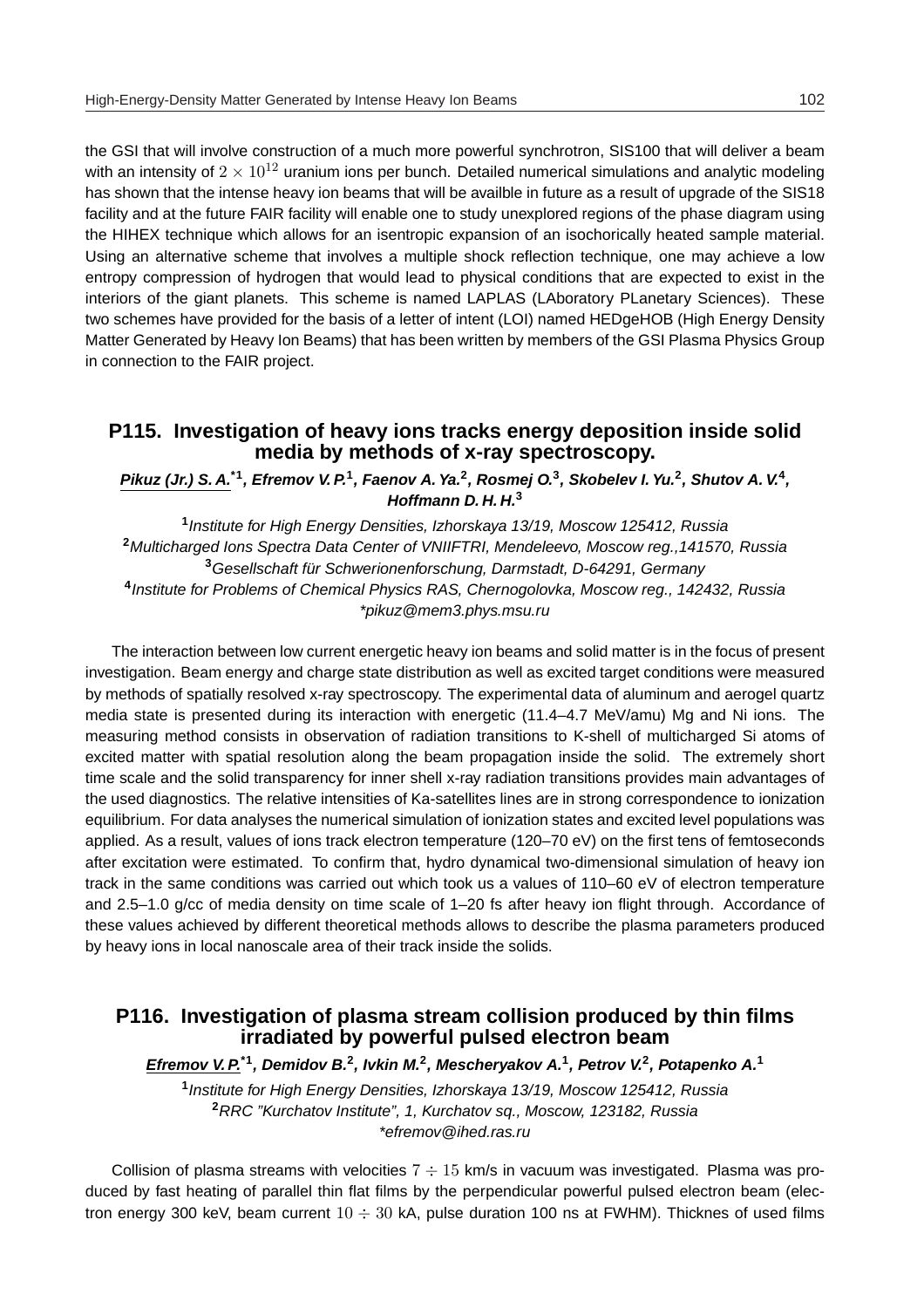$(10 \div 40 \mu m)$  was considerable less than the corresponding electron stopping depth. The distance between films varied from 2 up 10 mm. The experiment geometry was chosen to ensure the one-dimensional collision. Interactions of Al, Ti, Cu, Pb and mica-produced streams and their combinations were investigated. Optical diagnostics, including streak camera (FER-7) and two frame cameras (Nanogate, 10 ns frame exposition) were used to record the plasma expansion and interaction processes. Beam voltage and current were recorded using digital oscilloscope.

The characteristic features of this method producing the extreme states of matter are the possibility to vary the deposited energy in wide range and using almost any material, both metals and dielectrics.

Hot plasma stream produced by the film explosion is expanding and freezing and its brighness is decreasing. Collision of such hardly visible streams creates intense optical flash. The obtained extremely hot plasma begins to spread out. The bright flash is attributed to the fast arising of temperature and density due to the streams collision.

Hydrodynamical simulation of the experiments was performed. According to the preliminary results the temperature of the colliding streams was about 40000 K while the maximum temperature of the irradiated films was only 8000 K.

Thus the technique of obtaining the plasma with required density and temperature suitable for the thermophysical investiagtions was developed.

## **P117. Transportation and focusing of accelerated protons beams by means of dielectric channels**

**Zhilyakov L.\*1, Pokhil G.<sup>2</sup> , Vokhmyanina K.<sup>2</sup> , Kostanovski A.<sup>1</sup> , Kulikauskas V.<sup>2</sup> , Petukhov V.<sup>2</sup>**

**1** Institute for High Energy Densities, Izhorskaya 13/19, Moscow 125412, Russia **<sup>2</sup>**D.V. Skobeltsin Institute for Nuclear Physics, MSU, 119892 Moscow, Russia \*lev@iht.mpei.ac.ru

A number of experiments in which beams interact with a wall of the channel is carried out to last years, and this interaction has self-organizing character if the channel is made of good isolator [1–4]. During the first moments of passage of the charged particles through the dielectric channel the part of ions collides with a wall and it is charged due to issue of electrons and to sedimentation of ions on ither. Then, when the certain distribution of a charge is formed, particles of a beam cease to collide face with walls, and practically all particles pass through a capillary lost-free energy . The present paper gives an experimental and theoretic study of the transmission and focusing process of protons within the 100 keV to 300 keV energy range through cylindrical and conic quartz tubes. It has been established that protons pass through the tube without energy losses. Proton beam goes through the tube even when the tube axis does not coincide with the beam axis. The angular width of the protons transmission via tube probability curve versus angle of incidence makes about 3 degrees. As authors suggest this effect is explained as follows: as beam transmission starts, protons collide with tube wall and charge it due to electron emission. Collisions of particles with the wall continue until surface charge is produced a field deflecting protons from the wall. So, self-organization of a beam wall charge system takes place. In the present work it is shown, that there are, at least, two mechanisms of this effect. Finiteness of length of the channel is essential. On the average on length of a part of the channel the potential of regional forces depends from  $x$ . If the length of the channel is not too great, regional effects play a main role in formation of potential and perfectly explain contactless passage of ions through the channel. With growth  $L$  the size of a field decreases and at aspect attitude  $L/d > 10000$  it is impossible to explain channels focusing action by regional forces. The second mechanism of the phenomena is the next. The charge arising on a wall is distributed not in regular intervals, and fluctuates. Quickly oscillated force working on a particle, results in occurrence of the unidirectional force, i.e. gradient forces (Miller - Gaponov's force) [5] these forces also provide contactless passages of ions through long dielectric channel. The work is executed at support of the Russian Fund of Basic Researches the grant 05-02-16007.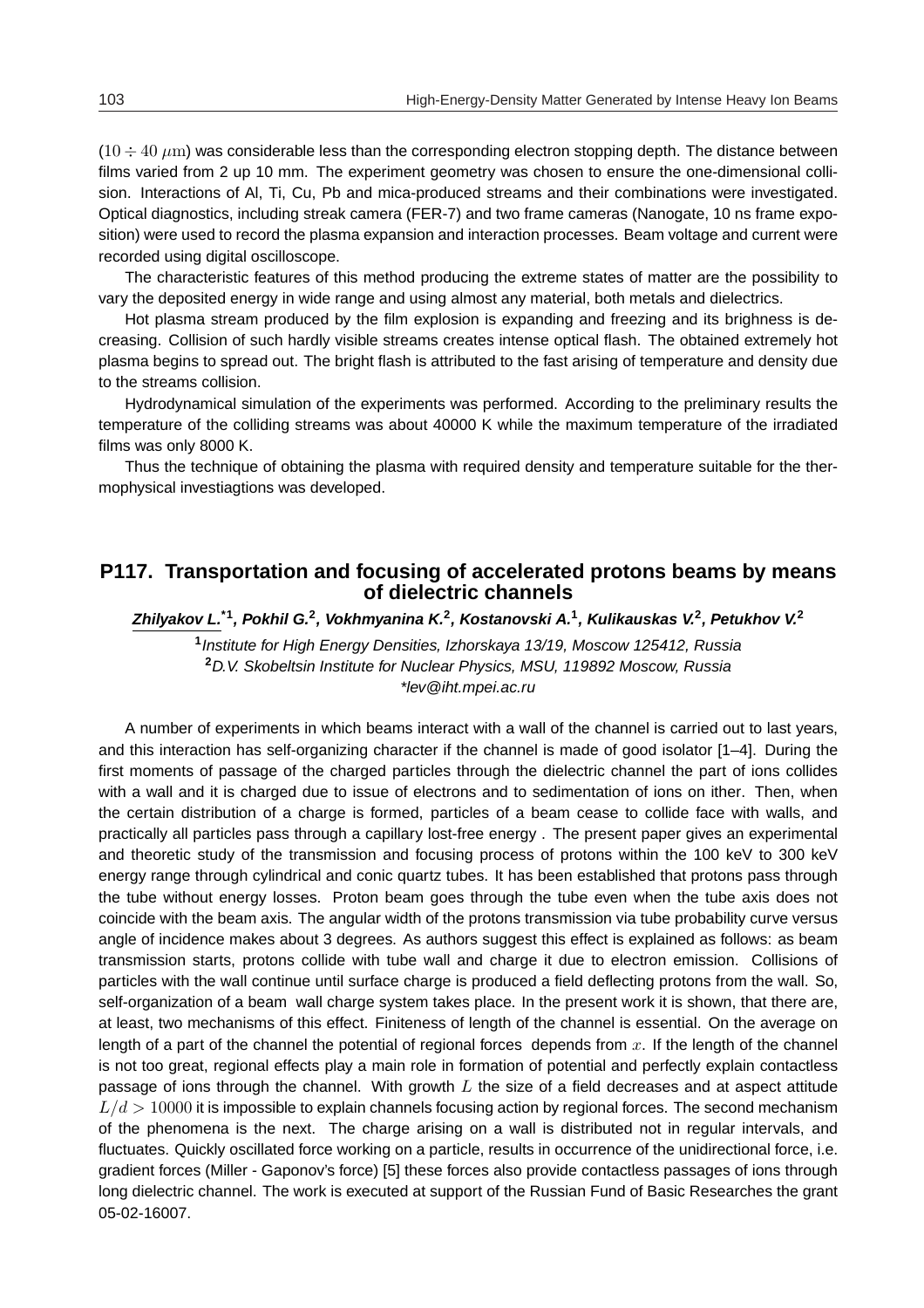- 1. N. Stolterfoht, J.-H. Bremer, et al. // Phys. Rev. Lett. 2002. V.88. P.133201.
- 2. Zhiljakov L.A., Kostanovskij A.V., etc. // Surface, 2002, No.11, P. 65.
- 3. Zhiljakov L.A., Kostanovskij A.V., etc. // Surface, 2003, No.4, P.6.

4. G.P.Pohil, K.A.Vohmjanina, etc. // XXXIV International Conference on physics of Interaction Charged Particles with Crystals. Moscow, 31 May 2 June, 2004. Theses of reports, P.22.

5. Landau L.D., Lifshits E.M. Theoretical physics. Mechanics, V.1, 1988.

# **P118. FST technologies for cylindrical cryogenic targets fabrication to supply plasma physics experiments with heavy ion beams as a driver**

**Chtcherbakov V. I.<sup>1</sup> , Aleksandrova I. V.\*1, Gromov A. I.<sup>1</sup> , Koresheva E. R.<sup>1</sup> , Osipov I. E.<sup>1</sup> , Sergeev V. Y.<sup>2</sup> , Kapralov V. G.<sup>2</sup>**

> **<sup>1</sup>**Lebedev Physical Institute, Moscow, Russia **<sup>2</sup>**St.Petersburg State Polytechnical University, St.Petersburg, Russia \*ivaleks@rol.ru

Target supply is an essential technology and science component for ongoing and future target laboratory experiments.

For almost 15 years the Lebedev Physical Institute (LPI) works in the area of cryogenic target science, technology and delivery for the systems of inertial confinement fusion. As a result of these activities, a special class of free-standing target (FST) technologies has been developed and a unique equipment has been created, which makes it possible to fill polymer shells with a fuel gas in the range of 100-to-1000 atm at 300 K, to refreeze the fuel on the inner surface of the shells (thus we have cryogenic targets) and accelerate these targets at 4.2–10 K up to a velocity of 4-to-8 m/sec in the electromagnetic field of a single coil using the cylindrical ferromagnetic sabot.

Based on these advances, the FST technologies are now at the stage of extension on cylindrical targets fabrication for plasma physics experiments with heavy ion beams as a driver. The research work includes the technology development for producing the components of the cylindrical cryogenic target as well as the design and construction of a device for all components assembly and finished targets delivery.

In this report, we discuss the following topics: Technologies of fabrication of target components, namely: (a) cylindrical lead tamper creating (b) method of plasma deposition on to a mandrel followed by the mandrel dissolving, (c) method of solid hydrogen cylinder fabrication using extruding technique. Two design options of the device for solid hydrogen cylinders production, their assembly with hollow plastic or lead cylinders and acceleration with the aim of delivery.

# **P119. To the criterion for breaking of a nonlinear plasma wakefield Andreev N. E.<sup>1</sup> , Gorbunov L. M.<sup>2</sup> , Frolov A. A.\*1, Chizhonkov E. V.<sup>3</sup>**

 Institute for High Energy Densities, Izhorskaya 13/19, Moscow 125412, Russia Lebedev Physical Institute of RAS, Leninskiy pr.53, Moscow 119991, Russia Moscow State University, Leninskie Gory, Moscow 119992, Russia \*frolov@ihed.ras.ru

The perturbations of electron density in a nonlinear plasma wakefield, driven by the short laser pulse or electron bunch, change their form and value while the distance from a driver increases. The electron density can become infinitely high at some point (so-called, wave-breaking). As a result, the size of that region, where the amplitude of the regular wakefield is quite high to be used for acceleration of injected charged particles is limited. In this paper, from numerical solution of relativistic hydrodynamic equations for electrons and Maxwells equations we find location of that electron density singularity, which arises because of the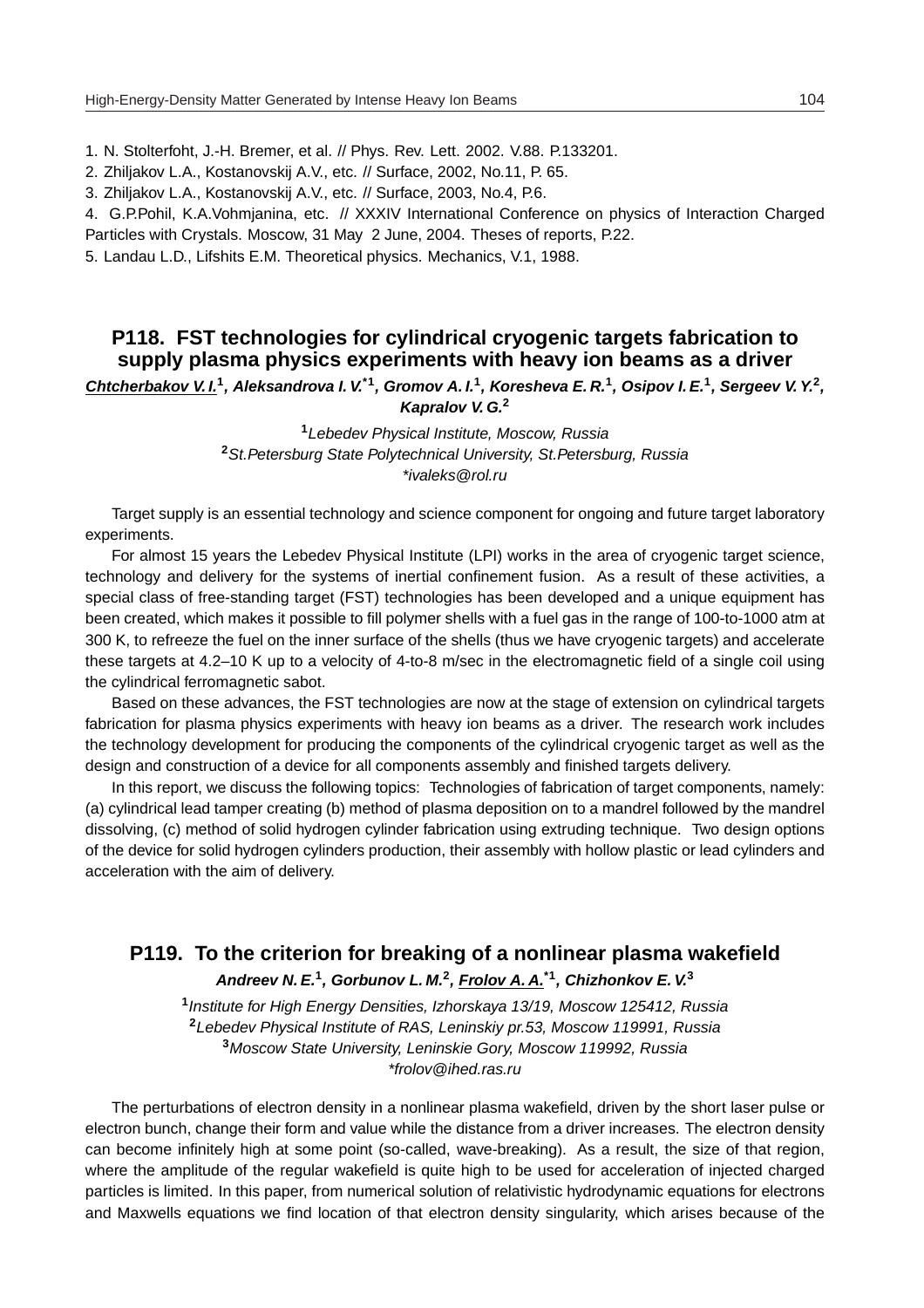finite radial size of the wakefield. The analytical theory of the wave-breaking is elaborated by extrapolation of the weak nonlinear theory to the case of strong nonlinear wave. The simple analytical criterion for the wave-breaking space position is found. The numerical results are in good agreement with the analytical theory.

## **P120. The radiative opacity research for inertial confinement fusion applications**

**Orlov N. Yu.\*1, Guskov S. Y.<sup>2</sup> , Rozanov V. B.<sup>2</sup>**

**1** Institute for High Energy Density, Izhorskaya 13/19, Moscow 127412, Russia **<sup>2</sup>**P.N. Lebedev Physical Institute, Leninski prospect 53, Moscow 119991, Russia \*orlov@ihed.ras.ru

The radiative opacity research can promote progress in the Inertial Confinement Fusion (ICF). The density functional theory is used to review theoretical models of a hot dense plasma, which are usually used for radiative opacity calculations [1]. The general set of self-consistent field equations, that describe the state of the whole ensemble of plasma atoms and ions, is obtained. It is demonstrated the additional physical approximations, which are applied in different models to simplify the general set of equations, restrict the range where the models can be employed. Other way is a solution of general set of self-consistent field equations on the base of the ion model of a hot dense plasma (IM) [2]. This approach is applied to designing complex ablator materials for ICF targets, to optimizing hohlraums, and to optimizing X- and Z-pinch wires. As known, chemical admixtures can considerably influence the frequency-dependent radiative opacity of plasmas. A theoretical method and the corresponding computer code were created to calculate spectral coefficients of X-rays absorption and to search on this base the optimal complex materials for certain physical conditions. Thermal radiation energy yield from optically thick or optically thin plasmas grows with decreasing Rosseland or Plank mean free paths, respectively. By this way a composition of Au and Gd, as a material to create an optically thick plasma of hohlraum wall, was proposed in [3] instead of pure gold. The composition of Au and Gd gives double decrease of the Rosseland mean free path in comparison with pure gold. A more efficient composition of Au, W, Gd, Pr, Ba, Sb was found using the mentioned optimizing code. This composition ensures the Rosseland mean free path decrease by factor three in comparison with pure gold, and provides more high efficiency than the materials proposed in [3] and, some later - in [4]. The complex ablator materials for ICF targets are also discussed in this case. Another application concerns materials of thin wires for X-pinch source [5]. The Rosseland and Planck mean free paths were calculated at the temperature T=1 keV for NiCr and for the composition Alloy 188 (Cr, Ni, Fe, Co, W) at different plasma densities. More high efficiency of Alloy 188 in comparison with NiCr is demonstrated. Thus, the proposed theoretical method is an effective tool to study complex materials for ICF applications.

- 1. N. Yu. Orlov, V.E. Fortov. Plasma Physics Reports. 27, 44, 2001.
- 2. N. Yu. Orlov. Laser and Particle Beams. 15, p. 627, 1997.
- 3. T. J. Orzechowski, M.D.Rosen,H.K. Kornblum et al. Phys. Rev. Lett. 77, p. 3545, 1996.
- 4. Debra A. Callahan-Miller and Max Tabak. Physics of Plasmas. 7, p. 2083, 2000.
- 5. S.A. Pikuz, D.B. Siners, T.A. Shelkovenko et al. Phys. Rev. Lett. 89, p. 035003, 2002.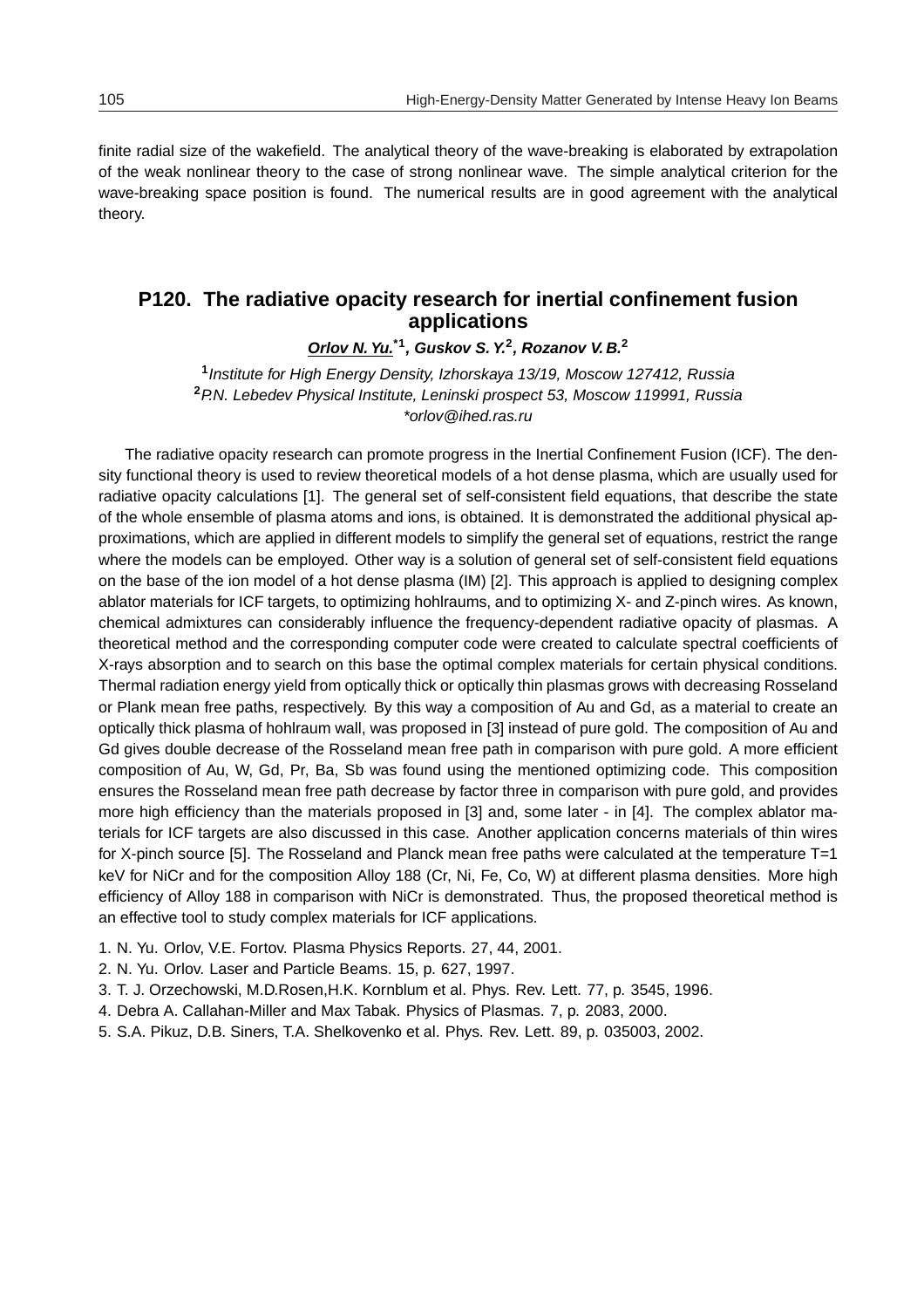# **P121. Calculations of LTE opacities for ICF-target modeling**

#### **Loboda P. A.\* , Netsvetayev D. S., Popova V. V., Samolovskikh L. B.**

Russian Federal Nuclear Center All-Russian Institute of Technical Physics (RFNC VNIITF), P.O.B. 245, Snezhinsk, Chelyabinsk region, 456770, Russia \*p.a.loboda@vniitf.ru

Spectral and Rosseland-mean opacity calculations are presented for LTE plasmas of Cu-doped Be ablators [1, 2] and Au:Gd hohlraum walls [3] of indirect-driven ICF-targets.

The calculations were done on the base of the STA (Superconfiguration Transition Array) approach [4, 5] utilizing electron-orbital atomic data generated with the Hartree-Fock method with relativistic corrections [6].

Opacities of the Cu-doped Be plasmas were calculated in the broad temperature and density ranges in application to the modeling of the proposed indirect-driven targets for future ICF experiments at the NIF and ISKRA-6 laser facilities being built at LLNL and RFNC VNIIEF [7].

Dependence of Rosseland mean opacities of the Be-Cu and Au-Gd mixtures on the fraction of Cu and Gd for typical plasma temperatures and densities is analyzed. Comparisons with experimental and other calculated data are also presented.

Present-day development of the model is outlined that would enable to consistently calculate optical and thermodynamic properties of mid-ionized ( $\bar{Z} \simeq Z/2$ ) dense plasmas of hohlraum walls using the STA approach.

1. W.J. Krauser, N.M. Hoffman et. al. Phys. Plasmas, **3**, 2084-2088 (1996).

2. T.R. Dittrich, S.W. Haan et. al. Phys. Plasmas, **6**, 2164-2170 (1999).

3. J.D. Lindl, P. Amendt, R.L. Berger, et al. Phys. Plasmas, **11**, 339-491 (2004).

4. A. Bar-Shalom, J. Oreg, W.H. Goldstein, Phys. Rev. A, **40**, 3183-3193 (1989).

5. A. Bar-Shalom, J. Oreg, W.H. Goldstein, J.Q.S.R.T., **51**, 27 (1994).

6. R.D. Cowan. The theory of atomic structure and spectra. UC. Press, Berkeley, Los Angeles, London (1981).

7. N.G. Karlykhanov, V.A. Lykov, M.S. Timakova, and M.N. Chizhkov. JETP Letters, **79**, 25-27 (2004).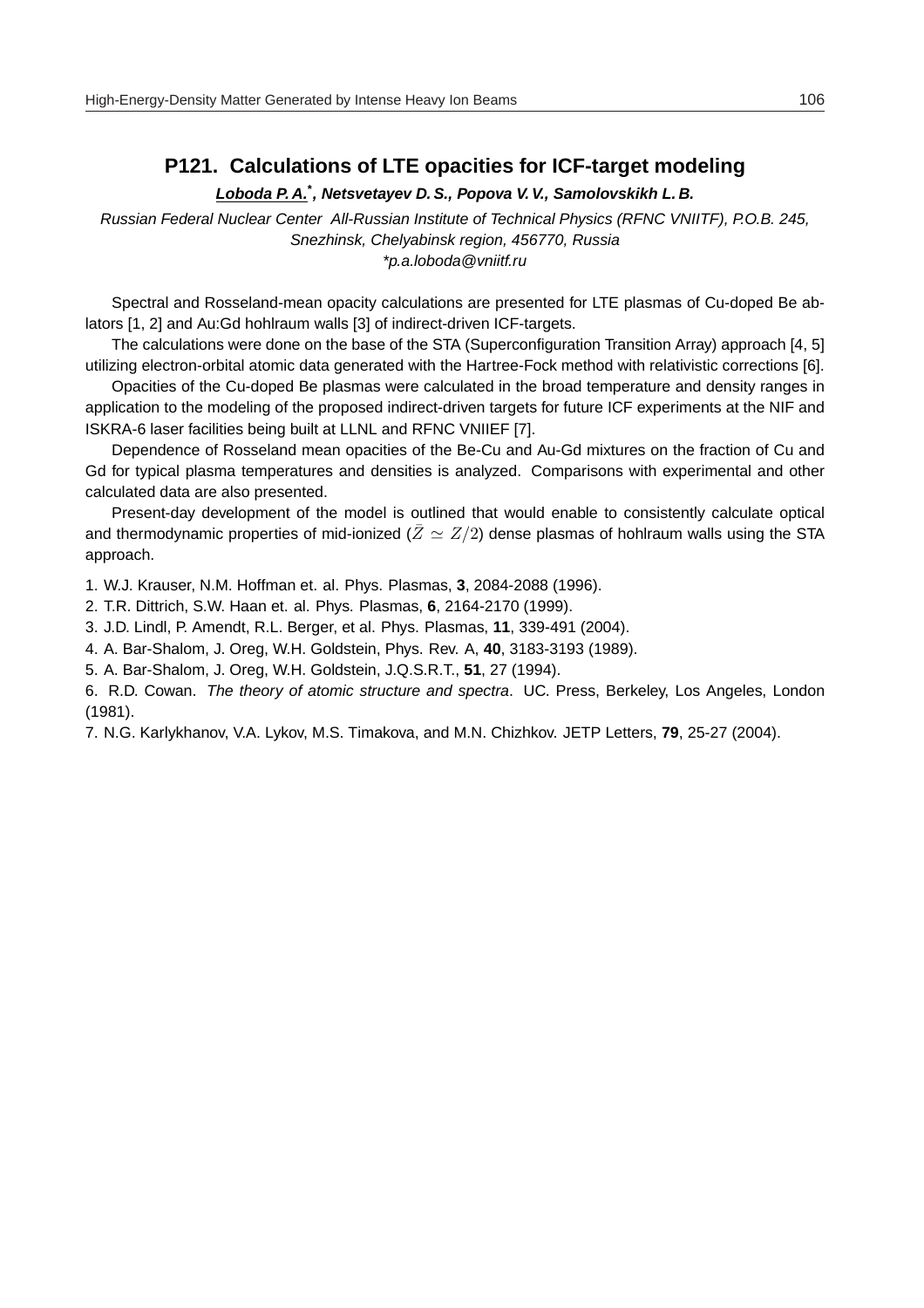# **Authors index**

Adams J. 97 Adamyan V. M. 28, 93 Afanas'ev V. N. 24 Akbarov A. Zh. 13 Aleksandrova I. V. 104 Andreev N. E. 77, 104 Anisimov S. I. 29 Antipov S. N. 55, 56 Apfelbaum E. M. 12, 28 Apfelbaum M. S. 83 Arinin V. A. 35 Arkhipov Y. 40 Arp O. 51 Artyomov M. N. 82 Asinovskii E. I. 56 Ates C. 67 Ayukov S. V. 37 Baimbetov F. 12, 40, 50 Barachvostov S. V. 30 Barbosa M. C. 84 Barriga-Carrasco M. D. 92 Baturin V. A. 37 Baumgartner H. 51 Belyaev V. S. 16 Belyi V. V. 92 Benage J. F. 15 Bezkrovniy V. 31 Blancard C. 88 Blaschke D. B. 89 Blazevic A. 10 Blenski T. 86 Block D. 51 Bonitz M. 31, 34, 51, 60, 76, 96 Bornath T. 93, 97, 99 Bracker A. 76 Broukhno A. V. 95 Brown L. S. 40, 88 Budnik A. P. 52 Bufetov I. A. 25 Bychkov (Jr.) S. S. 16 Bychkov S. S. 16 Bychkov V. 24 Bystrenko O. 50 Bystrenko T. 50 Caillol J. 52 Calisti A. 88

Chabrier G. 31, 35 Chegotov M. V. 16, 77 Chizhonkov E. V. 104 Chtcherbakov V. I. 104 Clérouin J. 25 collaboration H. 100 Cornille M. 88 D'yachkov L. G. 14, 60 Däppen W. 33 Daligault J. 64 Daligault J. O. 15, 32 Davletov A. 40, 59 De Palo S. 69 Dejonghe G. 86 Demidov B. 102 Deputatova L. V. 52 DeSilva A. W. 10 Dianov E. M. 25 Donko Z. 42, 71, 74 ` Dooling D.C. 40 Dragan G. G. 47 Dubin D. 63 Dudin S. 101 Dudin S. V. 14 Dzhumagulova K. N. 13, 19, 39, 50 Ebeling W. 9, 31 Efremov V. P. 25, 30, 102 Faenov A. Ya. 16, 102 Faussurier G. 88 Fehske H. 31, 51, 60, 96 Feldmann J. D. 58 Ferri S. 88 Filimonov A. S. 38 Filinov A. V. 76 Filinov V. S. 31, 34, 52, 60, 96 Fisher M. E. 84 Forsberg B. 79 Fortmann C. 98 Fortov V. E. 9, 25, 31, 34, 35, 37, 38, 43, 52, 56, 96, 100 French M. 97 Frolov A. A. 17, 25, 104 Frolov I. N. 27 Günter S. 98 Gabdullin M. T. 39 Galli G. 34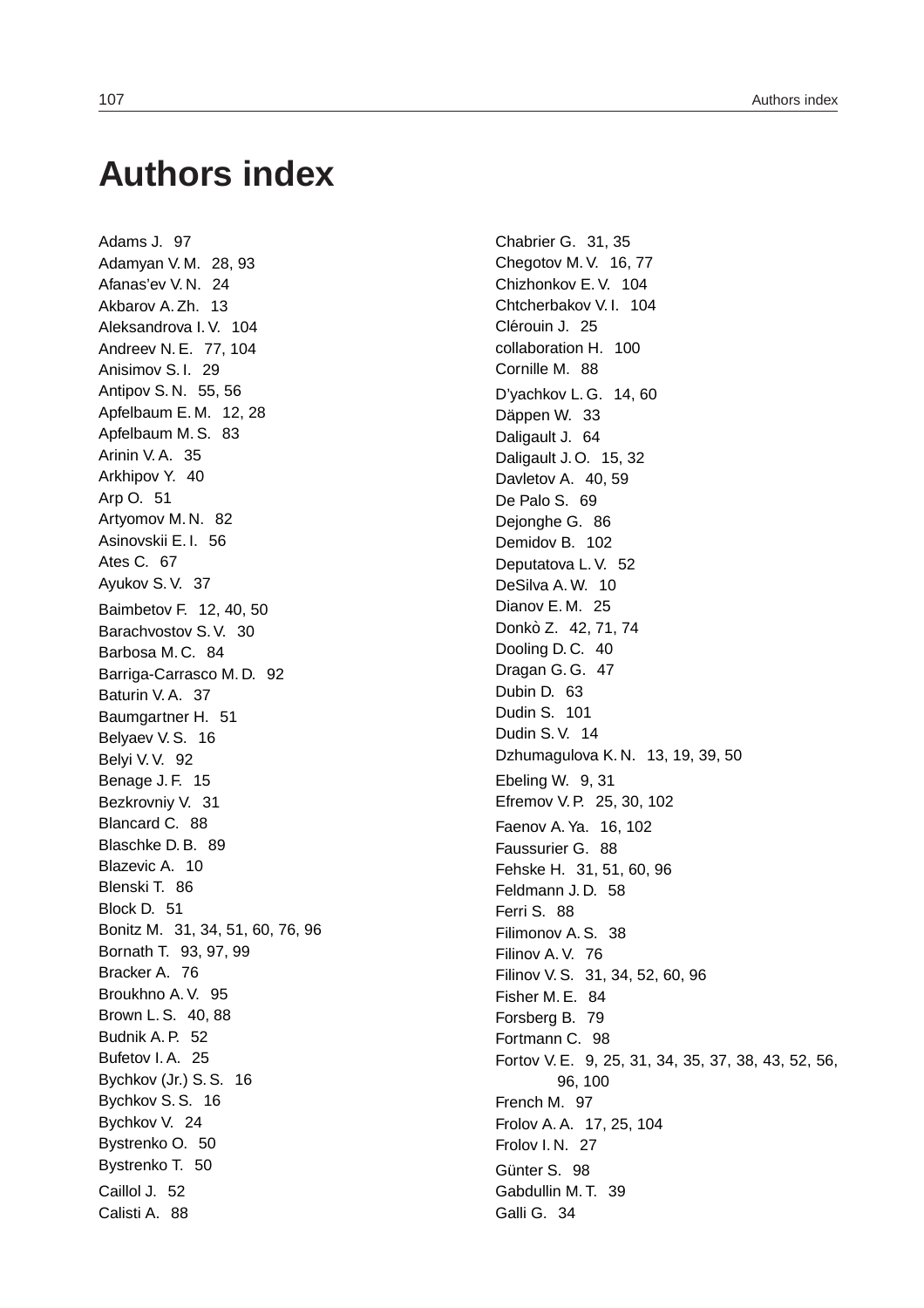Gammon D. 76 Gavrikov A. V. 46, 48, 49, 54 Gavrilenko V. P. 15, 16 Gerasimov A. S. 15 Gericke D. O. 94, 97, 99 Gilles D. 48, 52 Giniyatova S. 12 Glazyrin I. V. 24 Gocke C. 67 Golden K. I. 71, 75 Golubev A. A. 101 Golubnychiy V. A. 51, 60 Gorbunov L. M. 17, 104 Grabovskij E. V. 27 Gribanov V. M. 27 Grigoriev A. 24 Gromov A. I. 104 Grubert G. K. 97 Gryaznov V. K. 11, 35, 37 Gundienkov V. 61 Guskov S. Y. 105 Haberle B. R. 15 Hartmann P. 42 Hayashi Y. 43 Hensel F. 79 Hilse P. 93 Hoffmann D. H. H. 10, 100–102 Ho W. C. G. 35 Ignatov A. 60 Il'kaev R. I. 35 Indekeu J. O. 76 Inogamov N. A. 29 Iosilevskiy I. L. 35, 37, 73 Ivanenko S. A. 66 Ivanov A. S. 48, 49 Ivanov V. A. 15 Ivkin M. 102 Johnson R. E. 70 Juranek H. 36, 41 Kadyrsizov E. R. 50 Kalman G. J. 42, 58, 71, 72, 74, 75 Kantsyrev A. V. 101 Kapralov V. G. 104 Karnaykhov E. I. 24 Kersten H. 51 Khahaev A. D. 60 Khakhaev A. D. 56 Khishchenko K. V. 12, 21, 24 Khokhlov V. A. 29 Khomkin A. L. 14 Khrapak A. G. 54, 60, 78

Khrapak S. A. 59 Khrustalev V. V. 35 Khrustalyov Yu. V. 46, 49 Kirillin A. V. 56 Kjellander R. 79 Kodanova S. K. 18 Kolomeisky A. B. 82 Konev Y. B. 53 Konyzhev M. E. 15 Koresheva E. R. 104 Korobenko V. N. 21 Kostanovski A. 103 Kostenko O. F. 77 Kovalev A. E. 21 Kovalev V. F. 30 Kozhevnikov V. F. 76 Kraeft W. D. 31, 94 Kremp D. 31, 93 Kukharenko Y. A. 92 Kulikauskas V. 103 Kulish M. 101 Kulish M. I. 25, 100 Kundikova N. D. 73 Kurilenkov Yu. K. 22, 53, 89, 92 Kutasi K. 71 Kvitov S. V. 38 Kyrkos S. 72, 74, 75 Lai D. 35 Laudernet Y. 25 Laulan S. 88 Lee M. H. 85 Lenglet A. 89 Levashov P. R. 12, 24, 31, 34, 96 Lisitsa V. S. 16 Litvinov E. 23 Loboda P. A. 106 Lomonosov I. V. 21, 80 Lozovik Y. E. 69 Lozovik Yu. E. 76 Lupanov I. V. 73 Lyubartsev A. P. 95 Magunov A. I. 16 Mahassen H. 71 Maiorov S. A. 48 Malakhov D. V. 95 Malyshenko S. P. 80 Manohin A. A. 54 Manykin E. A. 63 Marchi M. 69 Markovets V.V. 56 Matafonov A. P. 16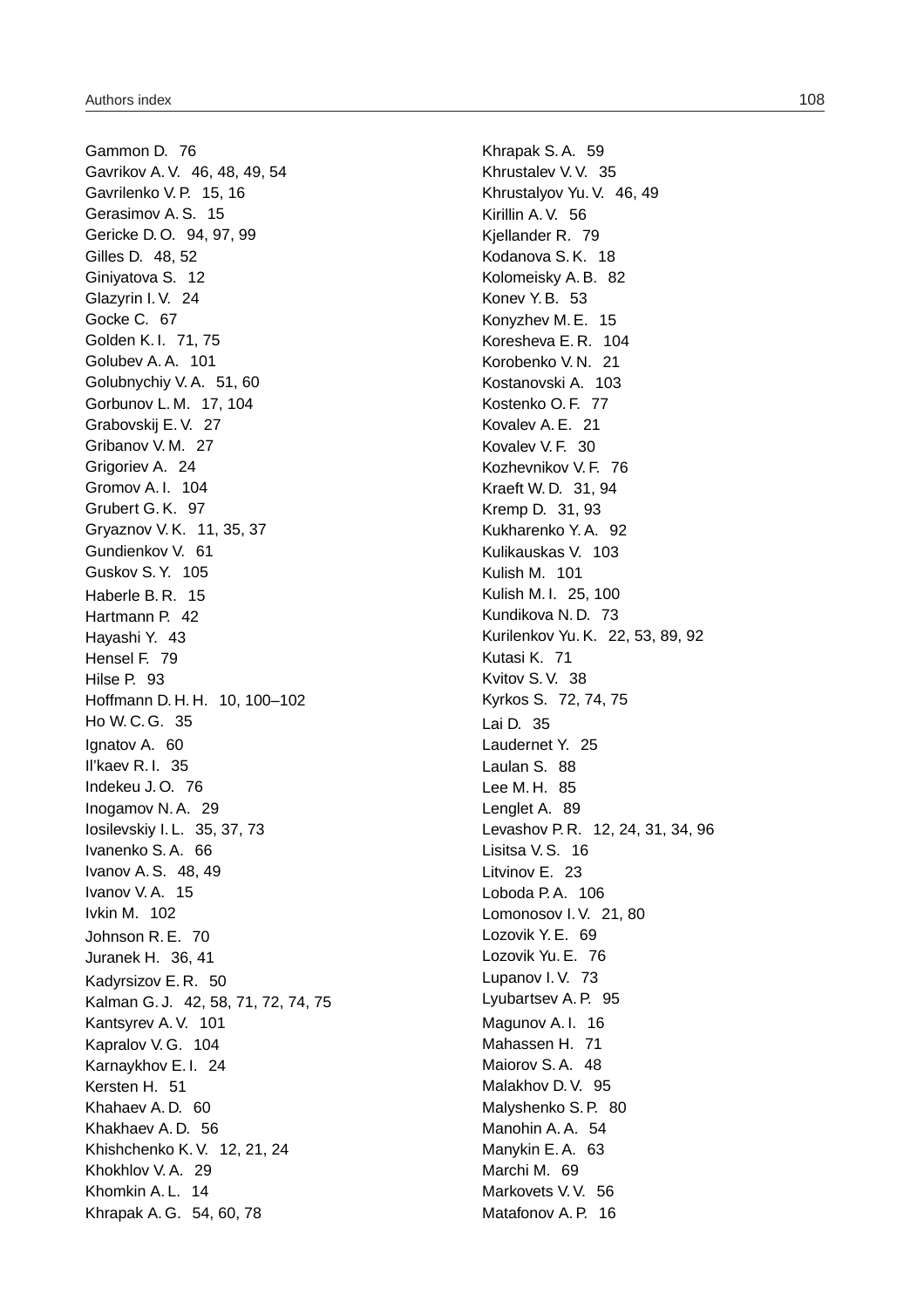Maynard G. 89, 92 Mazevet S. 25 Melkumov M. M. 25 Melzer A. 51 Mescheryakov A. 102 Mihajlov A. A. 28, 93 Mikhailov A. L. 35 Mingaleev A. R. 23 Minkova N. M. 37 Mintsev V. B. 9, 11, 14, 26, 35, 97, 100, 101 Mochalov M. A. 21, 35 Molotkov V. I. 54, 60 Morak A. 75 Morfill G. E. 45, 57 Moroni S. 69 Morozov I. V. 86 Mulenko I. A. 14 Murillo M. S. 15, 32, 64 Möllers B. 67 Naumkin V. N. 54 Nedospasov A. 90 Neff S. 10 Nemirovskii A. 23 Nersisyan H. B. 91 Netsvetayev D. S. 106 Nettelmann N. 36, 41 Nigmetova G. N. 95 Nikolaev D. N. 38, 100 Nishihara K. 29 Ni P. 10, 100 Noiret P. 82 Norman G. E. 66 Nunomura S. 45 Obruchkova L. R. 12 Ogawa T. 57 Oks E. A. 15 Oleinik, G. M. 27 Omarbakiyeva Y. A. 19 Omar B. 98 Oparin A. M. 29 Orlov N. Yu. 105 Osipov I. E. 104 Ostrik A. V. 27 Pain J. 86 Pan'shina O. N. 24 Pattard T. 65, 67 Pavlenko A. 24 Peeters F. M. 64, 76 Pellegrini V. 70 Pergament A. 75 Petrov O. F. 43, 46, 48–50, 54–56, 58, 60

Petrov V. 102 Petrov Yu. V. 29 Petukhov V. 103 Piel A. 51 Pikuz (Jr.) S. A. 16, 102 Pikuz S. A. 23 Pikuz T. A. 16 Podrjadchikov S. F. 60 Podryadchikov S. F. 56 Pohl T. 65, 67 Pokhil G. 103 Popova V.V. 106 Potapenko A. 102 Potekhin A. Y. 35 Poustylnik M. Y. 54 Preston D. L. 40, 88 Protasov Yu. S. 26 Protasov Yu. Yu. 26 Prozorkevich A. V. 89 Pyalling A. A. 38 Pyatnitsky L. N. 16 Röpke G. 11, 18, 26, 67, 87, 95, 98 Raitza T. 26 Rakhel A. D. 10, 21 Rakitin A. E. 25 Ramazanov T. S. 13, 18, 19, 39, 50, 95 Ranganathan S. 70 Recoules V. 25 Redmer R. 18, 36, 41, 95, 97 Reinholz H. 11, 18, 26, 87, 97, 98 Riva C. 76 Roberts J. P. 15 Roerich V. C. 32 Romanova V. M. 23 Ronchi C. 73 Rosenberg M. 58, 74 Rosmej O. 10, 102 Rost J. M. 65, 67 Roth M. 10 Rozanov V. B. 105 Rykov K. V. 52 Rykov V. A. 52 Rylyuk V. 99 Sakan N. M. 28, 93 Salin G. 48 Samolovskikh L. B. 106 Samsonov D. 45 Savvatimski A. I. 21 Schlanges M. 93, 94, 97, 99 Schmidt W. F. 78 Schram P. 47, 60